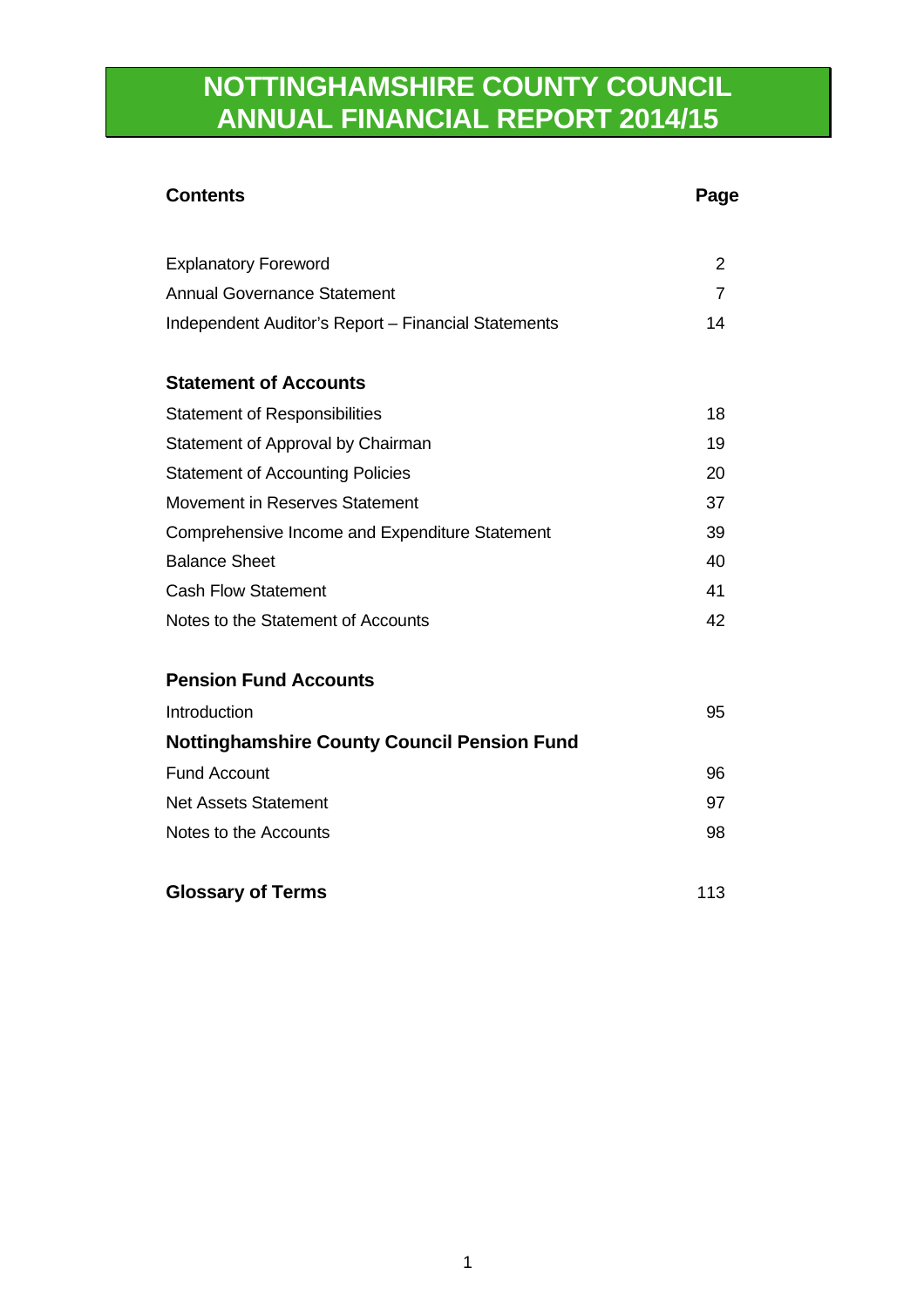# **EXPLANATORY FOREWORD**

- 1. The Authority's Statement of Accounts for the year 2014/15 is set out on the following pages. It is prepared in accordance with the Code of Practice on Local Authority Accounting in the United Kingdom 2014/15 (the Code) and the Service Reporting Code of Practice (SeRCOP), both issued by the Chartered Institute of Public Finance and Accountancy (CIPFA). The statements also comply with appropriate guidance notes issued by CIPFA covering International Financial Reporting Standards (IFRS), International Accounting Standards (IAS) and interpretations of the Standing Interpretations Committee (SIC) and IFRS Interpretations Committee (IFRIC) as they apply to local authorities.
- 2. This foreword gives a brief summary of the Authority's overall financial results for 2014/15. It also indicates the type of expenditure incurred and the ways in which money has been raised to pay for this.

# **Revenue Expenditure**

3. The original budget estimated that there would be a £5.2 million contribution from General Fund balances. The final accounts show that there was a reduction of £2.1 million in balances.

|                                             | Original<br><b>Budget</b><br>£m | <b>Actual</b><br>£m | Variance<br>from<br><b>Budget</b><br>£m |
|---------------------------------------------|---------------------------------|---------------------|-----------------------------------------|
| <b>INCOME</b>                               |                                 |                     |                                         |
| Income raised from taxation:                |                                 |                     |                                         |
| Precept Income (Council Tax)                | 284.2                           | 284.2               |                                         |
| Non Domestic Rate Income                    | 98.0                            | 98.8                | (0.8)                                   |
| <b>Revenue Support Grant</b>                | 122.0                           | 122.0               |                                         |
|                                             | 504.2                           | 505.0               | (0.8)                                   |
| <b>NET EXPENDITURE (inc appropriations)</b> | 509.4                           | 507.1               | (2.3)                                   |
| <b>Contribution (to)/from General</b>       |                                 |                     |                                         |
| <b>Fund Balances</b>                        | 5.2                             | 2.1                 | (3.1)                                   |



The main variations to net expenditure were: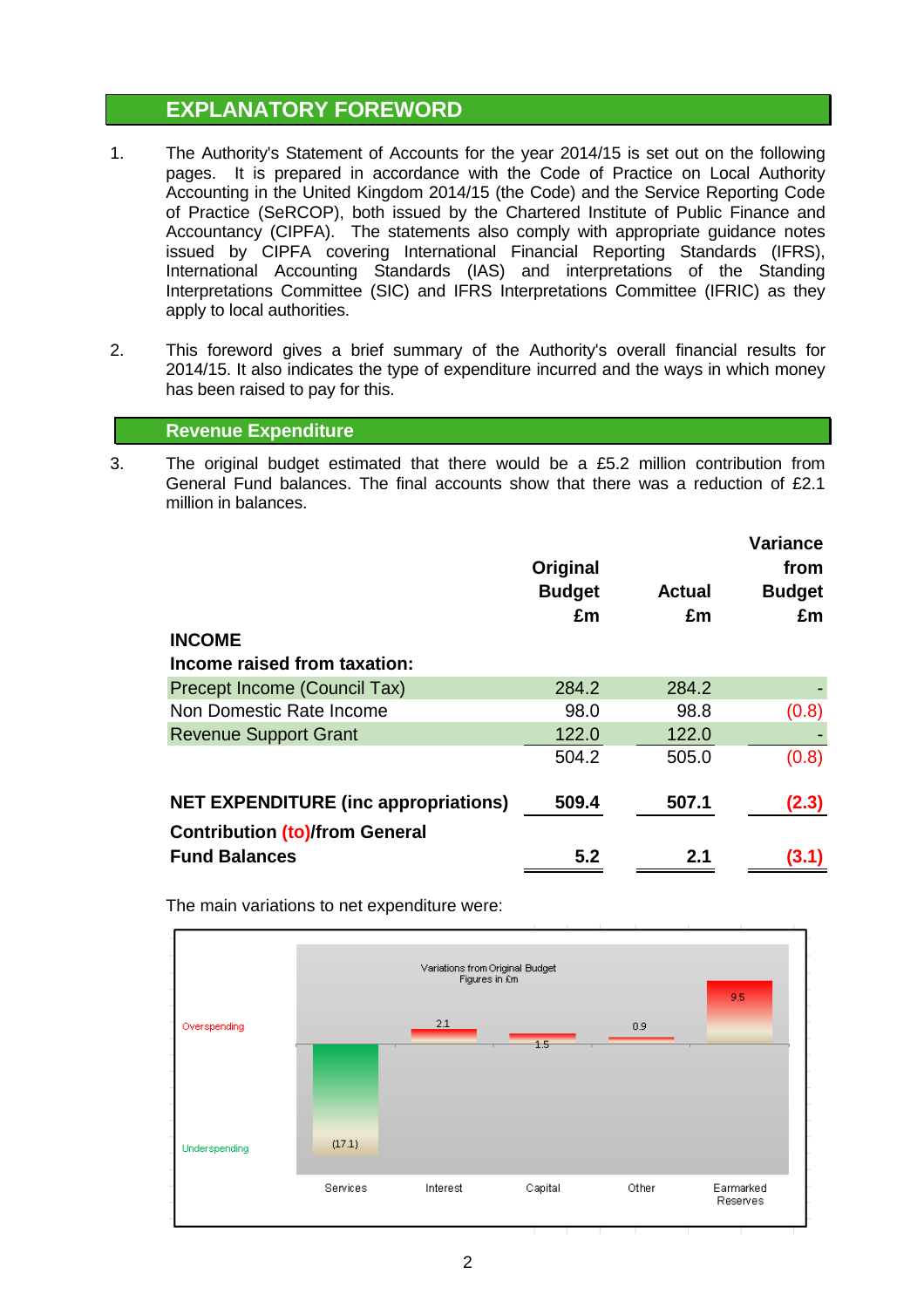| £m                                                       | £m     |
|----------------------------------------------------------|--------|
|                                                          |        |
| (17.1)                                                   |        |
|                                                          |        |
|                                                          |        |
| 2.1                                                      |        |
| 1.5                                                      |        |
| 0.9                                                      |        |
|                                                          | (12.6) |
|                                                          |        |
| 2.1                                                      |        |
| 2.1                                                      |        |
| 4.8                                                      |        |
| 0.5                                                      |        |
|                                                          | 9.5    |
|                                                          |        |
| Overall decrease in net expenditure compared with budget |        |
|                                                          |        |

In addition, the Schools Statutory Reserve has increased by £1.6 million.

4. The following table shows the position on the various balances and available reserves held by the Authority and usable for revenue purposes.

|                                     | <b>31 March 14</b> | Movement<br>during year | 31 March 15 |
|-------------------------------------|--------------------|-------------------------|-------------|
|                                     | £m                 | £m                      | £m          |
| <b>General Fund Balances</b>        | 29.1               | (2.1)                   | 27.0        |
| <b>Insurance Reserve</b>            | 10.8               | (0.5)                   | 10.3        |
| <b>Schools Statutory Reserve</b>    | 36.3               | 1.6                     | 37.9        |
| Reserves:                           |                    |                         |             |
| <b>Trading Services</b>             | 2.7                | 0.5                     | 3.2         |
| <b>Earmarked for Services</b>       | 48.2               | 2.7                     | 50.9        |
| <b>Earmarked Reserves</b>           | 3.4                | (2.3)                   | 1.1         |
| <b>Capital Projects Reserve</b>     | 21.3               | (10.1)                  | 11.2        |
| <b>NDR Pool Reserve</b>             | 0.2                | 2.2                     | 2.4         |
| <b>East Leake PFI Schools</b>       | 3.1                | 0.1                     | 3.2         |
| <b>Bassetlaw PFI Schools</b>        | 0.6                | (0.3)                   | 0.3         |
| <b>Waste PFI Reserve</b>            | 28.7               | 0.4                     | 29.1        |
| Corporate Pay Review Reserve        | 0.8                | (0.1)                   | 0.7         |
| The Improvement Programme           | 3.0                | (0.5)                   | 2.5         |
| <b>Corporate Redundancy Reserve</b> | 10.1               | (1.0)                   | 9.1         |
| <b>Strategic Development Fund</b>   | 9.0                | (1.6)                   | 7.4         |
|                                     | 207.3              | (11.0)                  | 196.3       |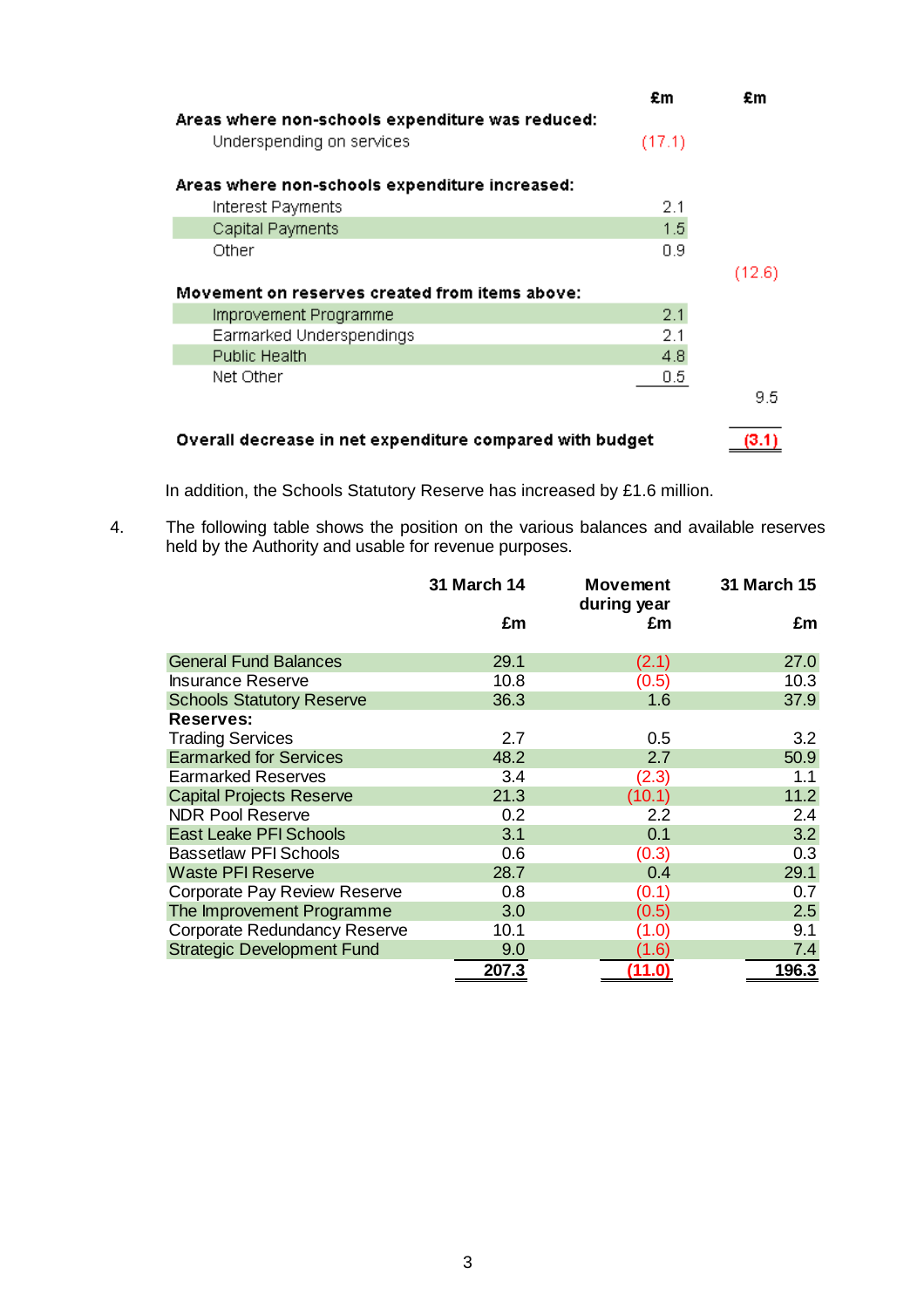5. The gross revenue cost of Authority services was £1,085.3 million in 2014/15. The analysis by type of expenditure is:

|                                             | <b>Amount</b> | <b>Proportion</b> |
|---------------------------------------------|---------------|-------------------|
|                                             | £m            | $\%$              |
| Employees:                                  |               |                   |
| <b>Teachers and Lecturers</b>               | 142.7         | 13.1              |
| <b>Other Employees</b>                      | 267.9         | 24.7              |
|                                             |               |                   |
| <b>Other Running Costs</b>                  | 626.1         | 57.7              |
| Capital Charges to service revenue accounts | 48.6          | 4.5               |
|                                             |               |                   |
|                                             | .085.3        | 100.0             |
|                                             |               |                   |

6. The methods of financing the gross revenue cost of services are shown in the following table:

|                                                | £m      | <b>Amount Proportion</b><br>% |
|------------------------------------------------|---------|-------------------------------|
| Specific Revenue Grants paid to County Council | 417.1   | 38.5                          |
| Fees and Charges etc.                          | 157.2   | 14.5                          |
|                                                | 574.3   | 53.0                          |
| Council Tax, National Non-Domestic Rate,       |         |                               |
| RSG and general revenue grants                 | 533.0   | 49.1                          |
| Interest and Investment Income                 | 0.4     |                               |
| Other Items                                    | (22.4)  | (2.1)                         |
|                                                | 1,085.3 | <u>100.0</u>                  |

- 7. The Authority's Medium Term Financial Strategy (MTFS) has identified the need for further significant savings. Budget reductions of £30.2 million were approved in February 2015 with a further £25.7 million required by 2018/19. All savings are monitored with a status update included in the monthly report to Finance and Property Committee.
- 8. Forthcoming changes will affect Local Government Accounting during 2015/16. Public Health responsibilities for children aged 0-5 will transfer to Local Authorities from 1 October 2015. The Better Care Fund announced in the June 2013 spending round will provide financial support for Councils and NHS organisations to jointly plan and deliver local services.

# **Capital Expenditure and Financing**

- 9. The Authority's capital expenditure in 2014/15 was £101.1 million including amounts counted as capital expenditure for control purposes. The external capital financing costs amounted to £32.9million, which included interest on PFI schemes.
- 10. At 31 March 2015, the insured value of the Authority's buildings was £1,661 million. The net book value of property, plant and equipment was £1,185 million. The Authority owns approximately 4,067 hectares of land and is responsible for 4,619 kilometres of roads.
- 11. The Authority's borrowings, used to finance the past acquisitions of assets, were £543.9 million at 31 March 2015. This includes long term borrowings, loans to be repaid within one year, deferred liabilities and finance leases related to PFI schemes. The Authority makes use of financial instruments called Lenders' Option Borrowers' Option (LOBOs)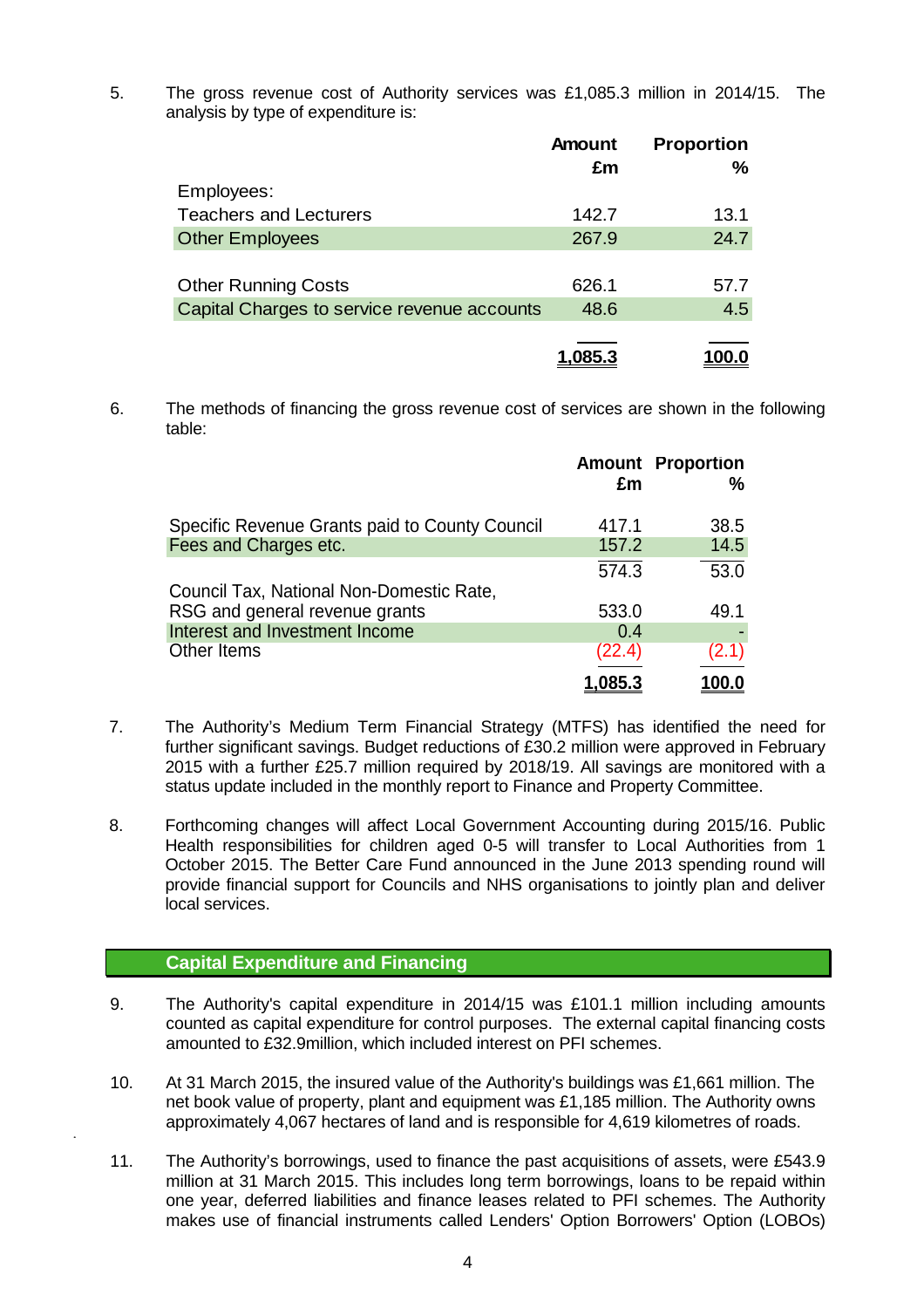which offer attractive borrowing rates of interest as well as greater flexibility. At 31 March 2015 the amount owed of these type of borrowings was £100.0 million.

- 12. The Authority has entered into Private Finance Initiative (PFI) partnerships. The major schemes are as follows:
	- The provision of schools at East Leake. Service commenced during 2003/04
	- The provision of schools and leisure facilities in Bassetlaw which commenced during 2007/08
	- Waste recycling and energy recovery facilities. The waste recycling facility became operational in 2007/08.

Further details of all PFI contracts are set out in Note 34 to the Accounts.

# **Explanation of the Statements**

#### 13. **Annual Governance Statement**

Alongside the Statement of Accounts the Authority publishes an Annual Governance Statement which sets out the Authority's responsibility for internal control and describes both the purpose of internal control and the internal control environment. The Statement also summarises the Authority's review of the effectiveness of internal control and highlights significant internal control issues and the actions to be taken in order to address these.

#### 14. **Other Statements**

The Statement of Accounts is supported by the Statement of Responsibilities, the Statement of Accounting Policies and the Notes which follow the core financial statements. In addition, the Authority publishes the Pension Fund Accounts and a glossary of financial terms.

#### 15. **Movement in Reserves Statement**

This statement shows the movement in the year on the different reserves held by the Authority, analysed into usable reserves (i.e. those that can be applied to fund expenditure or reduce local taxation) and unusable reserves. The surplus / deficit on the provision of services line shows the true economic cost of providing the Authority's services, more details of which are shown in the Comprehensive Income and Expenditure Statement. These are different from the statutory amounts required to be charged to the General Fund Balance for Council Tax setting purposes. The net increase /decrease before transfers to earmarked reserves line shows the statutory General Fund Balance before any discretionary transfers to or from earmarked reserves undertaken by the Authority.

#### 16. **Comprehensive Income and Expenditure Statement**

This statement shows the accounting cost in the year of providing services in accordance with generally accepted accounting practices, rather than the amount to be funded from taxation. Authorities raise taxation to cover expenditure in accordance with regulations; this may be different from the accounting cost. The taxation position is shown in the Movement in Reserves Statement.

#### 17. **Balance Sheet**

The Balance Sheet shows the value as at the Balance Sheet date of the assets and liabilities recognised by the Authority. The net assets of the Authority (assets less liabilities) are matched by the reserves held by the Authority. Reserves are reported in two categories. The first category of reserves is usable reserves, i.e. those reserves that the Authority may use to provide services, subject to the need to maintain a prudent level of reserves and any statutory limitations on their use (for example the Capital Receipts Reserve that may only be used to fund capital expenditure or reduce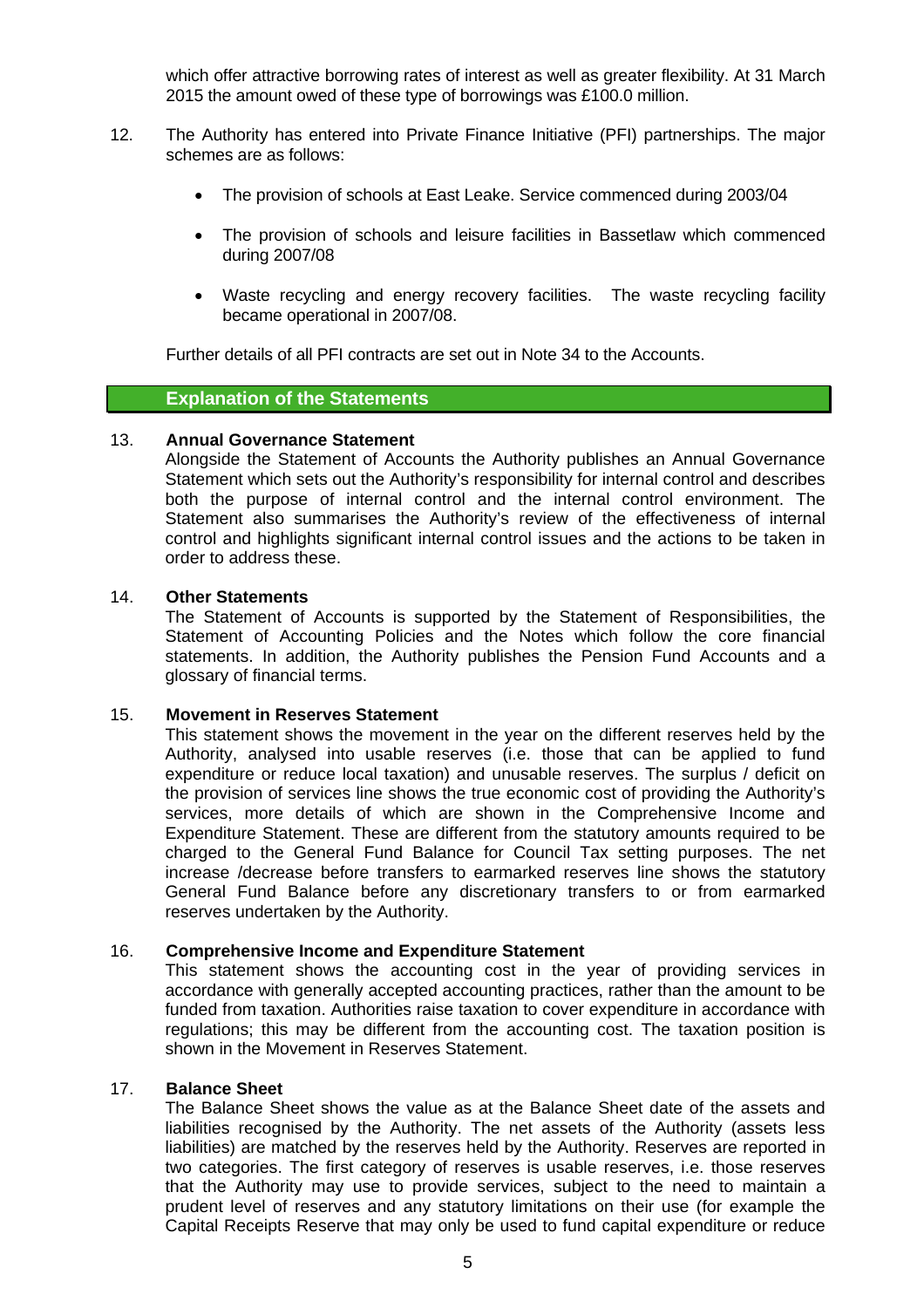the Authority's Capital Financing Requirement). The second category of reserves are unusable reserves with which the Authority is not able to use to provide services. This category of reserves includes reserves that hold unrealised gains and losses (for example the Revaluation Reserve), where amounts would only become available to provide services if the assets were sold; and reserves that hold timing differences shown in the Movement in Reserves Statement line 'Adjustments between accounting basis and funding basis under regulation'.

#### 18. **Cash Flow Statement**

The Cash Flow Statement shows the changes in cash and cash equivalents of the Authority during the reporting period. The statement shows how the Authority generates and uses cash and cash equivalents by classifying cash flows as operating, investing and financing activities. The amount of net cash flows arising from operating activities is a key indicator of the extent to which the operations of the Authority are funded by way of taxation and grant income or from the recipients of services provided by the Authority. Investing activities represent the extent to which cash outflows have been made for resources which are intended to contribute to the Authority's future service delivery. Cash flows arising from financing activities are useful in predicting claims on future cash flows by providers of capital (i.e. borrowing) to the Authority.

# 19. **Pension Fund Accounts**

This Statement shows the income and expenditure relating to the Local Government Pension Scheme (LGPS) administered by Nottinghamshire County Council.

#### 20. **Pension Net Assets Statement**

This Statement shows the net current assets and liabilities arising from the operation of the Authority's Pension Scheme (LGPS). This Statement does not take account of liabilities to pay pensions and other benefits after the period end. Such liabilities are shown in the Balance Sheet.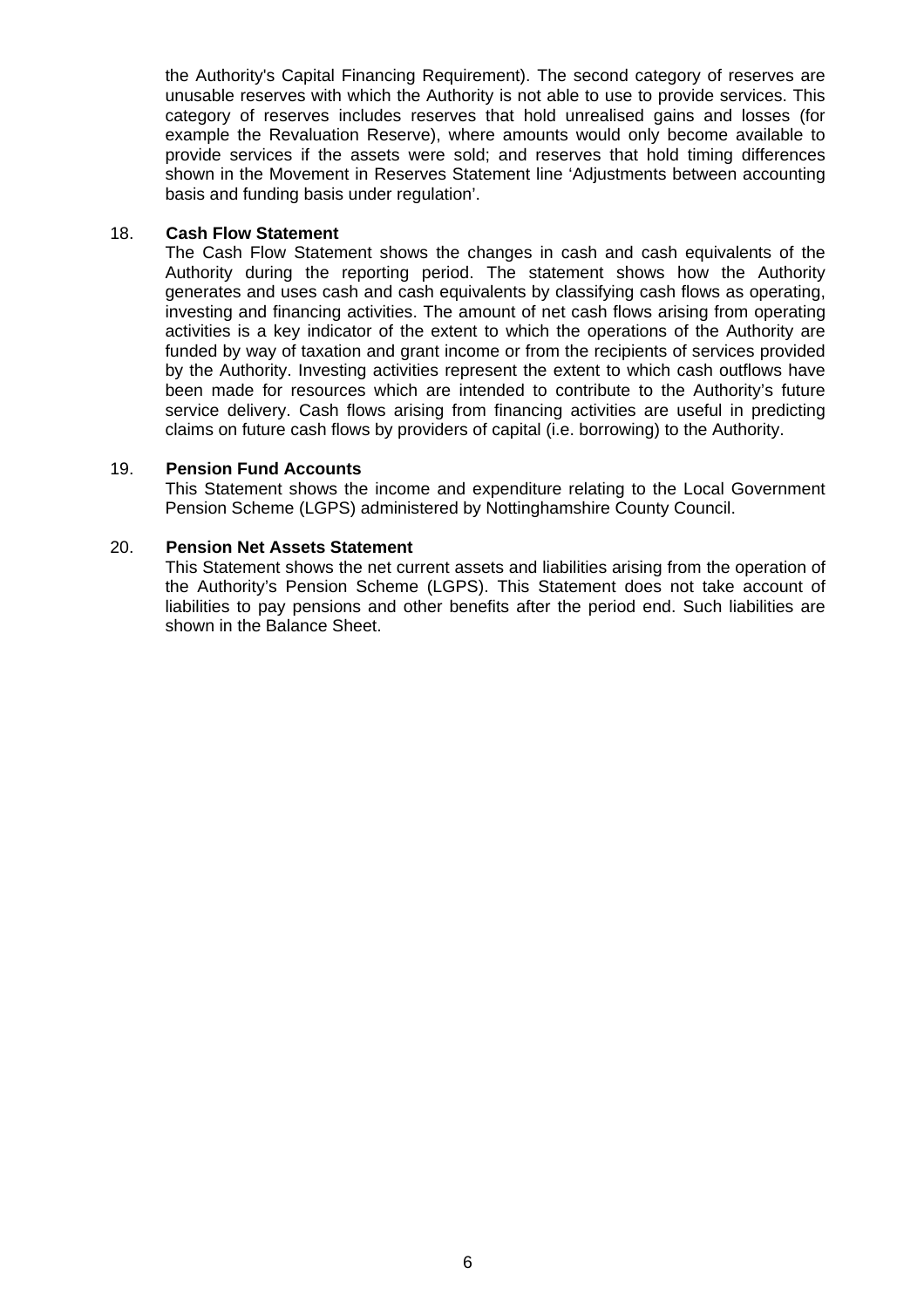# **ANNUAL GOVERNANCE STATEMENT**

#### **Scope of Responsibility**

 Nottinghamshire County Council is responsible for ensuring that its business is conducted in accordance with the law and proper standards. Public money must be safeguarded and properly accounted for, and used economically, efficiently and effectively. The Authority has a duty under the Local Government Act 1999 to make arrangements to secure continuous improvement in the way in which its functions are exercised, having regard to a combination of economy, efficiency and effectiveness. The Localism Act 2011 has, among other things, established a general power of competence for local authorities.

 In discharging this overall responsibility, the County Council is responsible for putting in place proper arrangements for the governance of its affairs, facilitating the effective exercise of its functions, including the arrangements for the management of risk.

 This statement meets the requirements of regulation 4 of the Accounts and Audit Regulations (England) 2011 in relation to the publication of an annual governance statement.

# **2. The Purpose of the Governance Framework**

The governance framework comprises the culture, values and duties of the Authority, supported by the systems and processes put in place to provide assurance that the culture, values and duties are complied with in practice. The Authority uses this framework to direct and control its work and ensure that it engages with, leads, and accounts to the community it serves. The framework enables the Authority to provide assurance over the achievement of its strategic objectives and to consider whether those objectives have led to the delivery of appropriate cost-effective services within the existing legal framework.

 The system of internal control is a significant part of that framework and is designed to manage risk to a reasonable level. It cannot eliminate all risk of failure to achieve aims and objectives and can therefore only provide reasonable and not absolute assurance of effectiveness. The system of internal control is based on an ongoing process designed to identify and prioritise the risks to the achievement of the Authority's aims and objectives, to evaluate the likelihood of those risks being realised and the impact should they be realised, and to manage them efficiently, effectively and economically.

The governance framework has been in place at the County Council for the year ended 31 March 2015 and up to the date of approval of the Statement of Accounts.

#### **3. The Governance Framework**

 The Authority's governance framework comprises many systems and processes including the arrangements for:-

#### **a) Identifying and communicating the Authority's vision of its purpose and intended outcomes for citizens and services users.**

 The Council has agreed a new Strategic Plan for the period from 2014 to 2018. The Plan:-

- Provides a clear statement of the Authority's vision, priorities and values, together with a commitment to treat people fairly, provide value for money and to work together with our partners and residents.
- Enables agreed political objectives and statutory requirements to drive the Authority's activities.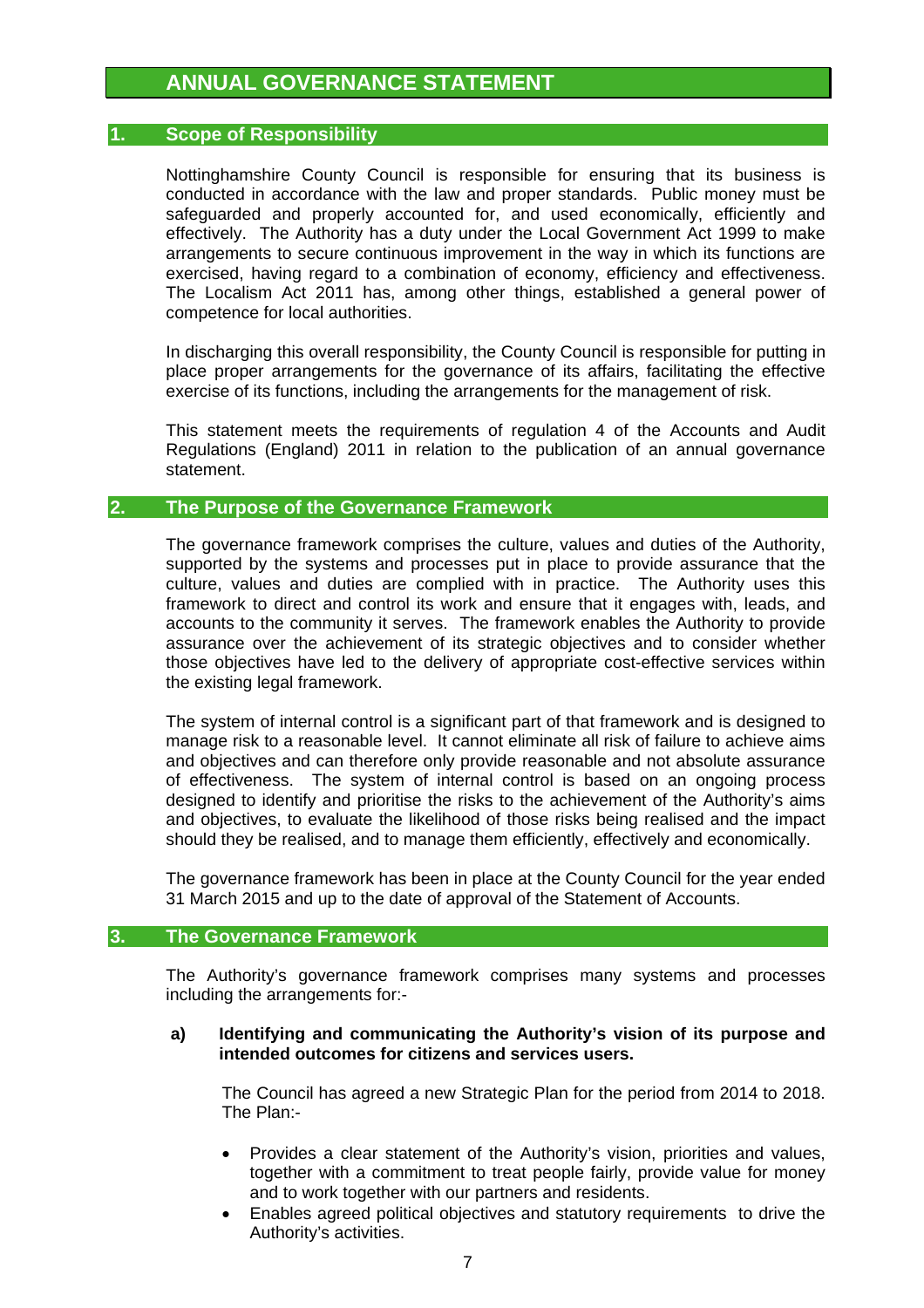- Enables the communication of the Authority's priorities to the community of Nottinghamshire, partner organisations and staff.
- Provides a broad framework of objectives and performance indicators, to ensure effective performance management.

 The performance indicators used to monitor its delivery and the key actions undertaken to deliver the priorities are reviewed and refreshed each year to ensure they remain achievable and appropriate.

Each year the Authority approves the annual budget and capital programme which includes an update of the Medium Term Financial Strategy. The Medium Term Financial Strategy is the financial plan which underpins the Strategic Plan.

#### **b) Reviewing the Authority's vision and its implications for the Authority's governance arrangements**

 The Strategic Plan provides the basis for future corporate and service planning over the period 2014 to 2018. Progress on the Authority's achievements is assessed by the monitoring of agreed key actions and meeting performance indicator targets. Progress across the whole plan is reported quarterly to the Corporate Leadership Team to enable performance to be managed. The Corporate Leadership Team also review performance risks on a monthly basis. The Authority has developed a strategic management framework which sets out in detail the individual factors that are required to manage performance and how they work together in the Authority. The framework has been developed and approved by the Corporate Leadership Team and reported to Policy Committee and a supporting Annual Delivery Plan was approved on 2<sup>nd</sup> April 2014.

#### **c) Measuring the quality of services for users, ensuring that they are delivered in accordance with the Authority's objectives and ensuring that they represent the best use of resources.**

 The Authority carried out extensive budget consultations in preparing the 2014/15 and 2015/16 budgets. A Citizens Panel, 'Nottinghamshire Listens', made up of approximately 6,000 people is in place and has been used to engage with citizens throughout the County on a wide range of issues. Progress towards delivering the Strategic Plan's priorities and objectives is monitored quarterly and reported to Policy Committee.

#### **d) Defining and documenting the roles and responsibilities of the executive, non-executive, scrutiny and officer functions, with clear delegation arrangements and protocols for effective communication.**

 The Head of Paid Service is responsible for reporting to Full Council on the manner in which the discharge of the Council's functions is co-ordinated, the number and grade of officers required for the discharge of functions and the organisation of officers.

The Monitoring Officer is responsible for maintaining the Constitution, ensuring it is available for inspection and making minor changes as a result of any restructuring. The Monitoring Officer is also responsible for ensuring the lawfulness and fairness of decision making; this includes responsibility, after consulting with the Head of Paid Service and Chief Finance Officer, to report to Full Council if they consider that any proposal, decision or omission would give rise to unlawfulness or maladministration. The Monitoring Officer is responsible for contributing to the promotion and maintenance of high standards of conduct. The Constitution sets out how decisions are made and the procedures followed to ensure that these are efficient, transparent and accountable to local people. There was a significant change in the Authority's constitution in 2012, with a move to a committee system of decision making. The Authority established service committees for each of the key areas of service, in addition to an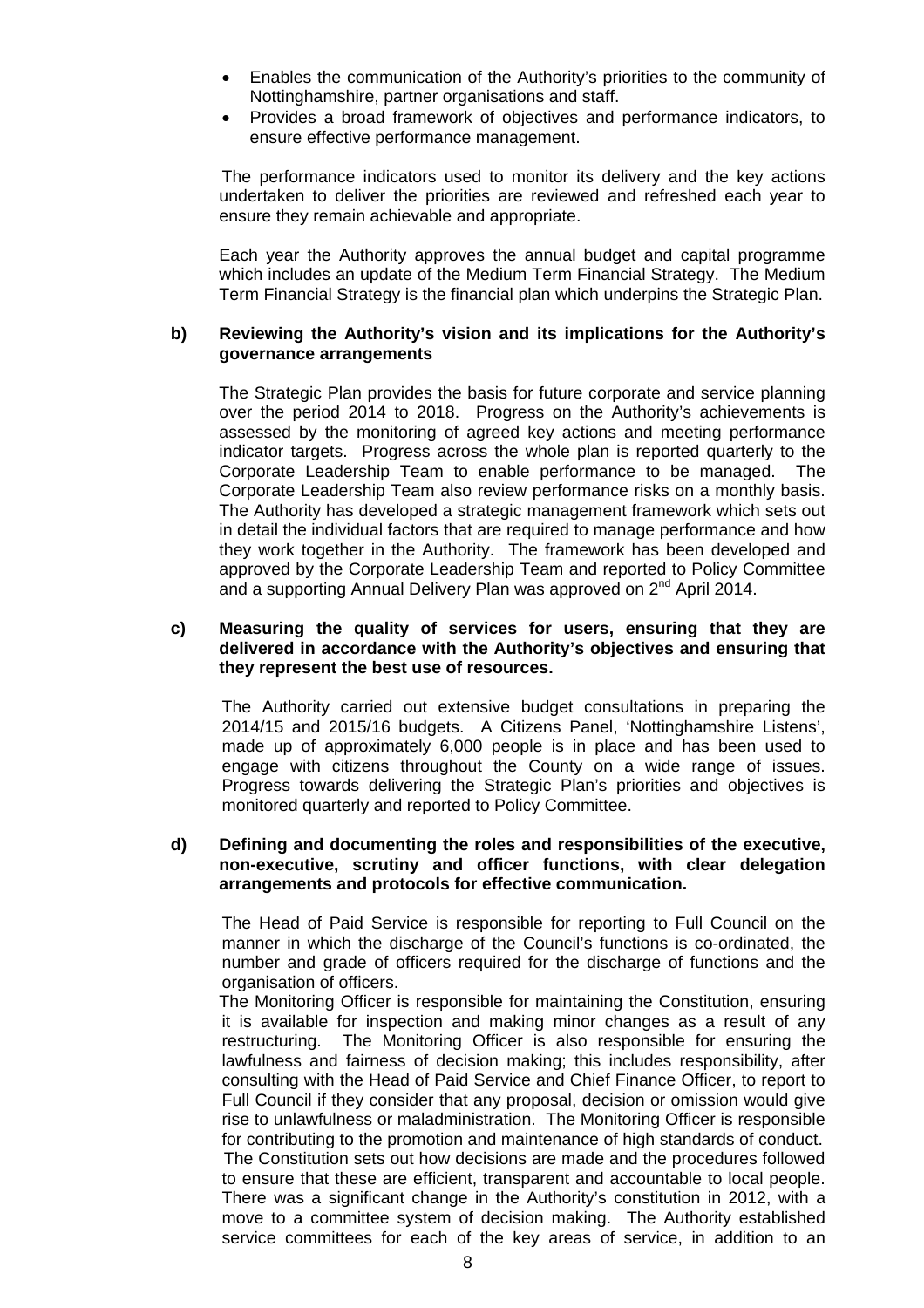overarching Policy Committee and Full Council. The Constitution is under continuous review and a number of changes have been made during 2014/15 to keep it relevant; the most recent changes became effective in March 2015.

#### **e) Developing, communicating and embedding codes of conduct, defining the standards of behaviour for Members and staff.**

 Codes of Conduct, for both Members and staff, are contained within the Constitution together with the Code on Member and Officer Relationships. The Constitution is posted on the Council's website. In January 2014, a new Conduct Committee was approved by Full Council with terms of reference and a Procedure for Dealing with Conduct Allegations agreed in February 2014. The Procedure commits the Council to promoting and maintaining high standards of conduct by all Councillors and Co-opted Members.

#### **f) Reviewing and updating standing orders, standing financial instructions, a scheme of delegation and supporting procedure notes/manuals, which clearly define how decisions are taken and the processes and controls required to manage risks.**

 The Monitoring Officer is responsible for keeping the Constitution under review and reporting any proposed amendments to Council. The most recent review was in March 2015. The Authority's Risk Register is reviewed at each of the five meetings a year of the Risk, Safety and Emergency Management Board to determine whether additional steps are required to mitigate key risks.

#### **g) Ensuring the Authority's financial management arrangements conform with the governance requirements of the CIPFA Statement on the Role of The Chief Financial Officer in Local Government**

The Statement sets out the five principles that need to be met, to ensure that the Chief Financial Officer can carry out the role effectively. The principles are that the Chief Financial Officer:-

- Is a key member of the Leadership Team
- Must be actively involved in all material business decisions
- Must lead the promotion and delivery of good financial management
- Must lead and direct a finance function that is resourced to be fit for purpose
- Must be professionally qualified and suitably experienced.

The Chief Financial Officer for the Authority is the Service Director – Finance and Procurement. This post reports to the Corporate Director for Environment and Resources who is a member of the Leadership Team. The Chief Financial Officer is also a member of the Leadership Team, ensuring involvement in material business decisions. The Authority have set up the Business Support Centre which manages financial transactions on behalf of the Authority, including payroll, pensions and income transactions. As the Business Support Centre does not report to the Chief Financial Officer, controls have been established to ensure that the Chief Financial Officer can secure the promotion and delivery of good financial management in these areas. The Chief Financial Officer is professionally qualified. A regular report on the Council's financial position is made to the Finance and Property Committee.

#### **h) Undertaking the core functions of an audit committee, as identified in CIPFA's Audit Committees – Practical Guidance for Local Authorities.**

A self-assessment of compliance with the new Public Sector Internal Audit Standards was completed during 2013/14 and the results reported to the Audit Committee. A Quality Assurance and Improvement Programme has been agreed to address the identified issues. The core functions relate to the review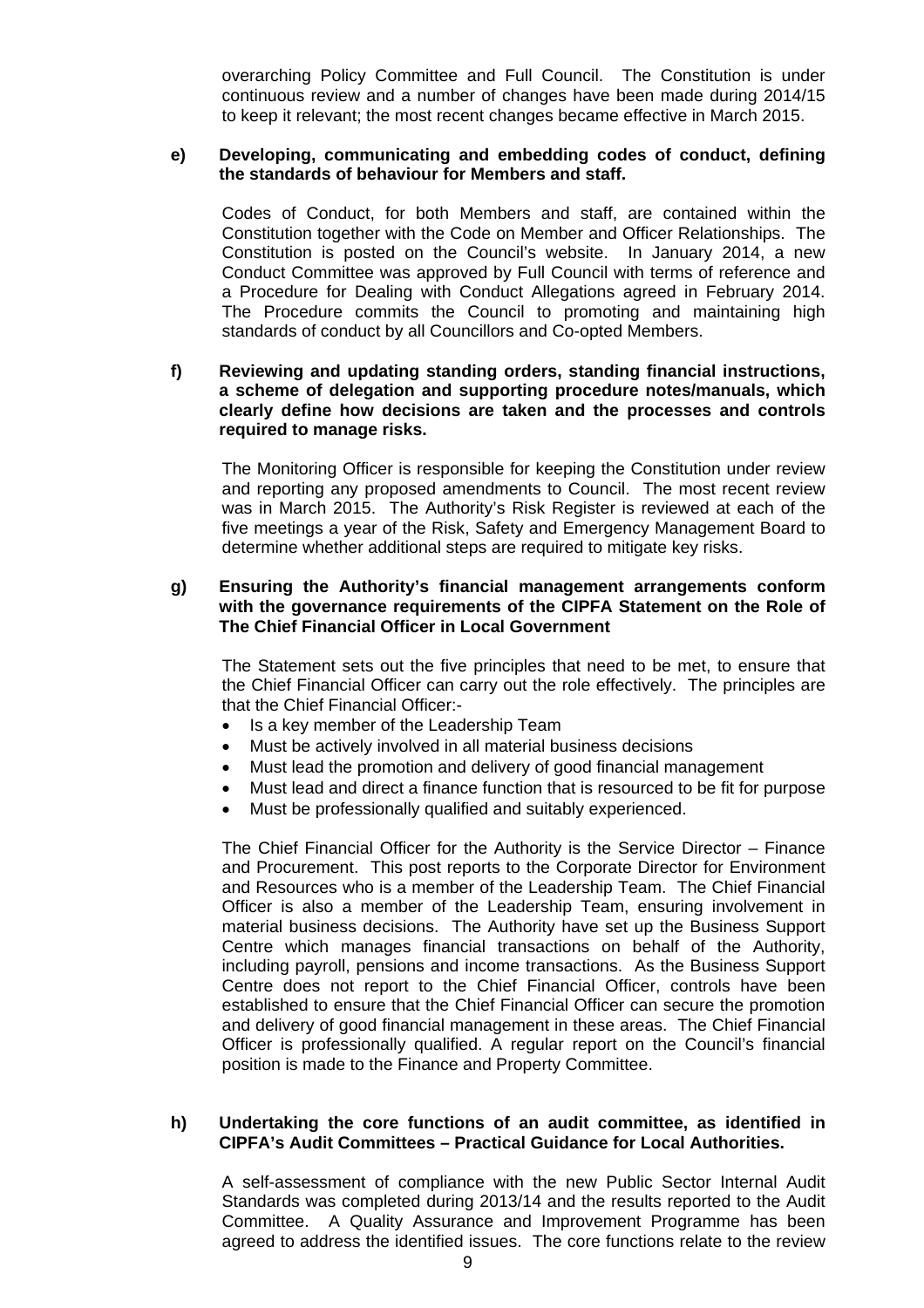of Internal and External Audit work, the effectiveness of the Authority's control environment, the review of the annual assurance statement and the review of the financial statements. These functions are covered by the Audit Committee.

#### **i) Ensuring compliance with relevant laws and regulations, internal policies and procedures, and that expenditure is lawful.**

 The Monitoring Officer is responsible, after consultation, for reporting to the relevant committee or Council if it is considered that any proposal, decision or omission would give rise to unlawfulness. In addition, Constitutional Comments are contained in reports to Council and Committees to advise on compliance with the policy framework and the Constitution. The Service Director - Finance and Procurement also has a responsibility to highlight any proposal, decision or course of action which will involve any unlawful expenditure. The External Auditors also carry out an external audit of the Council's accounts.

#### **j) Whistle-blowing and receiving and investigating complaints from the public.**

 The Authority's Whistleblowing Policy was reviewed by Policy Committee in December 2013 and revised to reflect changes in legislation. The Authority's complaints procedure is well established and is monitored by the Policy Committee. The Policy Committee receives an annual report on the discharge of the Authority's duties under the Whistleblowing Policy.

#### **k) Identifying the development needs of members and senior officers in relation to their strategic roles, supported by appropriate training.**

 During 2014/15 the member development programme continued to respond to changing national and local policy. Elections were held in May 2013 resulting in a number of new Members being elected. A comprehensive induction programme was completed to provide information and briefings on a range of issues to new and returning Members. All officers, including senior officers, are subject to annual Performance and Development Reviews. These reviews specifically identify and monitor development and training needs in relation to the individual employee's role. The Performance and Development Reviews also sets out a detailed Competency Framework which sets out the observable skill levels and behaviours required of every employee at each tier of the organisation.

#### **l) Establishing clear channels of communication with all sections of the community and other stakeholders, ensuring accountability and encouraging open consultation.**

 There is a steady move towards more digital communications which is more cost effective and targeted than other traditional print models. While this trend is expected to continue over the coming years, it is important to not exclude anyone so there is likely to remain a mixed approach for the foreseeable future. An ambitious and wide-ranging digital transformation project, called Digital First, is currently under way and is due to deliver a customer focussed, transactional website in September 2015 along with a new approach to social media and more effective employee engagement tools. Where possible, better value for money products have been developed such as the Life magazines that target all residents, families and the retired community. These sit alongside and are complemented by the electronic channels such as the authority's email subscription service, Emailme, which now has more than 100,000 subscriptions. All of these improvements have helped to deliver some of the biggest budget consultations in the Authority's history. Last year there were more than 17,000 responses to the budget consultation.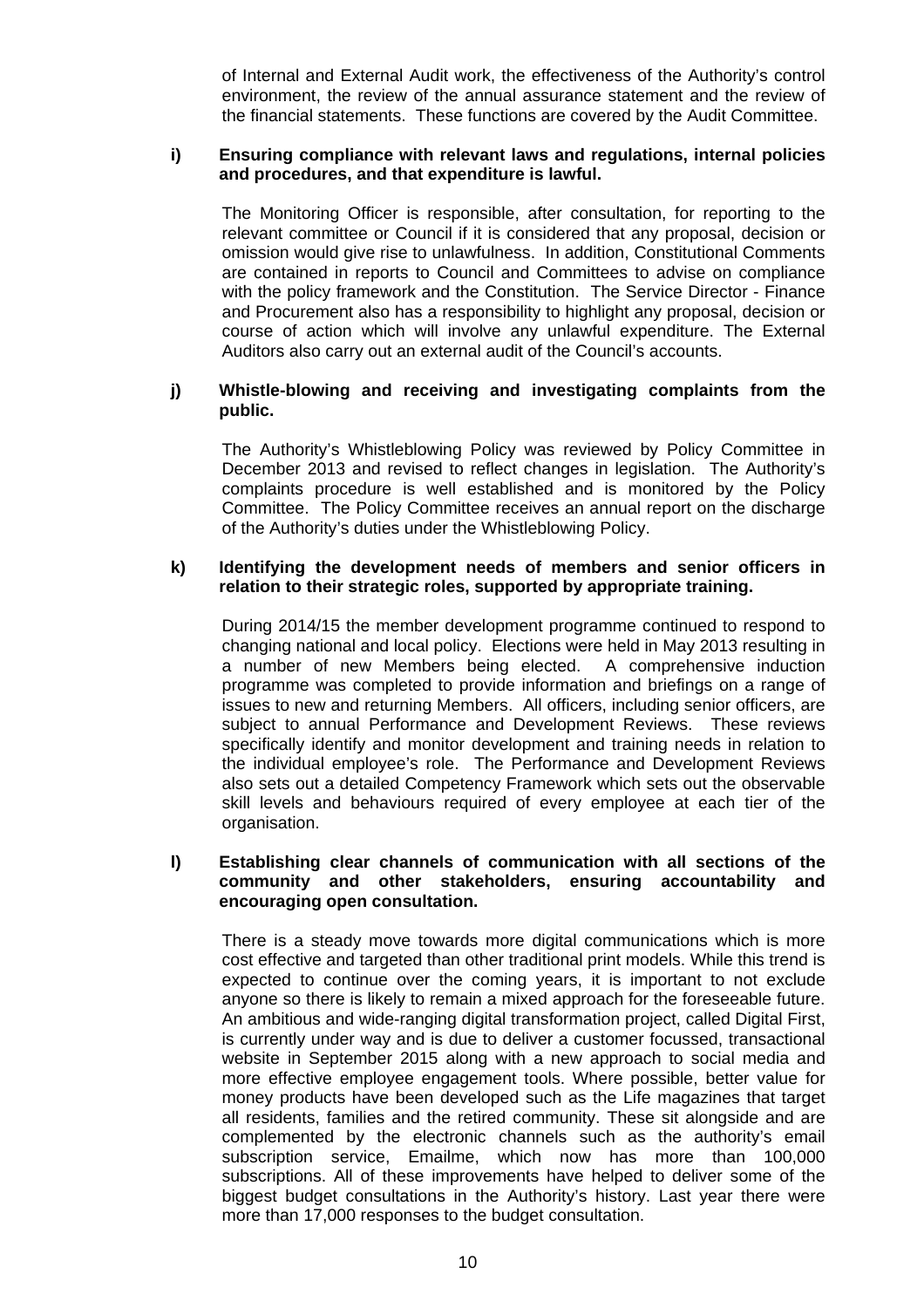**m) Incorporating good governance arrangements in respect of partnerships and other group working as identified by the Audit Commission's report on the governance of partnerships, and reflecting these in the Authority's overall governance arrangements.**

 The Authority works in partnership with a number of bodies. Formal, joint governance arrangements are in full compliance with public administration rules.

#### **4. Review of Effectiveness**

The Authority has responsibility for conducting, at least annually, a review of the effectiveness of its governance framework including the system of internal control. The review of effectiveness is informed by the work of the executive managers within the Authority (Head of Paid Service, Monitoring Officer and Chief Financial Officer) who have responsibility for the development and maintenance of the governance environment, the Head of Internal Audit's annual report, and also by comments made by the External Auditor and other review agencies and inspectorates.

 Throughout 2014/15, the Authority has maintained and reviewed the effectiveness of the governance framework. In particular:-

- a) The County Council has received and considered a number of reports, including:-
	- Statement of Accounts 2013/14
	- Treasury Management
	- Strategic Plan for 2014/2018
	- Conduct Issues
	- Budget Report 2015/16 and Medium Term Financial Strategy 2015/16 to 2018/19
	- Pay Policy Statement for 2014/15
	- Amendments to the Constitution
- b) Policy Committee has considered and approved a number of reports in its role as the committee responsible for policy development and approval, including:-
	- Annual Delivery Plan 2014/15
	- Redefining your Council A framework for transformation
	- Redefining your Council Consultation outcome
	- Local Government transparency code
	- Annual Delivery Plan 2014/15 quarterly progress reports
	- Transformation Programme progress update
	- Budget Consultation 2015/16
	- Redefining your Council Transformation and spending proposals 2015/16 to 2017/18
	- Findings from the Nottinghamshire Annual Residents Satisfaction Survey 2014
	- Digital Transformation progress update
	- Outcomes from the complaints process April 2014 to December 2014
- c) The Audit Committee have considered a wide variety of issues including:-
	- Internal Audit Annual Plan 2014/15
	- Statement of Accounts 2013/14
	- Annual Governance Statement
	- Statement on conformance with Public Sector Internal Audit Standards
	- Revised Counter-Fraud and Counter-Corruption Policy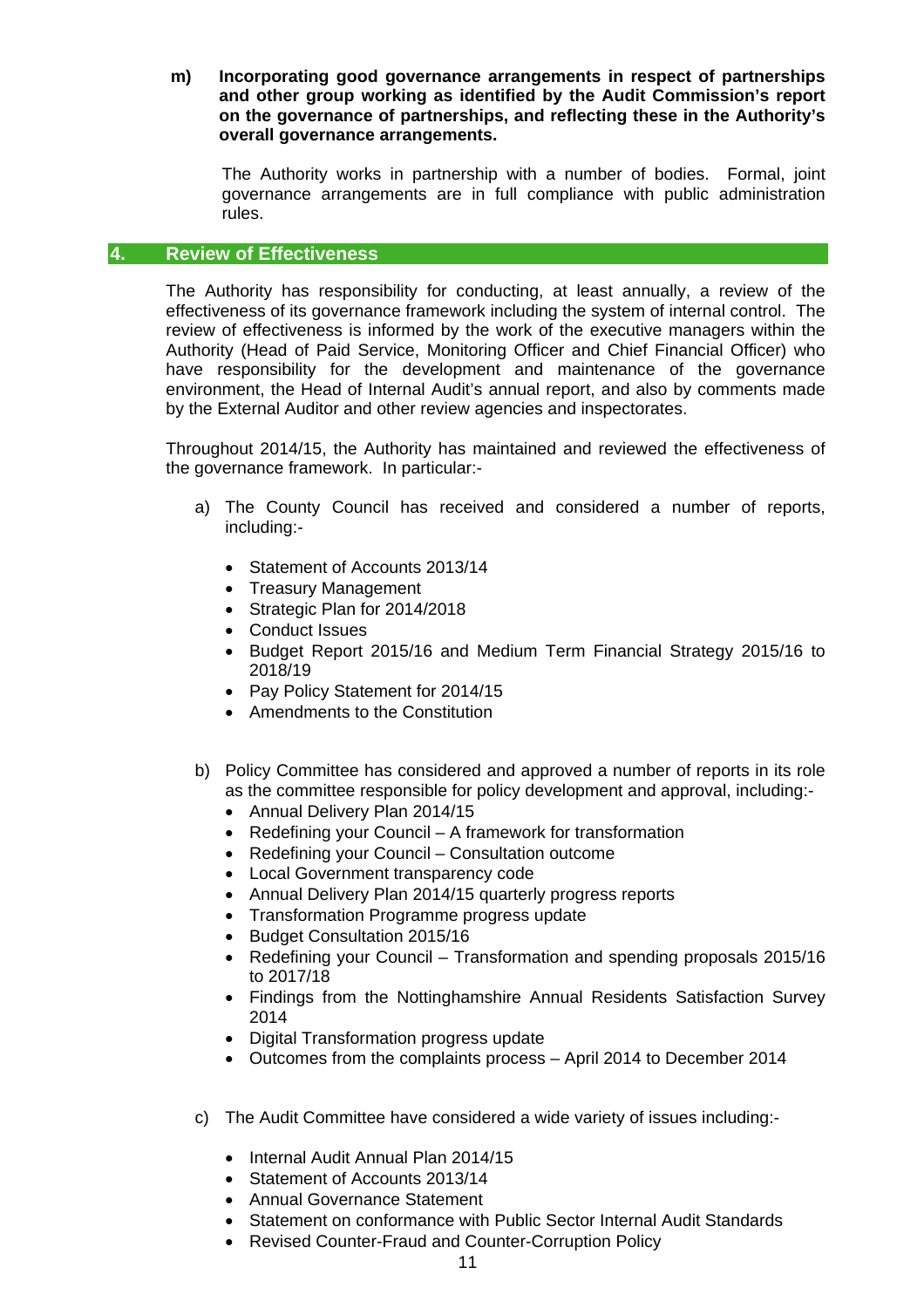- Internal Audit Annual Report
- Statement of Accounts 2014/15 Accounting Policies
- KPMG External Audit Plan 2014/15
- d) Internal Audit has undertaken planned reviews of internal control procedures across all departments and across a range of functions in the Authority. Each review contains an opinion on the internal controls in place and Internal Audit's overall opinion of the Authority's system of internal control, based on the audits completed in 2014/15, is that it is good.
- e) External Audit's report to those charged with governance (Audit Committee) for 2013/14 stated that the Auditor issued an unqualified audit opinion on the County Council's 2013/14 accounts. No material audit adjustments within the financial statements were identified. The Authority's organisational control environment was deemed effective overall, and they did not identify any significant weaknesses in controls over key financial systems. They undertook a review of the work of internal audit. Their review did not identify any significant issues and they were able to rely on internal audit work where this was relevant to their work. The Auditor also concluded that the Council had made proper arrangements to secure economy, efficiency and effectiveness in its use of resources.

# **5. Significant Governance Issues**

 The Authority continues to face significant financial challenges. Local authorities are struggling with falling Government grants while facing increased demand for services as well as other cost pressures from inflation and new legislation.

 In response to the financial outlook, a new transformation framework, *Redefining Your Council*, was established in July 2014. The framework seeks different ways of delivering services by looking first at innovative and creative solutions. A comprehensive review has been carried out into every aspect of Council activity with a particular focus on high-cost services.

 An evaluation of the first phase of Redefining Your Council will be undertaken to assess progress and initiate plans for the next phase of transformation and develop further proposals. The Council's Medium Term Financial Strategy shows that the Council can deliver a balanced budget in 2015/16, however further savings of £25.7 million will be required from 2016/17 to 2018/19.

 Against this backdrop, there are a number of other key governance issues that need to be addressed:-

- a) The Council will continue its transformation into a smaller organisation with a greater diversity of delivery arrangements with the potential for greater risk. Alternative Service Delivery Models are under consideration in a number of areas, including Highways, Libraries and Support Services.
- b) Changes to national policy such as the Care Bill, which comes into effect in 2015/16
- c) Following the County Council elections in 2013 the Authority had a Labour majority. Over the last two years there have been several changes in the membership of the County Council Labour Group which have resulted in the Authority having no overall control. The places allocated on committees to groups and to the 4 elected members who are not in a group has been reassessed on three occasions to ensure it complies with the requirements of political proportionality.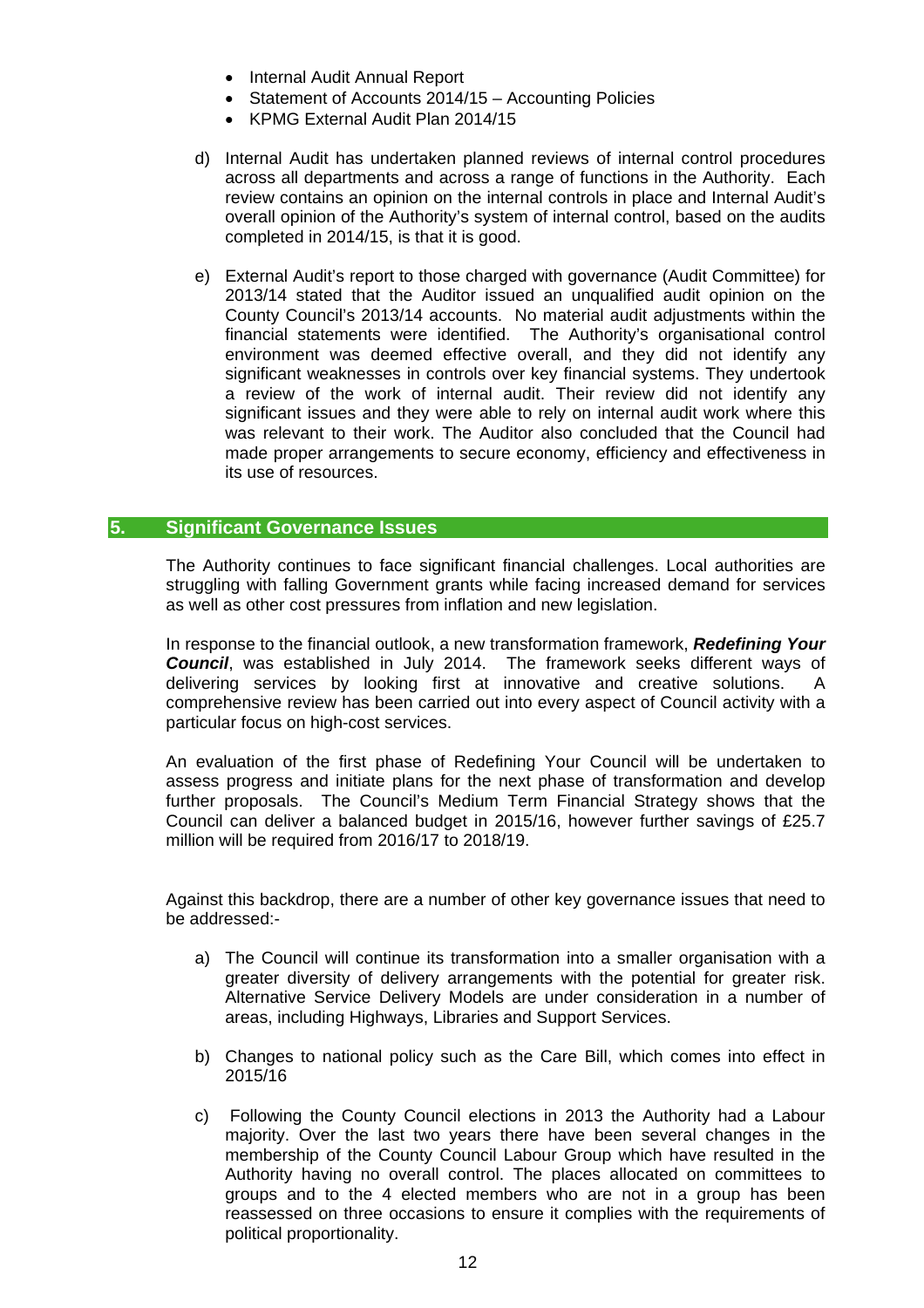- d) The Council is currently undergoing a Boundary review by the Local Government Boundary Commission. Throughout the review a cross party member reference group has worked with officers on the Council's submission and make recommendations to Full Council and Policy Committee on those submissions.
- e) Social care provision is increasingly being integrated with health care provision. Work is underway to manage this effectively.

 The Council has adopted a robust approach to addressing these financial, demographic, technological and legislative challenges.

 The Audit Committee reviewed the governance framework detailed in this statement at their meeting on 10 June 2015. We are aware of the steps that are being and will be taken to address the above significant governance issues and we are satisfied that these are appropriate. We will monitor their implementation during the course of 2015/16 and beyond.

**Councillor Alan Rhodes Leader of the County Council 10 June 2015** 

**Anthony May Chief Executive 10 June 2015**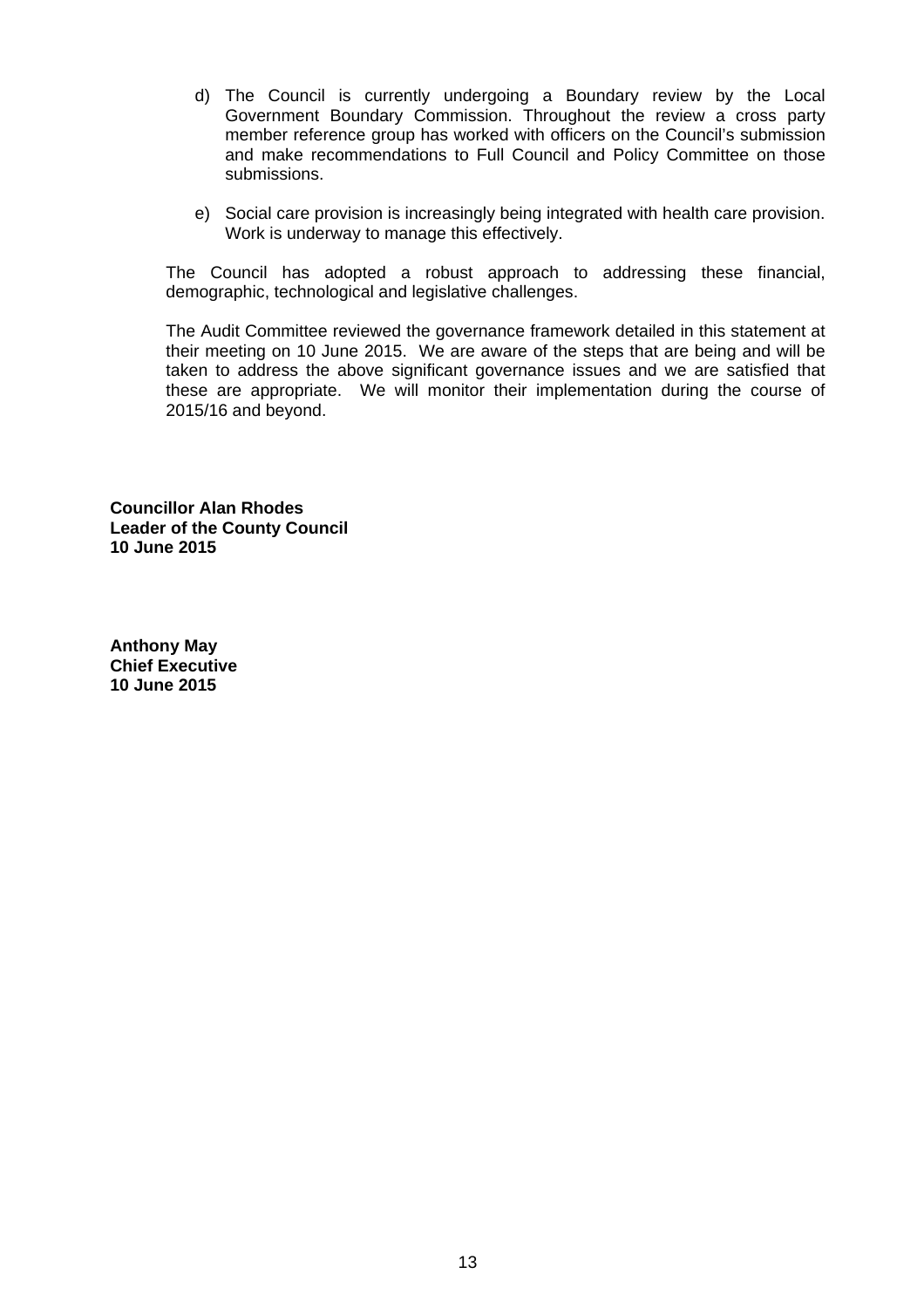# **INDEPENDENT AUDITOR'S REPORT TO THE MEMBERS OF NOTTINGHAMSHIRE COUNTY COUNCIL**

# **Independent auditor's report to the members of Nottinghamshire County Council**

We have audited the financial statements of Nottinghamshire County Council for the year ended 31 March 2015 on pages 18 to 112. The financial reporting framework that has been applied in their preparation is applicable law and the CIPFA/LASAAC Code of Practice on Local Authority Accounting in the United Kingdom 2014/15.

This report is made solely to the members of the Authority, as a body, in accordance with Part II of the Audit Commission Act 1998. Our audit work has been undertaken so that we might state to the members of the Authority, as a body, those matters we are required to state to them in an auditor's report and for no other purpose. To the fullest extent permitted by law, we do not accept or assume responsibility to anyone other than the members of the Authority, as a body, for our audit work, for this report, or for the opinions we have formed.

# **Respective responsibilities of the Service Director (Finance & Procurement) and auditor**

As explained more fully in the Statement of the Service Director (Finance & Procurement)'s Responsibilities, the Service Director (Finance & Procurement) is responsible for the preparation of the Statement of Accounts, which includes the financial statements, in accordance with proper practices as set out in the CIPFA/LASAAC Code of Practice on Local Authority Accounting in the United Kingdom, and for being satisfied that they give a true and fair view. Our responsibility is to audit, and express an opinion on, the financial statements in accordance with applicable law and International Standards on Auditing (UK and Ireland). Those standards require us to comply with the Auditing Practices Board's Ethical Standards for Auditors.

# **Scope of the audit of the financial statements**

An audit involves obtaining evidence about the amounts and disclosures in the financial statements sufficient to give reasonable assurance that the financial statements are free from material misstatement, whether caused by fraud or error. This includes an assessment of whether the accounting policies are appropriate to the Authority's and the Pension Fund's circumstances and have been consistently applied and adequately disclosed; the reasonableness of significant accounting estimates made by the Service Director (Finance & Procurement); and the overall presentation of the financial statements.

In addition, we read all the financial and non-financial information in the Explanatory Foreword and the Annual Report to identify material inconsistencies with the audited financial statements and to identify any information that is apparently materially incorrect based on, or materially inconsistent with, the knowledge acquired by us in the course of performing the audit. If we become aware of any apparent material misstatements or inconsistencies we consider the implications for our report.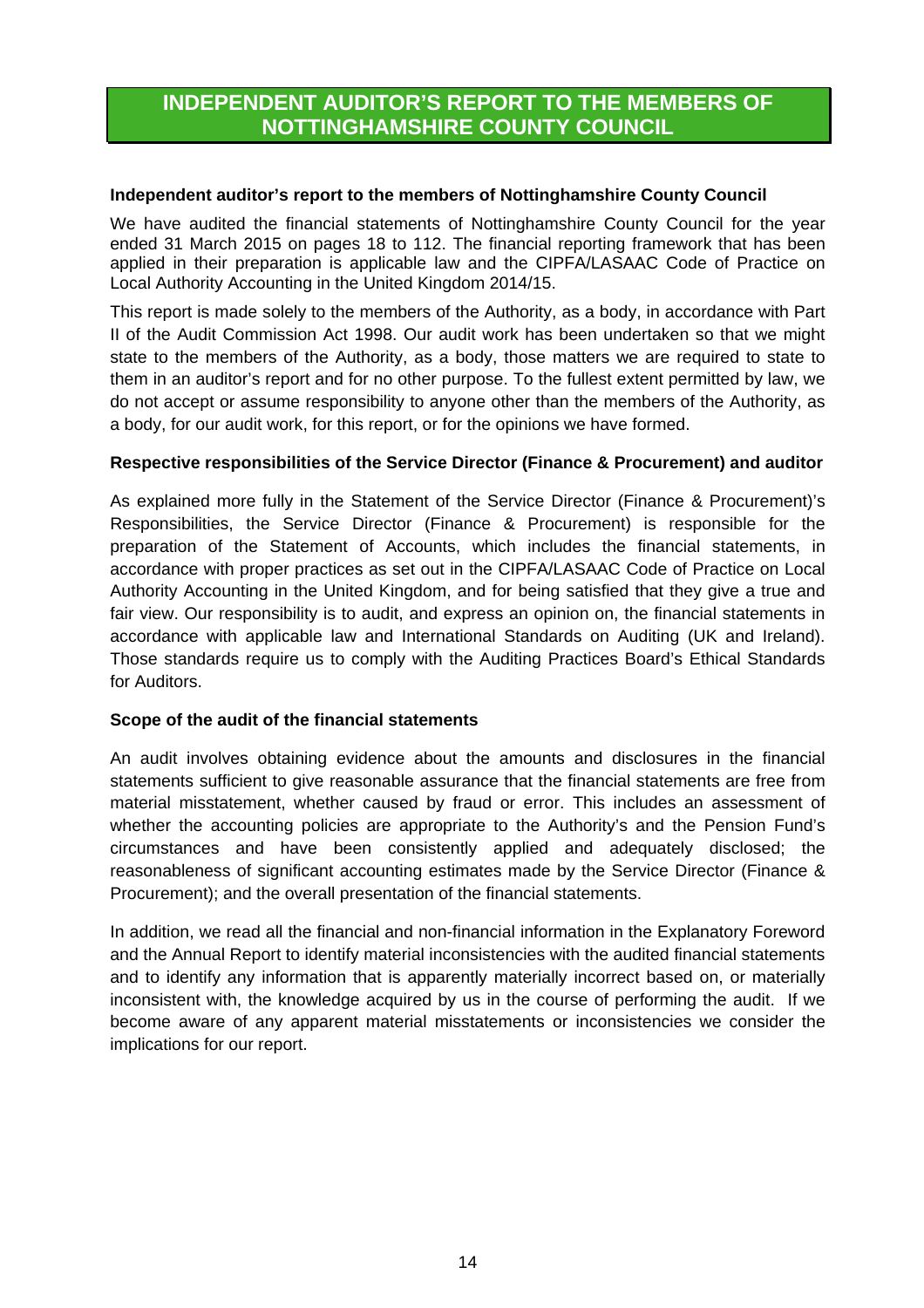# **Opinion on financial statements**

In our opinion the financial statements:

- give a true and fair view of the financial position of the Authority as at 31 March 2015 and of the Authority's expenditure and income for the year then ended;
- give a true and fair view of the financial transactions of the Pension Fund during the year ended 31 March 2015 and the amount and disposition of the fund's assets and liabilities as at 31 March 2015 and
- have been prepared properly in accordance with the CIPFA/LASAAC Code of Practice on Local Authority Accounting in the United Kingdom 2014/15.

# **Matters on which we are required to report by exception**

The Code of Audit Practice 2010 for Local Government Bodies requires us to report to you if:

- the annual governance statement set out on pages 7 to 13 the annual governance statement which accompanies the financial statements does not reflect compliance with 'Delivering Good Governance in Local Government: a Framework' published by CIPFA/SOLACE in June 2007; or
- the information given in the explanatory foreword and the content of the Annual Report for the financial year for which the financial statements are prepared is not consistent with the financial statements; or
- any matters have been reported in the public interest under section 8 of Audit Commission Act 1998 in the course of, or at the conclusion of, the audit; or
- any recommendations have been made under section 11 of the Audit Commission Act 1998; or
- any other special powers of the auditor have been exercised under the Audit Commission Act 1998.

# **We have nothing to report in respect of these matters**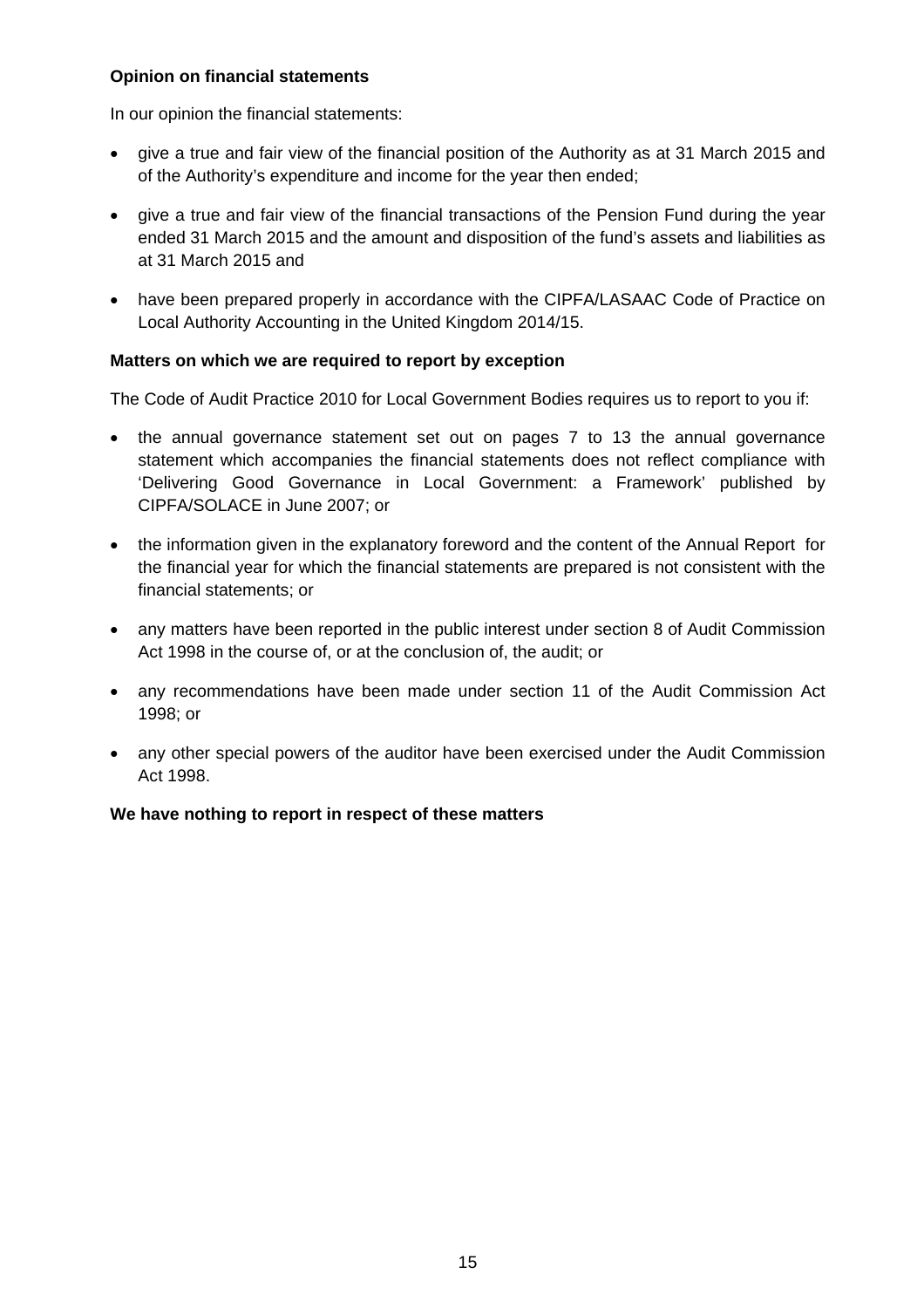# **Conclusion on Nottinghamshire County Council's arrangements for securing economy, efficiency and effectiveness in the use of resources**

# **Authority's responsibilities**

The Authority is responsible for putting in place proper arrangements to secure economy, efficiency and effectiveness in its use of resources, to ensure proper stewardship and governance, and to review regularly the adequacy and effectiveness of these arrangements.

#### **Auditor's responsibilities**

We are required under Section 5 of the Audit Commission Act 1998 to satisfy ourselves that the Authority has made proper arrangements for securing economy, efficiency and effectiveness in its use of resources. The Code of Audit Practice issued by the Audit Commission requires us to report to you our conclusion relating to proper arrangements, having regard to relevant criteria specified by the Audit Commission.

We report if significant matters have come to our attention which prevent us from concluding that the Authority has put in place proper arrangements for securing economy, efficiency and effectiveness in its use of resources. We are not required to consider, nor have we considered, whether all aspects of the Authority's arrangements for securing economy, efficiency and effectiveness in its use of resources are operating effectively.

# **Scope of the review of arrangements for securing economy, efficiency and effectiveness in the use of resources**

We have undertaken our audit in accordance with the Code of Audit Practice, having regard to the guidance on the specified criteria, published by the Audit Commission in October 2014, as to whether the Authority has proper arrangements for:

- securing financial resilience; and
- challenging how it secures economy, efficiency and effectiveness.

The Audit Commission has determined these two criteria as those necessary for us to consider under the Code of Audit Practice in satisfying ourselves whether the Authority put in place proper arrangements for securing economy, efficiency and effectiveness in its use of resources for the year ended 31 March 2015.

We planned our work in accordance with the Code of Audit Practice. Based on our risk assessment, we undertook such work as we considered necessary to form a view on whether, in all significant respects, the Authority had put in place proper arrangements to secure economy, efficiency and effectiveness in its use of resources.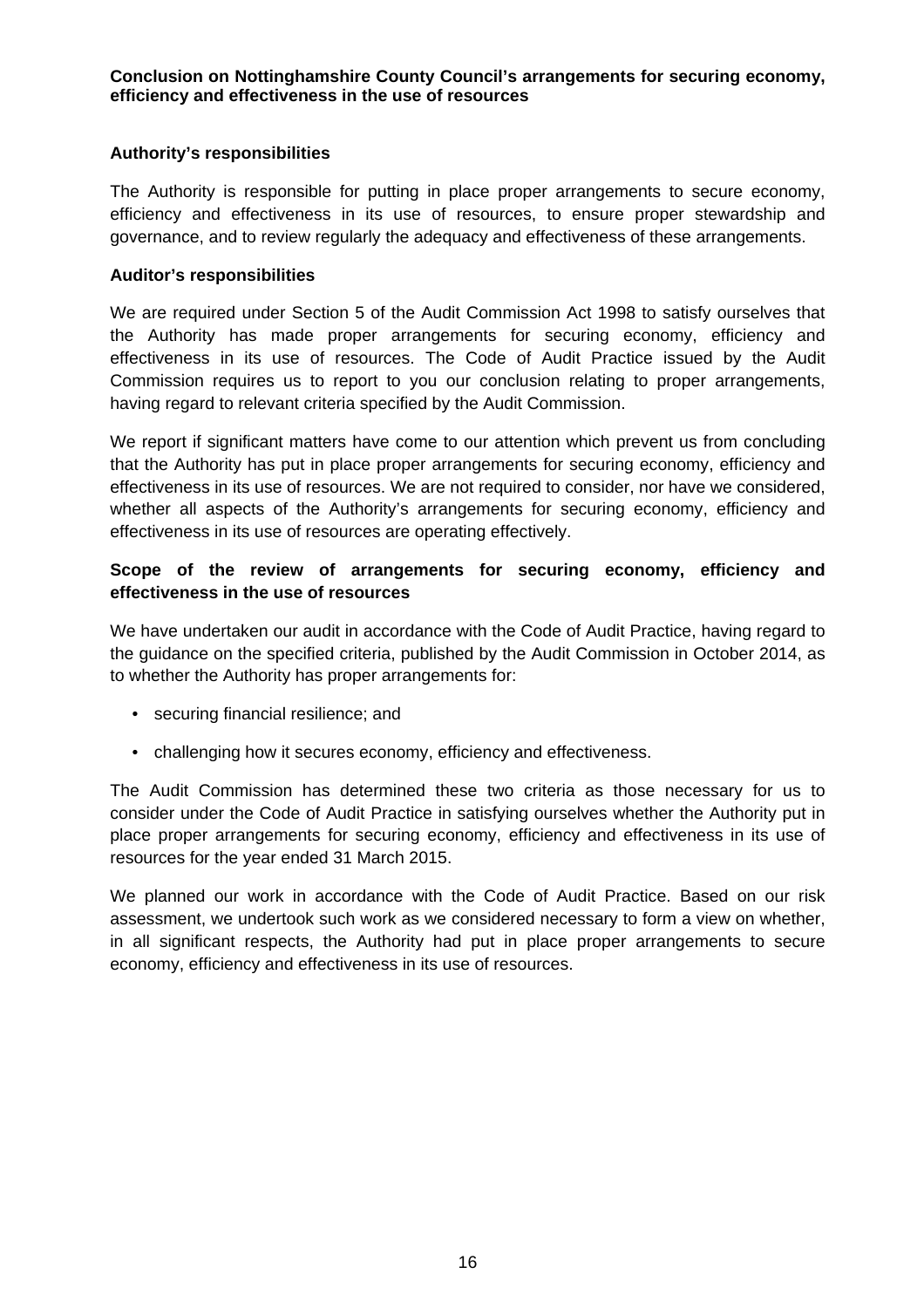# **Conclusion**

On the basis of our work, having regard to the guidance on the specified criteria published by the Audit Commission in October 2014, we are satisfied that, in all significant respects, Nottinghamshire County Council put in place proper arrangements to secure economy, efficiency and effectiveness in its use of resources for the year ending 31 March 2015.

# **Certificate**

We certify that we have completed the audit of the financial statements of Nottinghamshire County Council in accordance with the requirements of the Audit Commission Act 1998 and the Code of Audit Practice 2010 for Local Government Bodies issued by the Audit Commission.

**Tony Crawley for and on behalf of KPMG LLP, Appointed Auditor**

*Chartered Accountants* 1 Waterloo Way Leicester LE1 6LP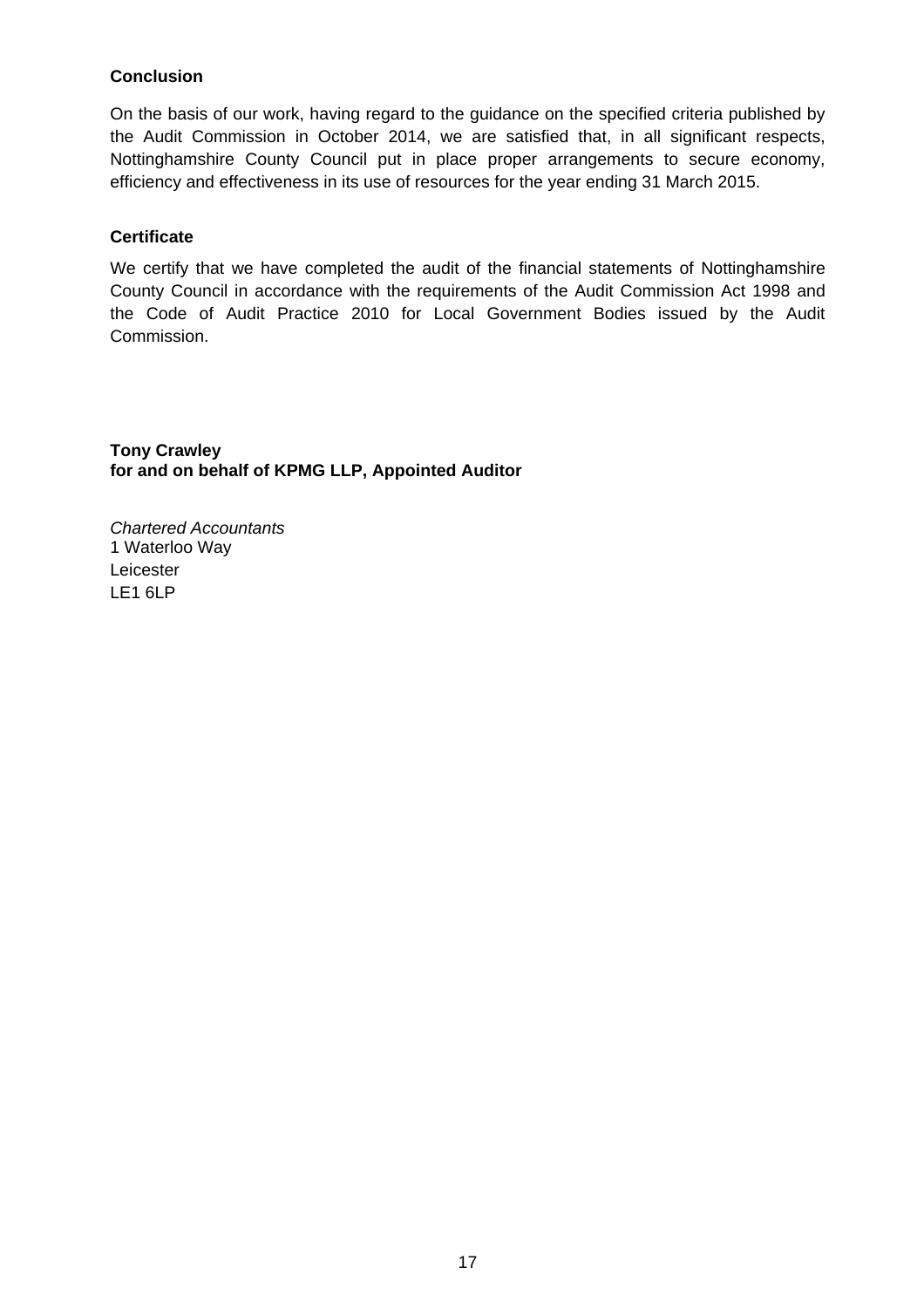# **STATEMENT OF RESPONSIBILITIES FOR THE STATEMENT OF ACCOUNTS**

# **The Authority's Responsibilities**

The Authority is required:

- to make arrangements for the proper administration of its financial affairs and to secure that one of its officers has the responsibility for the administration of those affairs. The Service Director (Finance & Procurement) is the responsible officer;
- to manage its affairs to secure economic, efficient and effective use of resources and safeguard its assets;
- to prepare and publish a Statement of Accounts in accordance with the Accounts and Audit (England) Regulations 2011 ("the Regulations").

# **Responsibilities of the Service Director (Finance & Procurement)**

The Service Director (Finance & Procurement) is responsible for the preparation of the Authority's Statement of Accounts, in accordance with the appropriate CIPFA/LASAAC Code of Practice on Local Authority Accounting in the United Kingdom (the Code).

In preparing this Statement of Accounts, the Service Director (Finance & Procurement) has:

- selected suitable accounting policies and then applied them consistently;
- made judgements and estimates that were reasonable and prudent;
- complied with the Code and the Regulations.

The Service Director (Finance & Procurement) has also:

- kept proper accounting records which were up to date;
- taken reasonable steps for the prevention and detection of fraud and other irregularities.

I certify that the accounts present a true and fair view of the financial position at the accounting date and its income and expenditure for the year ended on that date.

**Nigel Stevenson Service Director (Finance & Procurement), Environment and Resources 30 June 2015**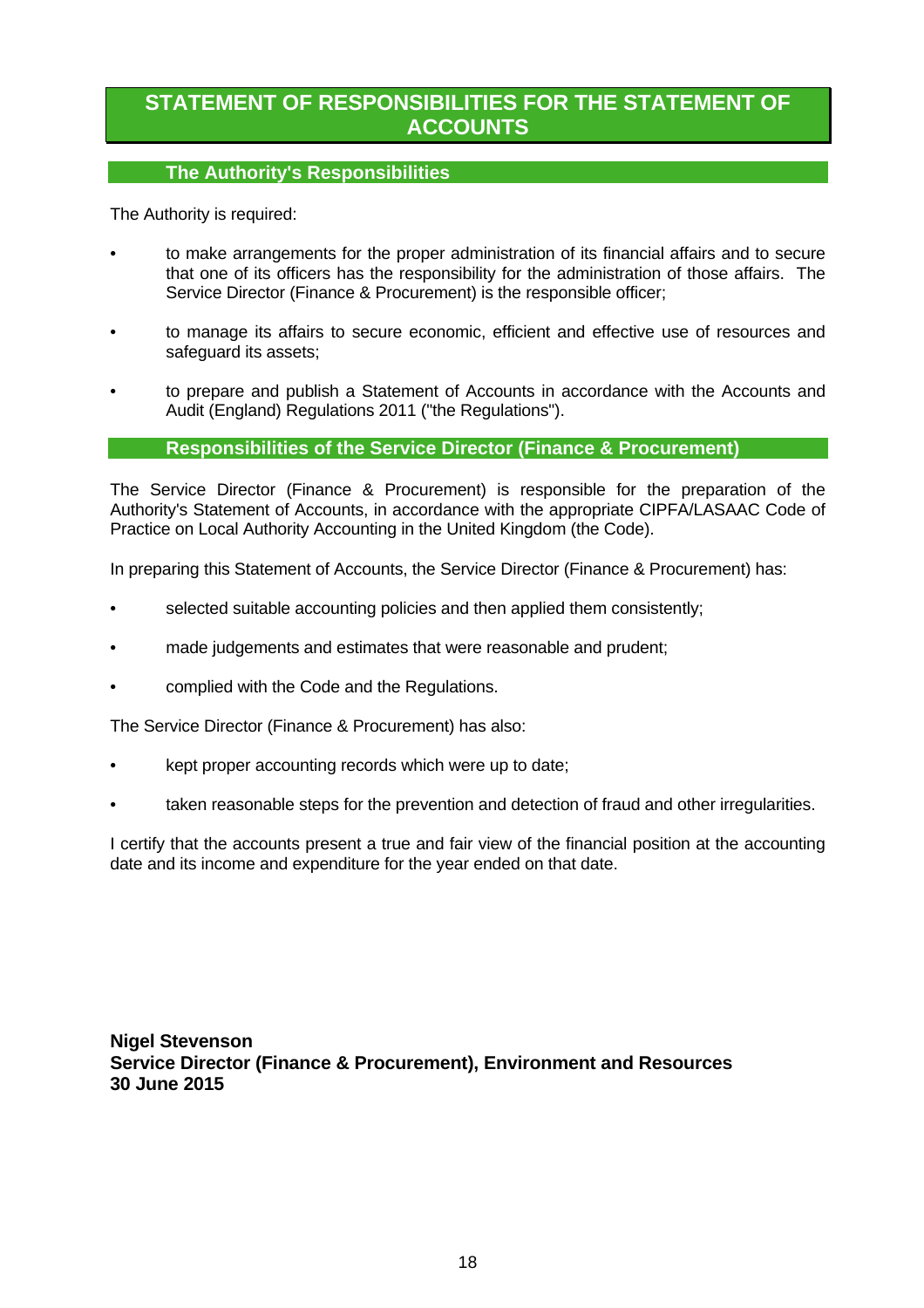# **STATEMENT OF APPROVAL OF THE STATEMENT OF ACCOUNTS**

The Statement of Accounts was approved by a meeting of the County Council on 17 September 2015. The Service Director (Finance & Procurement) is satisfied with the position set out in the Statement of Accounts. As Chairman of Nottinghamshire County Council, I am satisfied that the approval process for the Statement of Accounts has now been completed satisfactorily and that the Statement of Accounts may now be issued.

**Councillor Sybil Fielding Chairman of the County Council 17 September 2015**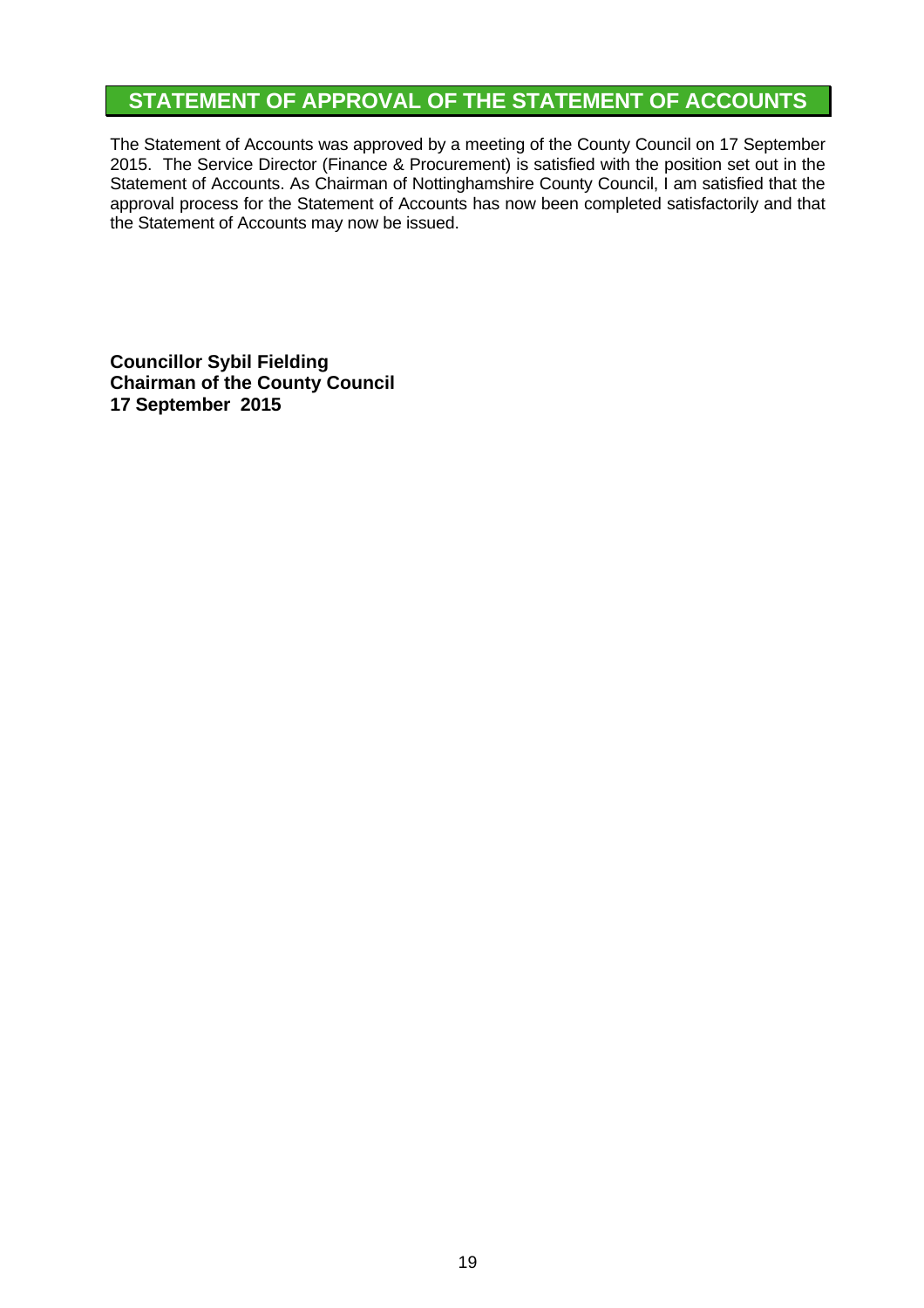# **STATEMENT OF ACCOUNTING POLICIES**

# **1. General Policies**

The Statement of Accounts summarises the Authority's transactions for the 2014/15 financial year and its position at the year-end of 31 March 2015. The Authority is required to prepare an annual Statement of Accounts by the Accounts and Audit (England) Regulations 2012, which require them to be prepared in accordance with proper accounting practices. These practices primarily comprise the Code of Practice on Local Authority Accounting in the United Kingdom 2014/15 and the Service Reporting Code of Practice 2014/15, supported by International Financial Reporting Standards (IFRS).

The accounting convention adopted in the Statement of Accounts is principally historical cost, modified by the revaluation of certain categories of non-current assets and financial instruments.

#### **2. Exceptional Items**

When items of income and expense are material, their nature and amount is disclosed separately, either on the face of the Comprehensive Income and Expenditure Statement or in the notes to the accounts, depending on how significant the items are to an understanding of the Authority's financial performance.

# **3. Prior Period Adjustments, Changes in Accounting Policies, Estimates and Errors**

Prior period adjustments may arise as a result of a change in accounting policies or to correct a material error. Changes in accounting estimates are accounted for prospectively, i.e. in the current and future years affected by the change and do not give rise to a prior period adjustment.

Changes in accounting policies are only made when required by proper accounting practices or the change provides more reliable or relevant information about the effect of transactions, other events and conditions on the Authority's financial position or financial performance. Where a change is made, it is applied retrospectively (unless stated otherwise) by adjusting opening balances and comparative amounts for the prior period as if the new policy had always been applied.

Material errors discovered in prior period figures are corrected retrospectively by amending opening balances and comparative amounts for the prior period.

# **4. Charges to Revenue for Non-Current Assets**

Services, support services and trading accounts are debited with the following amounts to record the cost of holding non-current assets during the year:

- depreciation attributable to the assets used by the relevant service
- revaluation and impairment losses on assets used by the service where there are no accumulated gains in the Revaluation Reserve against which the losses can be written off
- amortisation of intangible non-current assets attributable to the service.

The Authority is not required to raise Council Tax to fund depreciation, revaluation and impairment losses or amortisations. However, it is required to make an annual contribution from revenue towards the reduction in its overall borrowing requirement equal to an amount calculated on a prudent basis determined by the Authority in accordance with statutory guidance.

Depreciation, revaluation and impairment losses and amortisation are therefore replaced by the contribution in the General Fund Balance (Minimum Revenue Provision), by way of an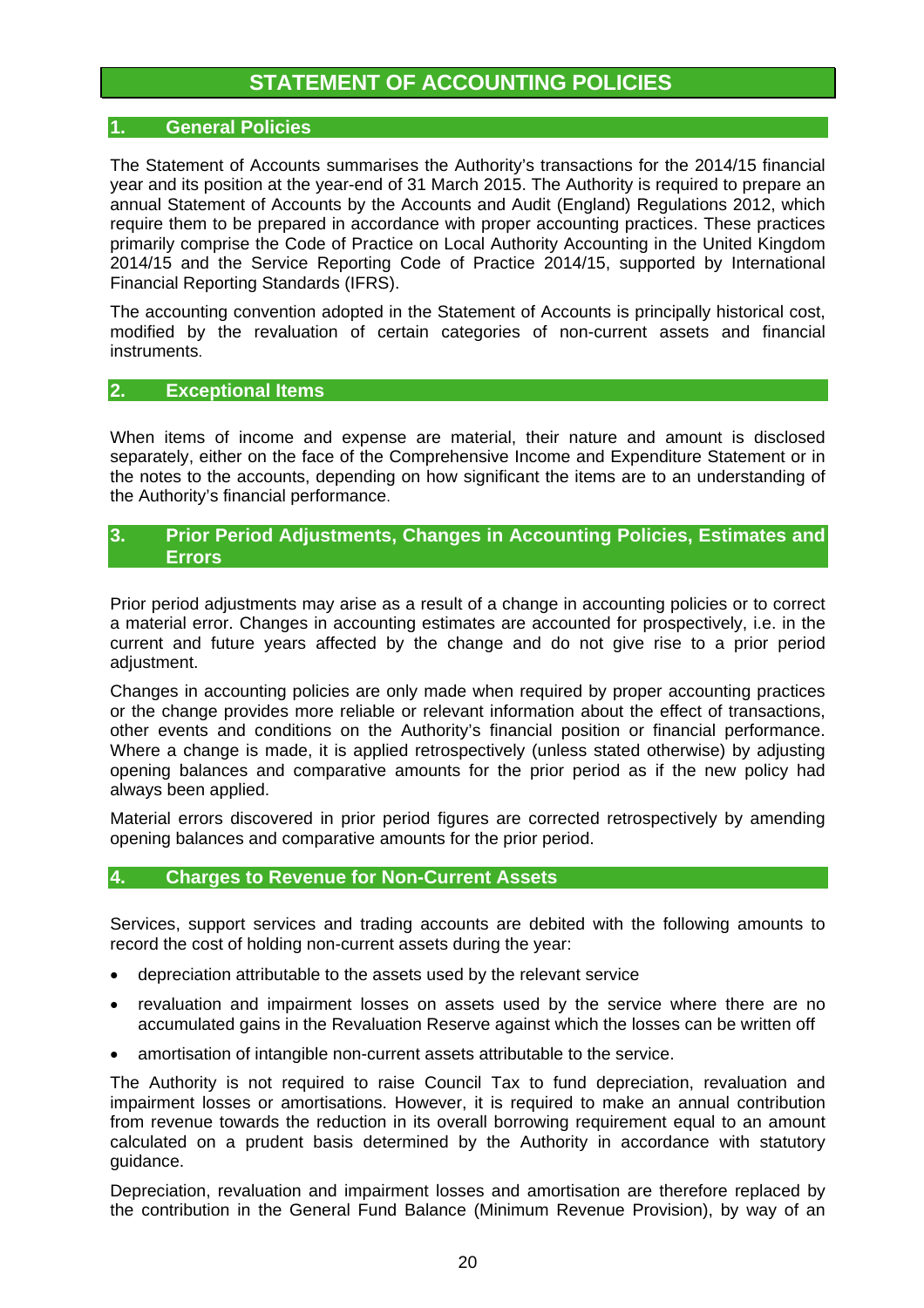adjusting transaction with the Capital Adjustment Account in the Movement in Reserves Statement for the difference between the two.

# **5. Costs of Support Services**

The costs of overheads and support services are charged to those that benefit from the supply or service in accordance with the costing principles of the CIPFA Service Reporting Code of Practice 2014/15 (SeRCOP). The total absorption costing principle is used – the full cost of overheads and support services are shared between users as follows:

- Office accommodation in proportion to floor area occupied
- Other central administrative expenses allocation of staff time
- Architectural Engineering Services for the Capital Programme recharged to capital using professional scale fees.

The following two cost categories are defined in SeRCOP and accounted for as separate headings in the Comprehensive Income and Expenditure Statement, as part of Net Expenditure on the Cost of Services.

- Corporate and Democratic Core costs relating to the Authority's status as a multifunctional, democratic organisation
- Non Distributed Costs the cost of discretionary benefits awarded to employees retiring early, pensions past service cost and depreciation and impairment losses chargeable on Surplus Assets.

#### **6. Employee Benefits and Pensions**

#### **Benefits Payable During Employment**

Short-term employee benefits are those due to be settled within 12 months of the year-end. They include such benefits as wages and salaries, paid annual leave and paid sick leave, bonuses and non-monetary benefits (e.g. cars) for current employees and are recognised as an expense for services in the year in which employees render service to the Authority. An accrual is made for the cost of holiday entitlements (or any form of leave, e.g. time off in lieu) earned by employees but not taken before the year-end which employees can carry forward into the next financial year. The accrual is made at the wage and salary rates applicable in the following accounting year, being the period in which the employee takes the benefit. The accrual is charged to Surplus or Deficit on the Provision of Services, but then reversed out through the Movement in Reserves Statement so that holiday benefits are charged to revenue in the financial year in which the holiday absence occurs.

#### **Termination Benefits**

Termination benefits are amounts payable as a result of a decision by the Authority to terminate an officer's employment before the normal retirement date or an officer's decision to accept voluntary redundancy and are charged on an accruals basis to the relevant service line (or discontinued operations) in the Comprehensive Income and Expenditure Statement when the Authority is demonstrably committed to the termination of the employment of an officer or group of officers or making an offer to encourage voluntary redundancy.

Where termination benefits involve the enhancement of pensions, statutory provisions require the General Fund balance to be charged with the amount payable by the Authority to the pension fund or pensioner in the year, not the amount calculated according to the relevant accounting standards. In the Movement in Reserves Statement, appropriations are required to and from the Pensions Reserve to remove the notional debits and credits for pension enhancement termination benefits and replace them with debits for the cash paid to the pension fund and pensioners and any such amounts payable but unpaid at the year-end.

# **Post-Employment Benefits**

Employees of the Authority are members of two separate pension schemes:

 The Teachers' Pension Scheme, administered by Capita Teachers' Pensions on behalf of the Department for Education (DfE)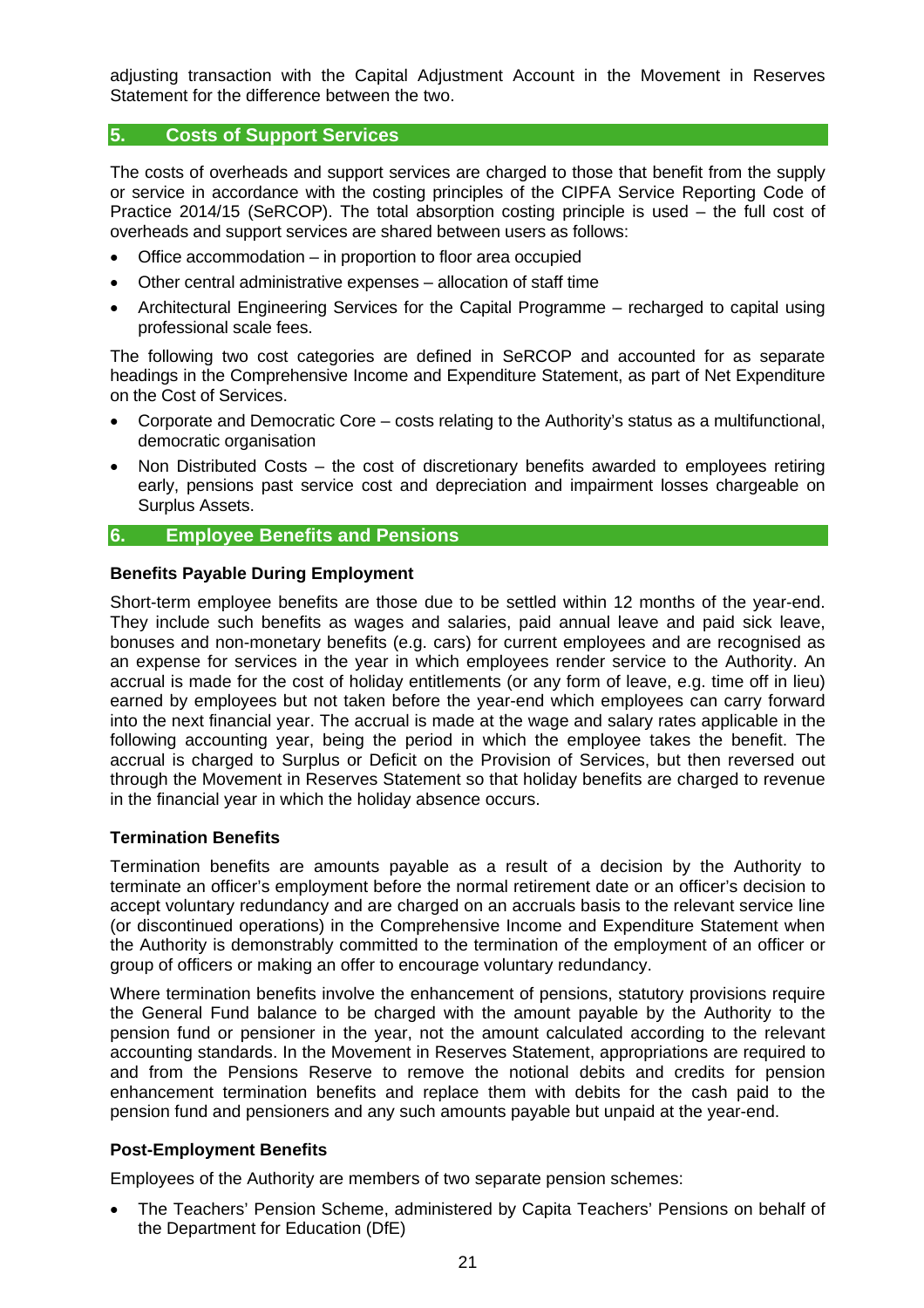The Local Government Pension Scheme, administered by Nottinghamshire County Council.

Both schemes provide defined benefits to members (retirement lump sums and pensions), earned as employees work for the Authority. However, the arrangements for the teachers' scheme mean that liabilities for these benefits cannot ordinarily be identified specifically to the Authority. The scheme is therefore accounted for as if it was a defined contribution scheme and no liability for future payments of benefits is recognised in the Balance Sheet. The Children's and Education Services line in the Comprehensive Income and Expenditure Statement is charged with the employer's contributions payable to Teachers' Pensions in the year.

# **The Local Government Pension Scheme (LGPS)**

The Scheme is accounted for as a defined benefits scheme:

- The liabilities of the pension fund attributable to the Authority are included in the Balance Sheet on an actuarial basis using the projected unit method – i.e. an assessment of the future payments that will be made in relation to retirement benefits earned to date by employees, based on assumptions about mortality rates, employee turnover rates etc. and projections of projected earnings for current employees. In assessing these liabilities at 31 March 2015 for the 2014/15 Statement of Accounts, the actuary made a number of changes in the assumptions underlying the present value of the scheme liabilities. These include a change in the assumed pensions increases and inflation. Application of these revised assumptions has resulted in an increase in liabilities measured at today's prices of £267.8 million (£262.2 million LGPS, £5.6 million Teachers).
- The assets of the pension fund attributable to the Authority are included in the Balance Sheet at their fair value:
	- quoted securities current bid price
	- unquoted securities professional estimate
	- unitised securities current bid price
	- property market value.
- The change in the net pensions liability is analysed into several components:
	- $\bullet$  current service cost / gain the change in liabilities as a result of years of service earned this year – allocated in the Comprehensive Income and Expenditure Statement to the services for which the employees worked
	- past service cost the increase in liabilities arising from current year decisions whose effect relates to years of service earned in earlier years – debited to the Surplus or Deficit on the Provision of Services in the Comprehensive Income and Expenditure Statement as part of Non Distributed Costs
	- $\bullet$  interest cost the expected increase in the present value of liabilities during the year as they move one year closer to being paid – debited to the Financing and Investment Income and Expenditure line in the Comprehensive Income and Expenditure **Statement**
	- expected return on scheme assets the annual investment return on the fund assets attributable to the Authority, based on an average of the expected long-term return – credited to the Financing and Investment Income and Expenditure line in the Comprehensive Income and Expenditure Statement
	- gains or losses on settlements and curtailments the result of actions to relieve the Authority of liabilities or events that reduce the expected future service or accrual of benefits of employees – debited or credited to the Surplus or Deficit on the Provision of Services in the Comprehensive Income and Expenditure Statement as part of Non Distributed Costs
	- actuarial gains and losses changes in the net pensions liability that arise because events have not coincided with assumptions made at the last actuarial valuation or because the actuaries have updated their assumptions – credited/debited to the Pensions Reserve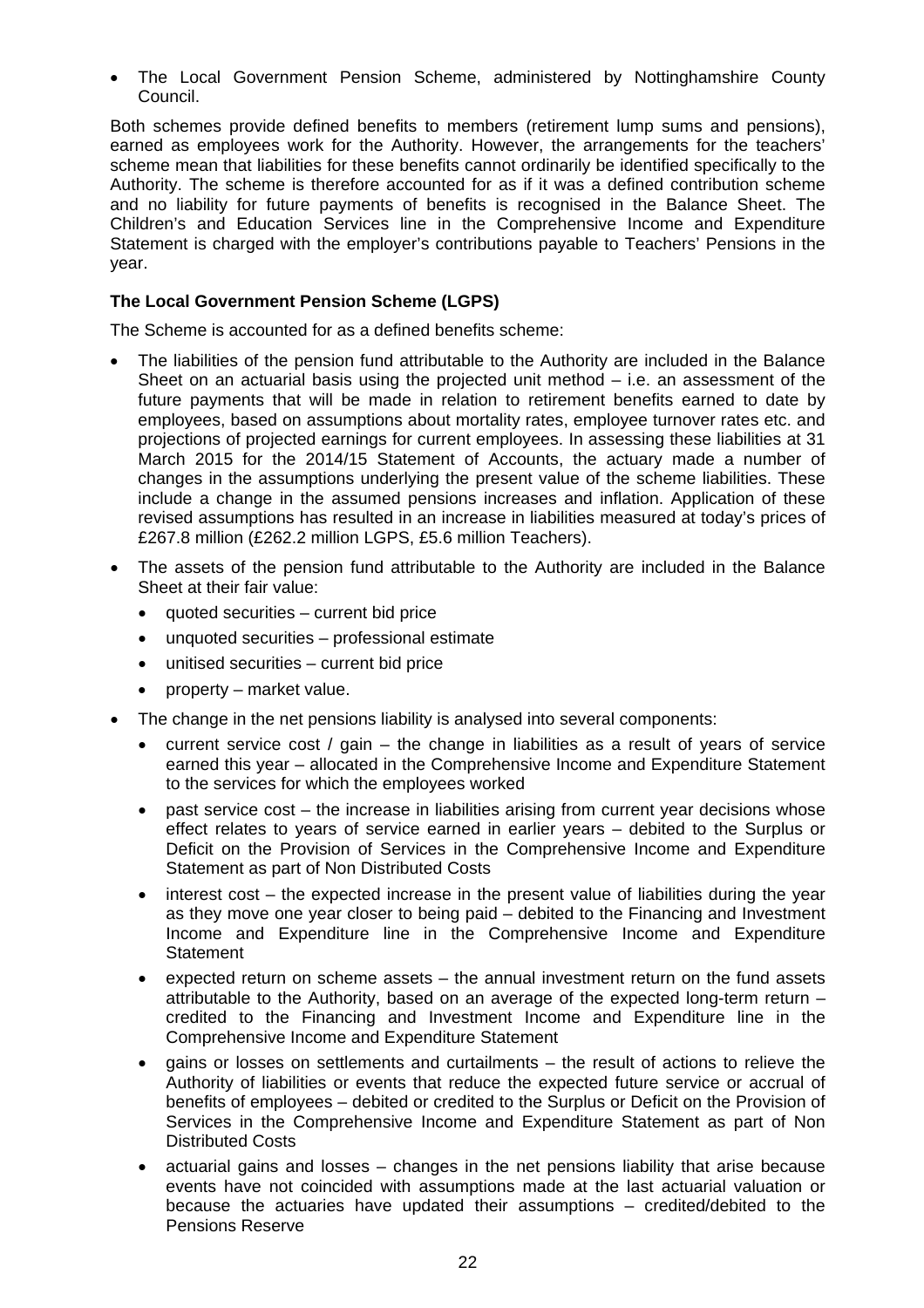contributions paid to the pension fund – cash paid as employer's contributions to the pension fund in settlement of liabilities; not accounted for as an expense.

In relation to retirement benefits, statutory provisions require the General Fund balance to be charged with the amount payable by the Authority to the pension fund or directly to pensioners in the year, not the amount calculated according to the relevant accounting standards. In the Movement in Reserves Statement, this means that there are appropriations to and from the Pensions Reserve to remove the notional debits and credits for retirement benefits and replace them with debits for the cash paid to the pension fund and pensioners and any such amounts payable but unpaid at the year-end. The negative balance that arises on the Pensions Reserve thereby measures the beneficial impact to the General Fund of being required to account for retirement benefits on the basis of cash flows rather than as benefits are earned by employees.

# **Discretionary Benefits**

The Authority also has restricted powers to make discretionary awards of retirement benefits in the event of early retirements. Any liabilities estimated to arise as a result of an award to any member of staff (including teachers) are accrued in the year of the decision to make the award and accounted for using the same policies as are applied to the Local Government Pension Scheme.

# **7. Revenue Expenditure Financed from Capital Under Statute**

Expenditure incurred during the year that may be capitalised under statutory provisions but that does not result in the creation of a non-current asset has been charged as expenditure to the relevant service in the Comprehensive Income and Expenditure Statement in the year. Where the Authority has determined to meet the cost of this expenditure from existing capital resources or by borrowing, a transfer in the Movement in Reserves Statement from the General Fund Balance to the Capital Adjustment Account then reverses out the amounts charged so that there is no impact on the level of Council Tax.

Capital grants made to other bodies are written off to the appropriate Service revenue account during the financial year because they do not represent value for money to the Authority beyond the end of the financial year. This includes grants made to bodies for which the Authority is the accountable body and exercises control over grant distribution.

# **8. Property, Plant and Equipment**

Assets that have physical substance and are held for use in the production or supply of goods or services, for rental to others, or for administrative purposes and that are expected to be used during more than one financial year are classified as Property, Plant and Equipment.

# **Recognition**

Expenditure on the acquisition, creation or enhancement of Property, Plant and Equipment is capitalised on an accruals basis, provided that it is probable that the future economic benefits or service potential associated with the item will flow to the Authority and the cost of the item can be measured reliably. Expenditure that maintains but does not add to an asset's potential to deliver future economic benefits or service potential (i.e. repairs and maintenance) is charged as an expense when it is incurred.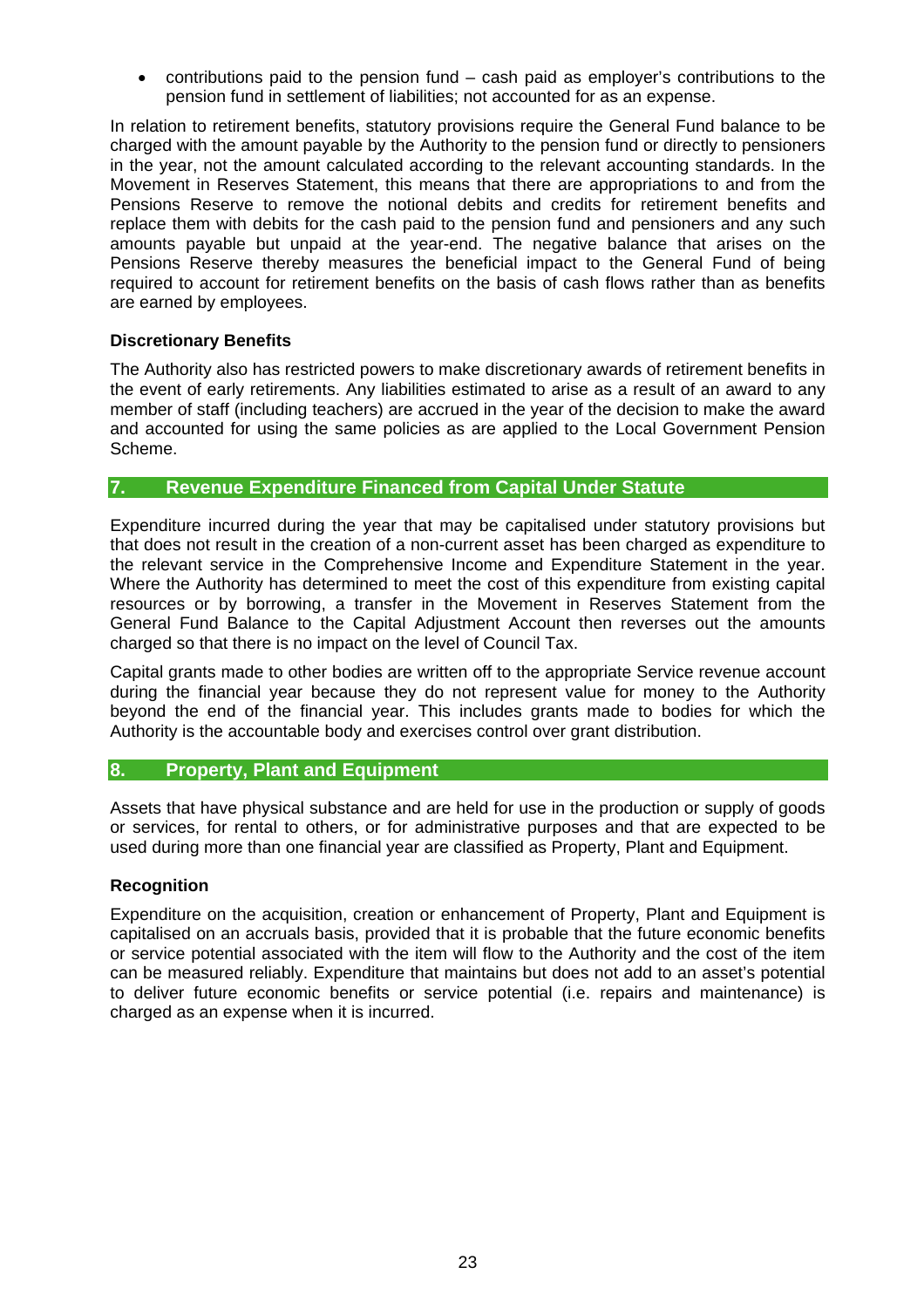Assets are, however, only recognised when they exceed the de minimus levels for 2014/15 set out below:

| <b>Asset Type</b>                        | De minimus |
|------------------------------------------|------------|
| Land & Buildings                         | £0         |
| <b>Community Assets</b>                  | £10,000    |
| Infrastructure Assets                    | £0         |
| <b>Assets under Construction</b>         | £0         |
| <b>Heritage Assets</b>                   | £10,000    |
| Vehicles, Plant, Furniture and Equipment | £6,000     |
| Other assets                             | £6,000     |

# **Accounting for Schools Property, Plant and Equipment**

The Authority has made detailed judgements regarding the control exercised over schools run in a wide variety of ways to determine whether they should be treated as on or off Balance Sheet. The treatment of all schools has been considered with analysis predicated on the application of tests inherent within the following IFRS requirements adopted by the CIPFA Code (Module 4 – Non Current Assets) – IAS16 – Property, Plant and Equipment, IAS17 – Leases and IFRIC12 – Service Concession Arrangements. This has resulted in the following treatment:

- Academy schools off-Balance Sheet
- Foundation schools on-Balance Sheet
- Voluntary Aided schools off-Balance Sheet
- Voluntary Controlled schools off-Balance Sheet
- Community schools on-Balance Sheet

#### **Measurement**

Assets are initially measured at cost, comprising:

- the purchase price
- any costs attributable to bringing the asset to the location and condition necessary for it to be capable of operating in the manner intended by management
- the initial estimate of the costs of dismantling and removing the item and restoring the site on which it is located.

The Authority does not capitalise borrowing costs incurred whilst assets are under construction.

The cost of assets acquired other than by purchase is deemed to be its fair value, unless the acquisition does not have commercial substance (i.e. it will not lead to a variation in the cash flows of the Authority). In the latter case, where an asset is acquired via an exchange, the cost of the acquisition is the carrying amount of the asset given up by the Authority.

Donated assets are measured initially at fair value. The difference between fair value and any consideration paid is credited to the Taxation and Non-Specific Grant Income line of the Comprehensive Income and Expenditure Statement, unless the donation has been made conditionally. Until conditions are satisfied, the gain is held in the Donated Assets Account. Where gains are credited to the Comprehensive Income and Expenditure Statement, they are reversed out of the General Fund Balance to the Capital Adjustment Account in the Movement in Reserves Statement.

Assets are then carried in the Balance Sheet using the following measurement bases:

 Infrastructure, Community Assets and Assets under Construction – depreciated historical cost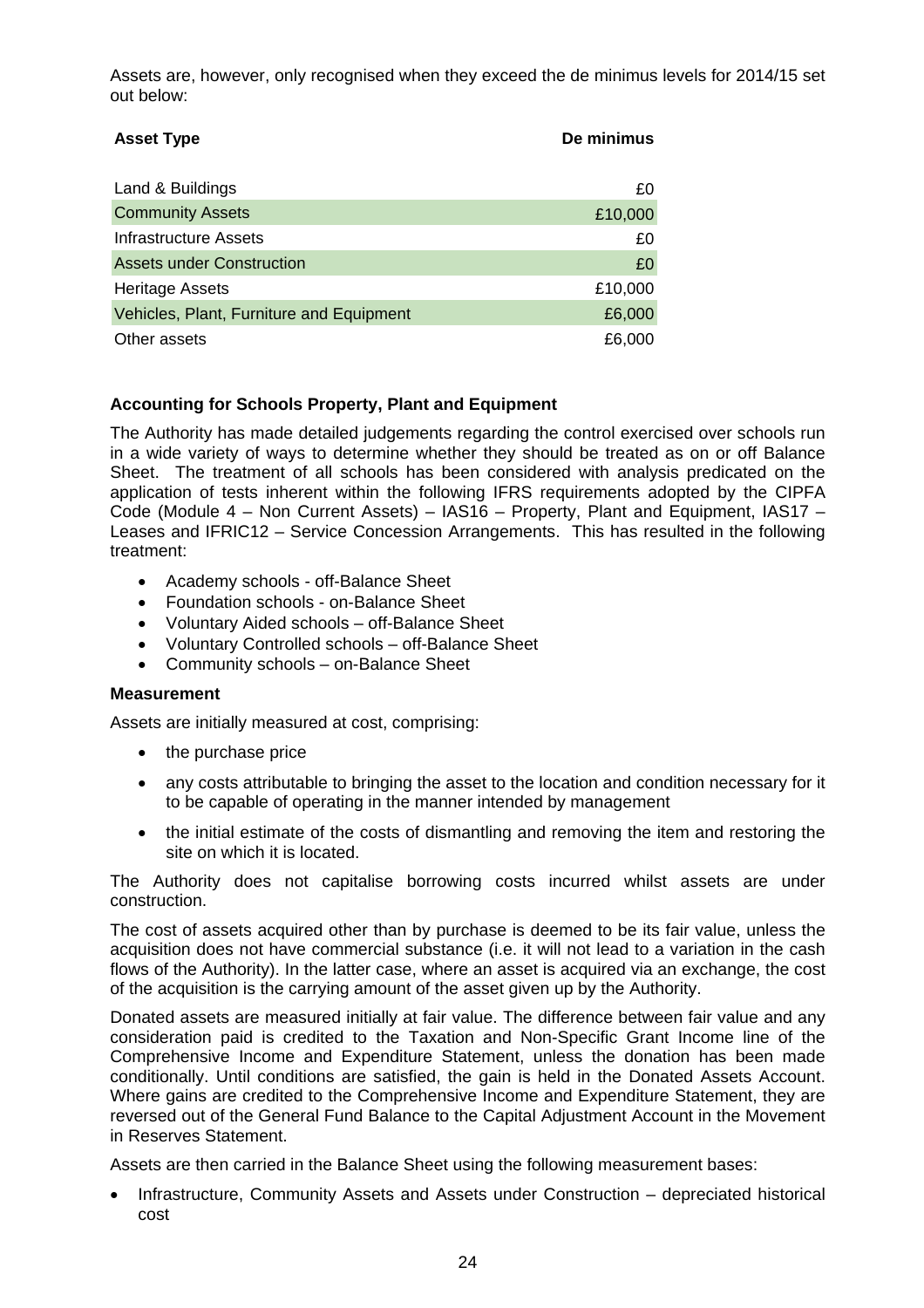- Heritage Assets held at valuation or, under certain conditions, historical cost (depreciated where appropriate)
- all other assets fair value, determined as the amount that would be paid for the asset in its existing use (existing use value – EUV).

Where there is no market-based evidence of fair value because of the specialist nature of an asset, depreciated replacement cost (DRC) is used as an estimate of fair value.

Where non-property assets have short useful lives or low values (or both), depreciated historical cost basis is used as a proxy for fair value.

The current land and building values used in the Statement of Accounts are based upon a certificate as at 31 March 2015 issued by Mr I Brearley MRICS, Interim Team Manager – Estates and Strategy for the Council's Property Division, on 15th June 2015. A rolling 5 year revaluation programme is in place to maintain the accuracy of the valuations. When significant changes occur in any year they are included in the revaluation work undertaken during that year.

Increases in valuations are matched by credits to the Revaluation Reserve to recognise unrealised gains. Exceptionally, gains might be credited to the Comprehensive Income and Expenditure Statement where they arise from the reversal of a loss previously charged to a service.

Where decreases in value are identified, they are accounted for by:

- where there is a balance of revaluation gains for the asset in the Revaluation Reserve, the carrying amount of the asset is written down against that balance (up to the amount of the accumulated gains)
- where there is no balance in the Revaluation Reserve or an insufficient balance, the carrying amount of the asset is written down against the relevant service line(s) in the Comprehensive Income and Expenditure Statement.

The Revaluation Reserve contains revaluation gains recognised since 1 April 2007 only, the date of its formal implementation. Gains arising before that date have been consolidated into the Capital Adjustment Account.

#### **Impairment**

Assets are assessed at each year-end as to whether there is any indication that they may be impaired. Where indications exist and any possible differences are estimated to be material, the recoverable amount of the asset is estimated and, where this is less than the carrying amount of the asset, an impairment loss is recognised for the shortfall.

Where impairment losses are identified, they are accounted for by:

- where there is a balance of revaluation gains for the asset in the Revaluation Reserve, the carrying amount of the asset is written down against that balance (up to the amount of the accumulated gains)
- where there is no balance in the Revaluation Reserve or an insufficient balance, the carrying amount of the asset is written down against the relevant service line(s) in the Comprehensive Income and Expenditure Statement.

Where an impairment loss is reversed subsequently, the reversal is credited to the relevant service line(s) in the Comprehensive Income and Expenditure Statement, up to the amount of the original loss, adjusted for depreciation that would have been charged if the loss had not been recognised.

Depreciation is provided for on all Property, Plant and Equipment assets by the systematic allocation of their depreciable amounts over their useful lives. An exception is made for assets without a determinable finite useful life (i.e. freehold land and certain Community Assets) and assets that are not yet available for use (i.e. assets under construction).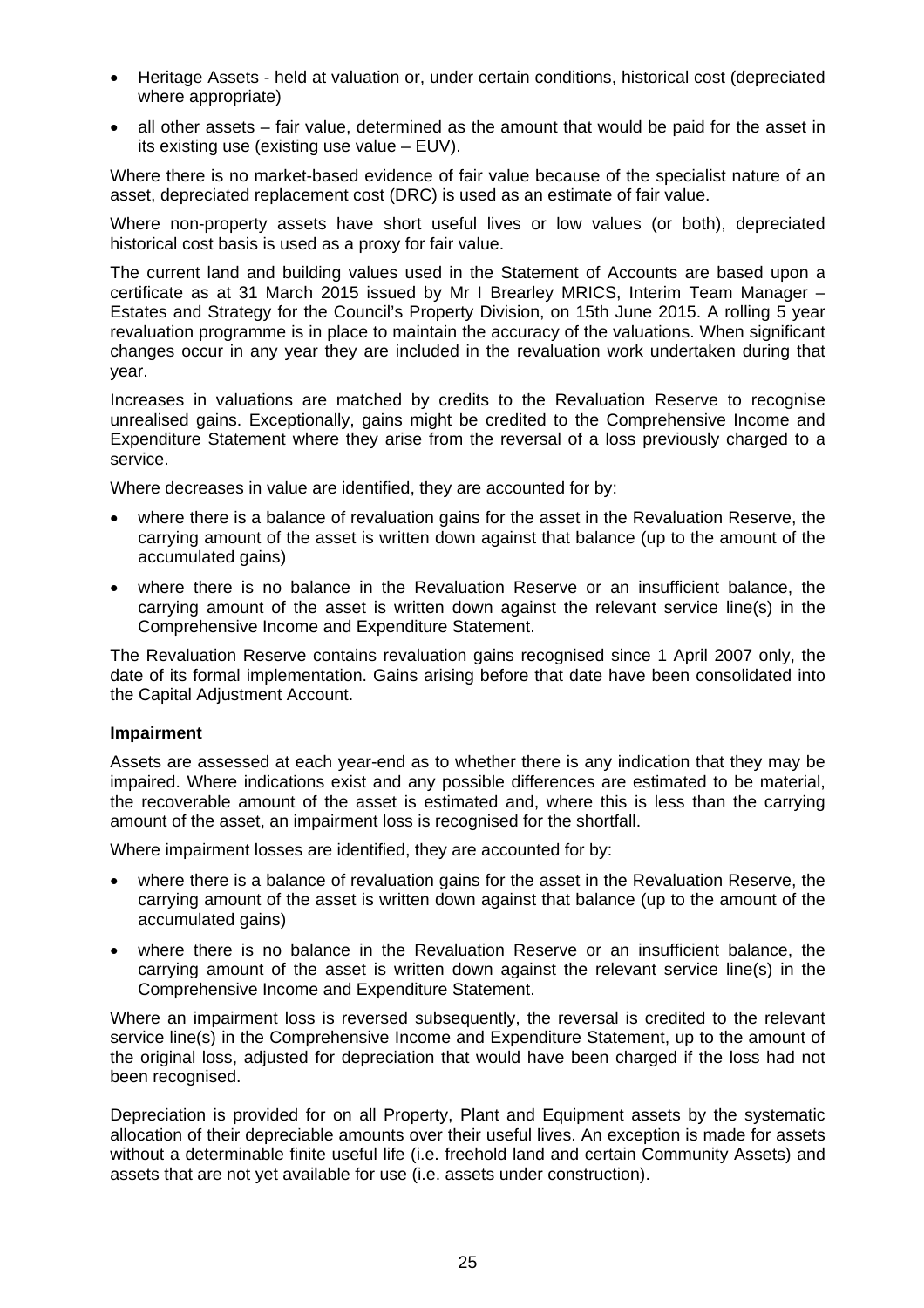Depreciation is charged in the year after acquisition or construction. Where depreciation is provided for, assets are depreciated using the straight line method. The lives of the assets vary and fall within the following ranges:

| <b>Asset Type</b>             | <b>Useful Life</b><br>(In Years) |
|-------------------------------|----------------------------------|
| <b>Buildings</b>              | $1 - 50$                         |
| Vehicles and plant            | $1 - 20$                         |
| Infrastructure                | 40                               |
| IT and other equipment        | $3 - 5$                          |
| Intangibles                   | $3 - 5$                          |
| <b>Furniture and Fittings</b> | $5 - 15$                         |

Where an item of Property, Plant and Equipment has major components whose costs are at least 20% of the total cost of the item, the components are depreciated separately. A review was carried out for all items over a de minimus of £0.5 million. For the 2014/15 Statement of Accounts, the Authority has not identified any components to be depreciated separately.

Revaluation gains are also depreciated, with an amount equal to the difference between current value depreciation charged on assets and the depreciation that would have been chargeable based on their historical cost being transferred each year from the Revaluation Reserve to the Capital Adjustment Account.

#### **Disposals and Non-current Assets Held for Sale**

When it becomes probable that the carrying amount of an asset will be recovered principally through a sale transaction, rather than through its continuing use, it is reclassified as an Asset Held for Sale. The asset is revalued immediately before reclassification and then carried at the lower of this amount and fair value less costs to sell. Where there is a subsequent decrease to fair value less costs to sell, the loss is posted to the Other Operating Expenditure line in the Comprehensive Income and Expenditure Statement. Gains in fair value are recognised only up to the amount of any losses previously recognised in the Surplus or Deficit on Provision of Services. Depreciation is not charged on Assets Held for Sale.

If assets no longer meet the criteria to be classified as Assets Held for Sale, they are reclassified back to non-current assets and valued at the lower of their carrying amount before they were classified as Held for Sale; adjusted for depreciation, amortisation or revaluations that would have been recognised had they not been classified as Held for Sale, and their recoverable amount at the date of the decision not to sell.

Assets that are to be abandoned or scrapped are not reclassified as Assets Held for Sale.

When an asset is disposed of or decommissioned, the carrying amount of the asset in the Balance Sheet (whether Property, Plant and Equipment or Assets Held for Sale) is written off to the Other Operating Expenditure line in the Comprehensive Income and Expenditure Statement as part of the gain or loss on disposal. Receipts from disposals (if any) are credited to the same line in the Comprehensive Income and Expenditure Statement also as part of the gain or loss on disposal (i.e. netted off against the carrying value of the asset at the time of disposal). Any revaluation gains accumulated for the asset in the Revaluation Reserve are transferred to the Capital Adjustment Account.

Capital receipts are required to be credited to the Capital Receipts Reserve and can then only be used for new capital investment or set aside to reduce the Authority's underlying need to borrow (the capital financing requirement). Receipts are appropriated to the Reserve from the General Fund Balance in the Movement in Reserves Statement.

The written-off value of disposals is not a charge against Council Tax, as the cost of noncurrent assets is fully provided for under separate arrangements for capital financing. Amounts are appropriated to the Capital Adjustment Account from the General Fund Balance in the Movement in Reserves Statement.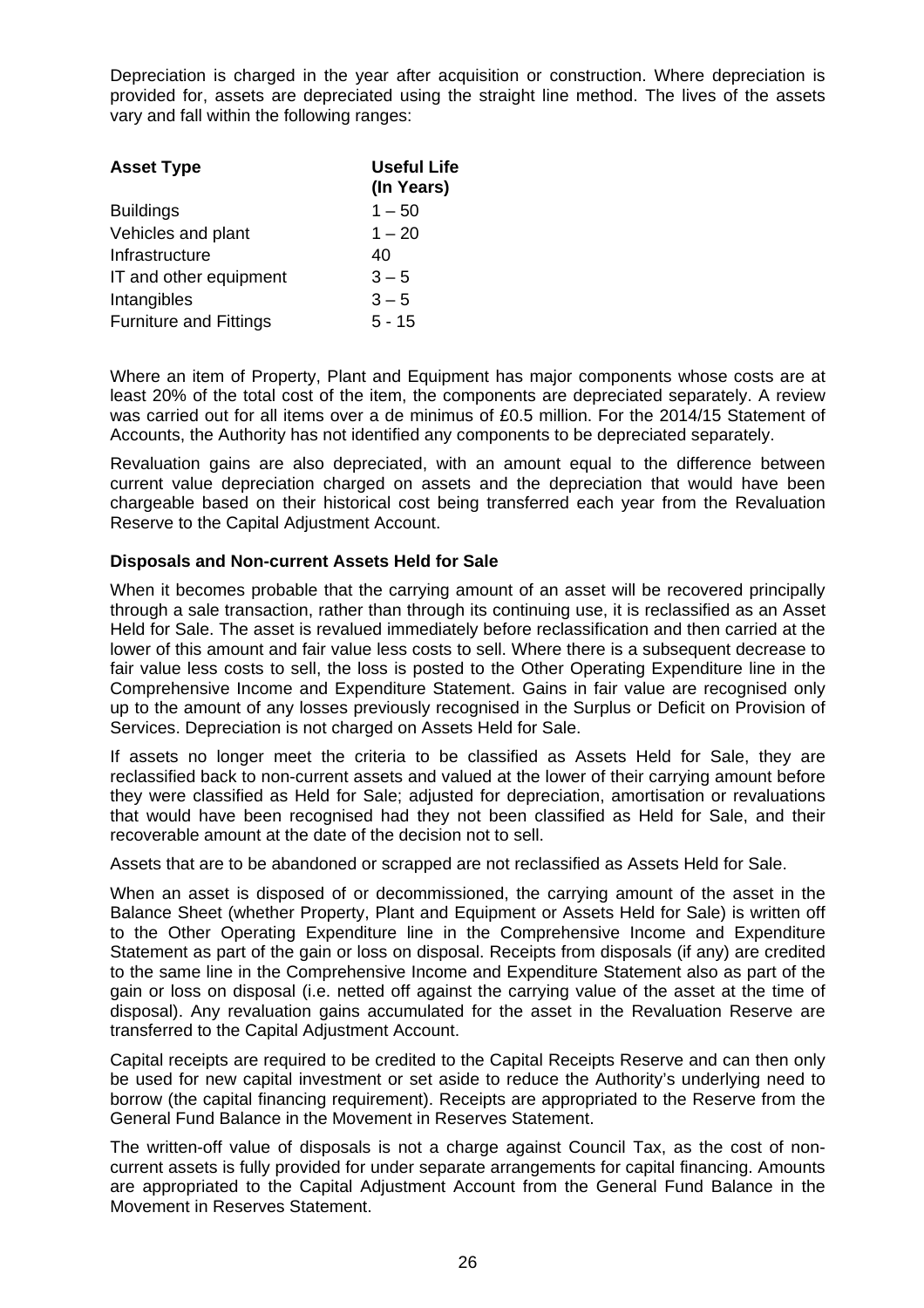# **9. Financial Assets**

Financial assets are classified into two types:

- loans and receivables assets that have fixed or determinable payments but are not quoted in an active market
- available-for-sale assets assets that have a quoted market price and/or do not have fixed or determinable payments.

#### **Loans and Receivables**

Loans and receivables are recognised on the Balance Sheet when the Authority becomes a party to the contractual provisions of a financial instrument and are initially measured at fair value. They are subsequently measured at their amortised cost. Annual credits to the Financing and Investment Income and Expenditure line in the Comprehensive Income and Expenditure Statement for interest receivable are based on the carrying amount of the asset multiplied by the effective rate of interest for the instrument. For most of the loans that the Authority has made, this means that the amount presented in the Balance Sheet is the outstanding principal receivable (plus accrued interest) and interest credited to the Comprehensive Income and Expenditure Statement is the amount receivable for the year in the loan agreement.

However, the Authority, for policy reasons, can make loans to not for profit organisations at less than market rates (soft loans). When soft loans are made, a loss is recorded in the Comprehensive Income and Expenditure Statement (debited to the appropriate service) for the present value of the interest that will be foregone over the life of the instrument, resulting in a lower amortised cost than the outstanding principal. Interest is credited to the Financing and Investment Income and Expenditure line in the Comprehensive Income and Expenditure Statement at a marginally higher effective rate of interest than the rate receivable from the not for profit organisations, with the difference serving to increase the amortised cost of the loan in the Balance Sheet. Statutory provisions require that the impact of soft loans on the General Fund Balance is the interest receivable for the financial year – the reconciliation of amounts debited and credited to the Comprehensive Income and Expenditure Statement to the net gain required against the General Fund Balance is managed by a transfer to or from the Financial Instruments Adjustment Account in the Movement in Reserves Statement.

Where assets are identified as impaired because of a likelihood arising from a past event that payments due under the contract will not be made, the asset is written down and a charge made to the relevant service (for receivables specific to that service) or the Financing and Investment Income and Expenditure line in the Comprehensive Income and Expenditure Statement. The impairment loss is measured as the difference between the carrying amount and the present value of the revised future cash flows discounted at the asset's original effective interest rate.

Any gains and losses that arise on the de-recognition of an asset are credited or debited to the Financing and Investment Income and Expenditure line in the Comprehensive Income and Expenditure Statement.

#### **Available for Sale Assets**

Available for Sale assets are recognised on the Balance Sheet when the Authority becomes a party to the contractual provisions of a financial instrument and are initially measured and carried at fair value. Where the asset has fixed or determinable payments, annual credits to the Financing and Investment Income and Expenditure line in the Comprehensive Income and Expenditure Statement for interest receivable are based on the amortised cost of the asset multiplied by the effective rate of interest for the instrument. Where there are no fixed or determinable payments, income (e.g. dividends) is credited to the Comprehensive Income and Expenditure Statement when it becomes receivable by the Authority.

Assets are maintained in the Balance Sheet at fair value. Values are based on the following principles:

instruments with quoted market prices – the market price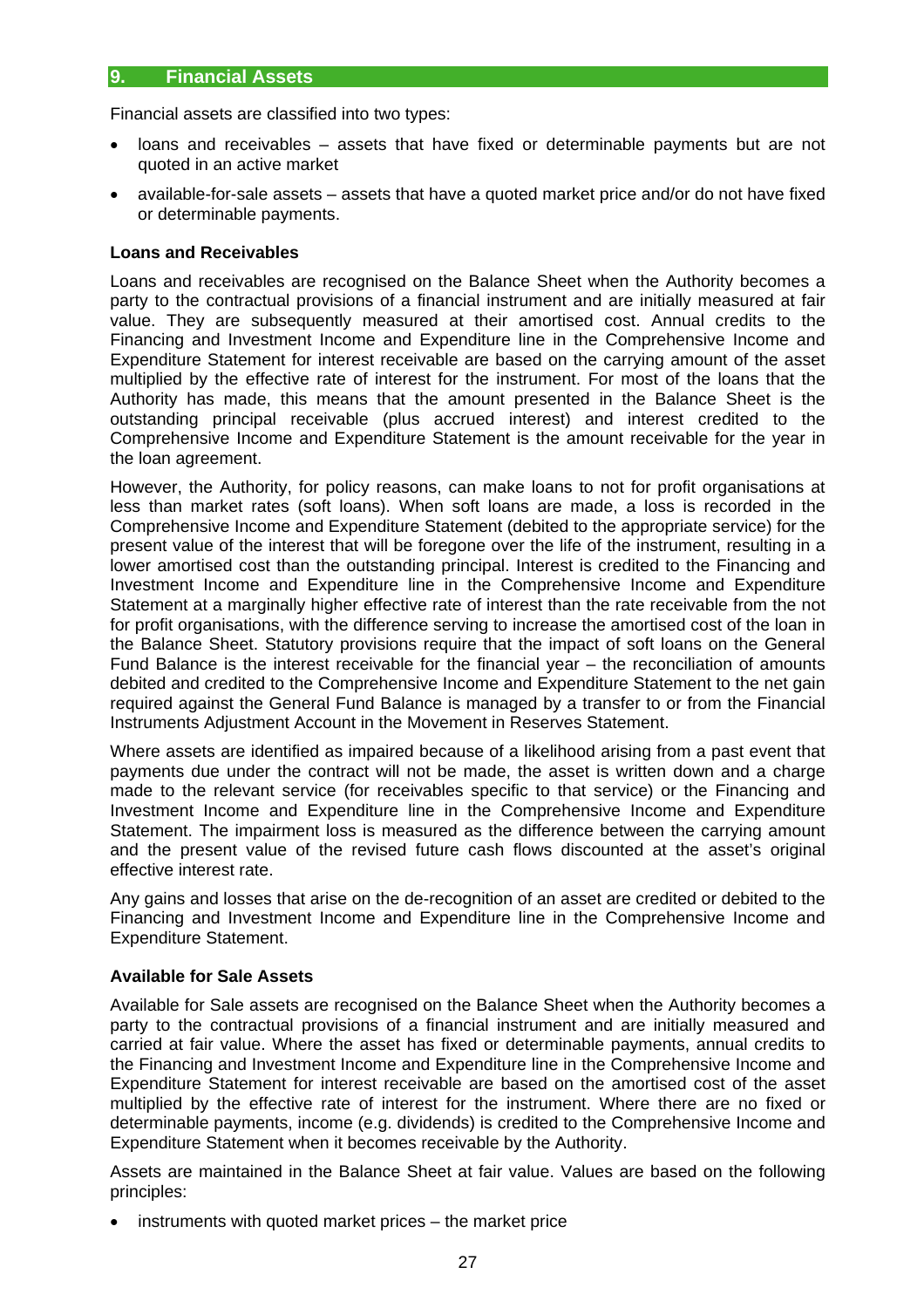- other instruments with fixed and determinable payments discounted cash flow analysis
- equity shares with no quoted market prices independent appraisal of company valuations.

Changes in fair value are balanced by an entry in the Available for Sale Reserve and the gain/loss is recognised in the Surplus or Deficit on Revaluation of Available for Sale Financial Assets. The exception is where impairment losses have been incurred – these are debited to the Financing and Investment Income and Expenditure line in the Comprehensive Income and Expenditure Statement, along with any net gain or loss for the asset accumulated in the Available for Sale Reserve.

Where assets are identified as impaired because of a likelihood arising from a past event that fixed or determinable payments due under the contract will not be made, or fair value falls below cost, the asset is written down and a charge made to the Financing and Investment Income and Expenditure line in the Comprehensive Income and Expenditure Statement. If the asset has fixed or determinable payments, the impairment loss is measured as the difference between the carrying amount and the present value of the revised future cash flows discounted at the asset's original effective interest rate. Otherwise, the impairment loss is measured as any shortfall of fair value against the acquisition cost of the instrument (net of any principal repayment and amortisation).

Any gains and losses that arise on the de-recognition of the asset are credited or debited to the Financing and Investment Income and Expenditure line in the Comprehensive Income and Expenditure Statement, along with any accumulated gains or losses previously recognised in the Available for Sale Reserve.

Where fair value cannot be measured reliably, the instrument is carried at cost (less any impairment losses).

# **10. Cash and Cash Equivalents**

Amounts held in call accounts or money market funds are highly liquid and readily convertible. These can be held for relatively long periods as call account rates are currently attractive. However, these accounts are used to cover short-term cash flow needs and so will be classed as cash equivalents.

Fixed term investments, of whatever duration, are not readily convertible to known amounts of cash. Fixed deals can be broken but only through negotiation with the borrower and at a penalty depending on the fair value of the loan at the time of break. All fixed term investments will not therefore be classed as cash equivalents.

In the Cash Flow Statement, cash and cash equivalents are shown net of bank overdrafts that are repayable on demand and form an integral part of the Authority's cash management.

#### **11. Other Assets**

#### **Intangible Assets**

Expenditure on non-monetary assets that do not have physical substance but are controlled by the Authority as a result of past events (e.g. software licences) is capitalised when it is expected that future economic benefits or service potential will flow from the intangible asset to the Authority.

Internally generated assets are capitalised where it is demonstrable that the project is technically feasible and is intended to be completed (with adequate resources being available) and the Authority will be able to generate future economic benefits or deliver service potential by being able to sell or use the asset. Expenditure is capitalised where it can be measured reliably as attributable to the asset and is restricted to that incurred during the development phase (research expenditure cannot be capitalised).

Expenditure on the development of websites is not capitalised if the website is solely or primarily intended to promote or advertise the Authority's goods or services.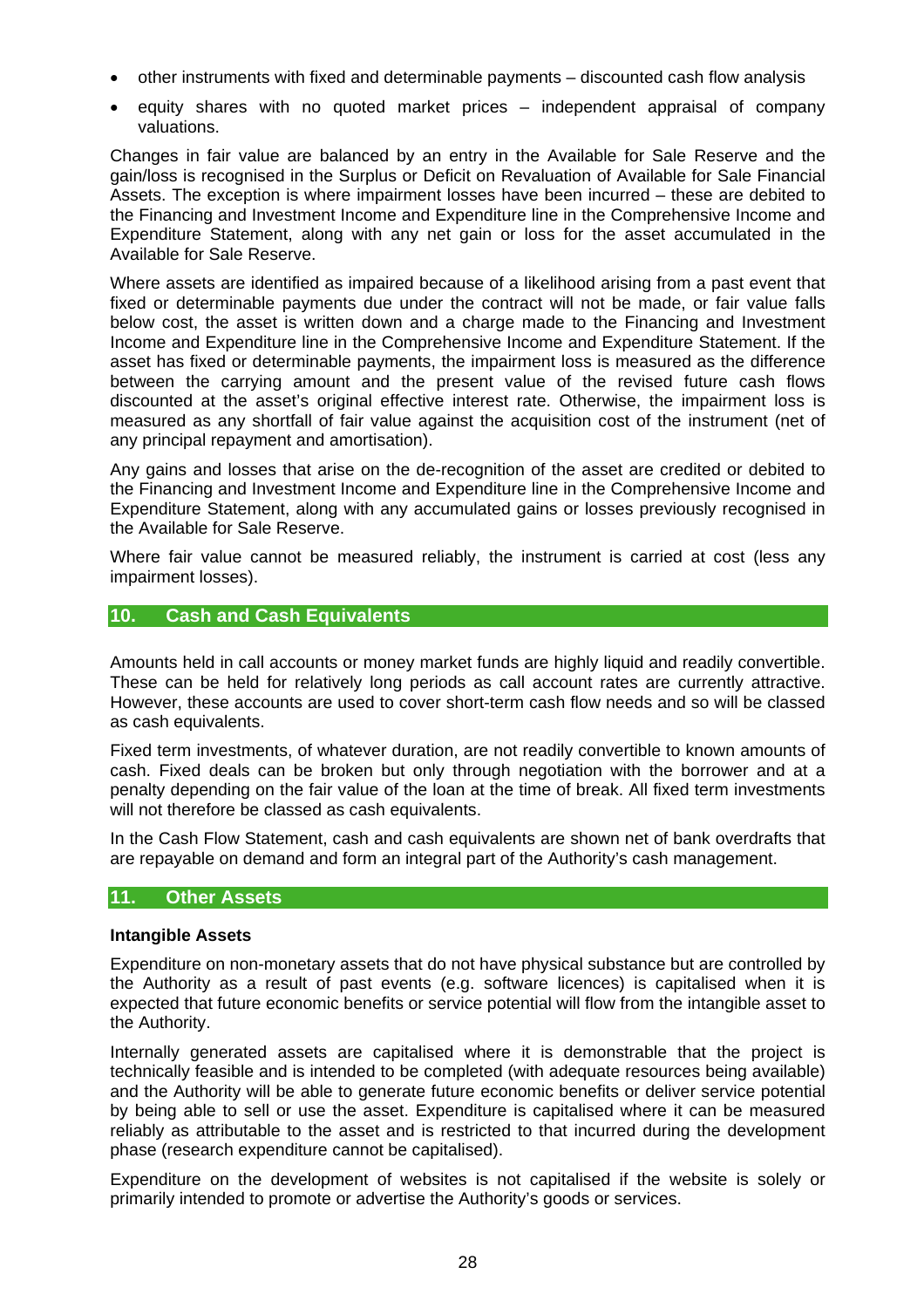Intangible assets are measured initially at cost. Amounts are only revalued where the fair value of the assets held by the Authority can be determined by reference to an active market. In practice, no intangible asset held by the Authority meets this criterion, and they are therefore carried at amortised cost. The depreciable amount of an intangible asset is amortised over its useful life to the relevant service line(s) in the Comprehensive Income and Expenditure Statement. An asset is tested for impairment whenever there is an indication that the asset might be impaired – any losses recognised are posted to the relevant service line(s) in the Comprehensive Income and Expenditure Statement. Any gain or loss arising on the disposal or abandonment of an intangible asset is posted to the Other Operating Expenditure line in the Comprehensive Income and Expenditure Statement.

Where expenditure on intangible assets qualifies as capital expenditure for statutory purposes, amortisation, impairment losses and disposal gains and losses are not permitted to have an impact on the General Fund Balance. The gains and losses are therefore reversed out of the General Fund Balance in the Movement in Reserves Statement and posted to the Capital Adjustment Account and the Capital Receipts Reserve.

#### **Interests in Companies and Other Entities**

In the Authority's accounts, the interests in companies and other entities are recorded as financial assets at cost, less any provision for losses.

#### **Investment Property**

Investment Properties are those that are used solely to earn rentals and/or for capital appreciation. The definition is not met if the property is used in any way to facilitate the delivery of services or production of goods or is held for sale.

Investment Properties are measured initially at cost and subsequently at fair value, based on the amount at which the asset could be exchanged between knowledgeable parties at arm'slength. Properties are not depreciated but are revalued annually according to market conditions at the year-end. Gains and losses on revaluation are posted to the Financing and Investment Income and Expenditure line in the Comprehensive Income and Expenditure Statement. The same treatment is applied to gains and losses on disposal.

Rentals received in relation to investment properties are credited to the Financing and Investment Income line and result in a gain for the General Fund Balance. However, revaluation and disposal gains and losses are not permitted by statutory arrangements to have an impact on the General Fund Balance. The gains and losses are therefore reversed out of the General Fund Balance in the Movement in Reserves Statement and posted to the Capital Adjustment Account and the Capital Receipts Reserve.

#### **Jointly Controlled Operations and Jointly Controlled Assets**

Jointly Controlled Operations are activities undertaken by the Authority in conjunction with other venturers that involve the use of the assets and resources of the venturers rather than the establishment of a separate entity. The Authority recognises on its Balance Sheet the assets that it controls and the liabilities that it incurs and debits and credits the Comprehensive Income and Expenditure Statement with the expenditure its incurs and the share of income it earns from the activity of the operation.

Jointly Controlled Assets are items of Property, Plant or Equipment that are jointly controlled by the Authority and other venturers, with the assets being used to obtain benefits for the venturers. The joint venture does not involve the establishment of a separate entity. The Authority accounts for only its share of the jointly controlled assets, the liabilities and expenses that it incurs on its own behalf or jointly with others in respect of its interest in the joint venture and income that it earns from the venture.

# **12. Inventories**

Inventories are included in the Balance Sheet at the lower of cost and net realisable value.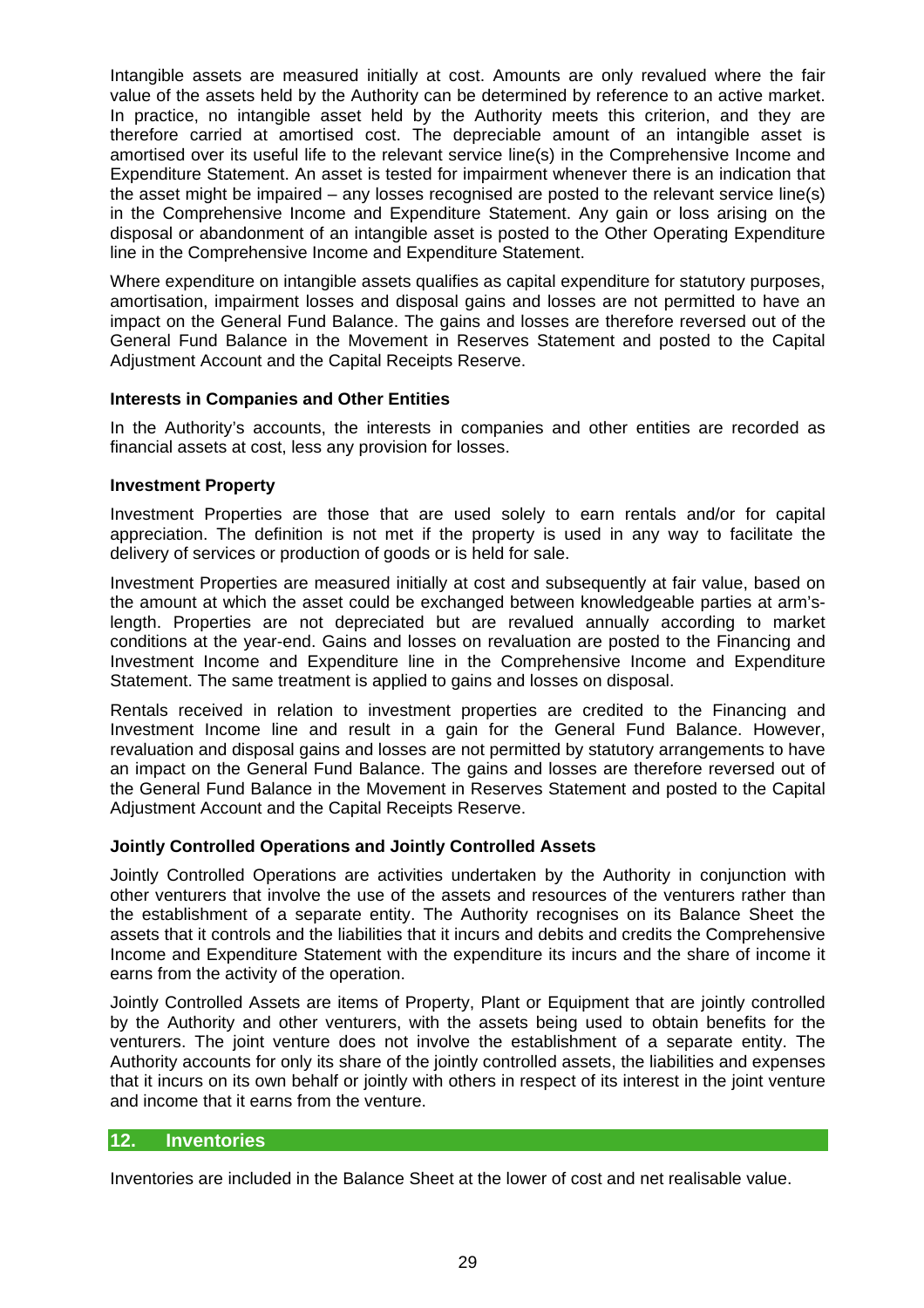# **13. Accruals of Income and Expenditure**

Activity is accounted for in the year that it takes place, not simply when cash payments are made or received. In particular:

- Revenue from the sale of goods is recognised when the Authority transfers the significant risks and rewards of ownership to the purchaser and it is probable that economic benefits or service potential associated with the transaction will flow to the Authority
- Revenue from the provision of services is recognised when the Authority can measure reliably the percentage of completion of the transaction and it is probable that economic benefits or service potential associated with the transaction will flow to the Authority
- Supplies are recorded as expenditure when they are consumed where there is a gap between the date supplies are received and their consumption, they are carried as inventories on the Balance Sheet
- Expenses in relation to services received (including services provided by employees) are recorded as expenditure when the services are received rather than when payments are made
- Interest receivable on investments and payable on borrowings is accounted for respectively as income and expenditure on the basis of the effective interest rate for the relevant financial instrument rather than the cash flows fixed or determined by the contract
- Where revenue and expenditure have been recognised but cash has not been received or paid, a debtor or creditor for the relevant amount is recorded in the Balance Sheet. Where debts may not be settled, the balance of debtors is written down and a charge made to revenue for the income that might not be collected
- Where significant debtors or creditors arise from such items as government grants and pay awards that are not yet finalised, estimates are made on the basis of best information that is currently available.

Accounting instructions require accruals to be raised where amounts are in excess of £5,000. Schools are asked to take responsibility for accruing for employee costs where individual amounts owing are in excess of £5,000.

# **14. Financial Liabilities**

Financial liabilities are recognised on the Balance Sheet when the Authority becomes a party to the contractual provisions of a financial instrument and are initially measured at fair value and are carried at their amortised cost. Annual charges to the Financing and Investment Income and Expenditure line in the Comprehensive Income and Expenditure Statement for interest payable are based on the carrying amount of the liability, multiplied by the effective rate of interest for the instrument. The effective interest rate is the rate that exactly discounts estimated future cash payments over the life of the instrument to the amount at which it was originally recognised.

For most of the borrowings that the Authority has, this means that the amount presented in the Balance Sheet is the outstanding principal repayable (plus accrued interest); and interest charged to the Comprehensive Income and Expenditure Statement is the amount payable for the year according to the loan agreement.

Gains and losses on the repurchase or early settlement of borrowing are credited and debited to the Financing and Investment Income and Expenditure line in the Comprehensive Income and Expenditure Statement in the year of repurchase/settlement. However, where repurchase has taken place as part of a restructuring of the loan portfolio that involves the modification or exchange of existing instruments, the premium or discount is respectively deducted from or added to the amortised cost of the new or modified loan and the write-down to the Comprehensive Income and Expenditure Statement is spread over the life of the loan by an adiustment to the effective interest rate.

Where premiums and discounts have been charged to the Comprehensive Income and Expenditure Statement, regulations allow the impact on the General Fund Balance to be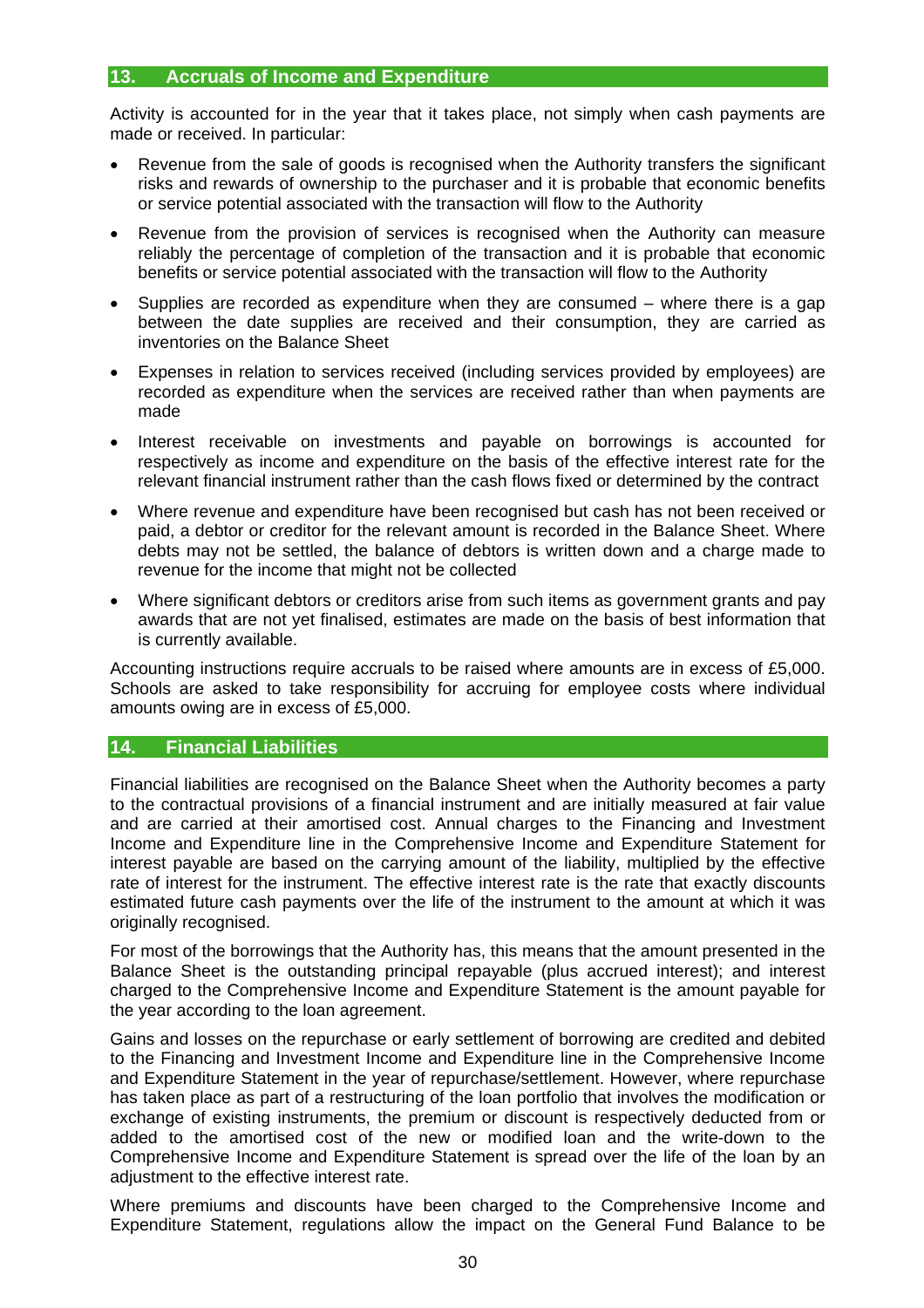spread over future years. The Authority has a policy of spreading the gain or loss over the term that was remaining on the loan against which the premium was payable or discount receivable when it was repaid. The reconciliation of amounts charged to the Comprehensive Income and Expenditure Statement to the net charge required against the General Fund Balance is managed by a transfer to or from the Financial Instruments Adjustment Account in the Movement in Reserves Statement.

#### **15. Leases**

Leases are classified as finance leases where the terms of the lease transfer substantially all the risks and rewards incidental to ownership of the property, plant or equipment from the lessor to the lessee. All other leases are classified as operating leases.

Where a lease covers both land and buildings, the land and buildings elements are considered separately for classification.

Arrangements that do not have the legal status of a lease but convey a right to use an asset in return for payment are accounted for under this policy where fulfilment of the arrangement is dependent on the use of specific assets.

#### **The Authority as Lessee**

#### **Finance Leases**

Property, Plant and Equipment held under finance leases is recognised on the Balance Sheet at the commencement of the lease at its fair value measured at the lease's inception (or the present value of the minimum lease payments, if lower), where the fair value exceeds the de minimus limit. The asset recognised is matched by a liability for the obligation to pay the lessor. Initial direct costs of the Authority are added to the carrying amount of the asset. Premiums paid on entry into a lease are applied to write down the lease liability. Where material, contingent rents are charged as expenses in the periods in which they are incurred.

Lease payments are apportioned between:

- a charge for the acquisition of the interest in the property, plant or equipment  $$ applied to write down the lease liability, and
- a finance charge (debited to the Financing and Investment Income and Expenditure line in the Comprehensive Income and Expenditure Statement).

Property, Plant and Equipment recognised under finance leases is accounted for using the policies applied generally to such assets, subject to depreciation being charged over the lease term if this is shorter than the asset's estimated useful life (where ownership of the asset does not transfer to the Authority at the end of the lease period).

The Authority is not required to raise Council Tax to cover depreciation or revaluation and impairment losses arising on leased assets. Instead, a prudent annual contribution is made from revenue funds towards the deemed capital investment in accordance with statutory requirements. Depreciation, revaluation and impairment losses are therefore substituted by a revenue contribution in the General Fund Balance, by way of an adjusting transaction with the Capital Adjustment Account in the Movement in Reserves Statement for the difference between the two.

#### **Operating Leases**

Rentals paid under operating leases are charged to the Comprehensive Income and Expenditure Statement as an expense of the services benefiting from use of the leased Property, Plant or Equipment. Charges are made on a straight-line basis over the life of the lease, even if this does not match the pattern of payments (e.g. there is a rent-free period at the commencement of the lease).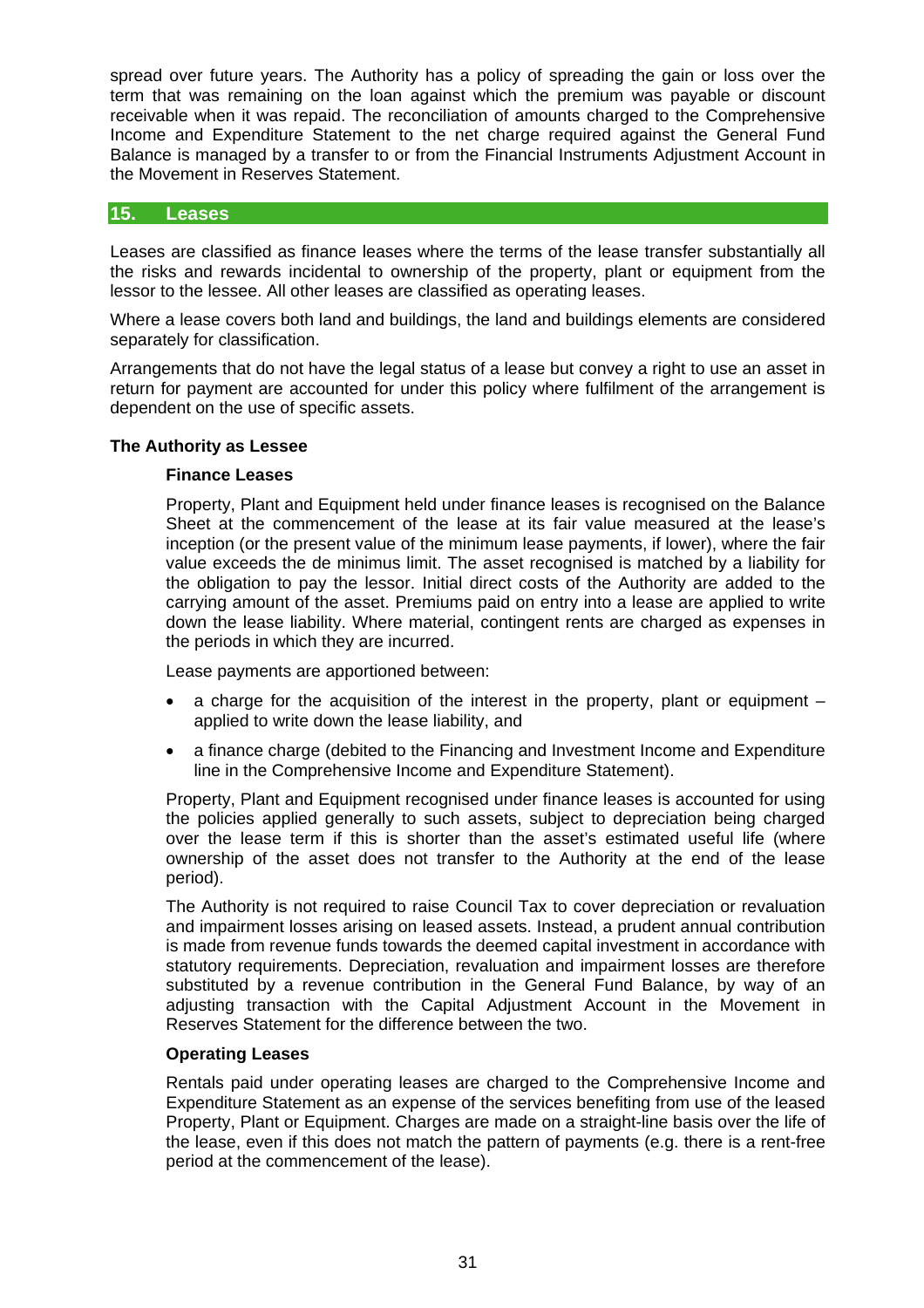# **The Authority as Lessor**

#### **Finance Leases**

Where the Authority grants a finance lease over a property or an item of plant or equipment, the relevant asset is written out of the Balance Sheet as a disposal. At the commencement of the lease, the carrying amount of the asset in the Balance Sheet (whether Property, Plant and Equipment or Assets Held for Sale) is written off to the Other Operating Expenditure line in the Comprehensive Income and Expenditure Statement as part of the gain or loss on disposal. A gain, representing the Authority's net investment in the lease, is credited to the same line in the Comprehensive Income and Expenditure Statement also as part of the gain or loss on disposal (i.e. netted off against the carrying value of the asset at the time of disposal), matched by a lease (long-term debtor) asset in the Balance Sheet.

Lease rentals receivable are apportioned between:

- a charge for the acquisition of the interest in the property applied to write down the lease debtor (together with any premiums received), and
- finance income (credited to the Financing and Investment Income and Expenditure line in the Comprehensive Income and Expenditure Statement).

The gain credited to the Comprehensive Income and Expenditure Statement on disposal is not permitted by statute to increase the General Fund Balance and is required to be treated as a capital receipt. Where a premium has been received, this is posted out of the General Fund Balance to the Capital Receipts Reserve in the Movement in Reserves Statement. Where the amount due in relation to the lease asset is to be settled by the payment of rentals in future financial years, this is posted out of the General Fund Balance to the Deferred Capital Receipts Reserve in the Movement in Reserves Statement. When the future rentals are received, the element for the capital receipt for the disposal of the asset is used to write down the lease debtor. At this point, the deferred capital receipts are transferred to the Capital Receipts Reserve.

The written-off value of disposals is not a charge against Council Tax, as the cost of non-current assets is fully provided for under separate arrangements for capital financing. Amounts are therefore appropriated to the Capital Adjustment Account from the General Fund Balance in the Movement in Reserves Statement.

# **Operating Leases**

Where the Authority grants an operating lease over a property or an item of plant or equipment, the asset is retained in the Balance Sheet. Rental income is credited to the Other Operating Expenditure line in the Comprehensive Income and Expenditure Statement. Credits are made on a straight-line basis over the life of the lease, even if this does not match the pattern of payments (e.g. there is a premium paid at the commencement of the lease). Initial direct costs incurred in negotiating and arranging the lease are added to the carrying amount of the relevant asset and charged as an expense over the lease term on the same basis as rental income.

# **16. Private Finance Initiative (PFI) and Similar Contracts**

The Authority has entered into a number of Private Finance Initiative contracts. PFI and similar contracts are agreements to receive services, where the responsibility for making available the property, plant and equipment needed to provide the services passes to the PFI contractor. As the Authority is deemed to control the services that are provided under its PFI schemes, and as ownership of the property, plant and equipment will pass to the Authority at the end of the contracts for no additional charge, the Authority carries the assets used under the contracts on its Balance Sheet as part of Property, Plant and Equipment.

The original recognition of these assets at fair value (based on the cost to purchase the property, plant and equipment) was balanced by the recognition of a liability for amounts due to the scheme operator to pay for the capital investment. For the Bassetlaw Schools PFI scheme and East Leake Schools PFI scheme, the liability was written down by initial capital contributions of £9.0 million and £2.9 million respectively.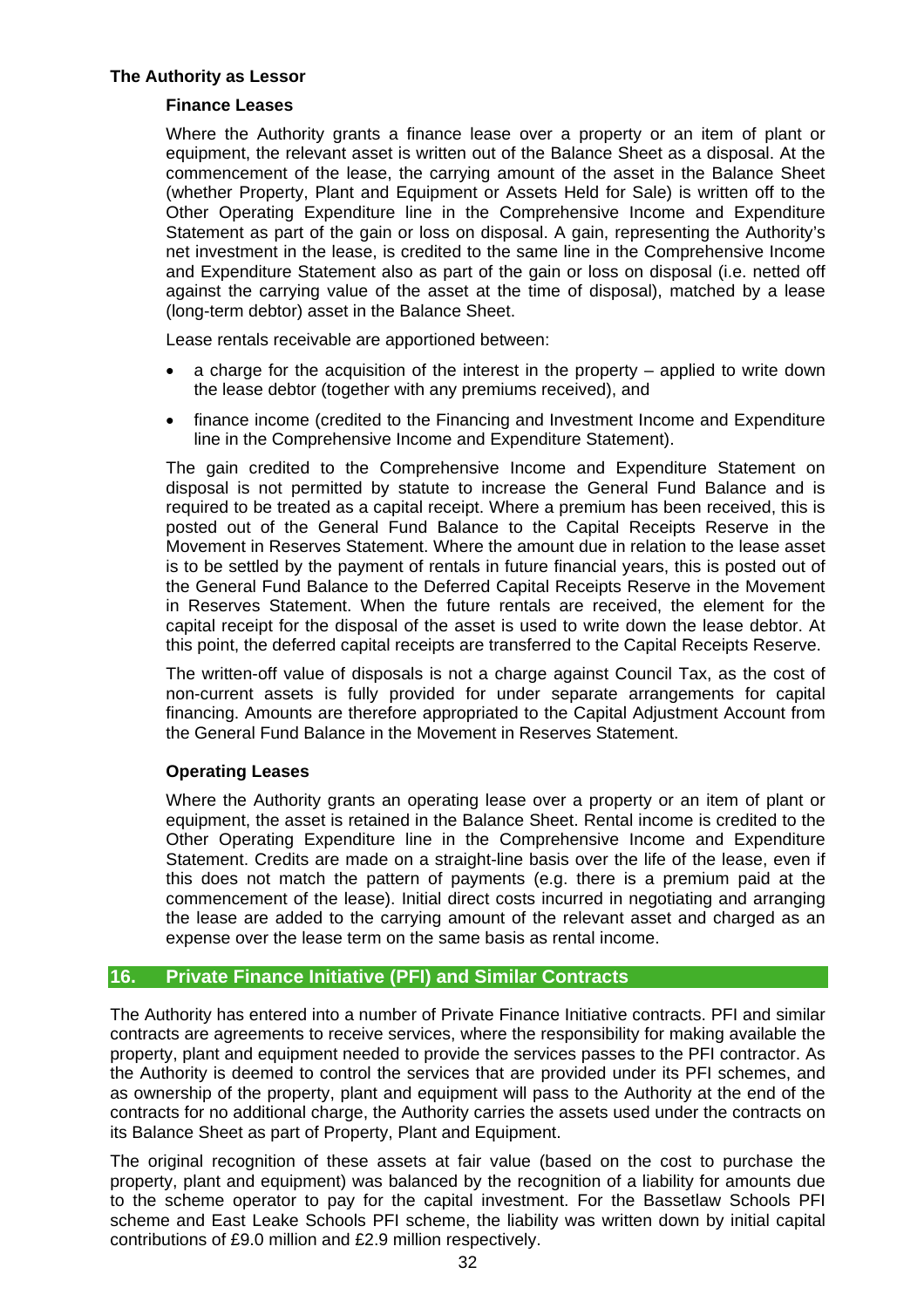Non-current assets recognised on the Balance Sheet are revalued and depreciated in the same way as Property, Plant and Equipment owned by the Authority.

The amounts payable to the PFI operators each year are analysed into five elements:

- fair value of the services received during the year debited to the relevant service in the Comprehensive Income and Expenditure Statement
- finance cost an interest charge on the outstanding Balance Sheet liability, debited to the Financing and Investment Income and Expenditure line in the Comprehensive Income and Expenditure Statement
- contingent rent increases in the amount to be paid for the property arising during the contract, debited to the Financing and Investment Income and Expenditure line in the Comprehensive Income and Expenditure Statement
- payment towards liability applied to write down the Balance Sheet liability towards the PFI operator (the profile of write-downs is calculated using the same principles as for a finance lease)
- lifecycle replacement costs charges for ongoing maintenance of the Property, Plant and Equipment debited to the relevant scheme.

#### **17. Government Grants and Contributions**

Whether paid on account, by instalments or in arrears, government grants and third party contributions and donations are recognised as due to the Authority when there is reasonable assurance that:

- the Authority will comply with the conditions attached to the payments, and
- the grants or contributions will be received.

Amounts recognised as due to the Council are not credited to the Comprehensive Income and Expenditure Statement until conditions attached to the grant or contribution have been satisfied. Conditions are stipulations that specify that the future economic benefits or service potential embodied in the asset acquired using the grant or contribution are required to be consumed by the recipient as specified, or future economic benefits or service potential must be returned to the transferor.

Monies advanced as grants and contributions for which conditions have not been satisfied are carried in the Balance Sheet as receipts in advance. When conditions are satisfied, the grant or contribution is credited to the relevant service line (attributable revenue grants and contributions) or Taxation and Non-Specific Grant Income (non-ringfenced revenue grants and all capital grants) in the Comprehensive Income and Expenditure Statement.

Where capital grants are credited to the Comprehensive Income and Expenditure Statement, they are reversed out of the General Fund Balance in the Movement in Reserves Statement.

Where the grant has yet to be used to finance capital expenditure, it is posted to the Capital Grants Unapplied reserve. Where it has been applied, it is posted to the Capital Adjustment Account. Amounts in the Capital Grants Unapplied reserve are transferred to the Capital Adjustment Account once they have been applied to fund capital expenditure.

# **18. Provisions**

Provisions are made where an event has taken place that gives the Authority a legal or constructive obligation that probably requires settlement by a transfer of economic benefits or service potential, and a reliable estimate can be made of the amount of the obligation. For instance, the Authority may be involved in a court case that could eventually result in the making of a settlement or the payment of compensation.

Provisions are charged as an expense to the appropriate service line in the Comprehensive Income and Expenditure Statement in the year that the Authority becomes aware of the obligation, and are measured at the best estimate at the Balance Sheet date of the expenditure required to settle the obligation, taking into account relevant risks and uncertainties.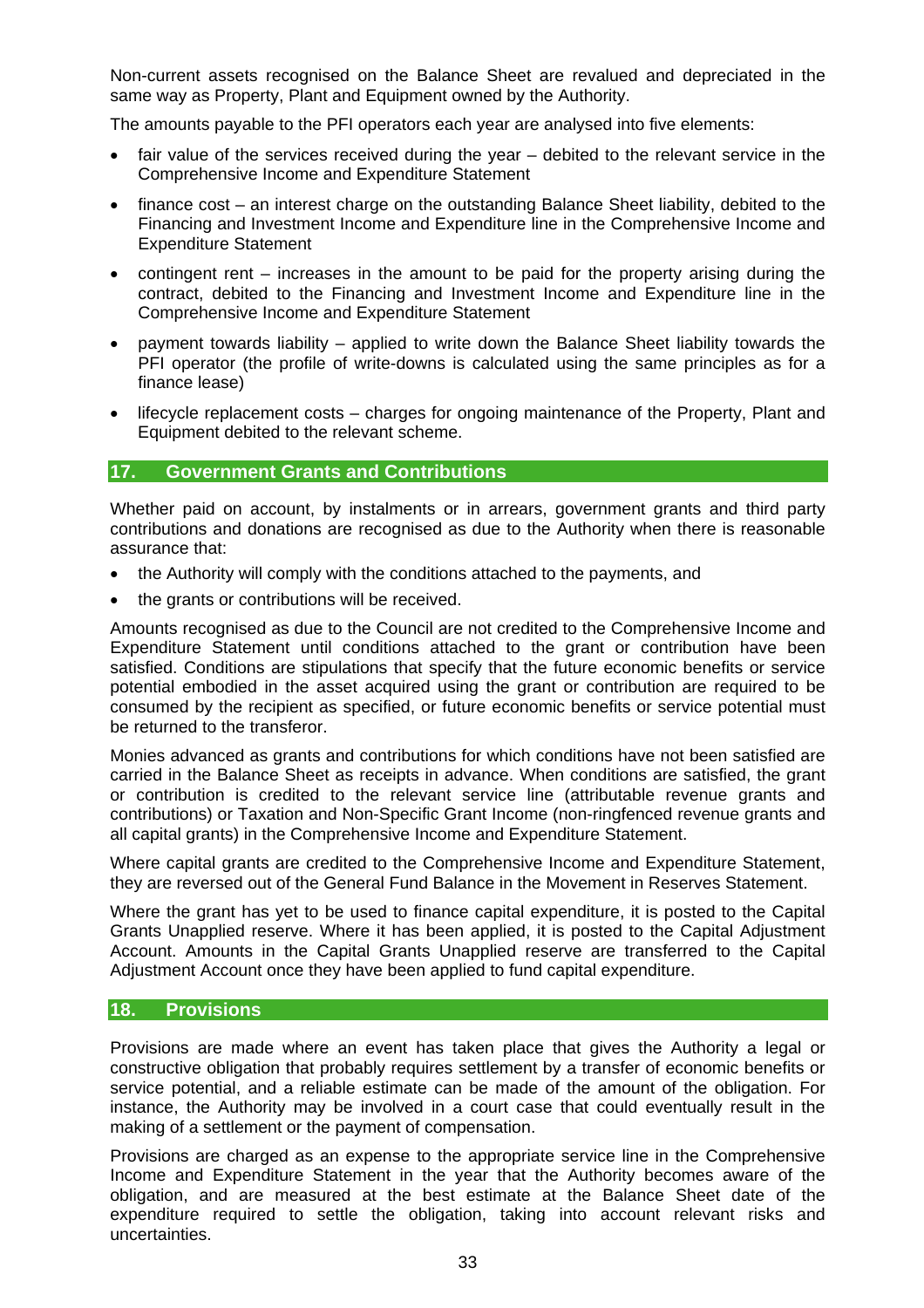When payments are eventually made, they are charged to the provision carried in the Balance Sheet. Estimated settlements are reviewed at the end of each financial year – where it becomes less than probable that a transfer of economic benefits will now be required (or a lower settlement than anticipated is made), the provision is reversed and credited back to the relevant service.

# **19. Contingent Liabilities**

A contingent liability arises where an event has taken place that gives the Authority a possible obligation whose existence will only be confirmed by the occurrence, or otherwise, of uncertain future events not wholly within the control of the Authority. Contingent liabilities also arise in circumstances where a provision would otherwise be made but either it is not probable that an outflow of resources will be required or the amount of the obligation cannot be measured reliably.

Contingent liabilities are not recognised in the Balance Sheet but are disclosed in a note to the accounts.

# **20. Contingent Assets**

A contingent asset arises where an event has taken place that gives the Authority a possible asset whose existence will only be confirmed by the occurrence, or otherwise, of uncertain future events not wholly within the control of the Authority.

Contingent assets are not recognised in the Balance Sheet but are disclosed in a note to the accounts where it is probable that there will be an inflow of economic benefits or service potential.

No contingent assets have been identified for the Authority at 31 March 2015.

#### **21. Reserves**

The Authority sets aside specific amounts as reserves for future policy purposes or to cover contingencies. Reserves are created by appropriating amounts out of the General Fund Balance in the Movement in Reserves Statement. When expenditure to be financed from a reserve is incurred, it is charged to the appropriate service in that year to score against the Surplus or Deficit on the Provision of Services in the Comprehensive Income and Expenditure Statement. The reserve is then appropriated back into the General Fund Balance in the Movement in Reserves Statement so that there is no net charge against Council Tax for the expenditure.

Certain reserves are kept to manage the accounting processes for non-current assets, financial instruments, retirement and employee benefits and do not represent usable resources for the Authority. These reserves are explained in Note 40.

#### **22. VAT**

VAT payable is included as an expense only to the extent that it is not recoverable from Her Majesty's Revenue and Customs. VAT receivable is excluded from income.

# **23. Events After the Balance Sheet Date**

Events after the Balance Sheet date are those events, both favourable and unfavourable, that occur between the end of the reporting period and the date when the Statement of Accounts is authorised for issue. Two types of events can be identified:

- those that provide evidence of conditions that existed at the end of the reporting period  $$ the Statement of Accounts is adjusted to reflect such events
- those that are indicative of conditions that arose after the reporting period the Statement of Accounts is not adjusted to reflect such events, but where a category of events would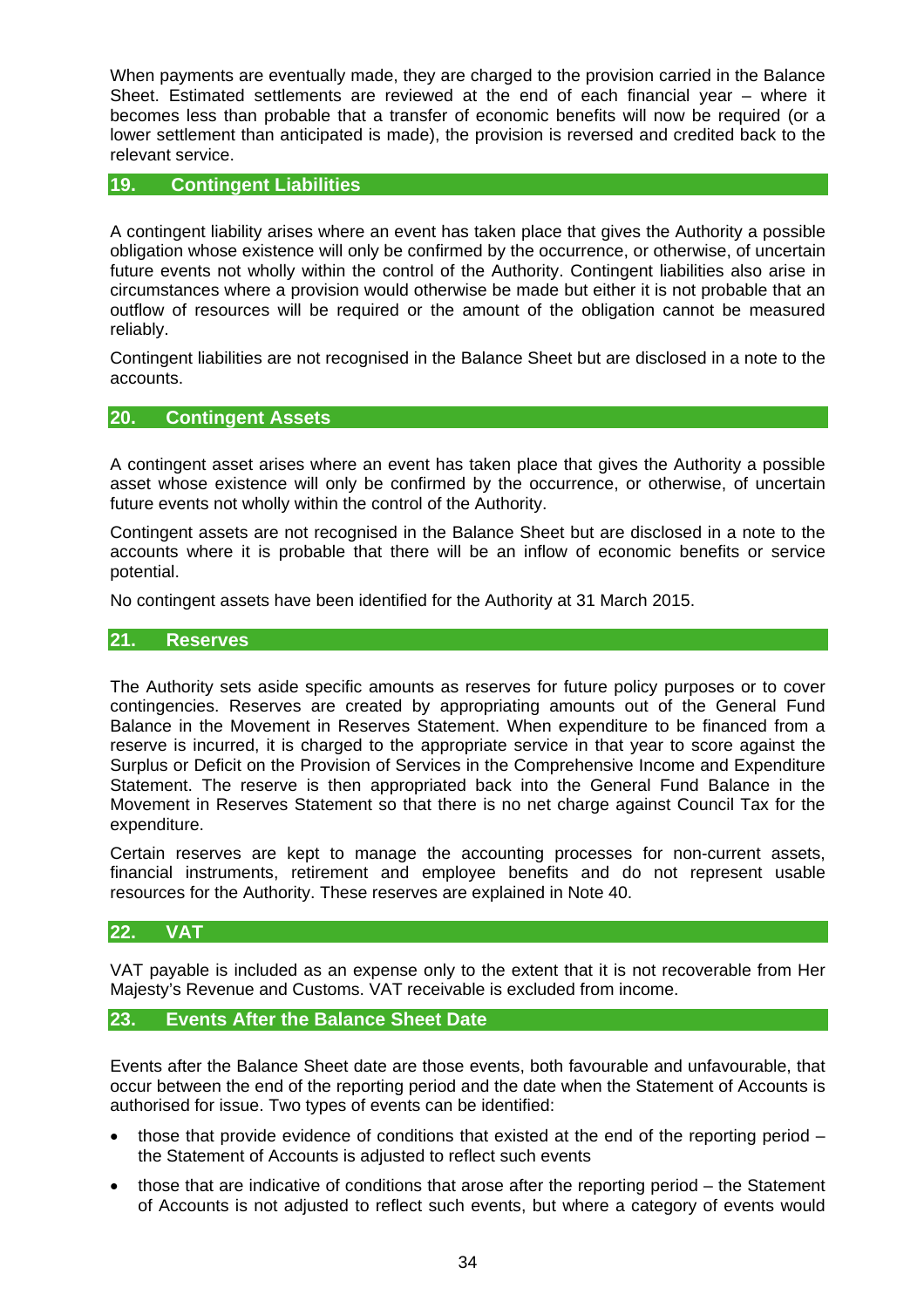have a material effect, disclosure is made in the notes of the nature of the events and their estimated financial effect.

Events taking place after the date of authorisation for issue are not reflected in the Statement of Accounts.

# **24. Foreign Currency Translation**

Where the Authority has entered into a transaction denominated in a foreign currency, the transaction is converted into sterling at the exchange rate applicable on the date the transaction was effective. Where amounts in foreign currency are outstanding at the year-end, they are reconverted at the spot exchange rate at 31 March. Resulting gains or losses are recognised in the Financing and Investment Income and Expenditure line in the Comprehensive Income and Expenditure Statement.

#### **25. The Carbon Reduction Scheme**

The authority is required to participate in the Carbon Reduction Commitment Energy Efficiency Scheme. This scheme is currently in the initial year of its second phase, which ends on 31 March 2019. The authority is required to purchase allowances, now prospectively (previous phase was retrospectively), and surrender them on the basis of emissions, i.e. carbon dioxide produced as energy is used. As carbon dioxide is emitted (i.e. as energy is used), a liability and an expense are recognised. The liability will be discharged by surrendering allowances. The liability is measured at the best estimate of the expenditure required to meet the obligation, normally at the current market price of the number of allowances required to meet the liability at the reporting date. The cost to the authority is recognised and reported in the costs of the authority's services and is apportioned to services on the basis of energy consumption.

# **26. Heritage Assets**

#### **Tangible and Intangible Heritage Assets**

The Authority's Heritage Assets are held at County Hall or at the Nottinghamshire Archives. Nottinghamshire Archives has a number of architectural drawings and records relating to Rufford Abbey and the Savile of Rufford Estate. These collections are held in support of the primary objective of the Authority's Archives. In addition, the Authority retains a number of important ceremonial regalia and paintings that are also retained for increasing the knowledge, understanding and appreciation of the Authority's history and local area.

Heritage Assets are recognised and measured (including the treatment of revaluation gains and losses) in accordance with the Authority's accounting policies on Property, Plant and Equipment. However, some of the measurement rules are relaxed in relation to Heritage Assets as detailed below. The accounting policies in relation to Heritage Assets that are deemed to include elements of intangible Heritage Assets are also presented below. The Authority's collections of Heritage Assets are accounted for as follows:

#### **Ceremonial Regalia and Art Collection**

The ceremonial regalia and art collection includes ceremonial items, paintings (both oil and watercolour), sketches, sculptures, glass and silverware and is reported in the Balance Sheet at market value. There is an annual programme of valuations and the items in the collection are valued by an external valuer. These assets are deemed to have indeterminate lives and a high residual value; hence the Authority does not consider it appropriate to charge depreciation. Acquisitions are made by purchase or donation. Acquisitions are initially recognised at cost and donations are recognised at valuation with valuations provided by the external valuers and with reference to appropriate commercial markets for the paintings using the most relevant and recent information from sales at auctions.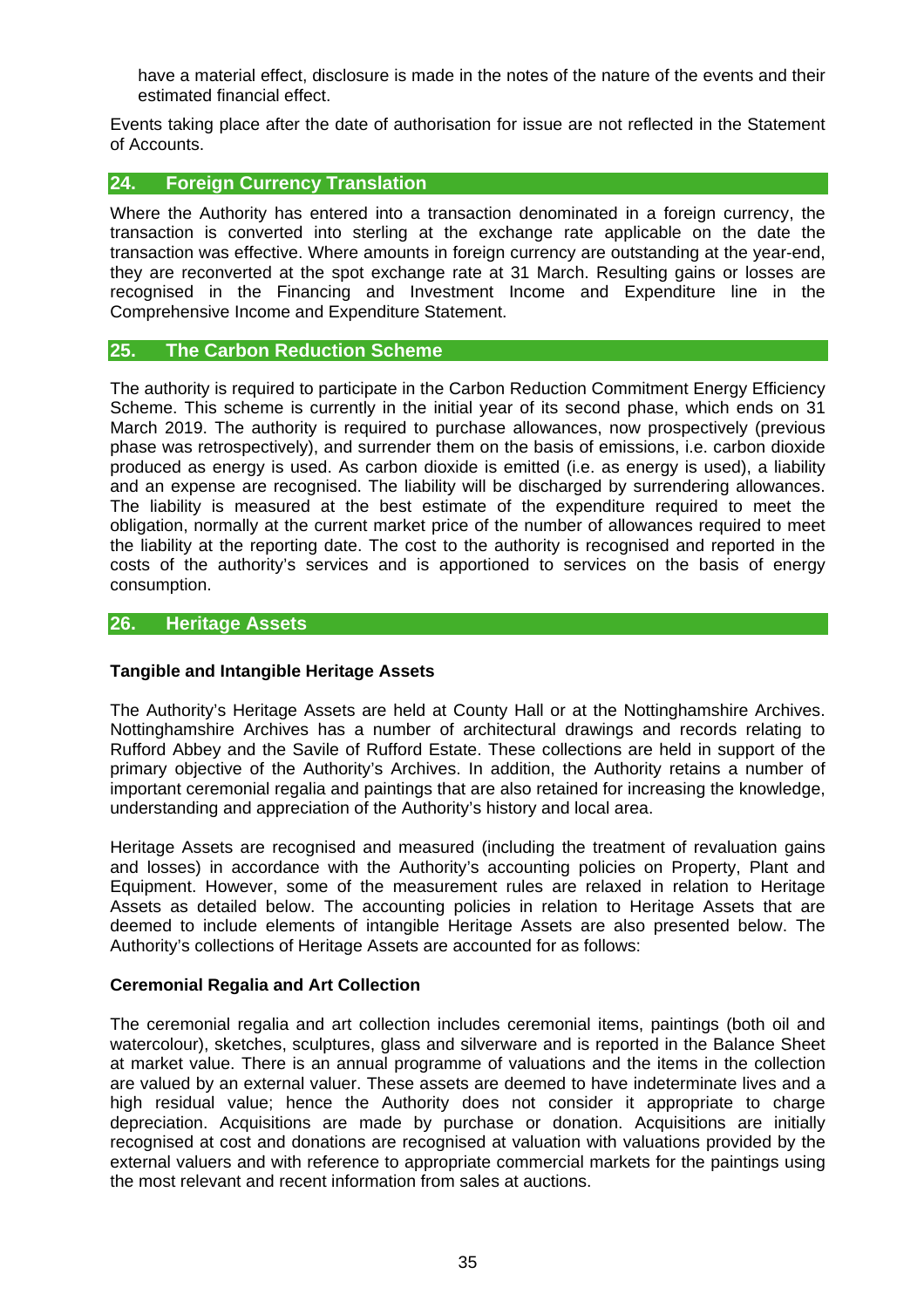# **Architectural Drawings and Records**

The architectural drawings and records relating to the Savile of Rufford Estate are held at Nottinghamshire Archives and are reported in the Balance Sheet at historical cost. Valuation of these items is not readily available and the Authority believes that the benefits of obtaining annual valuations for these items would not justify the cost. These assets are deemed to have indeterminate lives and a high residual value; hence the Authority does not consider it appropriate to charge depreciation. Acquisitions are made by purchase or donation. Acquisitions are initially recognised at cost and donations are recognised at valuation if appropriate with valuations provided by external valuers. Nottinghamshire Archives holds a number of other records (e.g. Lothian of Melbourne records) that are valued at less than £10,000. Consequently, the Authority does not recognise these assets on the Balance Sheet.

#### **Heritage Assets – General**

The carrying amounts of Heritage Assets are reviewed where there is evidence of impairment for Heritage Assets, e.g. where an item has suffered physical deterioration or breakage or where doubts arise as to its authenticity. Any impairment is recognised and measured in accordance with the Authority's general policies on impairment. Where assets are disposed of, the proceeds of such items are accounted for in accordance with the Authority's general provisions relating to the disposal of Property, Plant and Equipment. Disposal proceeds are disclosed separately in the notes to the financial statements and are accounted for in accordance with statutory accounting requirements relating to capital expenditure and capital receipts.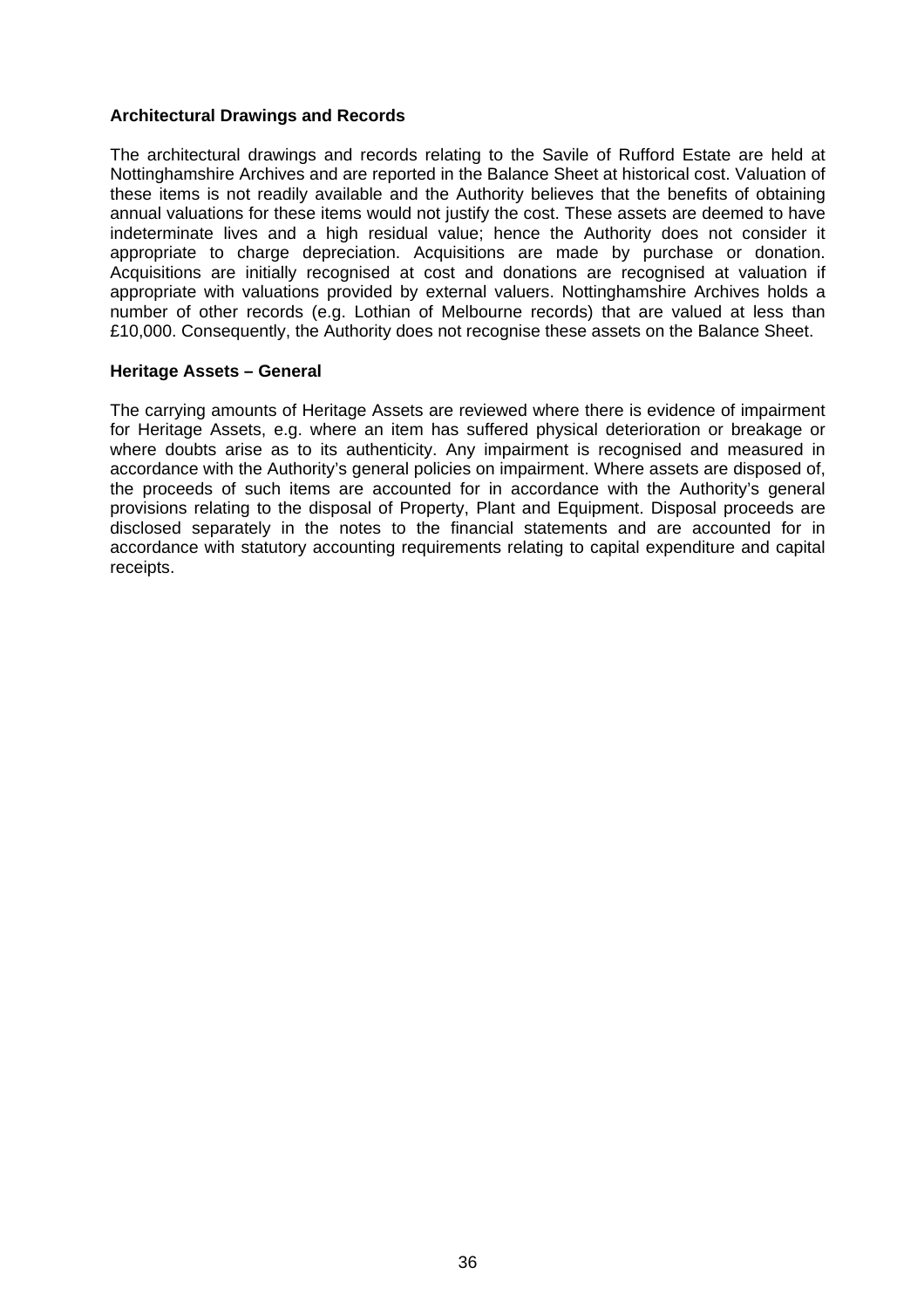#### **MOVEMENT IN RESERVES STATEMENT 2014/15**

|   |                                                                                   | General Fund<br>£000     | <b>Schools Statutory</b><br>Reserve<br>£000 | Insurance<br>£000        | <b>Capital Receipts</b><br>and Grants<br>Reserve Unapplied Reserve<br>£000 | <b>Other Earmarked</b><br>Reserves<br>£000 | <b>Total Usable</b><br><b>Reserves</b><br>£000 | <b>Total Unusable</b><br><b>Reserves</b><br>£000 | <b>Total Reserves</b><br>£000 |
|---|-----------------------------------------------------------------------------------|--------------------------|---------------------------------------------|--------------------------|----------------------------------------------------------------------------|--------------------------------------------|------------------------------------------------|--------------------------------------------------|-------------------------------|
|   | <b>Balance Brought Forward</b>                                                    | 29,131                   | 36,308                                      | 10,831                   | 1,980                                                                      | 130,993                                    | 209,243                                        | (356,990)                                        | (147, 747)                    |
|   | Surplus/(Deficit) on the provision of services                                    | (41.423)                 | $\overline{\phantom{a}}$                    | $\overline{\phantom{a}}$ | $\overline{\phantom{a}}$                                                   | $\overline{\phantom{a}}$                   | (41.423)                                       | $\overline{\phantom{a}}$                         | (41, 423)                     |
|   | Other Comprehensive Income and Expenditure                                        |                          |                                             |                          |                                                                            |                                            |                                                |                                                  |                               |
|   | (Surplus)/Deficit arising on revaluation of non-current assets                    |                          |                                             |                          |                                                                            |                                            |                                                | 19,081                                           | 19,081                        |
|   | Actuarial gains / (losses) on pension fund assets and liabilities                 |                          |                                             |                          |                                                                            |                                            |                                                | (235, 817)                                       | (235, 817)                    |
|   | Other gains / (losses)                                                            |                          |                                             |                          | (1)                                                                        |                                            | (1)                                            | 283                                              | 282                           |
|   |                                                                                   | $\overline{\phantom{a}}$ | $\blacksquare$                              | $\blacksquare$           | (1)                                                                        | $\blacksquare$                             | (1)                                            | (216, 453)                                       | (216, 454)                    |
|   | <b>Total Comprehensive Income and Expenditure</b>                                 | (41.423)                 | $\overline{\phantom{a}}$                    | $\blacksquare$           | (1)                                                                        | $\blacksquare$                             | (41, 424)                                      | (216, 453)                                       | (257, 877)                    |
|   | Adjustments between accounting basis and funding basis under regulations          |                          |                                             |                          |                                                                            |                                            |                                                |                                                  |                               |
|   | Amortisation of intangible assets                                                 | 2,688                    |                                             |                          |                                                                            |                                            | 2,688                                          | (2,688)                                          |                               |
|   | Depreciation of Property, Plant and Equipmen                                      | 38,119                   | $\overline{\phantom{a}}$                    | $\overline{\phantom{a}}$ |                                                                            | $\overline{\phantom{a}}$                   | 38,119                                         | (38, 119)                                        |                               |
|   | Revaluation / Impairment (Gains) and Losses                                       | 7.869                    |                                             |                          |                                                                            |                                            | 7,869                                          | (7,869)                                          |                               |
|   | Movements in fair value of investment properties                                  | (1,205)                  | $\overline{\phantom{a}}$                    | $\overline{\phantom{a}}$ |                                                                            | $\overline{\phantom{a}}$                   | (1, 205)                                       | 1,205                                            |                               |
|   | Movements in fair value of non-current assets held for sale                       | 720                      |                                             |                          |                                                                            |                                            | 720                                            | (720)                                            |                               |
| ೪ | Capital Grants credited to the CI&E                                               | (33, 285)                | $\overline{\phantom{a}}$                    | $\overline{\phantom{a}}$ | 33,285                                                                     | $\blacksquare$                             | $\sim$                                         | $\overline{\phantom{a}}$                         |                               |
|   | Application of grants to capital financing transferred to the CA/                 |                          |                                             |                          | (33, 717)                                                                  |                                            | (33, 717)                                      | 33,717                                           |                               |
|   | Revenue Expenditure Funded from Capital under Statute                             | 16,875                   | $\overline{\phantom{a}}$                    | $\overline{\phantom{a}}$ | $\overline{\phantom{a}}$                                                   | $\overline{\phantom{a}}$                   | 16,875                                         | (16, 875)                                        |                               |
|   | Revenue Expenditure Funded from Capital under Statute Grant Funding               | (12, 358)                |                                             |                          |                                                                            |                                            | (12, 358)                                      | 12,358                                           |                               |
|   | Net Gain/Loss and disposal proceeds on disposal of non-current assets             | 28,716                   | $\overline{\phantom{a}}$                    | $\overline{\phantom{a}}$ | $\overline{\phantom{a}}$                                                   | $\overline{\phantom{a}}$                   | 28,716                                         | (28, 716)                                        |                               |
|   | Difference between the statutory charge and the amount recognised as income       |                          |                                             |                          |                                                                            |                                            |                                                |                                                  |                               |
|   | and expenditure in respect of financial instruments                               | (6)                      |                                             |                          |                                                                            |                                            | (6)                                            | 6                                                |                               |
|   | Difference between amounts credited to the CI&E Account and amounts to be         |                          |                                             |                          |                                                                            |                                            |                                                |                                                  |                               |
|   | recognised under statutory provisions relating to Council Tax                     | 1.099                    |                                             |                          |                                                                            | $\overline{a}$                             | 1,099                                          | (1,099)                                          |                               |
|   | Difference between amounts credited to the CI&E Account and amounts to be         |                          |                                             |                          |                                                                            |                                            |                                                |                                                  |                               |
|   | recognised under statutory provisions relating to NNDR                            | (718)                    |                                             |                          |                                                                            |                                            | (718)                                          | 718                                              |                               |
|   | Net charges made for retirement benefits in accordance with IAS 19                | 82,767                   |                                             |                          |                                                                            | $\overline{a}$                             | 82,767                                         | (82, 767)                                        |                               |
|   | Statutory provision for the financing of capital investmen                        | (24, 672)                |                                             |                          |                                                                            | ÷                                          | (24, 672)                                      | 24,672                                           |                               |
|   | Capital Expenditure charged in the year to the General Fund                       | (27, 259)                | $\overline{\phantom{a}}$                    | $\overline{\phantom{a}}$ | $\overline{\phantom{a}}$                                                   | $\blacksquare$                             | (27, 259)                                      | 27,259                                           |                               |
|   | Employer's contributions payable to the Pension Fund and retirement benefits pair |                          |                                             |                          |                                                                            |                                            |                                                |                                                  |                               |
|   | directly to pensioners                                                            | (50, 485)                |                                             |                          |                                                                            | $\overline{\phantom{a}}$                   | (50, 485)                                      | 50,485                                           |                               |
|   | Movement in deferred Capital Receipts                                             | 1,000                    |                                             | $\overline{\phantom{a}}$ |                                                                            | $\overline{a}$                             | 1,000                                          | (1,000)                                          |                               |
|   | Difference between employee benefits charged to the CI&E and charged per          |                          |                                             |                          |                                                                            |                                            |                                                |                                                  |                               |
|   | statutory requirements                                                            | 602                      |                                             |                          |                                                                            |                                            | 602                                            | (602)                                            |                               |
|   | Net additional Amount to be credited to the General Fund Balance                  | 30,467                   | $\blacksquare$                              | $\sim$                   | (432)                                                                      | $\sim$                                     | 30,035                                         | (30, 035)                                        |                               |
|   | Net Increase/(Decrease) before transfers to Earmarked Reserves                    | (10, 956)                | $\sim$                                      | $\sim$                   | (433)                                                                      | $\sim$                                     | (11, 389)                                      | (246, 488)                                       | (257, 877)                    |
|   | <b>Transfers to/(from) Earmarked Reserves</b>                                     |                          |                                             |                          |                                                                            |                                            |                                                |                                                  |                               |
|   | Transfers to/(from) other Earmarked Reserves                                      | 8,856                    | 1,591                                       | (555)                    |                                                                            | (9,892)                                    |                                                |                                                  |                               |
|   |                                                                                   | 8,856                    | 1,591                                       | (555)                    | $\overline{\phantom{a}}$                                                   | (9,892)                                    | $\blacksquare$                                 | $\sim$                                           |                               |
|   | <b>Carried Forward</b>                                                            | 27.031                   | 37.899                                      | 10.276                   | 1.547                                                                      | 121.101                                    | 197.854                                        | (603.478)                                        | (405.624)                     |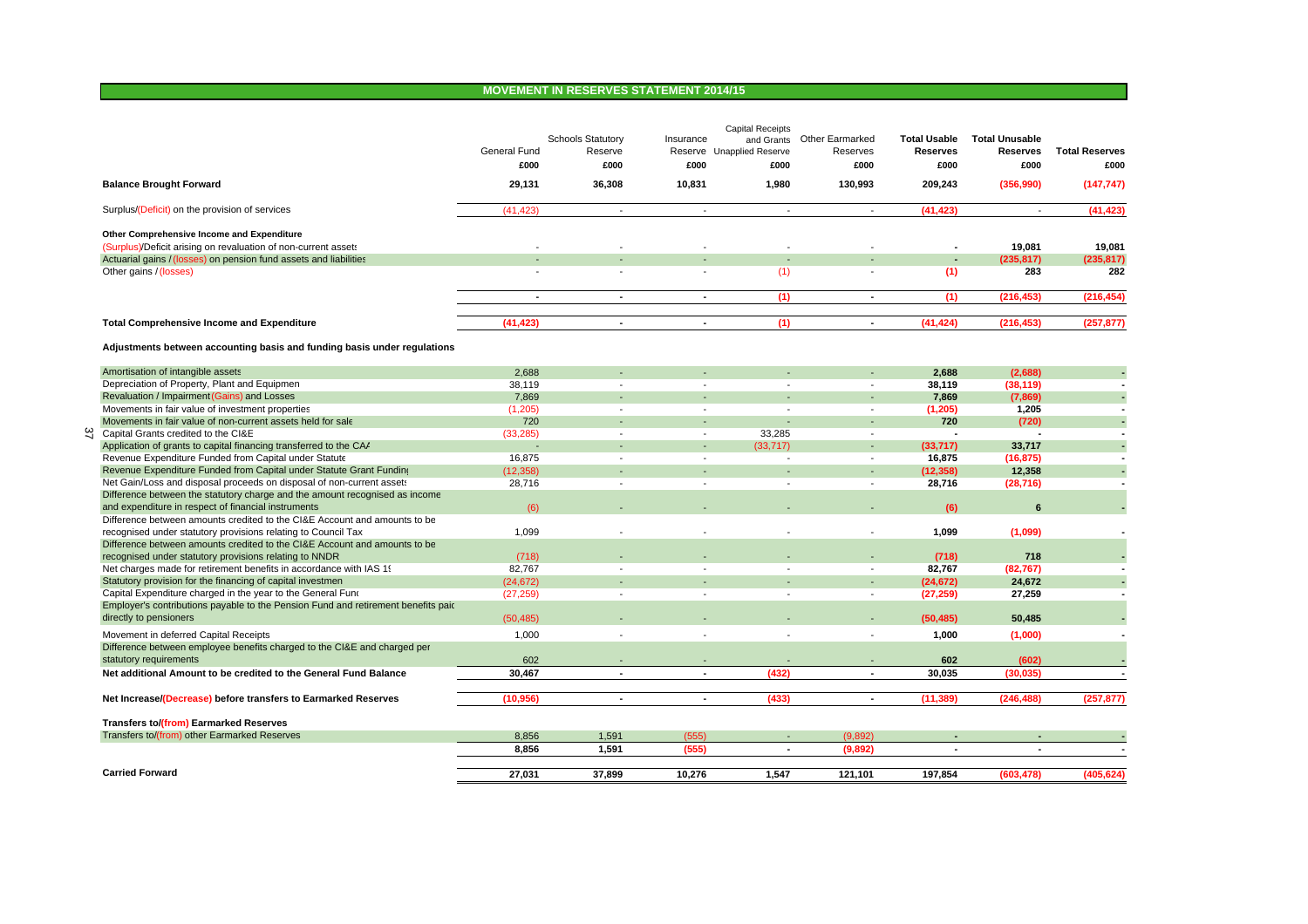#### **MOVEMENT IN RESERVES STATEMENT 2013/14**

|     |                                                                                                                                            | General Fund<br>£000     | <b>Schools Statutory</b><br>Reserve<br>£000 | Insurance<br>£000                          | Capital Receipts<br>and Grants<br>Reserve Unapplied Reserve<br>£000 | Other Earmarked<br>Reserves<br>£000 | <b>Total Usable</b><br><b>Reserves</b><br>£000 | <b>Total Unusable</b><br>Reserves<br>£000 | <b>Total Reserves</b><br>£000 |
|-----|--------------------------------------------------------------------------------------------------------------------------------------------|--------------------------|---------------------------------------------|--------------------------------------------|---------------------------------------------------------------------|-------------------------------------|------------------------------------------------|-------------------------------------------|-------------------------------|
|     | <b>Balance Brought Forward</b>                                                                                                             | 42,118                   | 32,973                                      | 10,361                                     | 7,578                                                               | 137,823                             | 230,853                                        | (386, 381)                                | (155, 528)                    |
|     | Surplus/(Deficit) on the provision of services                                                                                             | (108, 250)               | $\overline{\phantom{a}}$                    | $\overline{\phantom{a}}$                   | $\overline{\phantom{a}}$                                            | $\overline{\phantom{a}}$            | (108, 250)                                     | $\blacksquare$                            | (108, 250)                    |
|     | Other Comprehensive Income and Expenditure                                                                                                 |                          |                                             |                                            |                                                                     |                                     |                                                |                                           |                               |
|     | (Surplus)/Deficit arising on revaluation of non-current assets                                                                             |                          |                                             |                                            |                                                                     |                                     |                                                | 18.632                                    | 18.632                        |
|     | Actuarial gains / (losses) on pension fund assets and liabilities                                                                          |                          |                                             |                                            |                                                                     |                                     |                                                | 97,469                                    | 97,469                        |
|     | Other gains / (losses)                                                                                                                     |                          | $\mathbf{1}$                                |                                            | (1)                                                                 | $\overline{\phantom{a}}$            |                                                | (70)                                      | (70)                          |
|     |                                                                                                                                            | $\overline{\phantom{a}}$ | $\mathbf{1}$                                | $\blacksquare$                             | (1)                                                                 | $\sim$                              | $\sim$                                         | 116,031                                   | 116,031                       |
|     | <b>Total Comprehensive Income and Expenditure</b>                                                                                          | (108, 250)               | $\mathbf{1}$                                | $\sim$                                     | (1)                                                                 | $\blacksquare$                      | (108, 250)                                     | 116,031                                   | 7,781                         |
|     | Adjustments between accounting basis and funding basis under regulations                                                                   |                          |                                             |                                            |                                                                     |                                     |                                                |                                           |                               |
|     | Amortisation of intangible assets                                                                                                          | 2,448                    |                                             |                                            |                                                                     |                                     | 2,448                                          | (2, 448)                                  |                               |
|     | Depreciation of Property, Plant and Equipmen                                                                                               | 38,671                   |                                             |                                            |                                                                     | $\overline{\phantom{a}}$            | 38,671                                         | (38, 671)                                 | $\blacksquare$                |
|     | Revaluation / Impairment (Gains) and Losses                                                                                                | 34,689                   |                                             |                                            |                                                                     |                                     | 34,689                                         | (34, 689)                                 |                               |
|     | Movements in fair value of investment properties<br>Movements in fair value of non-current assets held for sale                            | 1,582                    |                                             |                                            |                                                                     | $\overline{\phantom{a}}$            | 1,582                                          | (1, 582)<br>648                           |                               |
|     |                                                                                                                                            | (648)                    |                                             |                                            |                                                                     |                                     | (648)                                          |                                           |                               |
| င္က | Capital Grants credited to the CI&E<br>Application of grants to capital financing transferred to the CAA                                   | (29, 257)                |                                             | $\overline{\phantom{a}}$<br>$\blacksquare$ | 29,257<br>(34, 854)                                                 | $\overline{\phantom{a}}$<br>$\sim$  | (34, 854)                                      | 34,854                                    |                               |
|     |                                                                                                                                            |                          |                                             |                                            |                                                                     |                                     |                                                |                                           |                               |
|     | Revenue Expenditure Funded from Capital under Statute                                                                                      | 21,754                   |                                             |                                            |                                                                     | $\overline{\phantom{a}}$            | 21,754                                         | (21, 754)                                 |                               |
|     | Revenue Expenditure Funded from Capital under Statute Grant Funding                                                                        | (7, 822)                 |                                             |                                            |                                                                     |                                     | (7, 822)                                       | 7,822                                     | $\overline{\phantom{a}}$      |
|     | Net Gain/Loss and disposal proceeds on disposal of non-current assets                                                                      | 43,216                   | $\overline{\phantom{a}}$                    | $\overline{\phantom{a}}$                   | $\overline{\phantom{a}}$                                            | $\overline{\phantom{a}}$            | 43,216                                         | (43, 216)                                 | $\blacksquare$                |
|     | Difference between the statutory charge and the amount recognised as income<br>and expenditure in respect of financial instruments         | (17)                     |                                             |                                            |                                                                     |                                     | (17)                                           | 17                                        | $\overline{\phantom{a}}$      |
|     | Difference between amounts credited to the CI&E Account and amounts to be<br>recognised under statutory provisions relating to Council Tax | (125)                    |                                             |                                            |                                                                     |                                     | (125)                                          | 125                                       |                               |
|     | Difference between amounts credited to the CI&E Account and amounts to be<br>recognised under statutory provisions relating to NNDR        | 1,515                    |                                             |                                            |                                                                     |                                     | 1,515                                          | (1, 515)                                  |                               |
|     | Net charges made for retirement benefits in accordance with IAS 19                                                                         | 86,605                   | $\overline{\phantom{a}}$                    | $\overline{\phantom{a}}$                   | $\sim$                                                              | $\blacksquare$                      | 86,605                                         | (86, 605)                                 |                               |
|     | Statutory provision for the financing of capital investment                                                                                | (24, 500)                |                                             |                                            |                                                                     |                                     | (24, 500)                                      | 24,500                                    |                               |
|     | Capital Expenditure charged in the year to the General Fund                                                                                | (21, 696)                |                                             |                                            |                                                                     | $\overline{\phantom{a}}$            | (21, 696)                                      | 21,696                                    | $\blacksquare$                |
|     | Employer's contributions payable to the Pension Fund and retirement benefits paid                                                          |                          |                                             |                                            |                                                                     |                                     |                                                |                                           |                               |
|     | directly to pensioners                                                                                                                     | (47, 346)                |                                             |                                            |                                                                     |                                     | (47, 346)                                      | 47,346                                    |                               |
|     | Movement in Deffered Capital Receipts                                                                                                      | (1,000)                  |                                             |                                            |                                                                     |                                     | (1,000)                                        | 1,000                                     | $\overline{\phantom{a}}$      |
|     | Difference between employee benefits charged to the CI&E and charged per<br>statutory requirements                                         |                          |                                             |                                            |                                                                     |                                     |                                                |                                           |                               |
|     | Net additional Amount to be credited to the General Fund Balance                                                                           | (5,832)<br>92,237        | $\sim$                                      | $\sim$                                     | (5, 597)                                                            | $\blacksquare$                      | (5,832)<br>86,640                              | 5,832<br>(86, 640)                        | $\blacksquare$                |
|     |                                                                                                                                            |                          |                                             |                                            |                                                                     |                                     |                                                |                                           |                               |
|     | Net Increase/(Decrease) before transfers to Earmarked Reserves                                                                             | (16, 013)                | $\mathbf{1}$                                | $\sim$                                     | (5,598)                                                             | $\sim$                              | (21, 610)                                      | 29,391                                    | 7,781                         |
|     | <b>Transfers to/(from) Earmarked Reserves</b>                                                                                              |                          |                                             |                                            |                                                                     |                                     |                                                |                                           |                               |
|     | Transfers to/(from) other Earmarked Reserves                                                                                               | 3,026                    | 3,334                                       | 470                                        |                                                                     | (6.830)                             |                                                |                                           |                               |
|     |                                                                                                                                            | 3,026                    | 3,334                                       | 470                                        | $\blacksquare$                                                      | (6, 830)                            | $\blacksquare$                                 | $\blacksquare$                            | $\overline{\phantom{a}}$      |
|     | <b>Carried Forward</b>                                                                                                                     | 29.131                   | 36.308                                      | 10.831                                     | 1.980                                                               | 130.993                             | 209.243                                        | (356.990)                                 | (147.747)                     |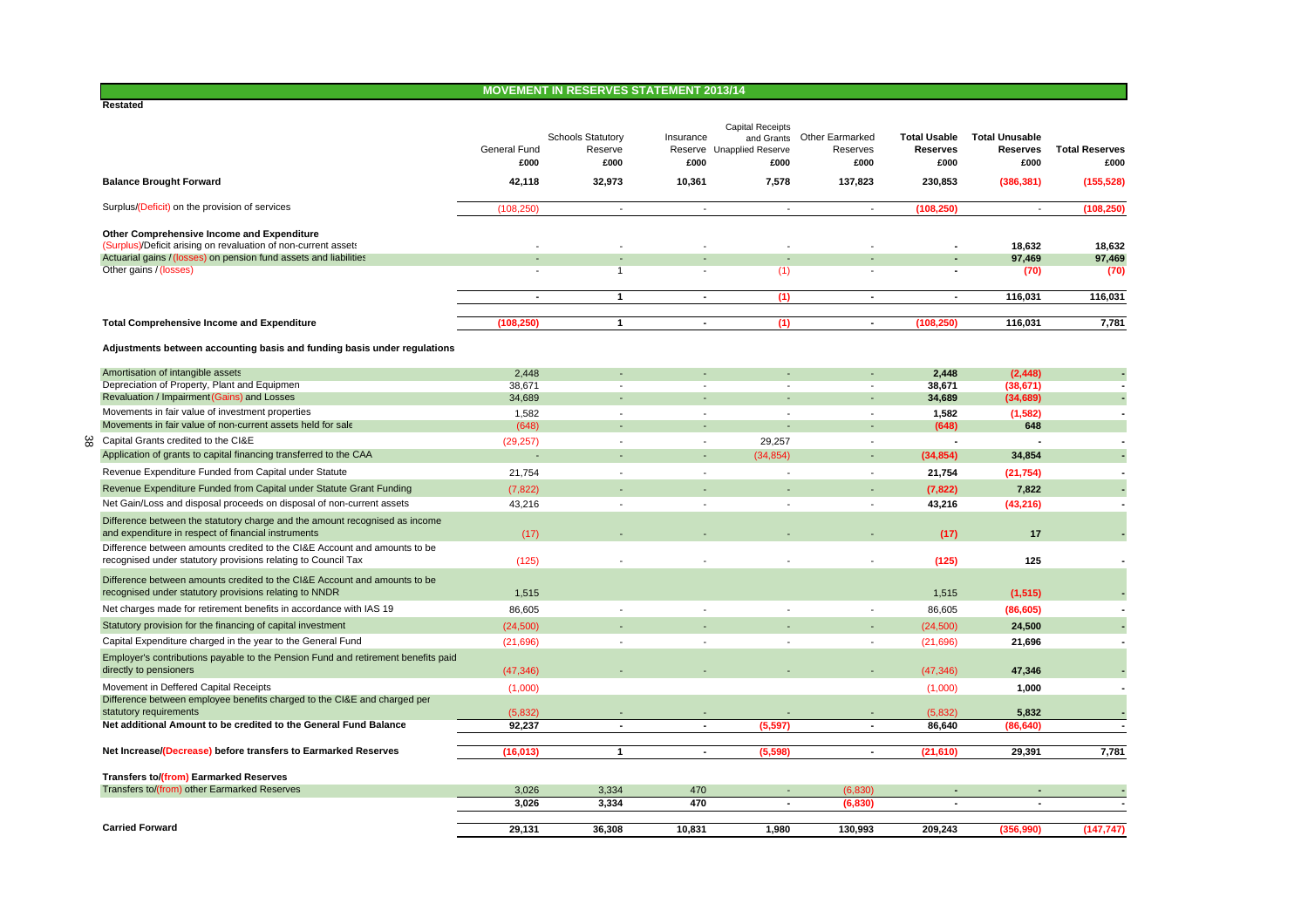## **COMPREHENSIVE INCOME AND EXPENDITURE STATEMENT**

|                                                                              |                |                  | 2013/14<br>Restated |                    |                    | 2014/15        |                    |
|------------------------------------------------------------------------------|----------------|------------------|---------------------|--------------------|--------------------|----------------|--------------------|
|                                                                              |                | Gross            |                     | <b>Net</b>         | Gross              |                | <b>Net</b>         |
|                                                                              |                | Note Expenditure |                     | Income Expenditure | <b>Expenditure</b> |                | Income Expenditure |
|                                                                              |                | £000             | £000                | £000               | £000               | £000           | £000               |
| Gross expenditure, gross income and net expenditure of continuing operations |                |                  |                     |                    |                    |                |                    |
| <b>Children's and Education Services</b>                                     |                | 599,701          | (405, 519)          | 194,182            | 551,977            | (396, 950)     | 155.027            |
| <b>Environmental Services</b>                                                |                | 36.917           | (4, 497)            | 32.420             | 45.023             | (3,726)        | 41.297             |
| Highways, Roads and Transportation                                           | 8              | 89,200           | (12, 142)           | 77,058             | 78,365             | (12, 180)      | 66,185             |
| <b>Cultural Services</b>                                                     |                | 29,108           | (4,868)             | 24,240             | 24,313             | (5,211)        | 19,102             |
| <b>Planning and Development</b>                                              |                | 5,543            | (643)               | 4,900              | 14,288             | (9,603)        | 4,685              |
| <b>Adult Social Care</b>                                                     |                | 327,325          | (96, 379)           | 230,946            | 319,217            | (98, 587)      | 220,630            |
| Democratic Representation and Management                                     |                | 4.581            | (141)               | 4.440              | 4.242              | (109)          | 4,133              |
| <b>Corporate Management</b>                                                  |                | 14.728           | (6, 498)            | 8,230              | 11,135             | (8, 143)       | 2,992              |
| <b>Non Distributed Costs</b>                                                 |                | (4,687)          | (56)                | (4,743)            | (2, 454)           | (90)           | (2, 544)           |
| Central Services to the Public                                               |                | 3,690            | (1,766)             | 1,924              | 2,117              | (1, 417)       | 700                |
| <b>Public Health</b>                                                         |                | 33,646           | (37, 396)           | (3,750)            | 36,344             | (38, 251)      | (1, 907)           |
| <b>Contributions to Other Bodies</b>                                         |                |                  |                     |                    |                    |                |                    |
| Coroner                                                                      |                | 708              |                     | 708                | 774                |                | 774                |
| <b>Cost of services</b>                                                      |                | 1,140,460        | (569, 905)          | 570,555            | 1,085,341          | (574, 267)     | 511,074            |
| <b>Other Operating Expenditure</b>                                           | 38             |                  |                     |                    |                    |                |                    |
| Loss on Disposal of non-current assets                                       |                | 42,216           |                     | 42.216             | 29.716             |                | 29.716             |
| Change in fair value of Assets Held for Sale                                 | 22             | (648)            |                     | (648)              | 720                |                | 720                |
| Other Operating Income and Expenditure                                       |                | 100              | (1,025)             | (925)              | 211                | (307)          | (96)               |
| Financing and Investment Income and Expenditure                              | 39             |                  |                     |                    |                    |                |                    |
| <b>Interest Payable</b>                                                      | 26             | 32,096           | ÷.                  | 32,096             | 32,907             | L.             | 32,907             |
| Net Interest on the defined liability/(asset)                                | 16             | 36,841           | $\blacksquare$      | 36,841             | 34,457             | $\blacksquare$ | 34,457             |
| Interest and Investment Income                                               | 26             | ÷,               | (679)               | (679)              |                    | (430)          | (430)              |
| Income and Expenditure in relation to Investment Properties                  |                |                  |                     |                    |                    |                |                    |
| and changes in their fair value                                              | 23             | 1,706            | (443)               | 1,263              | (1,092)            | (680)          | (1, 772)           |
| Net (Surplus)/Deficit of Trading Undertakings                                | $\overline{7}$ | 41,795           | (39, 194)           | 2,601              | 36,273             | (35, 664)      | 609                |
| Insurance Revenue                                                            | 41             | 179              | (650)               | (471)              | 1,686              | (1, 202)       | 484                |
| <b>Taxation and Non-Specific Grant Income</b>                                |                |                  |                     |                    |                    |                |                    |
| Recognised capital grants and contributions                                  | 12             |                  |                     | (29, 257)          |                    |                | (33, 285)          |
| Income from Council Tax                                                      |                |                  |                     | (274, 134)         |                    |                | (283, 829)         |
| <b>General Government Grants</b>                                             | 12             |                  |                     | (160, 570)         |                    |                | (136, 532)         |
| Non-Domestic Rates Distribution                                              |                |                  |                     | (95, 299)          |                    |                | (101,069)          |
| <b>New Homes Bonus Scheme</b>                                                |                |                  |                     | (2,461)            |                    |                | (2,632)            |
| <b>Council Tax Freeze Grant</b>                                              |                |                  |                     | (3, 124)           |                    |                |                    |
| <b>Education Services Grant</b>                                              |                |                  |                     | (9,754)            |                    |                | (8,899)            |
| (Surplus)/Deficit on Provision of Services                                   |                |                  |                     | 108,250            |                    |                | 41.423             |
| (Surplus)/Deficit on Revaluation of non current assets                       |                |                  |                     | (18, 632)          |                    |                | (19,081)           |
| Actuarial (gains) / losses on pensions assets / liabilities                  | 16             |                  |                     | (97, 469)          |                    |                | 235,817            |
| Any other (gains) and losses                                                 |                |                  |                     | 70                 |                    |                | (282)              |
| <b>Total Comprehensive Income and Expenditure</b>                            |                |                  |                     | (7,781)            |                    |                | 257,877            |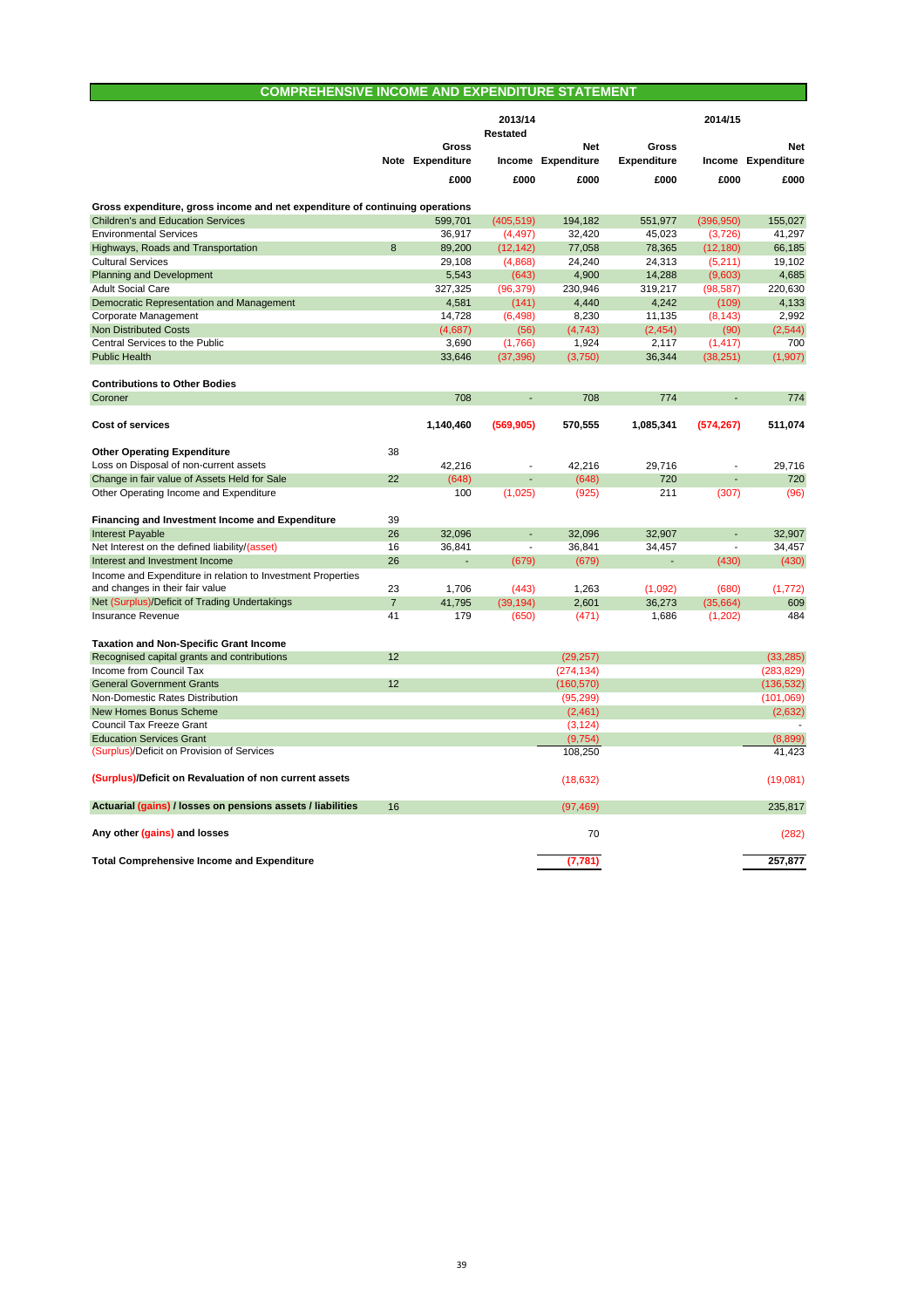# **Note £000 £000 £000 £000 Property, Plant and Equipment (PPE)** 17 Land and Buildings 602,245 608,850 Vehicles, Plant Furniture and Equipment 44,604 44,312 Infrastructure Assets 469,941 480,283 Community Assets 32 31 Surplus Assets 31,266 25,428 Assets Under Construction 14,201 1,162,289 26,336 1,185,240 Heritage Assets 18 481 481 Investment Property 23 12,692 13,336 Intangible Assets 24 7,929 8,015 Long Term Advances 25 3,006 3,688 Long Term Investments 25 4,566 4,519 Long Term Debtors 30 1,678 30,352 1,308 31,347 **Total Long Term Assets 1,192,641** 1,216,587 Short Term Investments 25 5,057 20,028 Inventories 29 2,889 2,879 Short Term Debtors 30 63,661 78,457 Less Bad Debts Provision 30 (5,731) (5,639) 57,930 72,818 Cash and Cash Equivalents 32 17,402 40,172 Assets Held for Sale 6,115 5,115 5,115 5,115 5,115 5,115 5,115 5,115 5,115 5,115 5,115 5,115 5,115 5,115 5,115 **Total Current Assets** 88,793 **141,012** Short Term Creditors 31 (97,005) (107,812) Short Term Provisions 36 (9,869) (3,455) Loans to be repaid within 1 year 25, 28 (39,826) (17,798) Short Term Finance Lease Liability 25, 33, 34 (3,809) (4,970) (150,509) (134,035) **Total Assets less Current Liabilities 1,130,925 1,223,564** Long Term Provisions 36 (11,050) (16,610) Long Term Borrowing 25, 28 (318,316) (397,757) Long Term Finance Lease Liability 25, 33, 34 (123,596) (121,899) Deferred Liability 26 (1,529) (1,438) Capital Grants Receipts in Advance 12 (4,288) (3,773) (458,779) (541,477) IAS 19 Pensions Liability 16 (819,893) (1,087,711) **Total Net Assets (147,747) (405,624) Usable Reserves** Capital Receipts and Grants Unapplied Reserve  $37$  1,980 1,547 Other Earmarked Reserves 121,101 130,993 121,101 General Insurance 10, 276 and 2008 10, 40, 41 10,831 10,276 Schools Statutory Reserves 27,899 37,899 General Fund Balance **1998** 2001 197,854 209,243 27,031 197,854 **Unusable Reserves** 43 Capital Adjustment Account 367,455 384,584 Revaluation Reserve 104,210 110,387 IAS 19 Pensions Reserves 16 (819,893) (1,087,711) Deferred Capital Receipts 1,000 Financial Instruments Adjustment Account (113) (107) Collection Fund Adjustment Account 3,105 2,725 Employee Benefits Account (12,754) (356,990) (13,356) (603,478) **BALANCE SHEET 31 March 2014 31 March 2015 Restated**

**Net Worth / Total Reserves (147,747) (405,624)**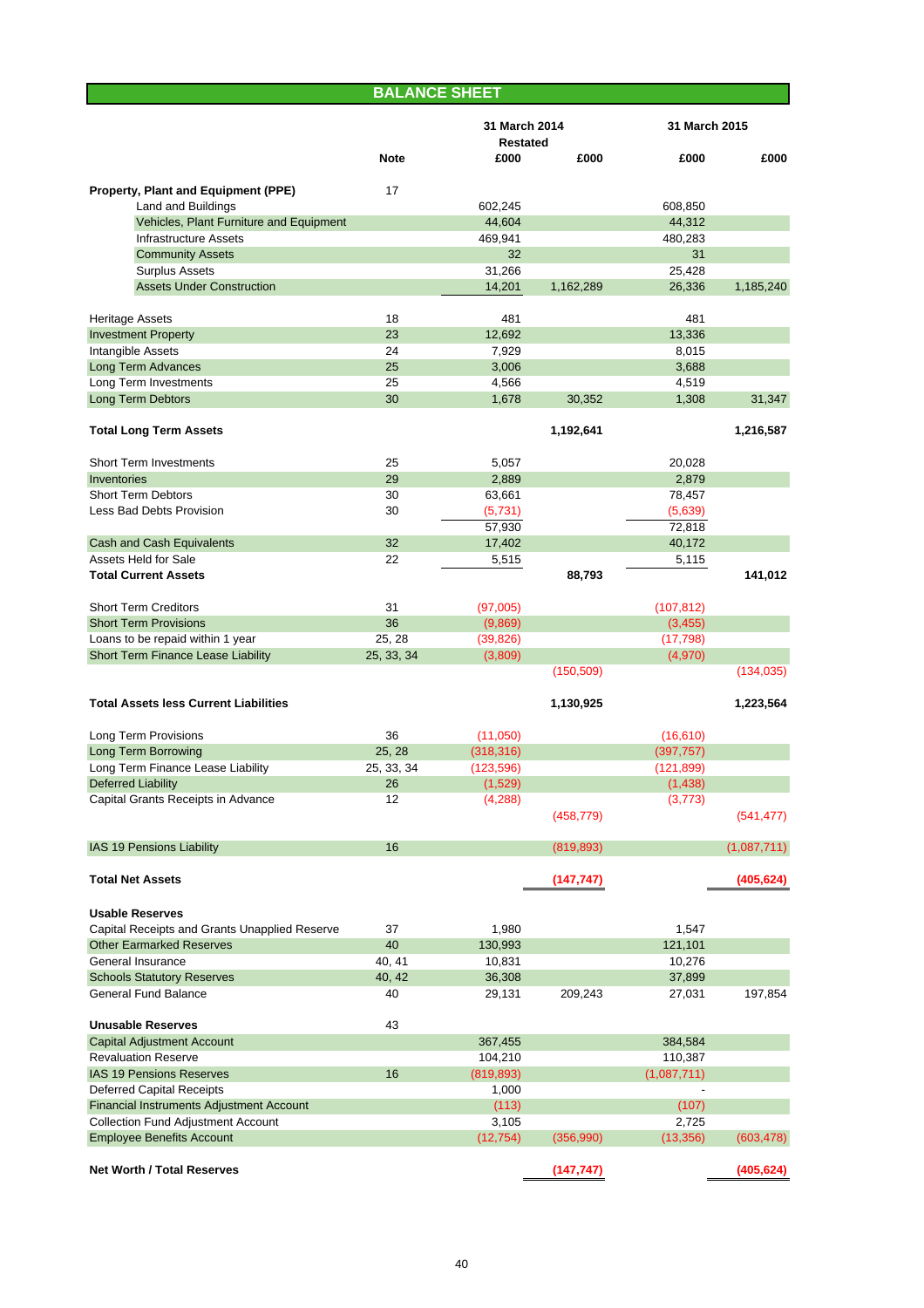# **CASH FLOW STATEMENT**

|                                                           |             | 2013/14<br><b>Restated</b> | 2014/15   |
|-----------------------------------------------------------|-------------|----------------------------|-----------|
|                                                           | <b>Note</b> | £000                       | £000      |
| Net (surplus) or deficit on the provision of services     |             | 108,250                    | 41,423    |
| <b>Adjust for non-cash movements</b>                      |             |                            |           |
| Depreciation and amortisation                             |             | (41, 119)                  | (40, 807) |
| Revaluation / Impairment of Property, Plant and Equipment |             | (34, 689)                  | (7,869)   |
| Movement in current assets and liabilities                |             | 3,760                      | 2,780     |
| Movement in reserves and provisions                       |             | (6, 322)                   | 854       |
| Adjustments in respect of pension charges                 |             | (39, 259)                  | (32, 282) |
| <b>Grants applied</b>                                     |             | 29,257                     | 33,285    |
| Carrying value of assets disposed of                      |             | (45, 897)                  | (31, 765) |
| Other                                                     |             | (1,501)                    | (332)     |
|                                                           |             | (135, 770)                 | (76, 136) |
| Adjust for items included in investing or financing       |             | 2,680                      | 3,049     |
| Net cash flows from operating activities                  |             | (24, 840)                  | (31, 664) |
| Investing activities                                      | 45          | 49,959                     | 65,186    |
| <b>Financing activities</b>                               | 46          | (28, 120)                  | (56, 292) |
| Net (increase)/decrease in cash and cash equivalents      |             | (3,001)                    | (22,770)  |
| Cash and cash equivalents at beginning of period          |             | 14,401                     | 17,402    |
| Cash and cash equivalents at end of period                |             | 17,402                     | 40,172    |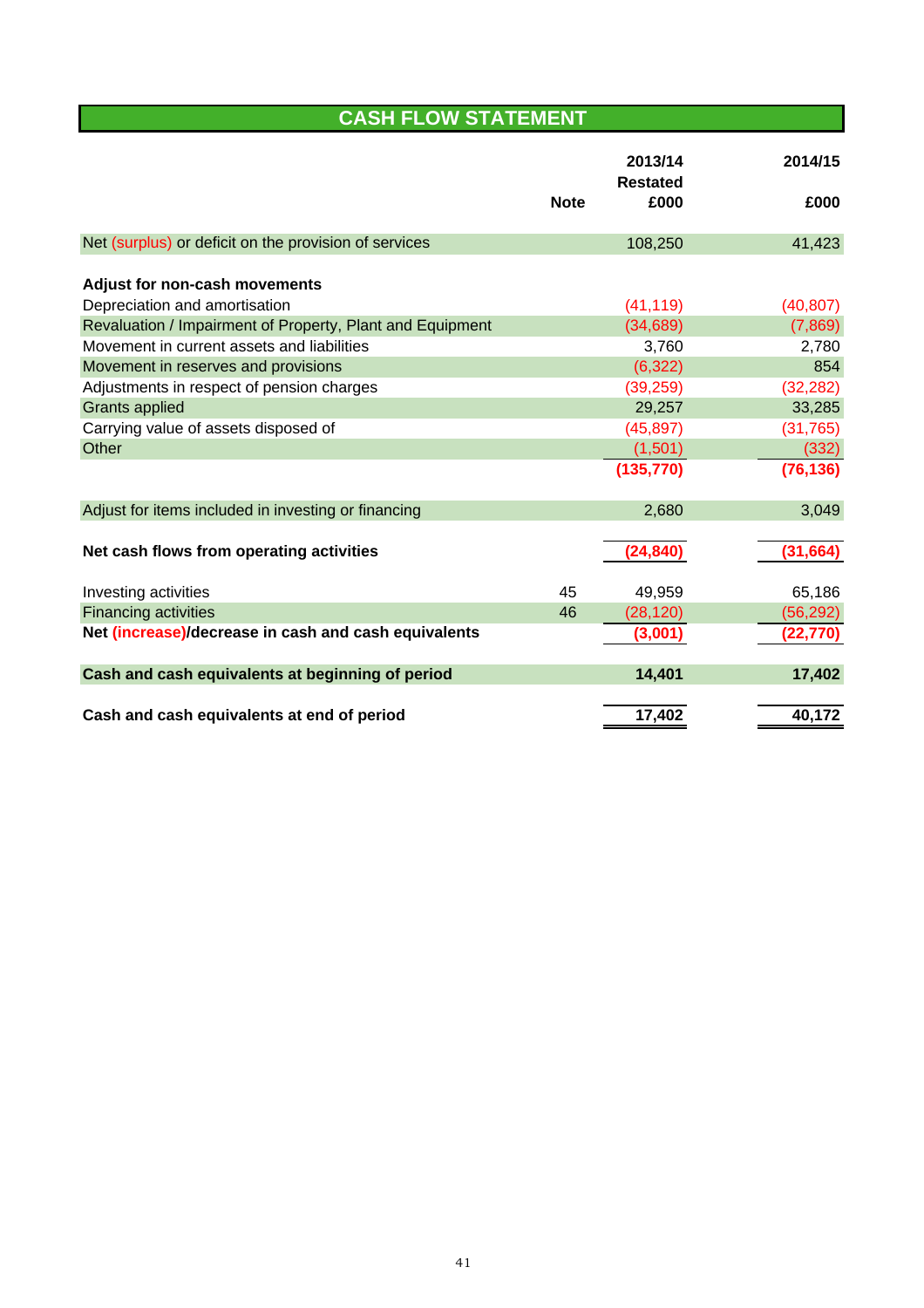# **NOTES TO THE STATEMENT OF ACCOUNTS**

#### **1. Explanation of Prior Period Adjustments: Changes in Accounting Policies**

The Code of Practice on Local Authority Accounting in the United Kingdom 2014/15 introduced a change in the accounting treatment of local authority maintained schools.

In summary, the main changes relate to the following areas:

• The treatment of maintained schools (Community, Foundation, Voluntary Controlled and Voluntary Aided) as entities for financial reporting purposes based on the application of IFRS10 Consolidated Financial Statements

with other relevant accounting standards • The implications for the recognition of non-current assets based on the tests of control determined in line

are as follows: The impact on Balance Sheet consolidation of non-current assets following the application of these tests

Community Schools - Consolidated (No change) Foundation Schools - Consolidated (Change) Voluntary Aided (VA) Schools - Not consolidated (No change) Voluntary Controlled (VC) Schools - Not consolidated (Change)

Capital Adjustment Account (CAA) no longer consolidated. The first time recognition of Foundation Schools is made at deemed cost via the Changes will be retrospectively applied by adjusting opening balances from 1st April 2013 to remove those assets

#### **The restated Balance Sheet as at 1st April 2013 is summarised as follows:**

|                               | 01/04/2013<br>Original<br><b>Statement</b> | <b>Adjustment</b><br>Made | 01/04/2013<br>As<br><b>Restated</b> |  |
|-------------------------------|--------------------------------------------|---------------------------|-------------------------------------|--|
|                               | £000                                       | £000                      | £000                                |  |
| Property, Plant and Equipment | 1,190,442                                  | (20,098)                  | 1,170,344                           |  |
| <b>Total Long Term Assets</b> | 1,223,370                                  | (20,098)                  | 1,203,272                           |  |
| <b>Total Net Assets</b>       | (135, 430)                                 | (20,098)                  | (155, 528)                          |  |
|                               |                                            |                           |                                     |  |
| Usable Reserves               | 230,853                                    |                           | 230,853                             |  |
| Unusable Reserves             | (366, 283)                                 | 20,098                    | (386, 381)                          |  |
| Net Worth / Total Reserves    | (135, 430)                                 | 20,098                    | (155, 528)                          |  |

restatement are as follows: The 2013/14 Comprehensive Income and Expenditure Account and the Movement In Reserves Statement have thus been restated in the 2014/15 Statement of Accounts to apply the new policy. The effects of the

#### **Comprehensive Income and Expenditure Statement 2013/14**

|                                                        | 2013/14<br>Original<br><b>Statement</b><br>£000 | <b>Adjustment</b><br>Made<br>£000 | 2013/14<br>As<br><b>Restated</b><br>£000 |
|--------------------------------------------------------|-------------------------------------------------|-----------------------------------|------------------------------------------|
| <b>Children's and Educational Services</b>             | 193,390                                         | 792                               | 194,182                                  |
| Cost of Services                                       | 569,763                                         | 792                               | 570,555                                  |
| (Surplus)/Deficit on Provision of Services             | 107,458                                         | 792                               | 108,250                                  |
| (Surplus)/Deficit on Revaluation of non current assets | (19,809)                                        | 1.177                             | (18, 632)                                |
| <b>Total Comprehensive Income and Expenditure</b>      | (9,750)                                         | 1,969                             | (7,781)                                  |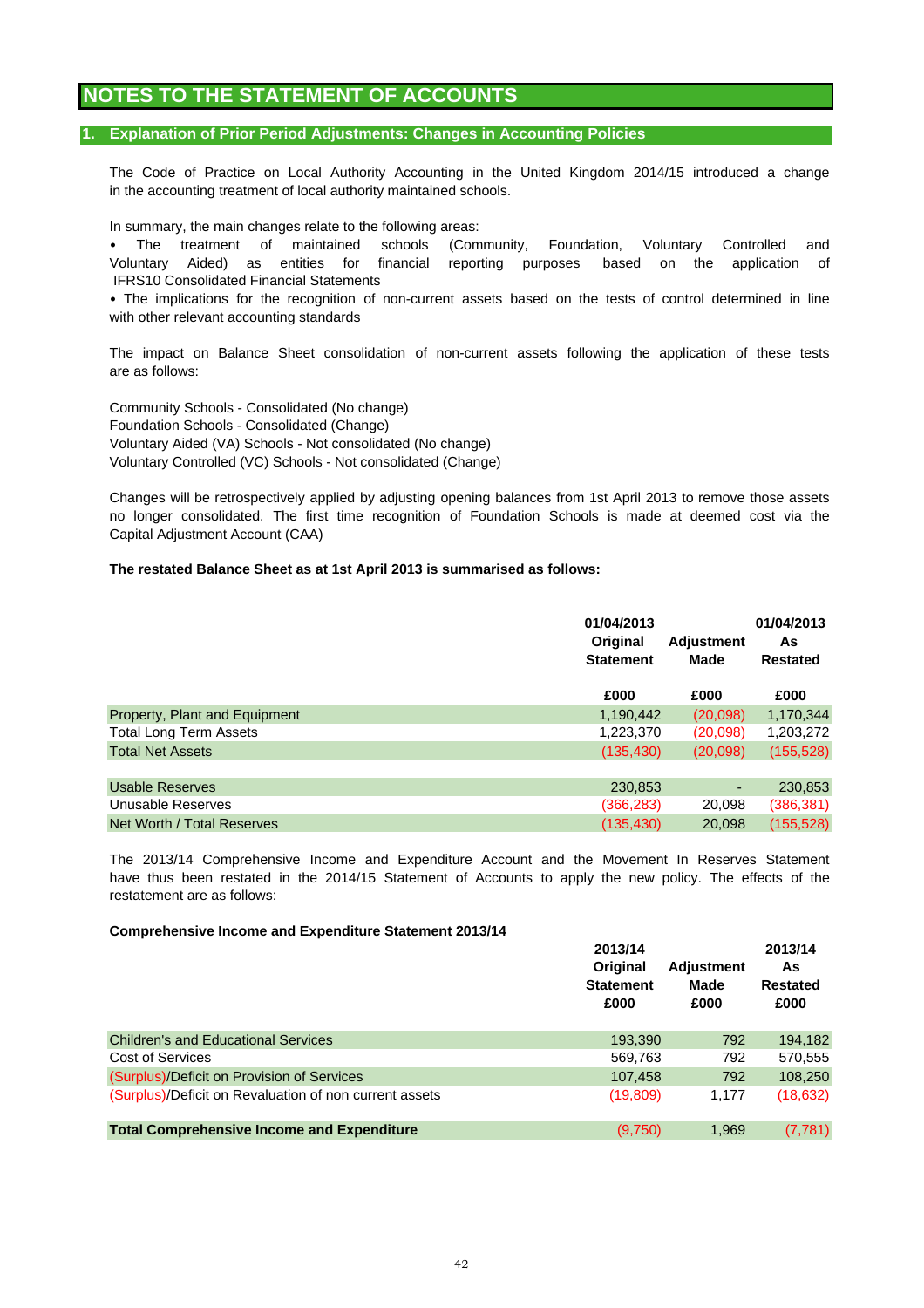| Movement in Reserves Statement 2013/14                           | 2013/14<br>Original<br><b>Statement</b> | <b>Adjustment</b><br>Made | 2013/14<br>As<br><b>Restated</b> |
|------------------------------------------------------------------|-----------------------------------------|---------------------------|----------------------------------|
| <b>General Fund</b>                                              | £000                                    | £000                      | £000                             |
| Surplus/(Deficit) on the provision of services                   | (107, 458)                              | (792)                     | (108, 250)                       |
| <b>Total Comprehensive Income and Expenditure</b>                | (107, 458)                              | (792)                     | (108, 250)                       |
| Depreciation of Property Plant and Equipment                     | 39.366                                  | (695)                     | 38,671                           |
| <b>Revaluation Gains and Losses</b>                              | 35,307                                  | (618)                     | 34,689                           |
| Revenue Expenditure Funded from Capital under Statute            | 19.649                                  | 2,105                     | 21,754                           |
| Net additional Amount to be credited to the General Fund Balance |                                         |                           |                                  |

|                                                            | 2013/14<br>Original<br><b>Statement</b><br>£000 | <b>Adjustment</b><br>Made<br>£000 | 2013/14<br>As<br><b>Restated</b><br>£000 |
|------------------------------------------------------------|-------------------------------------------------|-----------------------------------|------------------------------------------|
| <b>Total Usable Reserves</b>                               |                                                 |                                   |                                          |
| Balance at end of prev reporting period 31st March 2013    | 230,853                                         | ۰                                 | 230,853                                  |
| Surplus/(Deficit) on the provision of services             | (107, 458)                                      | (792)                             | (108, 250)                               |
| <b>Total Comprehensive Income and Expenditure</b>          | (107, 458)                                      | (792)                             | (108, 250)                               |
|                                                            |                                                 |                                   |                                          |
| Depreciation of Property Plant and Equipment               | 39.366                                          | (695)                             | 38,671                                   |
| <b>Revaluation Gains and Losses</b>                        | 35,307                                          | (618)                             | 34,689                                   |
| Revenue Expenditure Funded from Capital under Statute      | 19.649                                          | 2.105                             | 21,754                                   |
| Balance at end of current reporting period 31st March 2014 | 209,243                                         | ۰                                 | 209.243                                  |

|                                                                | 2013/14<br>Original<br><b>Statement</b><br>£000 | <b>Adjustment</b><br>Made<br>£000 | 2013/14<br>As<br><b>Restated</b><br>£000 |
|----------------------------------------------------------------|-------------------------------------------------|-----------------------------------|------------------------------------------|
| <b>Total Unusable Reserves</b>                                 |                                                 |                                   |                                          |
| Balance at end of prev reporting period 31st March 2013        | (366, 283)                                      | (20,098)                          | (386, 381)                               |
| (Surplus)/Deficit arising on revaluation of non-current assets | 19.809                                          | (1, 177)                          | 18,632                                   |
| <b>Total Comprehensive Income and Expenditure</b>              | 117,208                                         | (1, 177)                          | 116,031                                  |
|                                                                |                                                 |                                   |                                          |
| Depreciation of Property Plant and Equipment                   | (39, 366)                                       | 695                               | (38, 671)                                |
| <b>Revaluation Gains and Losses</b>                            | (35, 307)                                       | 618                               | (34, 689)                                |
| Revenue Expenditure Funded from Capital under Statute          | (19,649)                                        | (2, 105)                          | (21, 754)                                |
| Balance at end of current reporting period 31st March 2014     | (334,923)                                       | (22,067)                          | (356,990)                                |

## **The restated Balance Sheet as at 31st March 2014 is summarised as follows:**

|                               | 31/03/2014<br>Original<br><b>Statement</b> | <b>Adjustment</b><br>Made | 31/03/2014<br>As<br><b>Restated</b> |  |
|-------------------------------|--------------------------------------------|---------------------------|-------------------------------------|--|
|                               | £000                                       | £000                      | £000                                |  |
| Property, Plant and Equipment | 1,184,356                                  | (22,067)                  | 1,162,289                           |  |
| <b>Total Long Term Assets</b> | 1,214,708                                  | (22,067)                  | 1,192,641                           |  |
| <b>Total Net Assets</b>       | (125,680)                                  | (22,067)                  | (147, 747)                          |  |
|                               |                                            |                           |                                     |  |
| Usable Reserves               | 209,243                                    | ٠                         | 209,243                             |  |
| Unusable Reserves             | (334, 923)                                 | 22,067                    | (356, 990)                          |  |
| Net Worth / Total Reserves    | (125,680)                                  | 22,067                    | (147, 747)                          |  |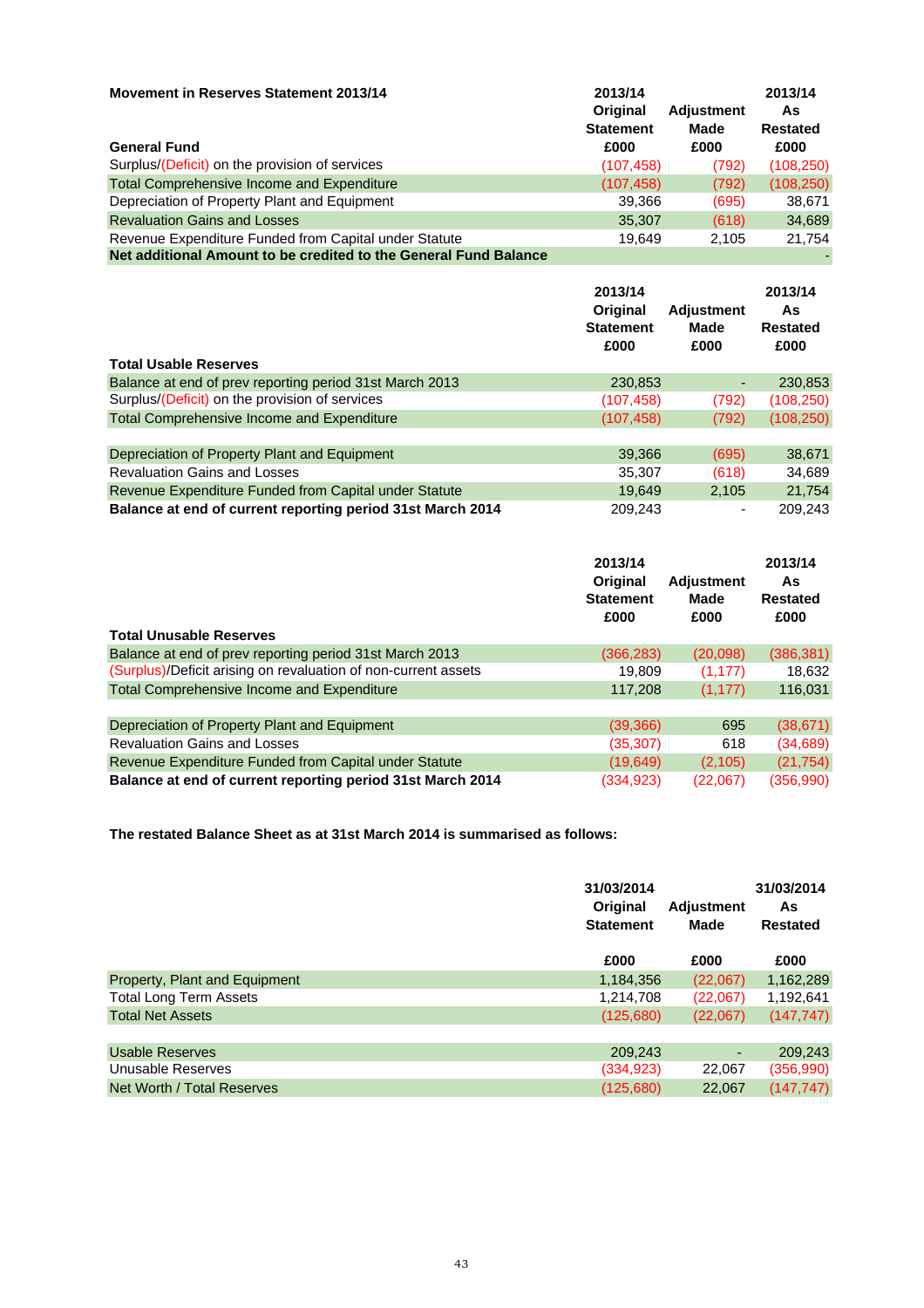## **2. Accounting Standards Issued but not yet Adopted**

been issued but not yet adopted by the Code for the relevant financial year. information relating to the impact of an accounting change that will be required by a new standard that has IAS8 - Accounting Policies, Changes in Accounting Estimates and Errors requires the Authority to disclose

IFRS13 (issued in May 2011) is a standard that requires local authorities to measure their assets and liabilities and provide disclosures where the Code requires or permits fair value measurement. The requirements of the standard will be introduced for local authorities in the 2015/16 Code. It will cover all assets and liabilities subject to fair value assessment, including PPE and Financial Instruments. In the main it is anticipated that the amended requirements of the Code will result in little or no amendment to the financial statements reported as at 31 March 2015; however changes are anticipated in Surplus Assets and Financial Instrument fair values.

There are a number of other changes to the Code; however they will not have a material impact upon the financial statements of the Authority.

## **3. Critical Judgements in Applying Accounting Policies**

events. The critical judgements made in the Statement of Accounts are: In applying the accounting policies set out in the Statement of Accounting Policies, the Authority has had to make certain judgements about complex transactions or those involving uncertainty about future

- be treated as on or off Balance Sheet. This has resulted in the following treatments: The Authority has had to make detailed assessments and judgements regarding the control exercised over schools run in a wide variety of different ways to determine whether they should
	- Academy schools off Balance Sheet
	- Foundation schools on Balance Sheet
	- Voluntary Aided schools off Balance Sheet
	- Voluntary Controlled schools off Balance Sheet
	- Community schools on Balance Sheet
- facilities and reduce levels of service provision. There is a high degree of uncertainty about future levels of funding for local government. However, the Authority has determined that this uncertainty is not yet sufficient to provide an indication that the assets of the Authority might be impaired as a result of a need to close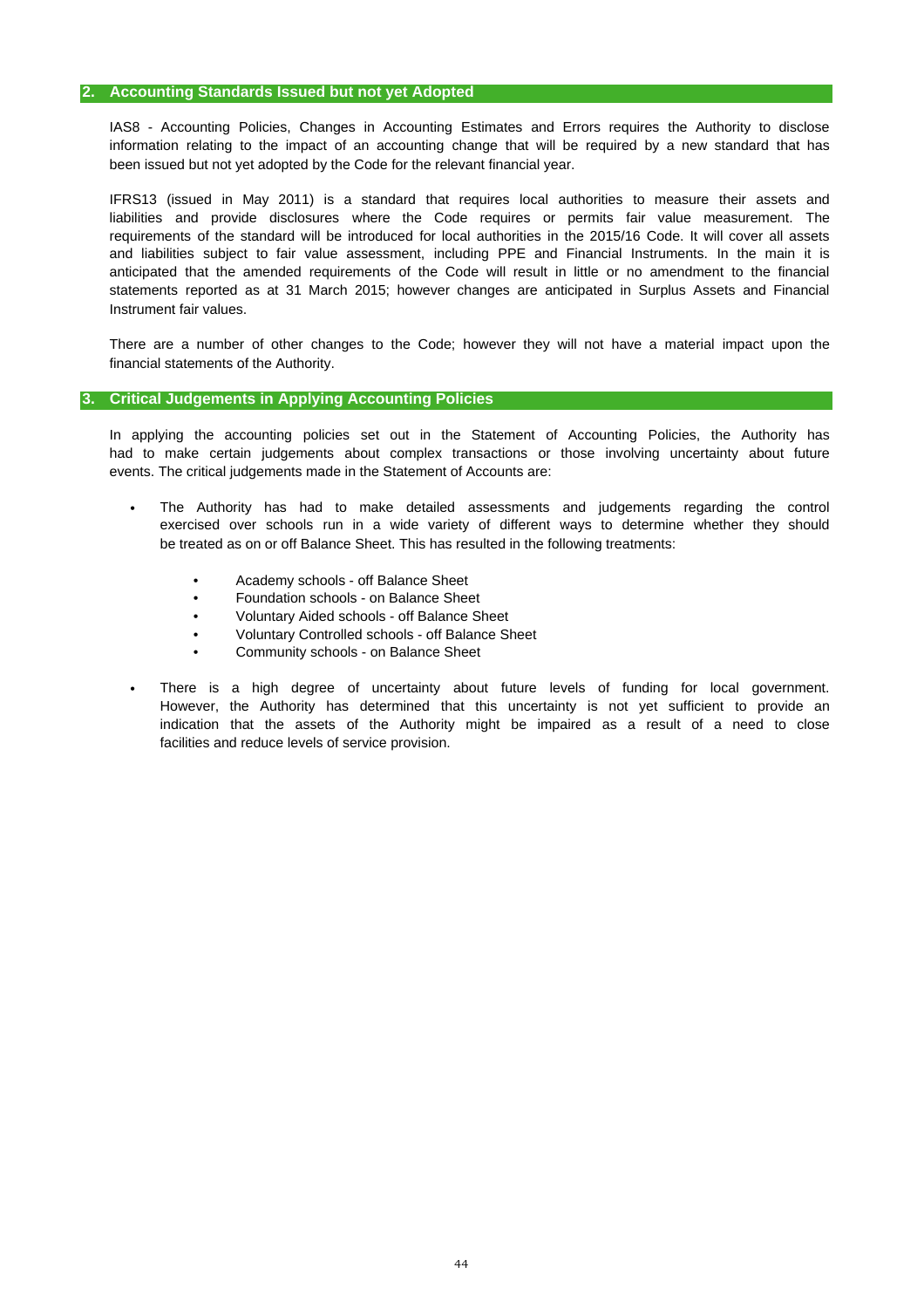determined with certainty, actual results could be materially different from assumptions and estimates. The Statement of Accounts contains estimated figures that are based on assumptions made by the Authority about the future, or that are otherwise uncertain. Estimates are made taking into account historical experience, current trends and other relevant factors. However, because balances cannot be

material adjustment in the forthcoming financial year are as follows: The items in the Authority's Balance Sheet at 31 March 2015 for which there is significant risk of

#### **Property, Plant and Equipment**

lives had to be reduced. and maintenance that will be incurred in relation to individual assets. The current economic climate makes it uncertain that the Authority will be able to sustain its current spending on repairs and maintenance, bringing into doubt the useful lives assigned to assets. If the useful life of an asset is Assets are depreciated over useful lives that are dependent on assumptions about the level of repairs reduced, depreciation increases and the carrying amount of the asset falls. It is estimated that the annual depreciation charge for buildings would increase by £0.6 million for every year that useful

Land and Building assets that are required to be measured at Fair Value are revalued on a 5 year rolling basis by the Authority's internal team of valuers. Each property is assessed and valued on its own merits and the valuation is determined with due regard to any changes or uncertainties which may affect the specific property. It is estimated that a theoretical 1% market drop applied across all properties valued in 2014/15 would equate to an additional £1.3 million impairment to be expensed through the surplus / deficit on the provision of services.

#### **Provisions**

the provision required. This figure was calculated based upon the best estimate of the impact of published section 188 notice of redundancies as at 31 March 2015; in accordance with the Trade Union and Labour Relations The Authority made a provision in 2014/15 of £3.8 million in respect of anticipated cost of redundancies. (Consolidation) Act 1992. A variation of 10% of the amount provided would have an impact of £0.4 million on

#### **Insurance**

amount provided would have an impact of £1.4 million on the provision required. The Authority operates a self insurance scheme and has established a provision of £14.4 million to cover Therefore the final payments may differ significantly from that provided. A variation of 10% on the known claims and liabilities. The values provided are based upon historic experience and advice from claims advisers. However the actual payments paid out are subject to agreement and possible legal action.

#### **Pensions**

the net pensions liability of changes in individual assumptions can be measured, as is contained in Note16. the discount rate used, the rate at which salaries are projected to increase, changes in retirement ages, mortality rates and expected returns on pension fund assets. A firm of consulting actuaries is engaged to provide the Authority with expert advice about the assumptions to be applied. The effects on Estimation of the net liability to pay pensions depends on a number of complex judgements relating to

## **5. Adjustments between Accounting Basis and Funding Basis under Regulations**

Movement in Reserves Statement. The adjustments between the accounting basis and the funding basis under regulations are shown in the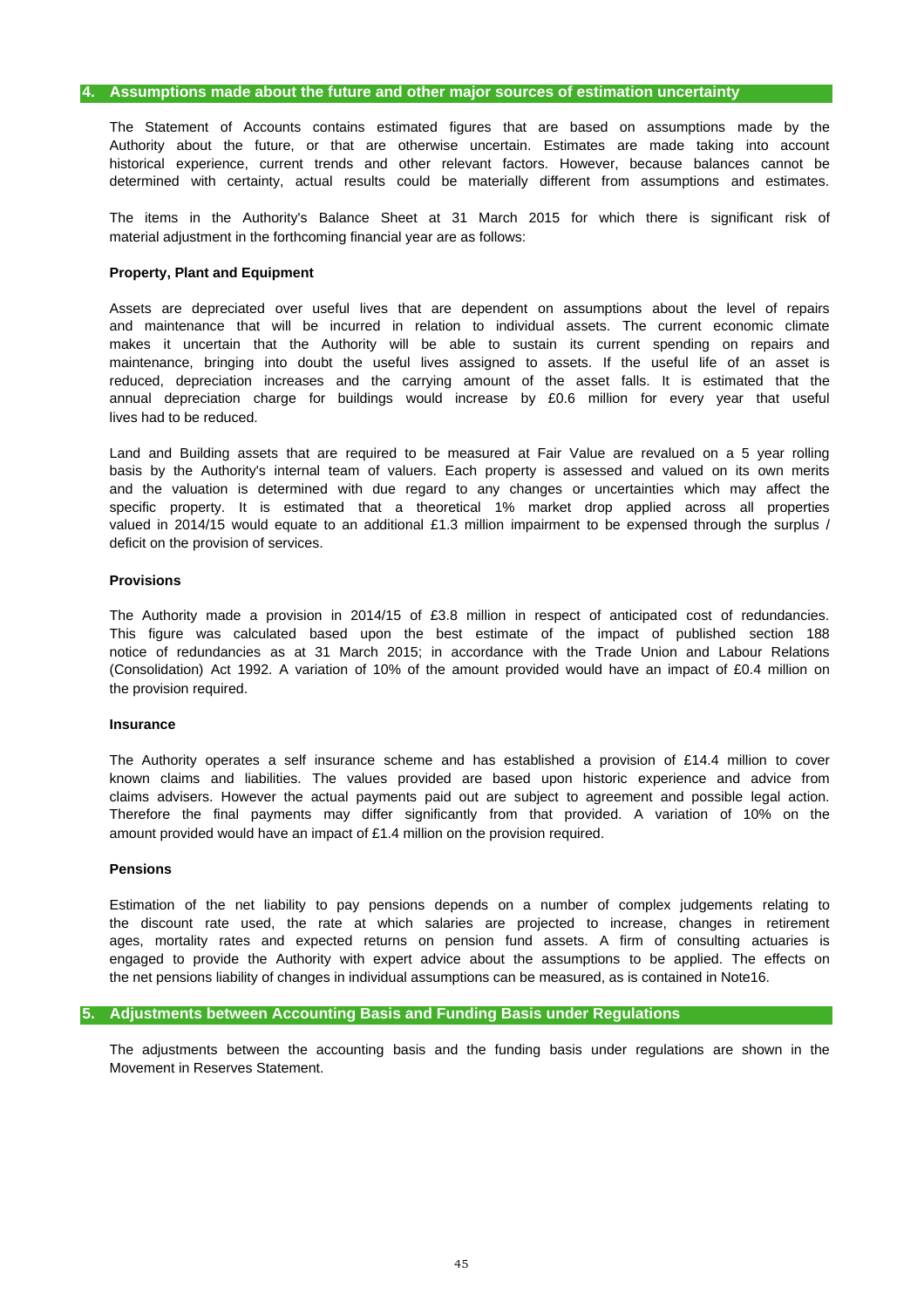#### **6. Amounts Reported for Resource Allocation Decisions**

#### **For the year ended 31 March 2015**

|                                                        |                | Children &            | <b>Adult Social</b>      |             |                     |            |
|--------------------------------------------------------|----------------|-----------------------|--------------------------|-------------|---------------------|------------|
|                                                        | <b>Schools</b> | <b>Young People's</b> | <b>Care &amp; Health</b> | Transport & | <b>Other Direct</b> | Total      |
|                                                        |                | <b>Services</b>       | <b>Services</b>          | Highways    | <b>Services</b>     |            |
|                                                        | £000           | £000                  | £000                     | £000        | £000                | £000       |
| Fees, charges and other service income                 | (18,028)       | (22, 314)             | (105, 541)               | (21, 132)   | (60, 842)           | (227, 857) |
| Government grants and contributions                    | (352, 518)     | (5,020)               | (3, 198)                 | (4, 554)    | (54, 329)           | (419, 619) |
| <b>Total Income</b>                                    | (370, 546)     | (27, 334)             | (108, 739)               | (25, 686)   | (115, 171)          | (647, 476) |
| Employee expenses                                      | 244,383        | 65,599                | 51,493                   | 14,078      | 63,092              | 438,645    |
| Other operating expenses                               | 118,958        | 91,551                | 259,828                  | 55,647      | 144,697             | 670,681    |
| Depreciation, amortisation, impairment and revaluation | 13,761         | 816                   | 1,118                    | 16,436      | 7,734               | 39,865     |
| Transactions with departmental reserves                | 7,170          | 588                   | (774)                    | 1,501       | 8,925               | 17,410     |
| <b>Total Operating Expenses</b>                        | 384,272        | 158,554               | 311,665                  | 87,662      | 224,448             | 1,166,601  |
| <b>Net Cost of Services</b>                            | 13,726         | 131,220               | 202,926                  | 61,976      | 109,277             | 519,125    |

**Reconciliation to Net Cost of Services in Comprehensive Income and Expenditure Statement**

|               |                                                                                                          | £000      |
|---------------|----------------------------------------------------------------------------------------------------------|-----------|
|               | Cost of Services in Service Analysis                                                                     | 519,125   |
|               | Add services not included in main analysis                                                               |           |
|               | Add amounts not reported in service management accounts                                                  | 2,358     |
| $\frac{4}{6}$ | Remove amounts reported to management not included in the Comprehensive Income and Expenditure Statement | (10, 409) |
|               | Net Cost of Services in Comprehensive Income and Expenditure Statement                                   | 511.074   |

#### **Net Cost of Services in Comprehensive Income and Expenditure Statement**

| <b>Reconciliation to Subjective Analysis</b>                          | <b>Service</b><br>£000   | Not reported in<br>Analysis service mgmt a/c's<br>£000 | Not included<br>in CI&E<br>£000 | <b>Net Cost of</b><br><b>Services</b><br>£000 | Corporate<br><b>Amounts</b><br>£000 | Total<br>£000 |
|-----------------------------------------------------------------------|--------------------------|--------------------------------------------------------|---------------------------------|-----------------------------------------------|-------------------------------------|---------------|
| Fees, charges and other service income                                | (227, 857)               | 58,248                                                 | 13,162                          | (156, 447)                                    | (37, 113)                           | (193, 560)    |
| Interest and investment income                                        | $\overline{\phantom{a}}$ | $\overline{\phantom{a}}$                               |                                 | $\blacksquare$                                | (430)                               | (430)         |
| Income from council tax                                               | $\overline{\phantom{a}}$ | $\overline{\phantom{a}}$                               | $\overline{\phantom{0}}$        | ٠                                             | (283, 829)                          | (283, 829)    |
| Government grants and contributions                                   | (419, 619)               | 1,396                                                  | 403                             | (417, 820)                                    | (282, 476)                          | (700, 296)    |
| <b>Total Income</b>                                                   | (647, 476)               | 59,644                                                 | 13,565                          | (574, 267)                                    | (603, 848)                          | (1, 178, 115) |
| Employee expenses                                                     | 438,645                  | 2,613                                                  | (2, 392)                        | 438,866                                       | 73,105                              | 511,971       |
| Other operating expenses                                              | 670,681                  | (62, 873)                                              | (9,837)                         | 597,971                                       | (918)                               | 597,053       |
| Depreciation, amortisation, impairment and revaluation                | 39,865                   | 8,373                                                  | (5)                             | 48,233                                        | 439                                 | 48,672        |
| Other Expenditure Relating to Held for Sale and Investment Properties | $\blacksquare$           | $\overline{\phantom{0}}$                               | $\overline{a}$                  | ٠                                             | (1,052)                             | (1,052)       |
| Transactions with departmental reserves                               | 17,410                   | (5,670)                                                | (11, 740)                       |                                               | $\overline{\phantom{0}}$            |               |
| <b>Interest Payments</b>                                              | $\overline{a}$           | $\overline{a}$                                         |                                 | ۰                                             | 32,907                              | 32,907        |
| Precepts and Levies                                                   | $\overline{\phantom{a}}$ | 271                                                    |                                 | 271                                           |                                     | 271           |
| (Gain) or Loss on Disposal of Non-current assets                      | $\overline{\phantom{a}}$ |                                                        |                                 | ٠                                             | 29,716                              | 29,716        |
| <b>Total Operating Expenses</b>                                       | 1,166,601                | (57, 286)                                              | (23, 974)                       | 1,085,341                                     | 134,197                             | 1,219,538     |
| (Surplus) or deficit on provision of services                         | 519,125                  | 2,358                                                  | (10, 409)                       | 511,074                                       | (469, 651)                          | 41,423        |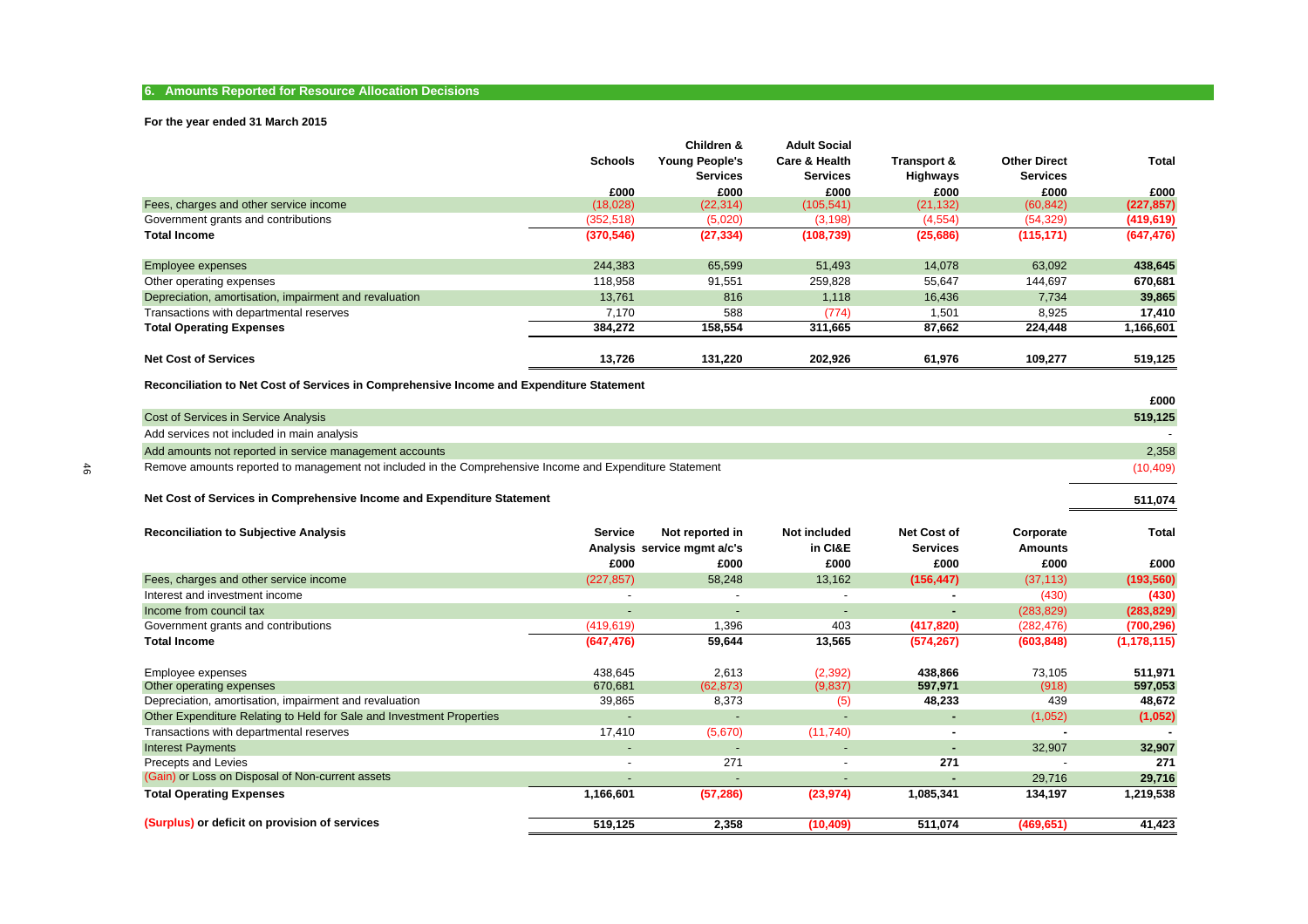#### **6. Amounts Reported for Resource Allocation Decisions (Continued)**

#### **Restated**

**For the year ended 31 March 2014**

|                                                        |                | Children &            | <b>Adult Social</b>      |             |                     |            |
|--------------------------------------------------------|----------------|-----------------------|--------------------------|-------------|---------------------|------------|
|                                                        | <b>Schools</b> | <b>Young People's</b> | <b>Care &amp; Health</b> | Transport & | <b>Other Direct</b> | Total      |
|                                                        |                | <b>Services</b>       | <b>Services</b>          | Highways    | <b>Services</b>     |            |
|                                                        | £000           | £000                  | £000                     | £000        | £000                | £000       |
| Fees, charges and other service income                 | (16, 690)      | (23, 400)             | (104, 045)               | (22,901)    | (50, 672)           | (217, 708) |
| Government grants and contributions                    | (360, 994)     | (19, 246)             | (3, 135)                 | (588)       | (40, 337)           | (424, 300) |
| <b>Total Income</b>                                    | (377, 684)     | (42, 646)             | (107, 180)               | (23, 489)   | (91,009)            | (642,008)  |
| Employee expenses                                      | 262,133        | 69.464                | 57,338                   | 15,414      | 64,159              | 468,508    |
| Other operating expenses                               | 108,280        | 112.706               | 257,589                  | 56,745      | 126,246             | 661,566    |
| Depreciation, amortisation, impairment and revaluation | 14,423         | 857                   | 1,355                    | 15,556      | 8,131               | 40,322     |
| Transactions with departmental reserves                | (1,400)        | 1,325                 | 5,894                    | 546         | 5,254               | 11,619     |
| <b>Total Operating Expenses</b>                        | 383,436        | 184,352               | 322,176                  | 88,261      | 203,790             | 1,182,015  |
| <b>Net Cost of Services</b>                            | 5,752          | 141,706               | 214,996                  | 64,772      | 112,781             | 540,007    |

**Reconciliation to Net Cost of Services in Comprehensive Income and Expenditure Statement**

|                                                                                                          | £000      |
|----------------------------------------------------------------------------------------------------------|-----------|
| Cost of Services in Service Analysis                                                                     | 540,007   |
| Add services not included in main analysis                                                               |           |
| Add amounts not reported in service management accounts                                                  | 41,107    |
| Remove amounts reported to management not included in the Comprehensive Income and Expenditure Statement | (10, 559) |

**570,555**

**Net Cost of Services in Comprehensive Income and Expenditure Statement**

| <b>Reconciliation to Subjective Analysis</b>                          | <b>Service</b>           | Not reported in<br>Analysis service mgmt a/c's | Not included<br>in CI&E | <b>Net Cost of</b><br><b>Services</b> | Corporate<br>Amounts | Total         |
|-----------------------------------------------------------------------|--------------------------|------------------------------------------------|-------------------------|---------------------------------------|----------------------|---------------|
|                                                                       | £000                     | £000                                           | £000                    | £000                                  | £000                 | £000          |
| Fees, charges and other service income                                | (217,708)                | 51,410                                         | 13,172                  | (153, 126)                            | (40, 011)            | (193, 137)    |
| Interest and investment income                                        | $\overline{\phantom{a}}$ | $\overline{\phantom{a}}$                       |                         | ۰                                     | (679)                | (679)         |
| Income from council tax                                               | $\blacksquare$           | $\overline{\phantom{a}}$                       |                         | ٠                                     | (274, 134)           | (274, 134)    |
| Government grants and contributions                                   | (424, 300)               | 7,118                                          | 403                     | (416, 779)                            | (300, 465)           | (717, 244)    |
| <b>Total Income</b>                                                   | (642,008)                | 58,528                                         | 13,575                  | (569, 905)                            | (615, 289)           | (1, 185, 194) |
| Employee expenses                                                     | 468,508                  | 3,010                                          | (2,512)                 | 469,006                               | 75,436               | 544,442       |
| Other operating expenses                                              | 661,566                  | (57, 785)                                      | (9,875)                 | 593,906                               | 1,984                | 595,890       |
| Depreciation, amortisation, impairment and revaluation                | 40,322                   | 37,082                                         | (128)                   | 77,276                                | 637                  | 77,913        |
| Other Expenditure Relating to Held for Sale and Investment Properties | $\overline{a}$           | $\overline{\phantom{a}}$                       |                         | $\overline{\phantom{a}}$              | 615                  | 615           |
| Transactions with departmental reserves                               | 11,619                   | $\sim$                                         | (11, 619)               | $\blacksquare$                        |                      |               |
| <b>Interest Payments</b>                                              | $\overline{a}$           |                                                |                         |                                       | 32,096               | 32,096        |
| Precepts and Levies                                                   | $\overline{\phantom{a}}$ | 272                                            |                         | 272                                   |                      | 272           |
| (Gain) or Loss on Disposal of Non-current assets                      | $\overline{\phantom{0}}$ | $\overline{\phantom{0}}$                       |                         | $\overline{\phantom{a}}$              | 42,216               | 42,216        |
| <b>Total Operating Expenses</b>                                       | 1,182,015                | (17, 421)                                      | (24, 134)               | 1,140,460                             | 152,984              | 1,293,444     |
| (Surplus) or deficit on provision of services                         | 540,007                  | 41,107                                         | (10, 559)               | 570,555                               | (462, 305)           | 108,250       |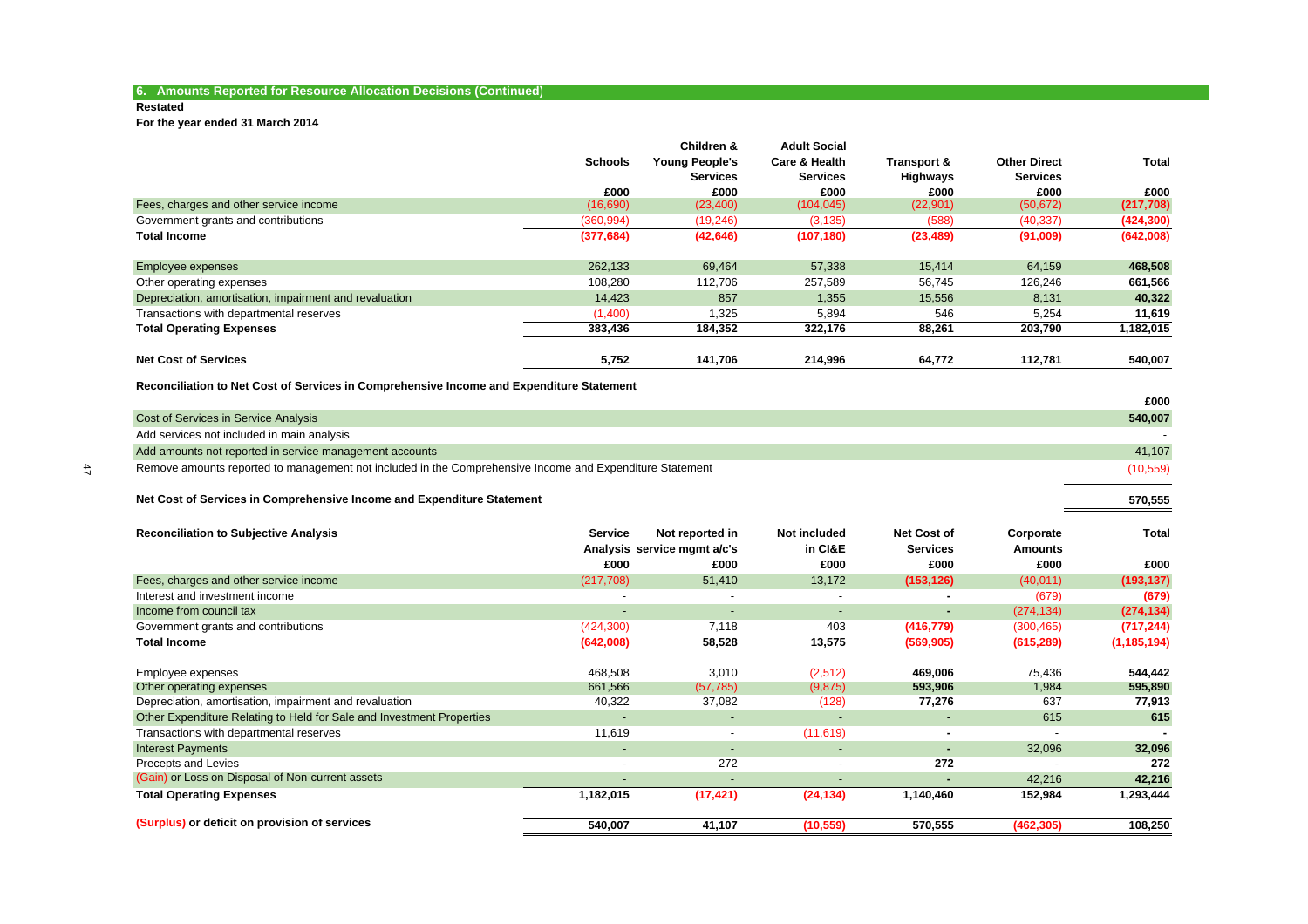## **7. Summary Revenue Accounts of Trading Undertakings**

| <b>Note</b> |                                                                                                                                                                                                                         | <b>Turnover</b> | 2013/14<br>Expend-<br>iture | Surplus/<br>(Deficit) | <b>Turnover</b> | 2014/15<br>Expend-<br>iture | Surplus/<br>(Deficit) |
|-------------|-------------------------------------------------------------------------------------------------------------------------------------------------------------------------------------------------------------------------|-----------------|-----------------------------|-----------------------|-----------------|-----------------------------|-----------------------|
|             |                                                                                                                                                                                                                         | £000            | £000                        | £000                  | £000            | £000                        | £000                  |
| 1           | <b>Direct Services</b><br>Cleaning, catering, vehicle<br>maintenance, building and<br>grounds maintenance and<br>highways maintenance to the<br>Authority. Some work is<br>undertaken on behalf of external<br>clients. | 76,798          | 79,200                      | (2,402)               | 75,256          | 76,036                      | (780)                 |
|             | <b>County Supplies</b><br>A purchasing and supply service<br>to the Authority and some<br>external public bodies                                                                                                        | 5,705           | 6,216                       | (511)                 | 9,584           | 9,566                       | 18                    |
|             | <b>Clayfields Secure Unit</b><br>Specialist children's services to<br>the Youth Justice Board and<br><b>Local Authorities</b>                                                                                           | 4,206           | 3,894                       | 312                   | 4,085           | 3,932                       | 153                   |
|             | <b>Total</b>                                                                                                                                                                                                            | 86,709          | 89,310                      | (2,601)               | 88,925          | 89,534                      | <u>(609)</u>          |

Note:

backfunding of pensions. 1.The Direct Services deficit is a result of the pension costs impact of IAS19, redundancy payments and

#### **8. Agency Work**

The Authority carries out work on behalf of the Highways Agency, mainly relating to traffic signal maintenance and payment of energy charges for Area 7 of the Trunk Road network. Expenditure is fully reimbursed by the Highways Agency and the amount for 2014/15 was £267,100 (£277,100 for 2013/14).

## **9. Audit Fees**

and returns relating to 2014/15 which will be paid to KPMG (UK) LLP in 2015/16 The Authority has been advised of the following fees payable to KPMG (UK) LLP. All fees have been included in the accounts for the period to which they relate except grant claims. The fees included for grant claims are an estimate of the cost of the certification of grant claims

|                            | 2013/14         | 2014/15 |
|----------------------------|-----------------|---------|
|                            | <b>Restated</b> |         |
|                            | £000            | £000    |
|                            |                 |         |
| <b>External Audit Fees</b> | 132             | 135     |
| <b>Other Services</b>      | 2               | 3       |
|                            | 134             | 138     |

The other services relate to audit of the Teacher's Pension Agency return £3,000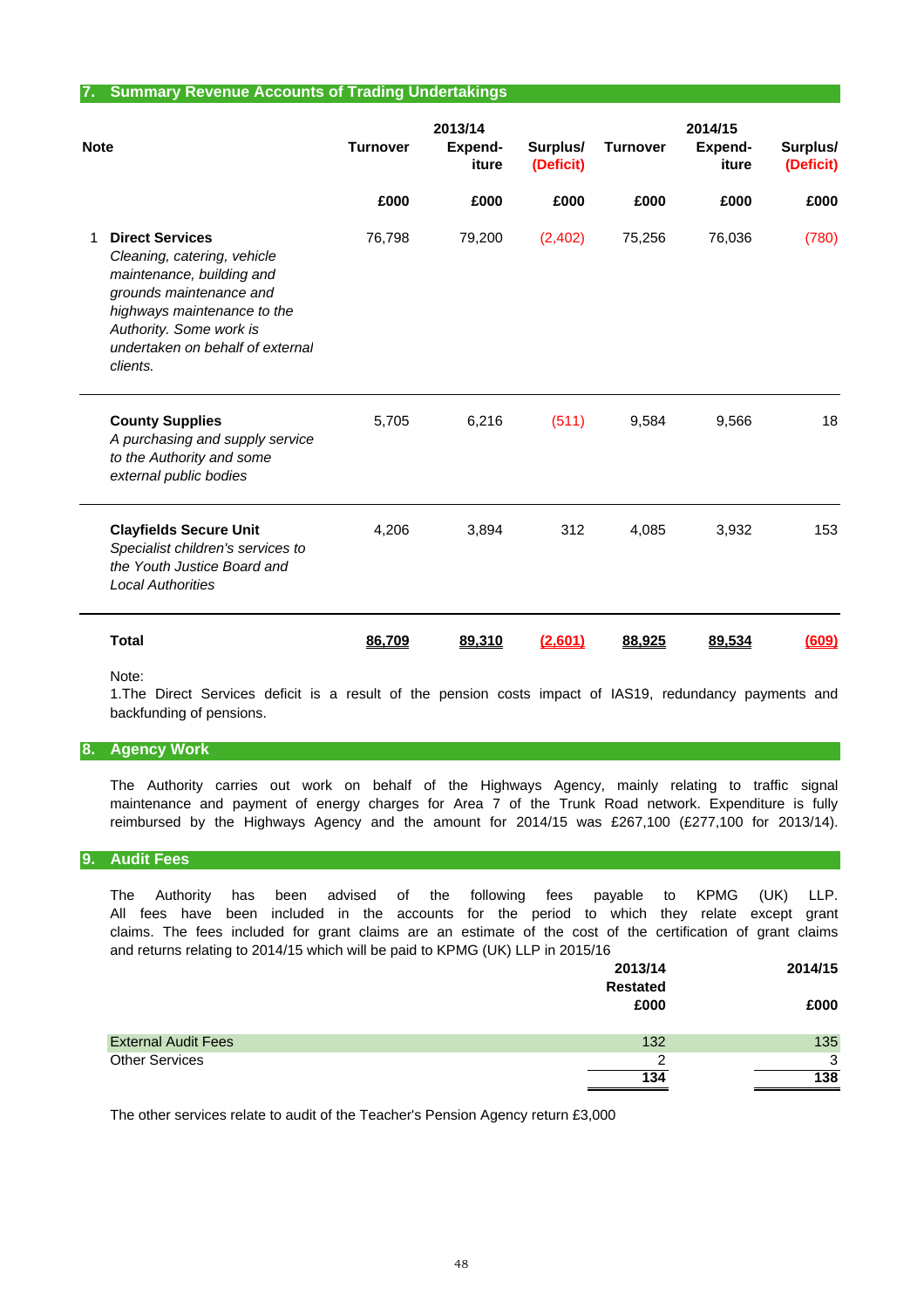The value of revenue grants included as income within the cost of services is as follows:

|                                                    | <b>Restated</b> | 2014/15 |
|----------------------------------------------------|-----------------|---------|
| <b>Service</b>                                     | £000            | £000    |
| <b>Children's and Education Services</b>           | 376,606         | 364,795 |
| <b>Environmental Services</b>                      | 424             | 53      |
| Highways, Roads and Transportation                 | 473             | 4,540   |
| <b>Cultural Services</b>                           | 24              | 127     |
| <b>Public Health</b>                               | 35,135          | 36,154  |
| <b>Planning and Development</b>                    | 285             | 6,194   |
| <b>Adult Social Care</b>                           | 3,135           | 4,839   |
| <b>Corporate Management</b>                        | 57              | 340     |
| Democratic Representation and Management           |                 | 53      |
|                                                    | 416,139         | 417,095 |
| <b>Funding Body</b>                                |                 |         |
| Department for Communities and Local Government    | 2,447           | 4,701   |
| Department for Education                           | 369,893         | 360,428 |
| <b>Department of Health</b>                        | 36,039          | 39,045  |
| Department for Transport                           | 473             | 4,256   |
| Department for Work and Pensions                   | 2,425           | 2,392   |
| Home Office                                        | 664             | 740     |
| <b>Arts Council</b>                                | 884             | 128     |
| Department for Business, Innovation and Skills     | 3,269           | 1,955   |
| Department for Environment, Food and Rural Affairs |                 | 108     |
| Other                                              | 45              | 3,342   |
|                                                    | 416,139         | 417,095 |
|                                                    |                 |         |
| Analysis of Revenue Receipts in Advance            |                 |         |
| Department for Education                           |                 | 1,170   |
| Department for Communities and Local Government    | 871             | 191     |
| Department for Transport                           | 417             | 62      |
| Department for Business, Innovation and Skills     | 109             | 567     |
| <b>Arts Council</b>                                |                 | 29      |
| Department for Work and Pensions                   | 256             |         |
| <b>European Grants</b>                             | 1,111           |         |
| Other                                              | 82              | 65      |
|                                                    | 2,846           | 2,084   |

## **11. Minimum Revenue Provision (MRP)**

Regulations require local authorities to set aside money to provide for redemption of outstanding debt. This amount is offset against the level of depreciation already charged to the Authority's Comprehensive Income and Expenditure Statement to ensure that depreciation charges do not increase the net expenditure of the Authority. The MRP Policy agreed by the Authority on 26 February 2015 requires that:

- the previous regulatory method and the Authority continues to set aside 4% of outstanding debt MRP for capital expenditure financed by borrowing prior to 1 April 2007 continues to be based on
- annual instalments over the estimated lives of assets MRP for capital expenditure financed by borrowing after 1 April 2007 is made on the basis of equal
- to the element of the unitary charge applied to write down the liability For "on Balance Sheet" PFI contracts, the MRP requirement is regarded as met by a charge equal
- the rent that goes to write down the liability. For finance leases, the MRP requirement is regarded as met by a charge equal to the element of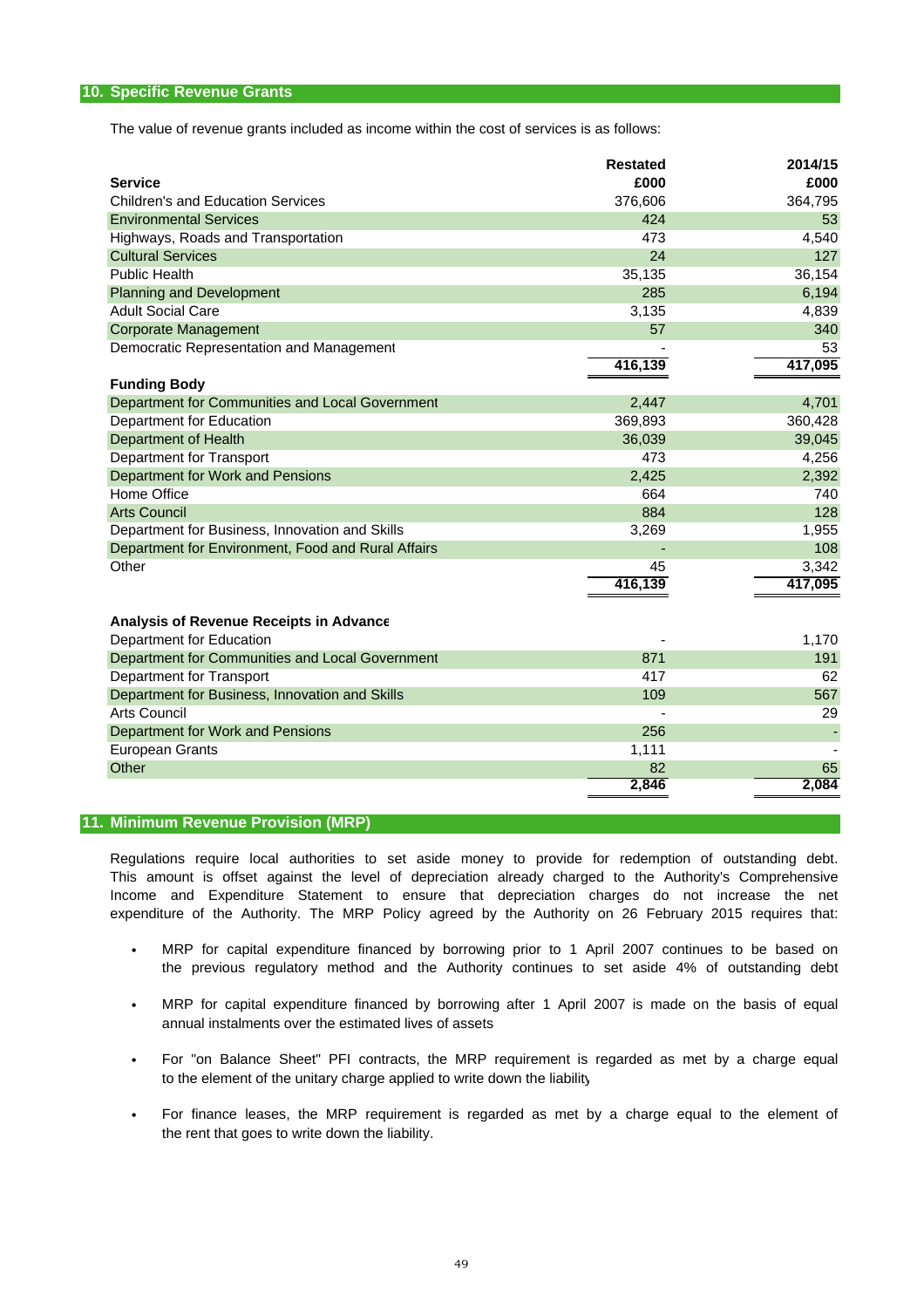liabilities. The amount of depreciation and amortisation charged was £40.8 million (£41.1 million for 2013/14) The amount required under the MRP regulations for 2014/15 is £24.7 million (£24.5 million for 2013/14) of which £4.1 million (£4.7 million for 2013/14) relates to repayments of the PFI and finance lease

## **12. General Government Grants Income and Taxation**

2013/14). This was suitably adjusted for other Bands of property and a precept was issued to the District Councils to recover the relevant amounts. Any variances in the amounts actually collected by the District Councils on behalf of the Authority will be adjusted in the amounts payable next year. The Authority set the 2014/15 Council Tax for a Band D property at £1,241.14 (£1,193.18 in

Movement in Reserves Statement and held in the Balance Sheet in the Collection Fund Adjustment Account. by £1.1 million (£0.1 million increase in 2013/14) which is reversed out of the General Fund in the share of the various District Council Collection Funds. The value of the accrual in 2014/15 decreased The figure for income from Council Tax includes accruals for the year-end position for the Authority's

grants, contributions and donations to the Comprehensive Income and Expenditure Statement: A number of grants are paid to the Authority directly by the Government. The Authority credited the following

| <b>Credited to Taxation and Non Specific Grant Income</b> | 2013/14 | 2014/15 |
|-----------------------------------------------------------|---------|---------|
|                                                           | £000    | £000    |
|                                                           |         |         |
| Department for Communities and Local Government           | 290     | 25      |
| Department for Education                                  | 4,317   | 8,084   |
| Department of Health                                      | 1,883   | 733     |
| Department for Transport                                  | 18,460  | 20,564  |
| Sport England                                             | 801     |         |
| <b>Other Grants</b>                                       | 3,506   | 3,879   |
|                                                           |         |         |
| <b>Recognised Capital Grants and Contributions</b>        | 29,257  | 33,285  |
|                                                           |         |         |
|                                                           | 2013/14 | 2014/15 |
|                                                           | £000    | £000    |
| <b>Revenue Support Grant</b>                              | 143,751 | 122,036 |
| <b>Local Services Support Grant</b>                       | 988     | 734     |
|                                                           |         |         |
| <b>PFI</b>                                                | 14,940  | 13,754  |
| <b>Localised Council Tax Transition Grant</b>             | 882     |         |
| Other                                                     | 9       | 8       |
| <b>General Government Grants</b>                          | 160,570 | 136,532 |
|                                                           |         |         |

or property to be returned to the donor. The balances at year-end are as follows recognised as income as they have conditions attached to them that, if not fulfilled, will require the monies The Authority has received a number of grants, contributions and donations that have yet to be

| <b>Capital Grants Receipts in Advance</b>       | 2013/14<br>£000 | 2014/15<br>£000 |
|-------------------------------------------------|-----------------|-----------------|
| Department for Communities and Local Government | 204             | 32              |
| Department for Education                        | 9               | 102             |
| <b>Department of Health</b>                     | -               | 366             |
| <b>Other Grants</b>                             | 4.075           | 3.273           |
| Total                                           | 4,288           | 3,773           |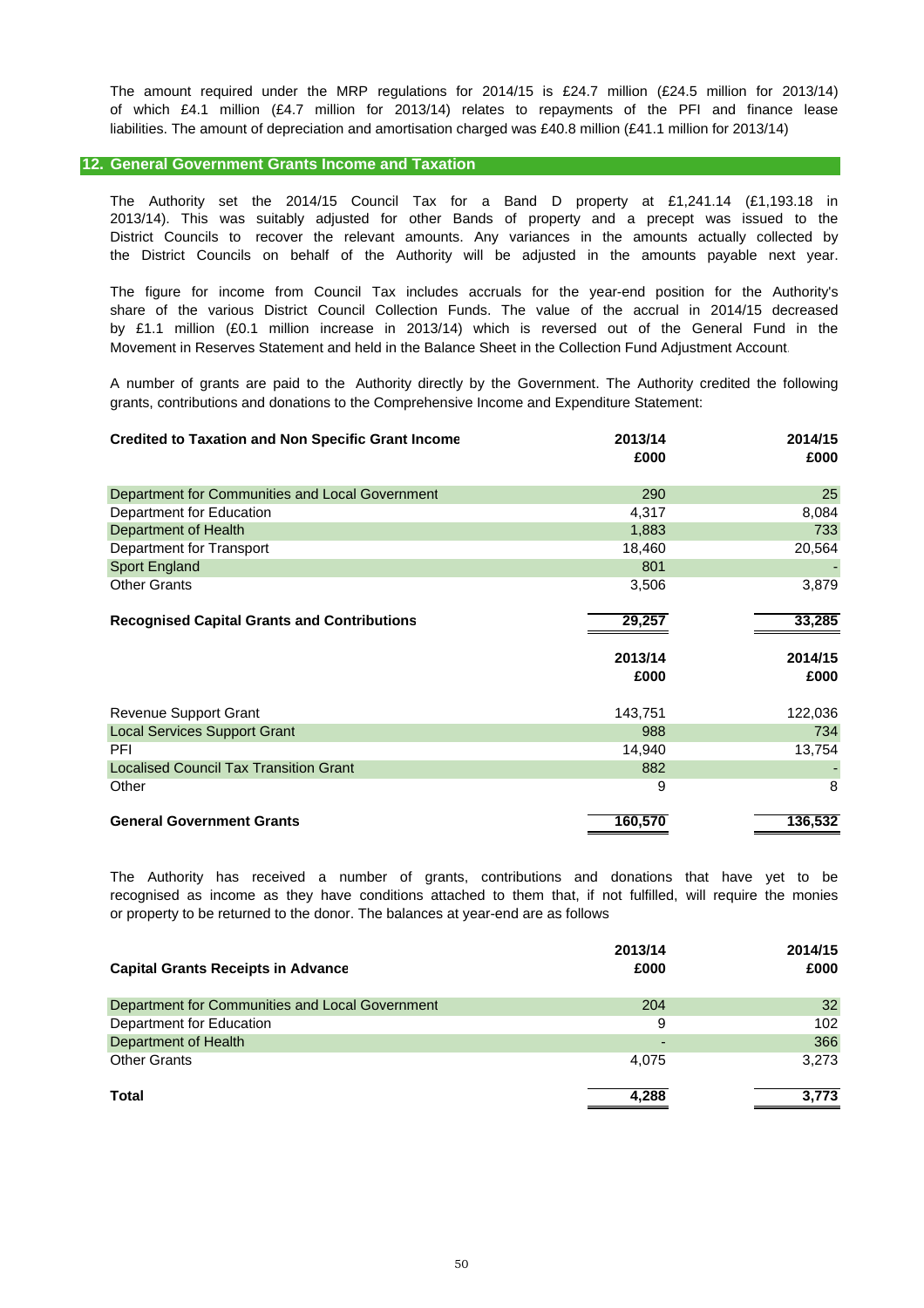## **13. Deployment of Dedicated Schools Grant**

expenditure properly included in the Schools Budget, as defined in the School Finance (England) The Authority's expenditure on schools is funded primarily by grant monies provided by the Department for Education, the Dedicated Schools Grant (DSG). An element of DSG is recouped by the Department to Authority-wide basis and for the Individual Schools Budget, which is divided into a budget share for each maintained school. fund Academy schools in the Authority's area. The DSG is ringfenced and can only be applied to meet Regulations 2011. The schools budget includes elements for a range of educational services provided on an

Details of the deployment of DSG receivable for 2014/15 are as follows:

## **Schools Budget Funded by Dedicated Schools Grant**

|                                                     | <b>Central</b><br><b>Expenditure</b> | <b>Individual</b><br><b>Schools</b><br><b>Budget (ISB)</b> | <b>Total</b> |
|-----------------------------------------------------|--------------------------------------|------------------------------------------------------------|--------------|
|                                                     | £000                                 | £000                                                       | £000         |
| Final DSG for 2014/15 before Academy                |                                      |                                                            |              |
| recoupment                                          |                                      |                                                            | 528,013      |
| Academy figure recouped for 2015/16                 |                                      |                                                            | (209, 750)   |
| Total DSG after Academy recoupment for<br>2014/15   |                                      |                                                            | 318,263      |
| Brought Forward 2013/14                             |                                      |                                                            | 9,995        |
| Carry Forward to 2015/16 agreed in advance          |                                      |                                                            |              |
|                                                     |                                      |                                                            |              |
| Agreed initial budgeted distribution for<br>2014/15 | 74,197                               | 254,061                                                    | 328,258      |
|                                                     | <b>Central</b><br><b>Expenditure</b> | Individual<br><b>Schools</b><br><b>Budget (ISB)</b>        | <b>Total</b> |
|                                                     | £000                                 | £000                                                       | £000         |
| In year adjustments                                 | (9,961)                              | 11,219                                                     | 1,258        |
| Final budgeted distribution for 2014/15             | 64,236                               | 265,280                                                    | 329,516      |
| Actual central expenditure                          | (49, 230)                            |                                                            | (49, 230)    |
| Actual ISB deployed to schools                      |                                      | (265, 280)                                                 | (265, 280)   |
| Plus Local Authority contribution for 2014/15       |                                      |                                                            |              |
| Carried forward to 2015/16                          | 15,006                               |                                                            | 15,006       |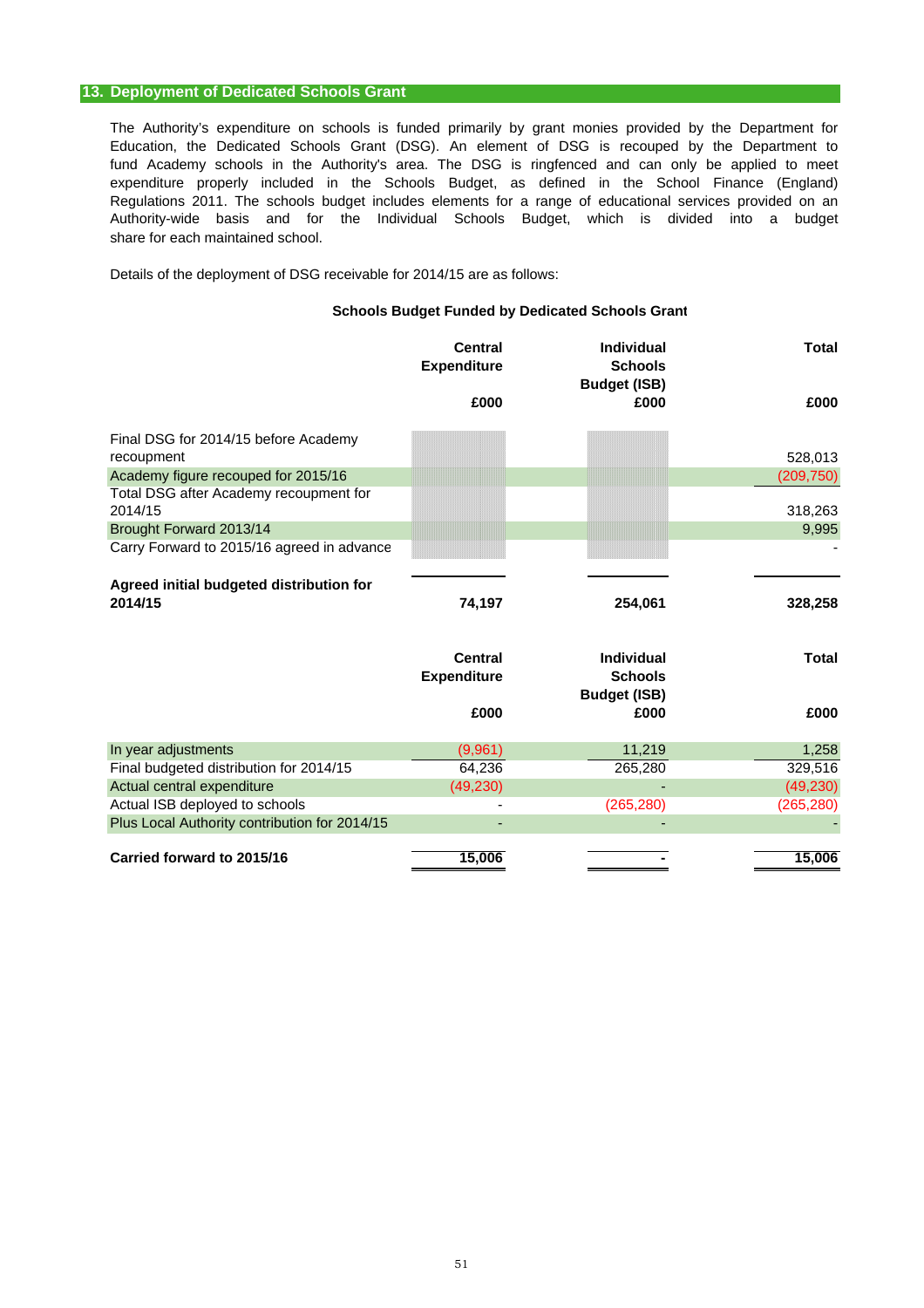## **14. Employee Remuneration**

table includes the senior staff separately identified in the subsequent tables. The table below shows the number of staff employed by the Authority whose remuneration, taxable expenses and severance (if applicable) amounted to £50,000 or more in the financial year. The

| Pay Band |          |                          |                       |                  | <b>Number of Staff</b>   |                       |                |  |
|----------|----------|--------------------------|-----------------------|------------------|--------------------------|-----------------------|----------------|--|
|          |          |                          | 2013/14               |                  |                          | 2014/15               |                |  |
|          |          |                          |                       | Inc              |                          |                       | Inc            |  |
|          |          |                          | <b>Exc Redundancy</b> | Redundancy       |                          | <b>Exc Redundancy</b> | Redundancy     |  |
|          |          | Schools                  | <b>Non Schools</b>    | <b>Total</b>     | <b>Schools</b>           | <b>Non Schools</b>    | <b>Total</b>   |  |
|          |          |                          |                       |                  |                          |                       |                |  |
| £185,000 | £189,999 | $\overline{\phantom{a}}$ | 1                     | $\overline{c}$   |                          | 1                     | 1              |  |
| £180,000 | £184,999 | -                        | ٠                     |                  | $\overline{\phantom{0}}$ |                       |                |  |
| £175,000 | £179,999 | $\overline{\phantom{0}}$ |                       |                  |                          |                       |                |  |
| £170,000 | £174,999 | -                        | $\mathbf{1}$          | 1                | ٠                        | ٠                     |                |  |
| £165,000 | £169,999 |                          |                       |                  |                          | 1                     | 1              |  |
| £160,000 | £164,999 | ٠                        |                       |                  |                          |                       |                |  |
| £155,000 | £159,999 |                          |                       |                  |                          |                       |                |  |
| £150,000 | £154,999 |                          |                       |                  |                          |                       |                |  |
| £145,000 | £149,999 |                          |                       |                  |                          |                       |                |  |
| £140,000 | £144,999 | 1                        |                       | 1                |                          | 1                     | $\mathbf{1}$   |  |
| £135,000 | £139,999 |                          | 1                     | $\overline{c}$   |                          |                       |                |  |
| £130,000 | £134,999 |                          | $\mathbf{1}$          | $\overline{1}$   |                          |                       |                |  |
| £125,000 | £129,999 |                          | 1                     | 2                | 1                        | $\overline{2}$        | $\overline{3}$ |  |
| £120,000 | £124,999 | $\mathbf{1}$             | 3                     | 6                |                          | 3                     | 3              |  |
| £115,000 | £119,999 |                          |                       |                  |                          |                       |                |  |
| £110,000 | £114,999 | ۰                        |                       |                  |                          |                       |                |  |
| £105,000 | £109,999 | $\overline{a}$           | 1                     |                  |                          |                       |                |  |
| £100,000 | £104,999 | ۳                        | $\mathbf{1}$          | 1                |                          | $\mathbf{1}$          | $\mathbf{1}$   |  |
| £95,000  | £99,999  |                          |                       |                  |                          | 1                     | $\overline{2}$ |  |
| £90,000  | £94,999  | $\overline{2}$           |                       | 4                | $\overline{2}$           | $\overline{1}$        | $\overline{4}$ |  |
| £85,000  | £89,999  | $\overline{2}$           | 10                    | 13               | $\overline{4}$           | $\overline{7}$        | 12             |  |
| £80,000  | £84,999  | 3                        | $\overline{4}$        | $\boldsymbol{9}$ | $\overline{4}$           | 3                     | $\bf 8$        |  |
| £75,000  | £79,999  | 7                        | 1                     | 8                | 2                        |                       | $\overline{3}$ |  |
| £70,000  | £74,999  | $6\phantom{1}6$          | $\overline{2}$        | 10               | $\overline{8}$           | 3                     | 12             |  |
| £65,000  | £69,999  | 21                       | 4                     | 24               | 27                       | 6                     | 33             |  |
| £60,000  | £64,999  | 49                       | 23                    | 71               | 49                       | 19                    | 69             |  |
| £55,000  | £59,999  | 91                       | 26                    | 116              | 90                       | 18                    | 109            |  |
| £50,000  | £54,999  | 103                      | 40                    | 142              | 87                       | 42                    | 134            |  |
|          |          | 286                      | 120                   | 413              | 274                      | 109                   | 396            |  |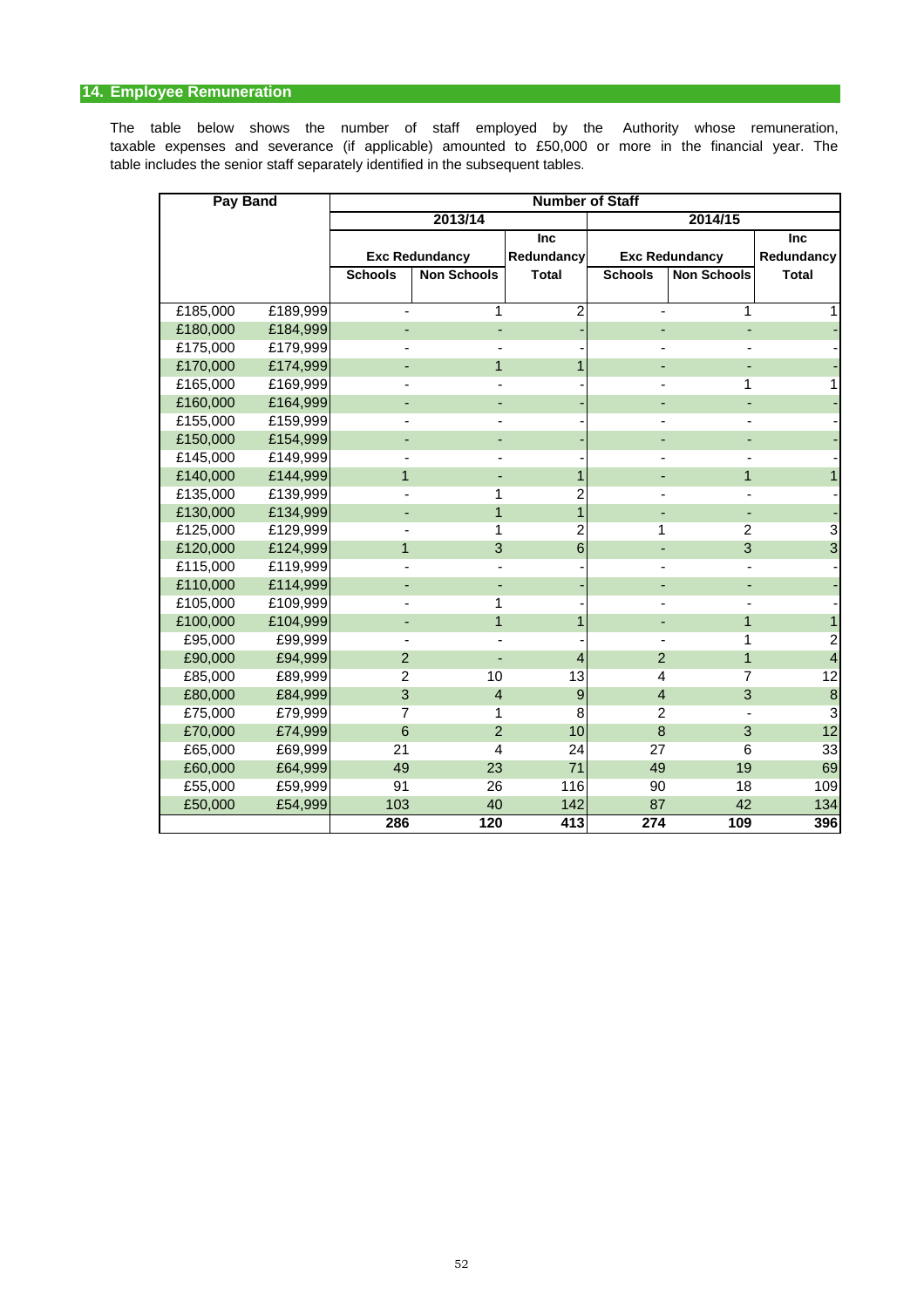The tables below show the remuneration of the Authority's Senior Employees as defined by the Accounts and Audit (England) Regulations 2011.

**2014/15**

| <b>Post Holder information (Post</b><br>title and name (where<br>applicable)) | <b>Note</b>    | <b>Salary</b><br>(including<br>fees &<br>allowances) | <b>Expenses</b>          | Compen-<br>sation for<br>Loss of<br><b>Office</b> | <b>Employer</b><br><b>Pension</b><br>contri-<br>butions* | <b>Total</b><br>Remun-<br>eration |
|-------------------------------------------------------------------------------|----------------|------------------------------------------------------|--------------------------|---------------------------------------------------|----------------------------------------------------------|-----------------------------------|
|                                                                               |                | £                                                    | £                        | £                                                 | £                                                        | £                                 |
| <b>Chief Executive - M Burrows</b>                                            |                | 184,410                                              | 1,999                    |                                                   |                                                          | 186,409                           |
| Corporate Director of CFCS                                                    |                | 139,908                                              | 918                      | $\overline{\phantom{a}}$                          | 26,862                                                   | 167,688                           |
| Corporate Director of ASCH & PP                                               |                | 121,371                                              | 111                      | ٠                                                 | 23,303                                                   | 144,785                           |
| Corporate Director of Env &<br><b>Resources</b>                               |                | 121,371                                              | 484                      |                                                   | 7,768                                                    | 129,623                           |
| <b>Corporate Director of PPCS</b>                                             | $\mathbf{1}$   | 121,371                                              | 693                      | -                                                 | 23,303                                                   | 145,367                           |
| Director of Public Health                                                     | 4              | 129,577                                              | $\overline{\phantom{a}}$ | $\overline{\phantom{a}}$                          | 16,066                                                   | 145,643                           |
| Service Director (Finance &<br>Procurement                                    | 2              | 41,654                                               | 92                       |                                                   | 7,613                                                    | 49,359                            |
| Service Director (Finance &<br>Procurement                                    | 3              | 69,933                                               | 387                      |                                                   | 13,427                                                   | 83,747                            |
| Deputy Director of Public Health -<br>Dr J Tomlinson                          | 5              | 168,199                                              | 973                      |                                                   | (50)                                                     | 169,122                           |
| Service Director of Personal Care<br>and Support (Younger Adults)             | 6              | 101,206                                              | 438                      | -                                                 | 19,432                                                   | 121,076                           |
| Deputy Director of CFCS                                                       | $\overline{7}$ | 90,240                                               | 923                      |                                                   | 17,326                                                   | 108,489                           |

\*Pension Contributions are estimated at 19.2% to account for the pensions deficit (see note 15).

Officer. The original post holder left 15th September 2014. Their annualised salary is £87,038. 1. The post of Corporate Director of PPCS has the statutory responsibility of Monitoring Officer. 2. The post of Service Director (Finance & Procurement) has the statutory responsibility of S151

3. The post of Service Director (Finance & Procurement) has the statutory responsibility of S151 Officer. The incumbent started in this role 15th September 2014. Their annualised Salary is £79,867.

4. The post of Director of Public Health is employed by NCC but 40% is recharged to Nottingham City Council under a formalised Joint Arrangement under Section 113 of Local Government Act 1972. The above table shows the full remuneration.

Excellence Award of £35,602. 5. This senior employee is named as their salary and allowances are over £150,000, in accordance with the Code. With effect from 1 October 2013 20% of basic salary and on-costs are recovered from Public Health England of £25,377. One of the allowances the officer receives is a National Clinical

Their annualised salary (including allowance) is £102,500. 6. In 2013 the Corporate Director ASCH & PP was elected as the Vice President, and then President, of the 7. From 19 Jan 2015 an officer has been in receipt of an allowance for acting as Deputy Director of CFCS. November 2013 a Deputy Director was appointed and represents ASCH &PP at the Corporate Leadership Team. Association of Directors of Adult Social Services (ADASS) until 31st March 2015. From 11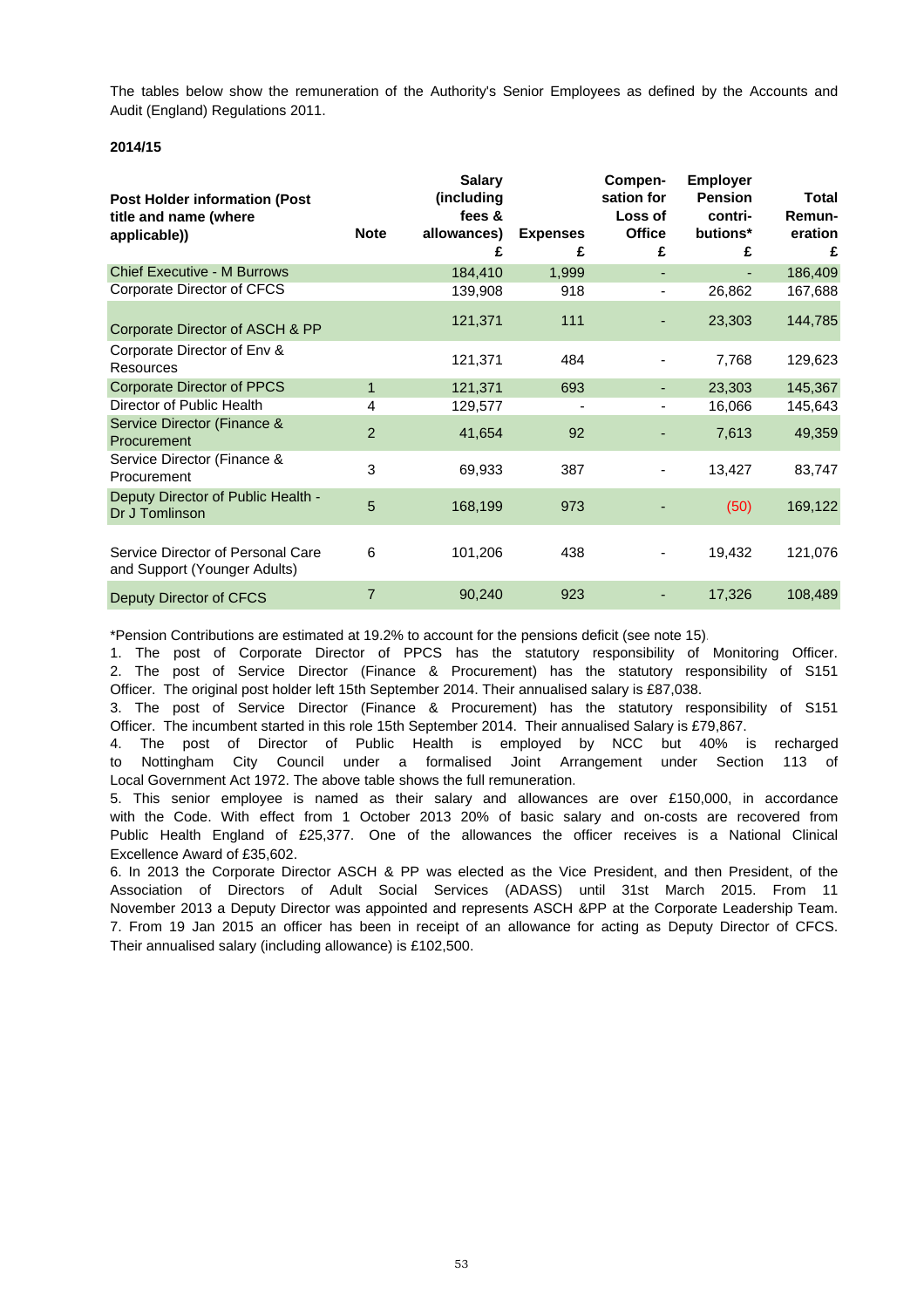| <b>Post Holder information (Post</b><br>title and name (where<br>applicable)) | <b>Note</b>  | <b>Salary</b><br>(including<br>fees &<br>allowances)<br>£ | <b>Expense</b><br><b>Allowances</b><br>£ | Compen-<br>sation for<br>Loss of<br><b>Office</b><br>£ | <b>Employer</b><br><b>Pension</b><br>contri-<br><b>butions</b><br>£ | Total<br>Remun-<br>eration<br>£ |
|-------------------------------------------------------------------------------|--------------|-----------------------------------------------------------|------------------------------------------|--------------------------------------------------------|---------------------------------------------------------------------|---------------------------------|
| <b>Chief Executive - M Burrows</b>                                            |              | 184,410                                                   | 1,155                                    | ٠                                                      |                                                                     | 185,565                         |
| Corporate Director of CFCS                                                    |              | 136,991                                                   | 1,219                                    | $\blacksquare$                                         | 25,069                                                              | 163,279                         |
| Corporate Director of ASCH & PP                                               |              | 124,399                                                   |                                          |                                                        | 22,745                                                              | 147,144                         |
| Corporate Director of Env &<br>Resources                                      |              | 121,371                                                   | 566                                      | $\overline{\phantom{a}}$                               | 22,211                                                              | 144,148                         |
| Corporate Director of PPCS                                                    | $\mathbf{1}$ | 121,371                                                   | 506                                      | ٠                                                      | 22,211                                                              | 144,088                         |
| Direct of Public Health                                                       | 3            | 126,480                                                   |                                          |                                                        | 16,193                                                              | 142,673                         |
| Service Director (Finance &<br>Procurement)                                   | 2            | 87,038                                                    | 875                                      | ٠                                                      | 15,928                                                              | 103,841                         |
| Deputy Director of Public Health -<br>Dr J Tomlinson                          | 4            | 171,080                                                   | 762                                      | $\blacksquare$                                         | 20,107                                                              | 191,949                         |
| Service Director of Personal Care<br>& Support (Younger Adults)               | 5            | 89,708                                                    |                                          | ٠                                                      | 16,417                                                              | 106,125                         |

3. The post of Director of Public Health was new in 2013/14. The post holder is employed by NCC but 40% is recharged to Nottingham City Council under a formalised Joint Arrangement under Section 113 of Local Government Act 1972. The above table shows the full remuneration. 2. The post of Service Director (Finance & Procurement) has the statutory responsibility of S151 Officer. 1. The post of Corporate Director of PPCS has the statutory responsibility of Monitoring Officer.

Excellence Award of £35,839. 4. One senior employee is named as their salary and allowances are over £150,000, in accordance with the code. With effect from 1 October 2013 20% of basic salary and on-costs are recovered from Public Health England of £13,574. One of the allowances the officer receives is a National Clinical

Association of Directors of Adult Social Services (ADASS). From 11 November 2013, a Deputy Director was appointed and represents ASCH &PP at the Corporate Leadership Team. 5. In 2013 the Corporate Director ASCH & PP was elected as the Vice President, and then President, of the

differ from other published information. of pension contributions that would have been paid had a retiring employee not left the Authority early. It may The table below includes all exits from the Authority, including school based staff, and takes into account the cost

|          |                          |                       | Number of           |         |                          |                          |                        |         |                                    |           |
|----------|--------------------------|-----------------------|---------------------|---------|--------------------------|--------------------------|------------------------|---------|------------------------------------|-----------|
|          |                          |                       | Compulsory          |         | Number of Other          |                          | <b>Total Number of</b> |         | <b>Total Cost of Exit Packages</b> |           |
|          |                          | <b>Payment Ranges</b> | <b>Redundancies</b> |         | <b>Departures Agreed</b> |                          | <b>Exit Packages</b>   |         |                                    |           |
|          |                          |                       | 2013/14             | 2014/15 | 2013/14                  | 2014/15                  | 2013/14                | 2014/15 | 2013/14                            | 2014/15   |
| £0       | $\overline{\phantom{a}}$ | £20,000               | 56                  | 120     | 66                       | 196                      | 122                    | 316     | 962,540                            | 2,290,261 |
| £20,001  | $\overline{\phantom{a}}$ | £40.000               | 25                  | 20      | 30                       | 61                       | 55                     | 81      | 1,601,744                          | 2,354,829 |
| £40,001  | ۰.                       | £60,000               | 8                   | 5       | 7                        | 16                       | 15                     | 21      | 698,138                            | 960,150   |
| £60,001  | $\overline{\phantom{a}}$ | £80.000               | 4                   | 2       | 8                        | 2                        | 12                     | 4       | 798.030                            | 254,103   |
| £80,001  | $\overline{\phantom{a}}$ | £100,000              | ٠                   |         | 5                        | $\overline{\phantom{0}}$ | 5                      | ۰.      | 416,356                            |           |
| £100,001 | $\overline{\phantom{0}}$ | £150,000              | ٠                   | -       | ⇁                        | $\overline{\phantom{a}}$ |                        | ٠       | 790.741                            |           |
|          |                          |                       | 93                  | 147     | 123                      | 275                      | 216                    | 422     | 5,267,549                          | 5,859,344 |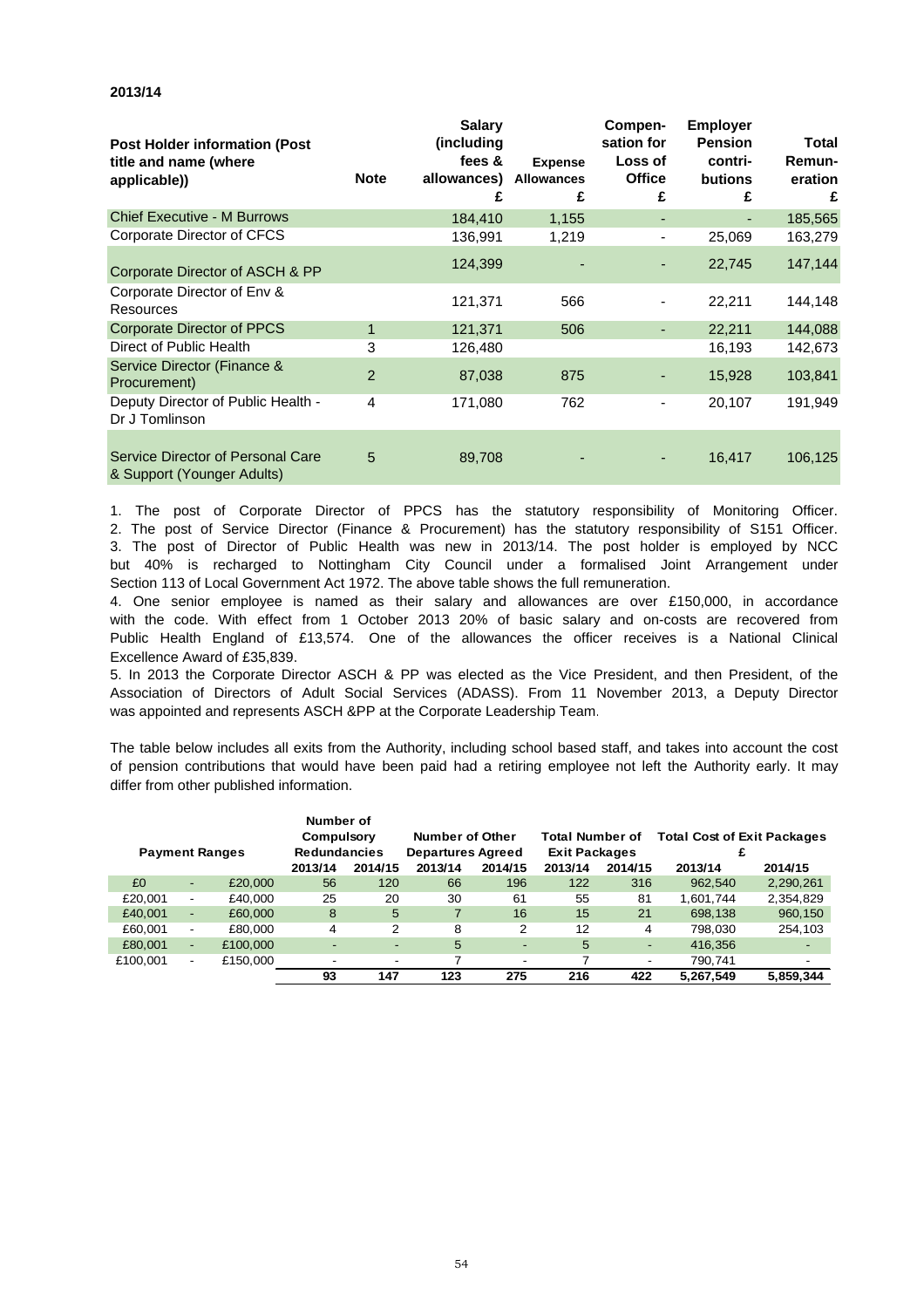#### **Teachers**

£0.2 million (£0.2 million in 2013/14). million (£5.6 million in 2013/14), representing 5.03% of pensionable pay (4.31% in 2013/14). The Authority is allowed to enhance lump sum retirement payments to teachers which in 2014/15 amounted to In 2014/15, the Authority paid £16.8 million to the Teacher's Pension Agency (£18.3 million in (14.1% in 2013/14). In addition, the Authority is responsible for all pension payments relating to added years it has awarded, together with the related inflation increases. In 2014/15, this was £6.0 2013/14) in respect of teachers' pension costs, which represents 14.1% of teachers' pensionable pay

#### **Other Employees**

During 2014/15, the net cost of pensions and other benefits amounted to £39.6 million (£37.6 million in 2013/14), which represented 19.3% of pensionable pay (18.3% in 2013/4).

with IAS<sub>19</sub> The Actuarial report upon which 2015/16 accounts are based is for a 3 year period commencing 1 April 2014. The report indicated rates that will provide the cost for 100% of pension funding in accordance

This is a combined rate of 13.2% and a value to be contributed:

|         |                          | <b>Additional contribution</b> |  |
|---------|--------------------------|--------------------------------|--|
|         |                          | £000                           |  |
| 2014/15 | 13.2% of pensionable pay | 12.638                         |  |
| 2015/16 | 13.2% of pensionable pay | 12.979                         |  |
| 2016/17 | 13.2% of pensionable pay | 13.330                         |  |

the pension fund of early retirements. benefits it has awarded, together with the related inflation increases. The annual costs are funded by charges to Services. In 2014/15 these amounted to £2.3 million (£2.2 million in 2013/14), representing 1.97% of pensionable pay (1.07% in 2013/14). The Authority also paid £2.5 million into the Pension Fund in 2014/15 (£1.8 million for 2013/14) to fund the non-discretionary additional strain on The Authority is responsible for all pension payments relating to discretionary added years

#### **16. Pensions – IAS19**

The IAS19 position as at 31 March 2015 was a net liability as set out in the table below

|                                          | 2013/14 | 2014/15   |  |
|------------------------------------------|---------|-----------|--|
|                                          | £000    | £000      |  |
| <b>Local Government Pension Scheme</b>   | 724.842 | 987.000   |  |
| Teachers Unfunded Defined Benefit Scheme | 95.051  | 100.711   |  |
| <b>Total Net Liability</b>               | 819.893 | 1,087,711 |  |

are not considered materially different from the estimates provided. undertaken by Barnett Waddingham LLP, an independent firm of actuaries, based upon the estimated position at 31 March 2015 provided by the Authority during March 2015. The actual figures for 2014/15 Assets have been valued using the market value at 31 December 2014 increased by market index returns for the last three months of the accounting period. Liabilities have been valued using the projected unit method which assesses the future liabilities of the fund discounted to their present value. This work was

## **Local Government Pension Scheme**

Statement during the year: by employees, rather than when the benefits are eventually paid as pensions. However, the charge the have been made in the Comprehensive Income and Expenditure Statement and Movement in Reserves Authority is required to make against Council Tax is based on the cash payable in the year, so the real cost of retirement benefits is reversed out in the Movement in Reserves Statement. The following transactions The Authority recognises the cost of retirement benefits in the Net Cost of Services when they are earned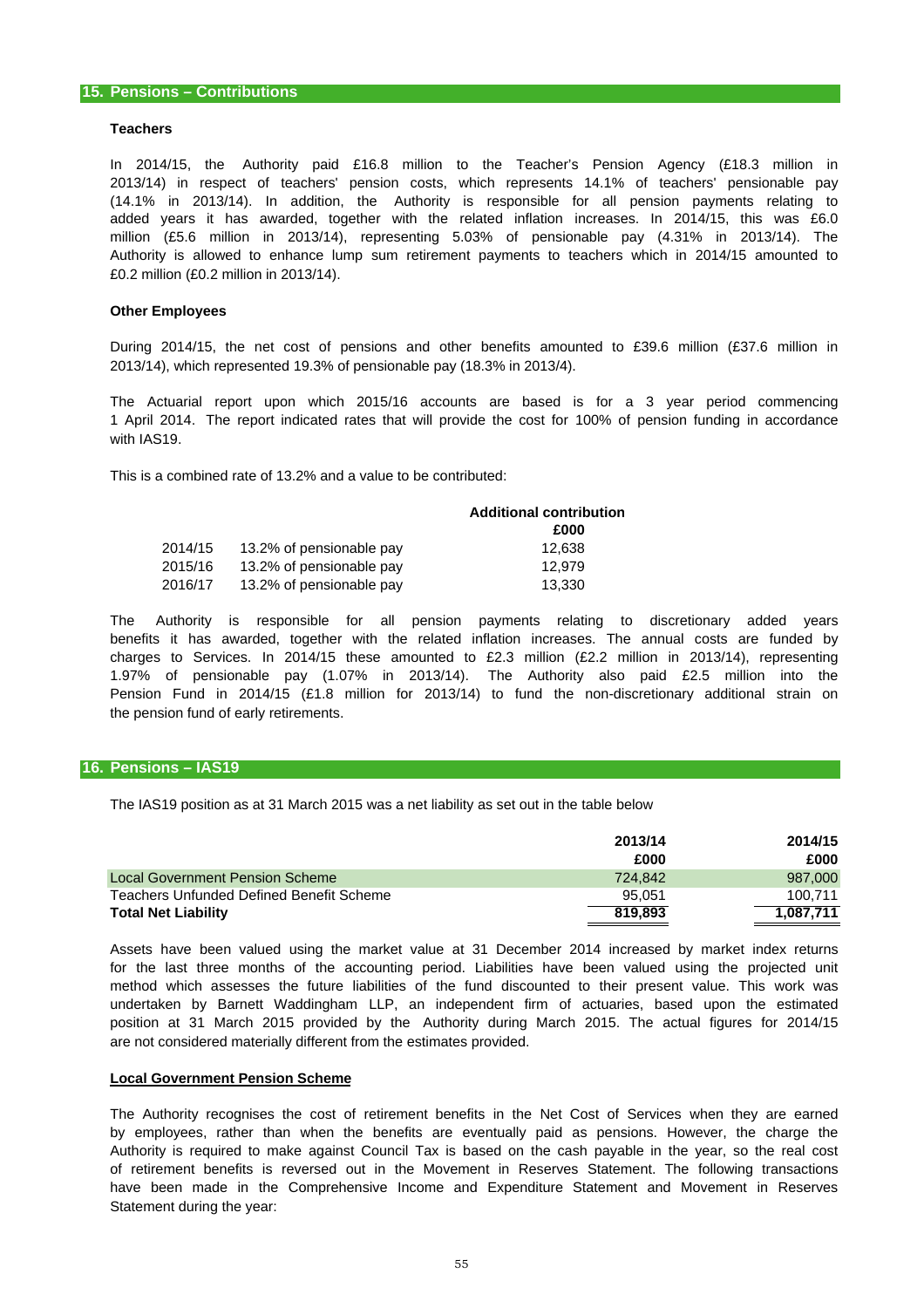|                                                                                                                 | 2013/14<br>£000 | 2014/15<br>£000 |
|-----------------------------------------------------------------------------------------------------------------|-----------------|-----------------|
| <b>Comprehensive Income and Expenditure Statement</b>                                                           |                 |                 |
| <b>Cost of Services</b>                                                                                         |                 |                 |
| - Current service cost                                                                                          | (55, 301)       | (51, 164)       |
| - Past service cost (including curtailments)                                                                    | (2,921)         | (4, 420)        |
| - Liabilities (assumed) / extinguished on settlements                                                           | 19,783          | 12,995          |
| - Settlement Prices received / (paid)                                                                           | (11, 239)       | (5,482)         |
| <b>Other Operating Expenditure</b>                                                                              |                 |                 |
| - Administration Expenses                                                                                       | (86)            | (239)           |
| Financing and Investment Income and Expenditure                                                                 |                 |                 |
| - Net interest on the defined (liability) / asset                                                               | (34, 630)       | (30, 774)       |
| Net Charge to the Comprehensive Income<br>and Expenditure Statement                                             | (84,394         | (79,084)        |
| <b>Movement in Reserves</b><br>- Reversal of net charges made for retirement                                    |                 |                 |
| benefits in accordance with IAS19                                                                               | 84,394          | 79,084          |
| Actual amount charged against the General<br>Fund Balance for pensions in the year:                             |                 |                 |
| - Employers contributions payable to the Pension Fund and<br>retirement benefits payable directly to pensioners | 41,747          | 44.497          |

Expenditure. In addition to the recognised gains and losses included in the Comprehensive Income and Expenditure Statement, the following actuarial gains/losses were included within Other Comprehensive Income and

|                            | 2013/14 | 2014/15    |
|----------------------------|---------|------------|
|                            | £000    | £000       |
| Actuarial gains / (losses) | 111.230 | (227, 852) |

## **Assets and liabilities in relation to retirement benefits**

Reconciliation of present value of the scheme liabilities:

| 2013/14 | 2014/15 |
|---------|---------|
| £000    | £000    |

| At 1 April                                           | 2,023,297  | 2,050,633 |
|------------------------------------------------------|------------|-----------|
| Current service cost                                 | 55,301     | 51,164    |
| Interest cost                                        | 89,451     | 88,749    |
| Change in Financial Assumptions                      | 35,850     | 317,566   |
| Change in Demographic Assumptions                    | 80,868     |           |
| Experience loss/(gain) on Defined Benefit Obligation | (167, 388) |           |
| Past service costs/(gain)                            | 2,921      | 4,420     |
| Liabilities extinguished on settlements              | (19, 783)  | (12, 995) |
| Benefits paid                                        | (60, 505)  | (64, 504) |
| Contributions by scheme participants                 | 12.994     | 12,916    |
| Unfunded pension payments                            | (2, 373)   | (2, 343)  |
|                                                      |            |           |
| at 31 March                                          | 2,050,633  | 2,445,606 |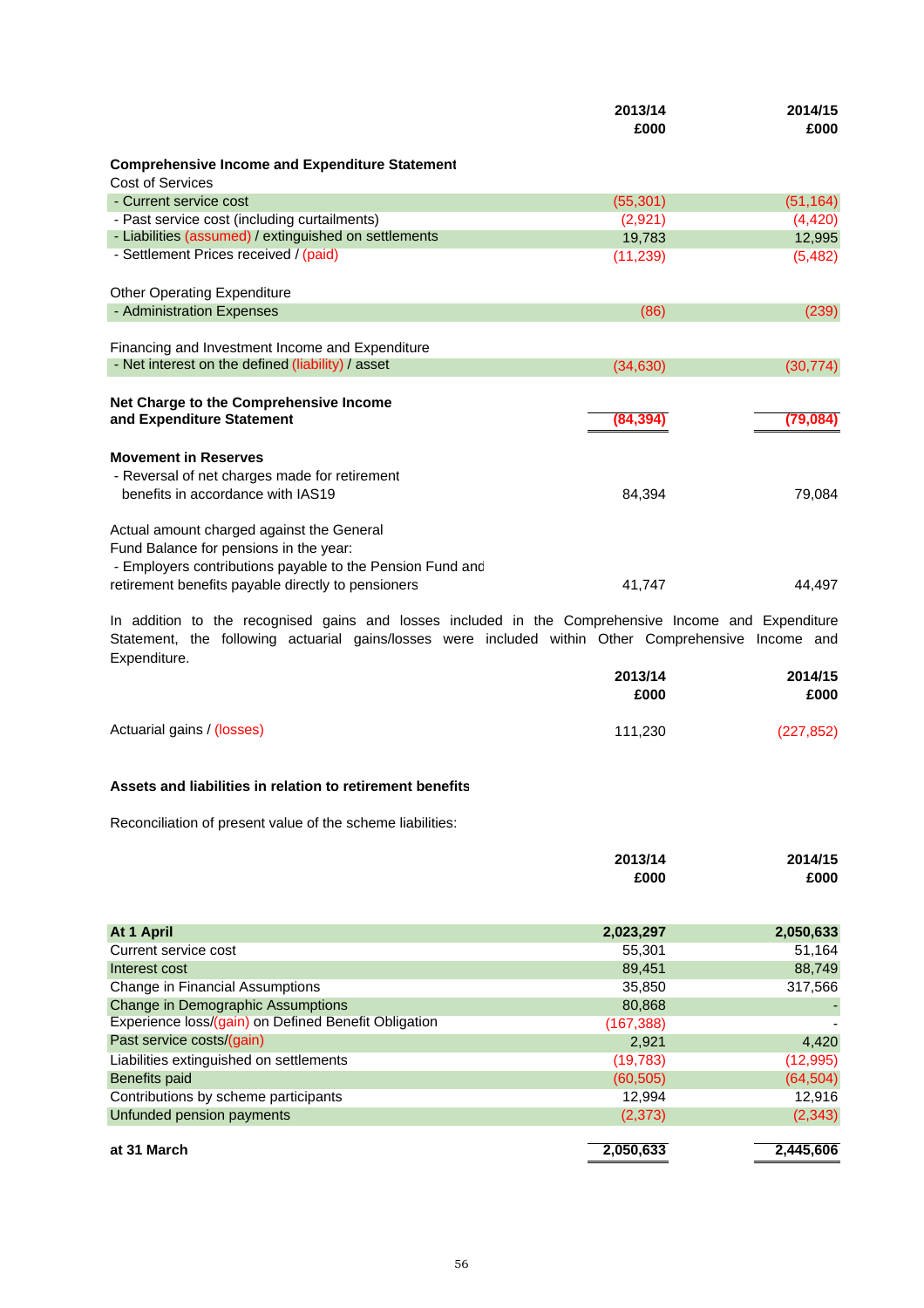Reconciliation of fair value of the scheme assets:

|                                      | 2013/14    | 2014/15    |
|--------------------------------------|------------|------------|
|                                      | £000       | £000       |
|                                      |            |            |
| At 1 April                           | 1,229,941  | 1,325,791  |
| Interest on assets                   | 54,821     | 57,975     |
| Return on assets less interest       | 19,183     | 88,563     |
| Other actuarial gains/(losses)       | 41,376     |            |
| Administration expenses              | (86)       | (239)      |
| <b>Employer contributions</b>        | 41,679     | 44,778     |
| Contributions by scheme participants | 12,994     | 12,916     |
| Estimated benefits paid              | (62, 878)  | (66, 847)  |
| Settlement prices received/(paid)    | (11, 239)  | (5,482)    |
| Other Movements*                     |            | 1,151      |
| At 31 March                          | 1,325,791  | 1,458,606  |
|                                      |            |            |
| <b>Opening Net Position</b>          | (793, 356) | (724, 842) |
| <b>Closing Net Position</b>          | (724, 842) | (987,000)  |

\*Contribution from Nottinghamshire Probation Trust for former employees of the Authority.

is then assumed to be a margin above gilts yields. The returns on gilts and other bonds are assumed to be gilts yields and corporate bond yields (with an adjustment to reflect default risk) respectively at the relevant date. The return on equities and property The expected return on scheme assets is based on the long-term future expected investment return for each asset class as at the beginning of the period (i.e. as at 1 April 2014 for the year to 31 March 2015).

## **Scheme History**

|                                         | 2010/11   | 2011/12   | 2012/13   | 2013/14   | 2014/15   |
|-----------------------------------------|-----------|-----------|-----------|-----------|-----------|
|                                         | £m        | £m        | £m        | £m        | £m.       |
| Present value of liabilities            | (1,589.1) | (1,890.8) | (2,023.3) | (2,050.6) | (2,445.6) |
| Fair value of scheme assets             | 1.082.3   | 1,092.6   | 1,229.9   | 1,325.8   | 1,458.6   |
| Surplus/(deficit) in the scheme         | (506.8)   | (798.2)   | (793.4)   | (724.8)   | (987.0)   |
| <b>Cumulative actuarial gain (loss)</b> | (115.5)   | (402.6)   | (397.6)   | (286.4)   | (514.3)   |

be 13.2% of pensionable pay in each of the next three financial years, and an additional value of: significant impact upon reserves or revenue funding requirements in the short term. The triennial that required by IAS19 and is expected to be less prone to significant changes in fund value as a result of short-term fluctuations in market values. The Authority does not expect the deficit shown to make a meeting 100% of liabilities over a period of time. This takes a longer-term view of the fund position than IAS19 requires the Authority to determine the surplus or deficit of its Pension Fund on an annual basis. revaluation effective 1 April 2014 showed that the Authority's contributions to the fund would be In the short-term, changes in the value of investments can lead to a significant variation to the surplus or deficit on the fund which might be expected to show a smoother trend over the longer term. Every three years the Authority reviews its contributions to the fund based upon a detailed actuarial exercise which takes account of existing liabilities and likely investment returns and sets out an approach to

|         | £000   |
|---------|--------|
| 2014/15 | 12,638 |
| 2015/16 | 12,979 |
| 2016/17 | 13,330 |

in the year to 31 March 2015 is £41.4 million. The total contributions expected to be made to the Local Government Pension Scheme by the Authority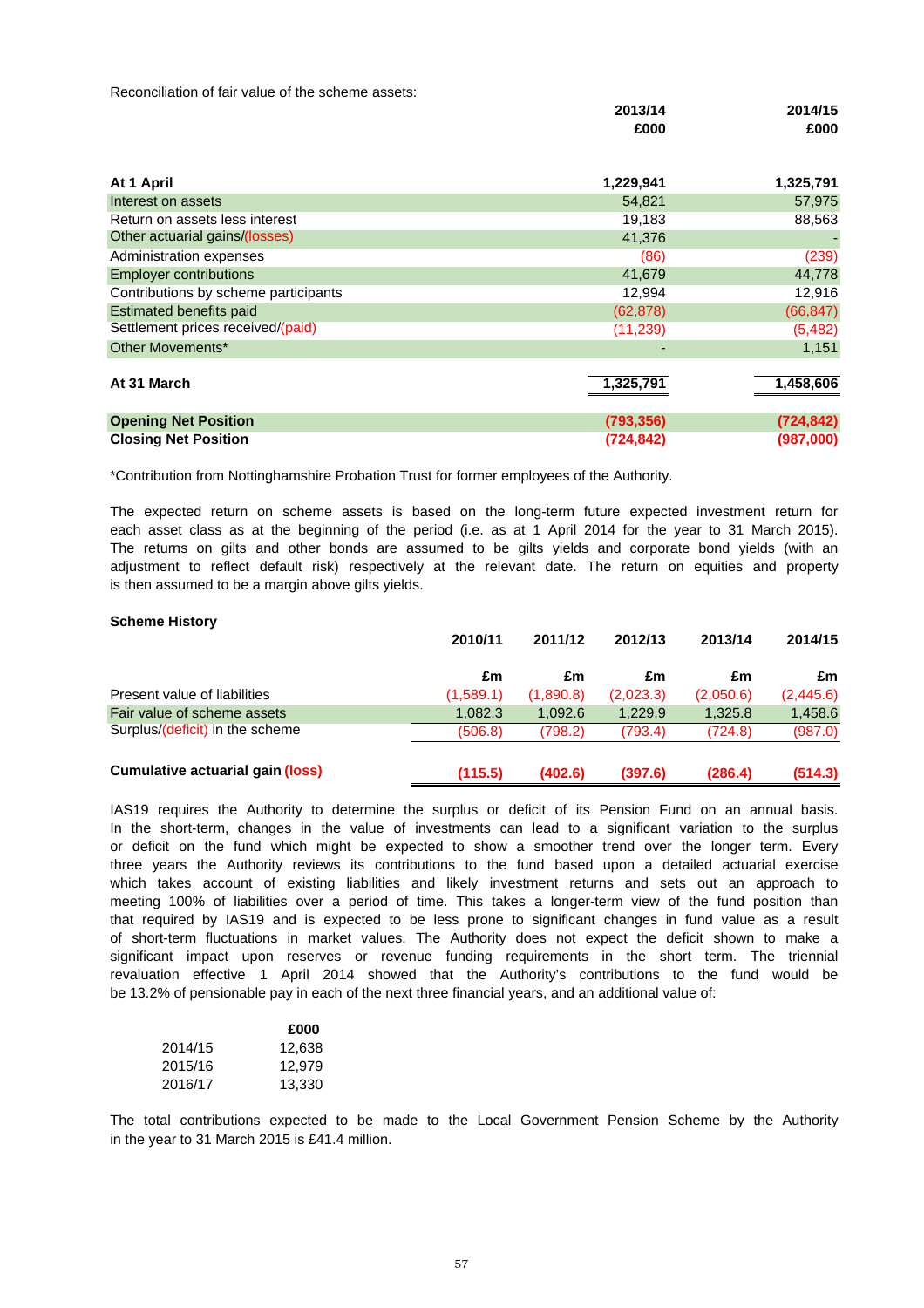The actuarial assumptions used to calculate the position in accordance with IAS19 were as follows

|                                   | 31 March 2014 | 31 March 2015 |
|-----------------------------------|---------------|---------------|
| Rate of inflation - RPI Increases | 3.5%          | $3.2\%$       |
| Rate of inflation - CPI Increases | 2.7%          | 2.4%          |
| Rate of increase in salaries      | 4.5%          | 4.2%          |
| Rate of increase in pensions      | 2.7%          | 2.4%          |
| Discount rate                     | 4.4%          | 3.3%          |
|                                   |               |               |

Mortality assumptions: Longevity at 65 for current pensioners:

|                                                                                 |                           | Longevity at ou for carrent perioditers. |       |       |
|---------------------------------------------------------------------------------|---------------------------|------------------------------------------|-------|-------|
|                                                                                 | Men                       | (years)                                  | 22.0  | 22.1  |
|                                                                                 | Women                     | (vears)                                  | 25.1  | 25.2  |
|                                                                                 |                           | Longevity at 65 for future pensioners:   |       |       |
|                                                                                 | Men                       | (years)                                  | 24.1  | 24.2  |
|                                                                                 | Women                     | (vears)                                  | 27.4  | 27.6  |
|                                                                                 |                           |                                          | 4.4%  | 11.0% |
|                                                                                 | Expected return on assets |                                          |       |       |
| Proportion of employees opting to take<br>an increased lump sum/reduced pension |                           | 50.0%                                    | 50.0% |       |
|                                                                                 |                           |                                          |       |       |

The Authority's estimated asset allocation, which is 36% of the whole fund is as follows:

|                              | 31 March 2014 |                | 31 March 2015 |                |
|------------------------------|---------------|----------------|---------------|----------------|
|                              | £000          | %              | £000          | %              |
| <b>Assets</b>                |               |                |               |                |
| Equities                     | 967,827       | 73             | 1,028,231     | 70             |
| Gilts                        | 106,063       | 8              | 45,574        | 3              |
| <b>Other Bonds</b>           | 66,290        | 5              | 102,943       | $\overline{7}$ |
| Property                     | 145,837       | 11             | 170,238       | 12             |
| Cash                         | 39,774        | 3              | 70,933        | $\overline{5}$ |
| Inflation-linked pooled fund | -             | $\blacksquare$ | 40,687        | 3              |
| <b>Total</b>                 | 1,325,791     | 100            | 1,458,606     | 100            |

available on the pension fund website (www.nottspf.org.uk). The Authority publishes a Pension Fund Annual Report which is available upon request. A copy is

#### **Sensitivity analysis**

This table shows the assumption change and the impact upon present value of total obligation and projectec Service Cost:

|                                                          | £000      | £000        | £000      |
|----------------------------------------------------------|-----------|-------------|-----------|
| Adjustment to discount rate                              | $+0.1%$   | $0.0\%$     | $-0.1\%$  |
| Present Value of Total Obligation                        | 2,403,038 | 2,445,606   | 2,488,968 |
| <b>Projected Service Cost</b>                            | 61,947    | 63,355      | 64,796    |
|                                                          |           |             |           |
| Adjustment to long term Salary Increase                  | $+0.1%$   | $0.0\%$     | $-0.1%$   |
| Present Value of Total Obligation                        | 2,451,699 | 2,445,606   | 2,439,550 |
| <b>Projected Service Cost</b>                            | 63,385    | 63,355      | 63,325    |
|                                                          |           |             |           |
| Adjustment to pensions Increase and Deferred revaluation | $+0.1%$   | $0.0\%$     | $-0.1%$   |
| Present Value of Total Obligation                        | 2,483,215 | 2,445,606   | 2,408,681 |
| <b>Projected Service Cost</b>                            | 64,777    | 63,355      | 61,964    |
|                                                          |           |             |           |
| Adjustment to mortality age rating assumption            | +1 Year   | <b>None</b> | -1 Year   |
| Present Value of Total Obligation                        | 2,358,494 | 2,445,606   | 2,533,547 |
| <b>Projected Service Cost</b>                            | 61,158    | 63,355      | 65,573    |
|                                                          |           |             |           |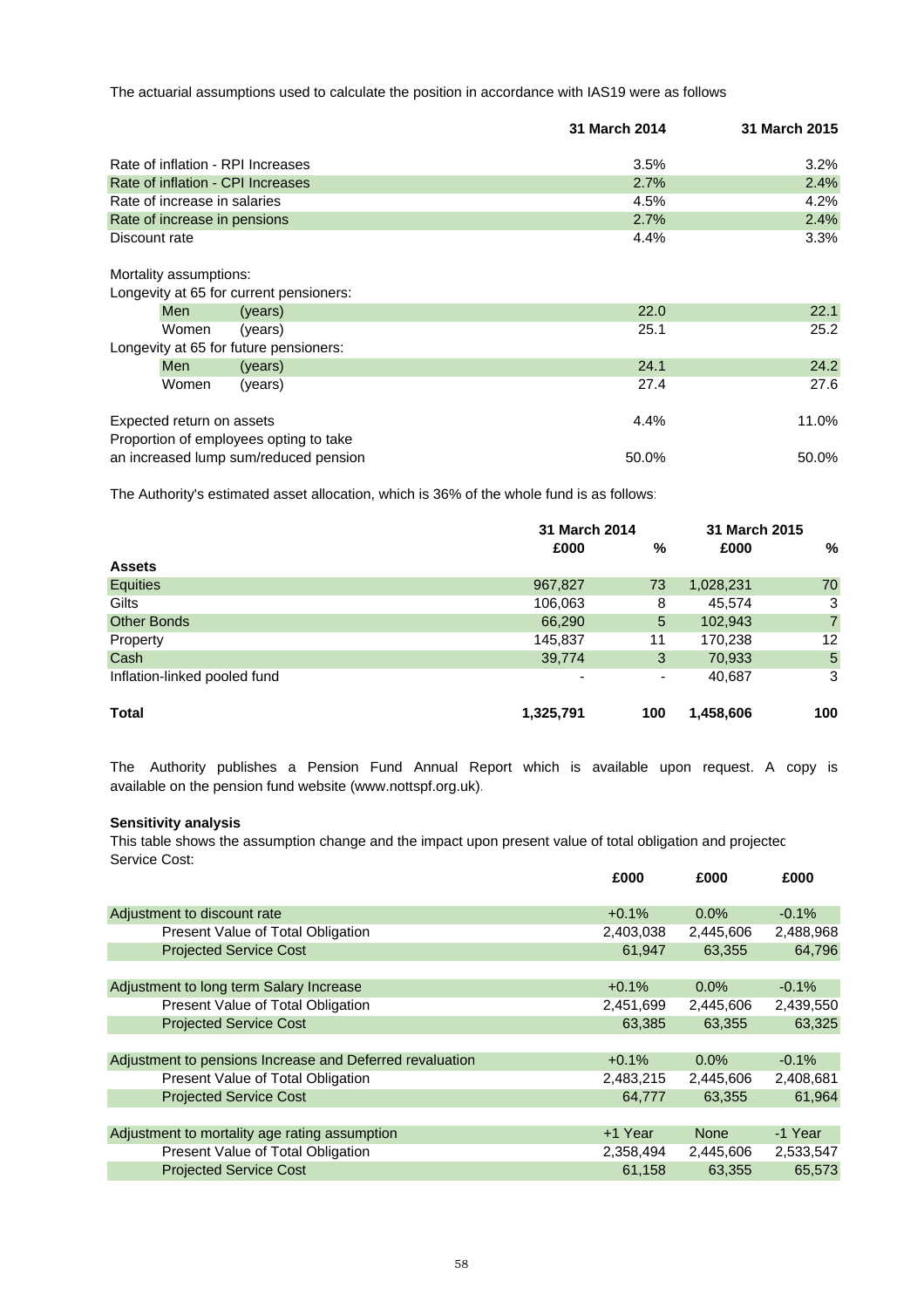## **Teachers**

cost of retirement benefits is reversed out in the Movement in Reserves Statement. Under IAS19, the Teachers added years scheme is classed as an unfunded defined benefit scheme. The Authority recognises the cost of retirement benefits in the Net Cost of Services when they are earned by employees, rather than when the benefits are eventually paid as pensions. However, the charge the Authority is required to make against Council Tax is based on the cash payable in the year, so the real

and Movement in Reserves Statement during the year: The following transactions have been made in the Comprehensive Income and Expenditure Statement

|                                                                                                                                                  | 2013/14<br>£000          | 2014/15<br>£000 |
|--------------------------------------------------------------------------------------------------------------------------------------------------|--------------------------|-----------------|
|                                                                                                                                                  |                          |                 |
| <b>Comprehensive Income and Expenditure Statement</b>                                                                                            |                          |                 |
| Cost of Services                                                                                                                                 |                          |                 |
| - Past service (cost) / gain                                                                                                                     |                          |                 |
| - Gains / (losses) on curtailments                                                                                                               | $\overline{\phantom{0}}$ |                 |
| Financing and Investment Income and Expenditure                                                                                                  |                          |                 |
| - Interest cost                                                                                                                                  | (2, 211)                 | (3,683)         |
| Net Charge to the Comprehensive Income                                                                                                           |                          |                 |
| and Expenditure Statement                                                                                                                        | (2,21                    | (3,683)         |
|                                                                                                                                                  | 2013/14                  | 2014/15         |
| <b>Movement in Reserves</b>                                                                                                                      | £000                     | £000            |
| - Reversal of net charges made for retirement                                                                                                    |                          |                 |
| benefits in accordance with IAS19                                                                                                                | 2,211                    | 3,683           |
| Actual amount charged against the General<br>Fund Balance for pensions in the year:<br>- Employers contributions payable to the Pension Fund and |                          |                 |
| retirement benefits payable directly to pensioners                                                                                               | 5,599                    | 5,988           |

expenditure. Statement, the following actuarial gains/losses were included within other comprehensive income and In addition to the recognised gains and losses included in the Comprehensive Income and Expenditure

|                            | 2013/14<br>£000 | 2014/15<br>£000 |
|----------------------------|-----------------|-----------------|
| Actuarial gains / (losses) | (13,761)        | (7, 965)        |

## **Liabilities in relation to retirement benefits**

Reconciliation of present value of the scheme liabilities:

|                               | 2013/14   | 2014/15 |
|-------------------------------|-----------|---------|
|                               | £000      | £000    |
|                               |           |         |
|                               |           |         |
| <b>Deficit at 1 April</b>     | 84,678    | 95,051  |
| Interest cost                 | 2.211     | 3,683   |
| Actuarial (gains) / losses    | (11, 942) | 7,965   |
| Gain / (loss) on curtailments | 16,786    |         |
| Past service costs / (gain)   | 8,917     |         |
| Unfunded pension payments     | (5,599)   | (5,988) |
| Deficit at 31 March           | 95,051    | 100,711 |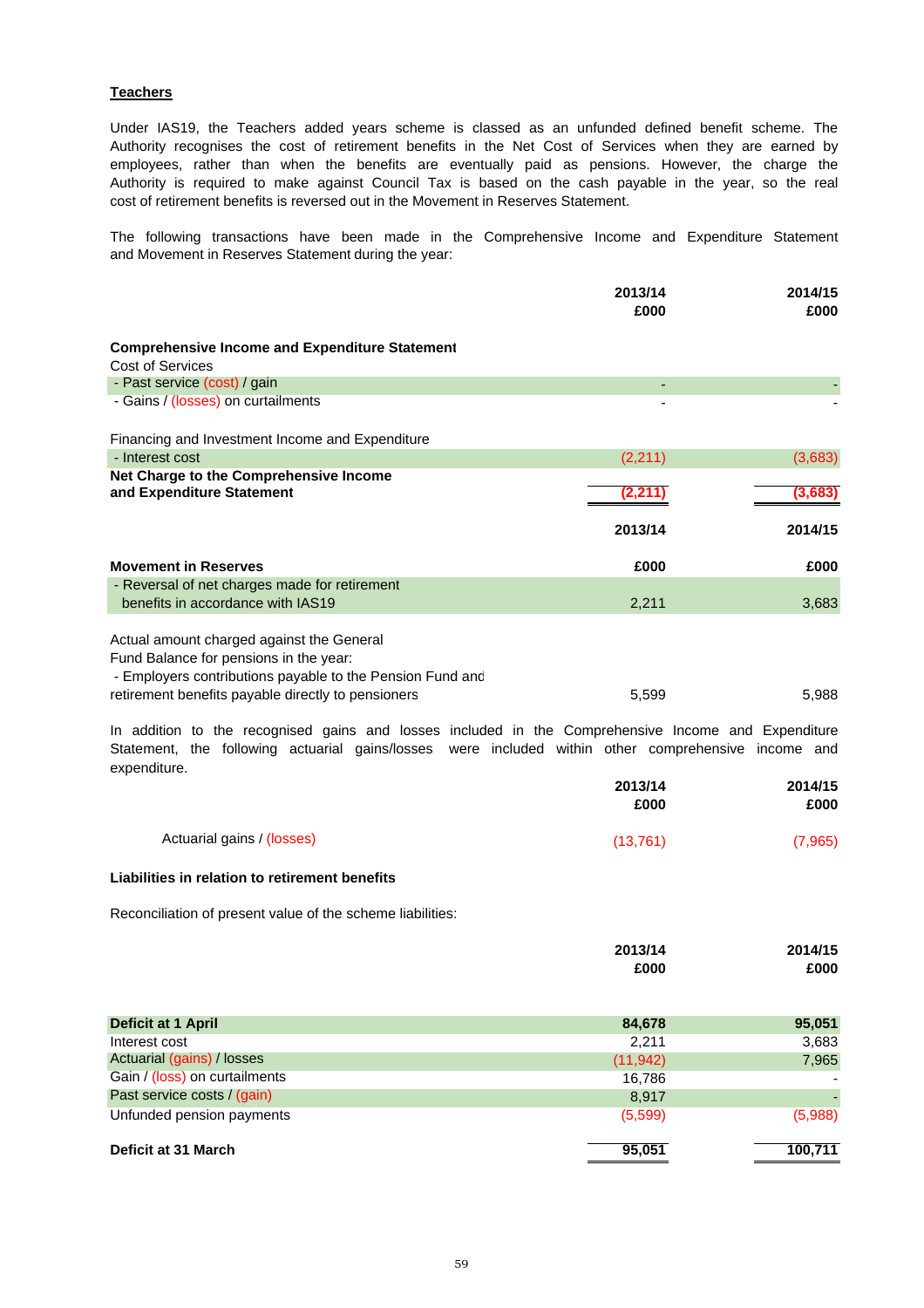# **Scheme History**

|                                 | 2011/12 | 2011/12                  | 2012/13  | 2013/14 | 2014/15 |
|---------------------------------|---------|--------------------------|----------|---------|---------|
|                                 | £m      | £m                       | £m       | £m      | £m      |
| Present value of liabilities    | (74.7)  | (76.7)                   | (84.7)   | (95.1)  | (100.7) |
| Fair value of scheme assets     |         | $\overline{\phantom{0}}$ | <b>.</b> | -       |         |
| Surplus/(deficit) in the scheme | (74.7)  | (76.7)                   | (84.7)   | (95.1)  | (100.7) |

The actuarial assumptions used to calculate the position in accordance with IAS19 were as follows

|                                   |                                         | 31 March 2014 | 31 March 2015 |
|-----------------------------------|-----------------------------------------|---------------|---------------|
| Rate of inflation - RPI Increases |                                         | 3.3%          | 2.8%          |
| Rate of inflation - CPI Increases |                                         | 2.5%          | 2.0%          |
| Rate of increase in pensions      |                                         | 2.5%          | 2.0%          |
| Discount rate                     |                                         | 4.0%          | 2.8%          |
| Mortality assumptions:            | Longevity at 65 for current pensioners: |               |               |
| <b>Men</b>                        | (years)                                 | 22.0          | 22.1          |
| Women                             | (years)                                 | 25.1          | 25.2          |
|                                   | Longevity at 65 for future pensioners:  |               |               |
| <b>Men</b>                        | (years)                                 | 24.1          | 24.2          |
| Women                             | (years)                                 | 27.4          | 27.6          |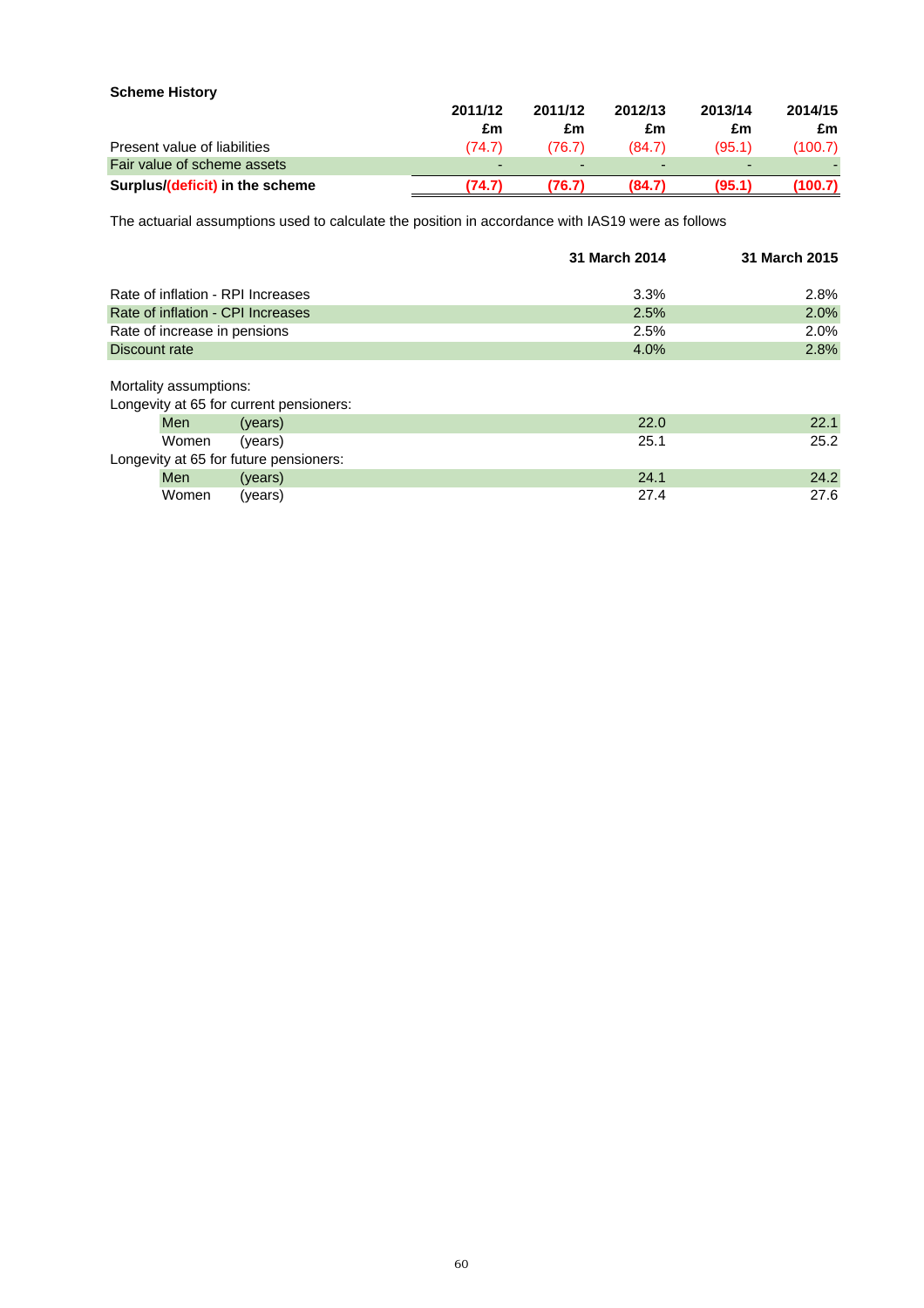**Movements in 2014/15**

|                                                                                                                                | Land and<br><b>Buildings</b><br>£000 | Vehicles,<br>Plant.<br>Furniture &<br>Equipment<br>£000 | Infrastructure<br><b>Assets</b><br>£000 | Community<br><b>Assets</b><br>£000 | £000     | Surplus Assets Under<br><b>Assets Construction</b><br>£000 | Property,<br>Plant &<br>Equipment<br>£000 | <b>PFI Assets</b><br>Total included in<br>Property,<br>Plant &<br>Equipment<br>£000 |
|--------------------------------------------------------------------------------------------------------------------------------|--------------------------------------|---------------------------------------------------------|-----------------------------------------|------------------------------------|----------|------------------------------------------------------------|-------------------------------------------|-------------------------------------------------------------------------------------|
| <b>Cost or Valuation</b>                                                                                                       |                                      |                                                         |                                         |                                    |          |                                                            |                                           |                                                                                     |
| At 1 April 2014                                                                                                                | 622,389                              | 90,579                                                  | 620,783                                 | 35                                 | 32,005   | 14,201                                                     | 1,379,992                                 | 39,348                                                                              |
| Additions                                                                                                                      | 33,986                               | 9,232                                                   | 25,955                                  | $\sim$                             | 62       | 12,134                                                     | 81,369                                    | 3,073                                                                               |
| <b>Donations</b>                                                                                                               |                                      |                                                         |                                         | ÷,                                 | ÷,       |                                                            |                                           |                                                                                     |
| Revaluation<br>increases/(decreases) recognised<br>in the Revaluation Reserve                                                  | 12,113                               |                                                         |                                         |                                    | (2,720)  |                                                            | 9,393                                     | 1,183                                                                               |
| Revaluation<br>increases/(decreases) recognised<br>in the surplus/deficit on Provision<br>of Services                          | (13,097)                             |                                                         |                                         |                                    | (2, 289) |                                                            | (15, 386)                                 | (13,513)                                                                            |
| Derecognition - disposals                                                                                                      | (28,086)                             | (11, 592)                                               |                                         | ÷,                                 | (3,263)  | ÷,                                                         | (42, 941)                                 |                                                                                     |
| Derecognition - other                                                                                                          |                                      |                                                         |                                         |                                    |          |                                                            |                                           |                                                                                     |
| Assets reclassified (to)/from Held                                                                                             |                                      |                                                         |                                         |                                    |          |                                                            |                                           |                                                                                     |
| for Sales/Investment Property<br>Assets reclassified to/(from)<br>Surplus, Land and Buildings,<br>Infrastructure, Assets Under | (885)                                |                                                         |                                         |                                    | 428      |                                                            | (457)                                     |                                                                                     |
| Construction<br>Other Movements in cost or                                                                                     | (5, 102)                             | 3,110                                                   |                                         |                                    | 1,992    |                                                            |                                           |                                                                                     |
| valuation                                                                                                                      |                                      | (1)                                                     | 1                                       |                                    |          | 1                                                          | 1                                         |                                                                                     |
| At 31 March 2015                                                                                                               | 621,318                              | 91,328                                                  | 646,739                                 | 35                                 | 26,215   | 26,336                                                     | 1,411,971                                 | 30,091                                                                              |
| <b>Accumulated Depreciation and</b><br>Impairment                                                                              |                                      |                                                         |                                         |                                    |          |                                                            |                                           |                                                                                     |
| At 1 April 2014                                                                                                                | (20, 144)                            | (45, 975)                                               | (150, 842)                              | (3)                                | (739)    | ÷,                                                         | (217, 703)                                | (3, 235)                                                                            |
| Depreciation charge                                                                                                            | (12, 109)                            | (9, 977)                                                | (15, 614)                               | (1)                                | (418)    | $\overline{a}$                                             | (38, 119)                                 | (787)                                                                               |
| Depreciation written out to the<br><b>Revaluation Reserve</b>                                                                  | 9,677                                |                                                         |                                         |                                    | 11       |                                                            | 9,688                                     | 138                                                                                 |
| Depreciation written out to the<br>Surplus/Deficit on Provision of<br>Services                                                 | 7,512                                |                                                         |                                         |                                    | 4        |                                                            | 7,516                                     | 1,133                                                                               |
| Impairment losses/(reversals)<br>recognised in the Revaluation<br>Reserve                                                      |                                      |                                                         |                                         |                                    |          |                                                            |                                           |                                                                                     |
| Impairment losses/(reversals)<br>recognised in the Surplus/Deficit<br>on the Provision of Services                             |                                      |                                                         |                                         |                                    |          |                                                            |                                           |                                                                                     |
| Derecognition - disposals                                                                                                      | 1,697                                | 9,734                                                   |                                         |                                    | 444      |                                                            | 11,875                                    |                                                                                     |
| Derecognition - other                                                                                                          |                                      |                                                         |                                         |                                    |          |                                                            | $\blacksquare$                            |                                                                                     |
| Change in category                                                                                                             | 899                                  | (797)                                                   |                                         | $\overline{a}$                     | (89)     | L.                                                         | 13                                        |                                                                                     |
| Other movements in depreciation                                                                                                |                                      |                                                         |                                         |                                    |          |                                                            |                                           |                                                                                     |
| and impairment<br>At 31 March 2015                                                                                             | (12, 468)                            | (1)<br>(47, 016)                                        | (166, 456)                              | (4)                                | (787)    | $\blacksquare$                                             | (1)<br>(226, 731)                         | (2,752)                                                                             |
|                                                                                                                                |                                      |                                                         |                                         |                                    |          |                                                            |                                           |                                                                                     |
| <b>Net Book Value</b><br>At 31 March 2015                                                                                      | 608,850                              | 44,312                                                  | 480,283                                 | 31                                 | 25,428   | 26,336                                                     | 1,185,240                                 | 27,339                                                                              |
|                                                                                                                                |                                      |                                                         |                                         |                                    |          |                                                            |                                           |                                                                                     |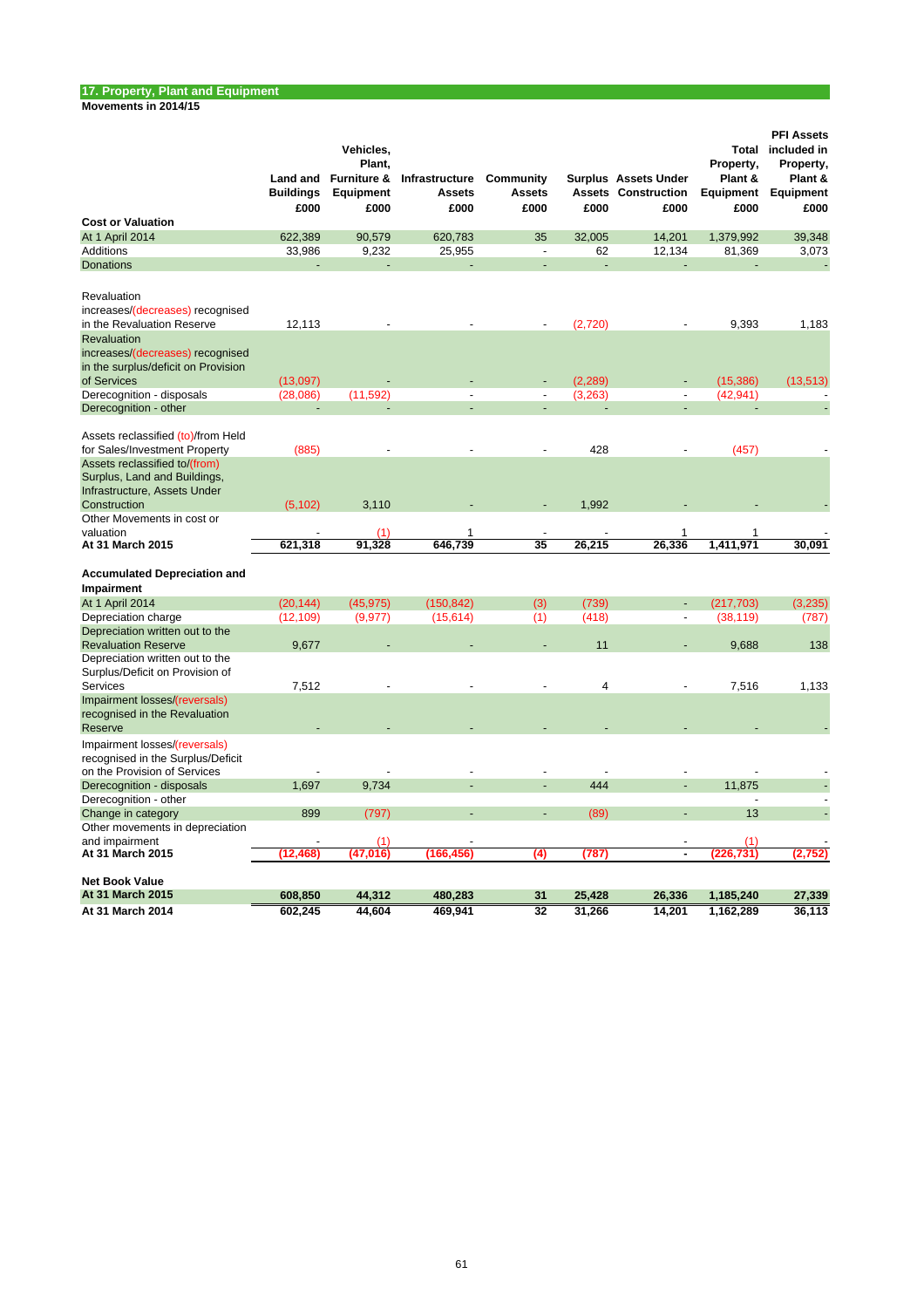#### **17. Property, Plant and Equipment (Continued)**

**Movements in 2013/14**

| Vehicles,<br>Total<br>included in<br>Plant,<br>Property,<br>Property,<br><b>Land and</b><br>Furniture &<br>Plant &<br>Plant &<br>Infrastructure<br>Community<br><b>Surplus</b> Assets Under<br><b>Buildings</b><br>Equipment<br><b>Assets</b><br><b>Assets</b><br><b>Assets Construction</b><br>Equipment<br>Equipment<br>£000<br>£000<br>£000<br>£000<br>£000<br>£000<br>£000<br>£000<br><b>Cost or Valuation</b><br>At 1 April 2013<br>646,052<br>92,012<br>591,716<br>35<br>35,504<br>4,685<br>1,370,004<br>41,802<br>Additions<br>42,726<br>7,778<br>29,067<br>10,209<br>89,780<br>259<br>$\overline{a}$<br>$\overline{a}$<br><b>Donations</b><br>$\overline{a}$<br>L.<br>Revaluation<br>in the Revaluation Reserve<br>13,765<br>(689)<br>13,076<br>99<br>Revaluation<br>increases/(decreases) recognised<br>in the surplus/deficit on Provision<br>of Services<br>(2,012)<br>(40, 595)<br>(38, 583)<br>(2,812)<br>Derecognition - disposals<br>(41, 848)<br>(9,211)<br>(1,025)<br>(52,084)<br>$\overline{a}$<br>÷,<br>Derecognition - other<br>Assets reclassified (to)/from Held<br>for Sales/Investment Property<br>161<br>(348)<br>(187)<br>Assets reclassified to/(from)<br>Infrastructure, Assets Under<br>Construction<br>627<br>66<br>(693)<br>Other Movements in cost or<br>valuation<br>(2)<br>(2)<br>٠<br>At 31 March 2014<br>622,389<br>35<br>14.201<br>90.579<br>620.783<br>32.005<br>1.379.992<br>39.348<br><b>Accumulated Depreciation and</b><br>At 1 April 2013<br>(20, 279)<br>(42, 417)<br>(135, 904)<br>(199,660)<br>(3)<br>(1,057)<br>(2,697)<br>Depreciation charge<br>(12, 432)<br>(10, 984)<br>(14, 938)<br>(1)<br>(316)<br>(38, 671)<br>(1,227)<br>Depreciation written out to the<br><b>Revaluation Reserve</b><br>4,973<br>585<br>5,558<br>383<br>Depreciation written out to the<br>49<br>5,906<br>306<br>5,857<br>Impairment losses/(reversals)<br>recognised in the Revaluation<br>Reserve<br>Impairment losses/(reversals)<br>recognised in the Surplus/Deficit<br>on the Provision of Services<br>1,736<br>7,426<br>9,162<br>Derecognition - disposals<br>Derecognition - other<br>÷,<br>$\overline{a}$<br>$\blacksquare$<br>$\overline{\phantom{a}}$<br>$\overline{\phantom{a}}$<br>٠<br>$\overline{\phantom{a}}$<br>$\mathbf{1}$<br>$\mathbf{1}$<br>Change in category<br>Other movements in depreciation<br>1<br>1<br>$\overline{a}$<br>(3, 235)<br>(20,144)<br>(45,975)<br>(150,842)<br>(3)<br>(739)<br>$\overline{\phantom{a}}$<br>(217,703)<br><b>Net Book Value</b><br>At 31 March 2014<br>44,604<br>469,941<br>31,266<br>602,245<br>32<br>14,201<br>1,162,289<br>36,113<br>39,105<br>At 31 March 2013<br>625,773<br>49,595<br>455,812<br>32<br>34,447<br>4,685<br>1,170,344 | Restated |  |  |  |                   |
|-------------------------------------------------------------------------------------------------------------------------------------------------------------------------------------------------------------------------------------------------------------------------------------------------------------------------------------------------------------------------------------------------------------------------------------------------------------------------------------------------------------------------------------------------------------------------------------------------------------------------------------------------------------------------------------------------------------------------------------------------------------------------------------------------------------------------------------------------------------------------------------------------------------------------------------------------------------------------------------------------------------------------------------------------------------------------------------------------------------------------------------------------------------------------------------------------------------------------------------------------------------------------------------------------------------------------------------------------------------------------------------------------------------------------------------------------------------------------------------------------------------------------------------------------------------------------------------------------------------------------------------------------------------------------------------------------------------------------------------------------------------------------------------------------------------------------------------------------------------------------------------------------------------------------------------------------------------------------------------------------------------------------------------------------------------------------------------------------------------------------------------------------------------------------------------------------------------------------------------------------------------------------------------------------------------------------------------------------------------------------------------------------------------------------------------------------------------------------------------------------------------------------------------------------------------------------------------------------------------------------------------------------------------------------------------------------------------------------|----------|--|--|--|-------------------|
| increases/(decreases) recognised<br>Surplus, Land and Buildings,<br>Impairment<br>Surplus/Deficit on Provision of<br>Services<br>and impairment<br>At 31 March 2014                                                                                                                                                                                                                                                                                                                                                                                                                                                                                                                                                                                                                                                                                                                                                                                                                                                                                                                                                                                                                                                                                                                                                                                                                                                                                                                                                                                                                                                                                                                                                                                                                                                                                                                                                                                                                                                                                                                                                                                                                                                                                                                                                                                                                                                                                                                                                                                                                                                                                                                                                     |          |  |  |  | <b>PFI Assets</b> |
|                                                                                                                                                                                                                                                                                                                                                                                                                                                                                                                                                                                                                                                                                                                                                                                                                                                                                                                                                                                                                                                                                                                                                                                                                                                                                                                                                                                                                                                                                                                                                                                                                                                                                                                                                                                                                                                                                                                                                                                                                                                                                                                                                                                                                                                                                                                                                                                                                                                                                                                                                                                                                                                                                                                         |          |  |  |  |                   |
|                                                                                                                                                                                                                                                                                                                                                                                                                                                                                                                                                                                                                                                                                                                                                                                                                                                                                                                                                                                                                                                                                                                                                                                                                                                                                                                                                                                                                                                                                                                                                                                                                                                                                                                                                                                                                                                                                                                                                                                                                                                                                                                                                                                                                                                                                                                                                                                                                                                                                                                                                                                                                                                                                                                         |          |  |  |  |                   |
|                                                                                                                                                                                                                                                                                                                                                                                                                                                                                                                                                                                                                                                                                                                                                                                                                                                                                                                                                                                                                                                                                                                                                                                                                                                                                                                                                                                                                                                                                                                                                                                                                                                                                                                                                                                                                                                                                                                                                                                                                                                                                                                                                                                                                                                                                                                                                                                                                                                                                                                                                                                                                                                                                                                         |          |  |  |  |                   |
|                                                                                                                                                                                                                                                                                                                                                                                                                                                                                                                                                                                                                                                                                                                                                                                                                                                                                                                                                                                                                                                                                                                                                                                                                                                                                                                                                                                                                                                                                                                                                                                                                                                                                                                                                                                                                                                                                                                                                                                                                                                                                                                                                                                                                                                                                                                                                                                                                                                                                                                                                                                                                                                                                                                         |          |  |  |  |                   |
|                                                                                                                                                                                                                                                                                                                                                                                                                                                                                                                                                                                                                                                                                                                                                                                                                                                                                                                                                                                                                                                                                                                                                                                                                                                                                                                                                                                                                                                                                                                                                                                                                                                                                                                                                                                                                                                                                                                                                                                                                                                                                                                                                                                                                                                                                                                                                                                                                                                                                                                                                                                                                                                                                                                         |          |  |  |  |                   |
|                                                                                                                                                                                                                                                                                                                                                                                                                                                                                                                                                                                                                                                                                                                                                                                                                                                                                                                                                                                                                                                                                                                                                                                                                                                                                                                                                                                                                                                                                                                                                                                                                                                                                                                                                                                                                                                                                                                                                                                                                                                                                                                                                                                                                                                                                                                                                                                                                                                                                                                                                                                                                                                                                                                         |          |  |  |  |                   |
|                                                                                                                                                                                                                                                                                                                                                                                                                                                                                                                                                                                                                                                                                                                                                                                                                                                                                                                                                                                                                                                                                                                                                                                                                                                                                                                                                                                                                                                                                                                                                                                                                                                                                                                                                                                                                                                                                                                                                                                                                                                                                                                                                                                                                                                                                                                                                                                                                                                                                                                                                                                                                                                                                                                         |          |  |  |  |                   |
|                                                                                                                                                                                                                                                                                                                                                                                                                                                                                                                                                                                                                                                                                                                                                                                                                                                                                                                                                                                                                                                                                                                                                                                                                                                                                                                                                                                                                                                                                                                                                                                                                                                                                                                                                                                                                                                                                                                                                                                                                                                                                                                                                                                                                                                                                                                                                                                                                                                                                                                                                                                                                                                                                                                         |          |  |  |  |                   |
|                                                                                                                                                                                                                                                                                                                                                                                                                                                                                                                                                                                                                                                                                                                                                                                                                                                                                                                                                                                                                                                                                                                                                                                                                                                                                                                                                                                                                                                                                                                                                                                                                                                                                                                                                                                                                                                                                                                                                                                                                                                                                                                                                                                                                                                                                                                                                                                                                                                                                                                                                                                                                                                                                                                         |          |  |  |  |                   |
|                                                                                                                                                                                                                                                                                                                                                                                                                                                                                                                                                                                                                                                                                                                                                                                                                                                                                                                                                                                                                                                                                                                                                                                                                                                                                                                                                                                                                                                                                                                                                                                                                                                                                                                                                                                                                                                                                                                                                                                                                                                                                                                                                                                                                                                                                                                                                                                                                                                                                                                                                                                                                                                                                                                         |          |  |  |  |                   |
|                                                                                                                                                                                                                                                                                                                                                                                                                                                                                                                                                                                                                                                                                                                                                                                                                                                                                                                                                                                                                                                                                                                                                                                                                                                                                                                                                                                                                                                                                                                                                                                                                                                                                                                                                                                                                                                                                                                                                                                                                                                                                                                                                                                                                                                                                                                                                                                                                                                                                                                                                                                                                                                                                                                         |          |  |  |  |                   |
|                                                                                                                                                                                                                                                                                                                                                                                                                                                                                                                                                                                                                                                                                                                                                                                                                                                                                                                                                                                                                                                                                                                                                                                                                                                                                                                                                                                                                                                                                                                                                                                                                                                                                                                                                                                                                                                                                                                                                                                                                                                                                                                                                                                                                                                                                                                                                                                                                                                                                                                                                                                                                                                                                                                         |          |  |  |  |                   |
|                                                                                                                                                                                                                                                                                                                                                                                                                                                                                                                                                                                                                                                                                                                                                                                                                                                                                                                                                                                                                                                                                                                                                                                                                                                                                                                                                                                                                                                                                                                                                                                                                                                                                                                                                                                                                                                                                                                                                                                                                                                                                                                                                                                                                                                                                                                                                                                                                                                                                                                                                                                                                                                                                                                         |          |  |  |  |                   |
|                                                                                                                                                                                                                                                                                                                                                                                                                                                                                                                                                                                                                                                                                                                                                                                                                                                                                                                                                                                                                                                                                                                                                                                                                                                                                                                                                                                                                                                                                                                                                                                                                                                                                                                                                                                                                                                                                                                                                                                                                                                                                                                                                                                                                                                                                                                                                                                                                                                                                                                                                                                                                                                                                                                         |          |  |  |  |                   |
|                                                                                                                                                                                                                                                                                                                                                                                                                                                                                                                                                                                                                                                                                                                                                                                                                                                                                                                                                                                                                                                                                                                                                                                                                                                                                                                                                                                                                                                                                                                                                                                                                                                                                                                                                                                                                                                                                                                                                                                                                                                                                                                                                                                                                                                                                                                                                                                                                                                                                                                                                                                                                                                                                                                         |          |  |  |  |                   |
|                                                                                                                                                                                                                                                                                                                                                                                                                                                                                                                                                                                                                                                                                                                                                                                                                                                                                                                                                                                                                                                                                                                                                                                                                                                                                                                                                                                                                                                                                                                                                                                                                                                                                                                                                                                                                                                                                                                                                                                                                                                                                                                                                                                                                                                                                                                                                                                                                                                                                                                                                                                                                                                                                                                         |          |  |  |  |                   |
|                                                                                                                                                                                                                                                                                                                                                                                                                                                                                                                                                                                                                                                                                                                                                                                                                                                                                                                                                                                                                                                                                                                                                                                                                                                                                                                                                                                                                                                                                                                                                                                                                                                                                                                                                                                                                                                                                                                                                                                                                                                                                                                                                                                                                                                                                                                                                                                                                                                                                                                                                                                                                                                                                                                         |          |  |  |  |                   |
|                                                                                                                                                                                                                                                                                                                                                                                                                                                                                                                                                                                                                                                                                                                                                                                                                                                                                                                                                                                                                                                                                                                                                                                                                                                                                                                                                                                                                                                                                                                                                                                                                                                                                                                                                                                                                                                                                                                                                                                                                                                                                                                                                                                                                                                                                                                                                                                                                                                                                                                                                                                                                                                                                                                         |          |  |  |  |                   |
|                                                                                                                                                                                                                                                                                                                                                                                                                                                                                                                                                                                                                                                                                                                                                                                                                                                                                                                                                                                                                                                                                                                                                                                                                                                                                                                                                                                                                                                                                                                                                                                                                                                                                                                                                                                                                                                                                                                                                                                                                                                                                                                                                                                                                                                                                                                                                                                                                                                                                                                                                                                                                                                                                                                         |          |  |  |  |                   |
|                                                                                                                                                                                                                                                                                                                                                                                                                                                                                                                                                                                                                                                                                                                                                                                                                                                                                                                                                                                                                                                                                                                                                                                                                                                                                                                                                                                                                                                                                                                                                                                                                                                                                                                                                                                                                                                                                                                                                                                                                                                                                                                                                                                                                                                                                                                                                                                                                                                                                                                                                                                                                                                                                                                         |          |  |  |  |                   |
|                                                                                                                                                                                                                                                                                                                                                                                                                                                                                                                                                                                                                                                                                                                                                                                                                                                                                                                                                                                                                                                                                                                                                                                                                                                                                                                                                                                                                                                                                                                                                                                                                                                                                                                                                                                                                                                                                                                                                                                                                                                                                                                                                                                                                                                                                                                                                                                                                                                                                                                                                                                                                                                                                                                         |          |  |  |  |                   |
|                                                                                                                                                                                                                                                                                                                                                                                                                                                                                                                                                                                                                                                                                                                                                                                                                                                                                                                                                                                                                                                                                                                                                                                                                                                                                                                                                                                                                                                                                                                                                                                                                                                                                                                                                                                                                                                                                                                                                                                                                                                                                                                                                                                                                                                                                                                                                                                                                                                                                                                                                                                                                                                                                                                         |          |  |  |  |                   |
|                                                                                                                                                                                                                                                                                                                                                                                                                                                                                                                                                                                                                                                                                                                                                                                                                                                                                                                                                                                                                                                                                                                                                                                                                                                                                                                                                                                                                                                                                                                                                                                                                                                                                                                                                                                                                                                                                                                                                                                                                                                                                                                                                                                                                                                                                                                                                                                                                                                                                                                                                                                                                                                                                                                         |          |  |  |  |                   |
|                                                                                                                                                                                                                                                                                                                                                                                                                                                                                                                                                                                                                                                                                                                                                                                                                                                                                                                                                                                                                                                                                                                                                                                                                                                                                                                                                                                                                                                                                                                                                                                                                                                                                                                                                                                                                                                                                                                                                                                                                                                                                                                                                                                                                                                                                                                                                                                                                                                                                                                                                                                                                                                                                                                         |          |  |  |  |                   |
|                                                                                                                                                                                                                                                                                                                                                                                                                                                                                                                                                                                                                                                                                                                                                                                                                                                                                                                                                                                                                                                                                                                                                                                                                                                                                                                                                                                                                                                                                                                                                                                                                                                                                                                                                                                                                                                                                                                                                                                                                                                                                                                                                                                                                                                                                                                                                                                                                                                                                                                                                                                                                                                                                                                         |          |  |  |  |                   |
|                                                                                                                                                                                                                                                                                                                                                                                                                                                                                                                                                                                                                                                                                                                                                                                                                                                                                                                                                                                                                                                                                                                                                                                                                                                                                                                                                                                                                                                                                                                                                                                                                                                                                                                                                                                                                                                                                                                                                                                                                                                                                                                                                                                                                                                                                                                                                                                                                                                                                                                                                                                                                                                                                                                         |          |  |  |  |                   |
|                                                                                                                                                                                                                                                                                                                                                                                                                                                                                                                                                                                                                                                                                                                                                                                                                                                                                                                                                                                                                                                                                                                                                                                                                                                                                                                                                                                                                                                                                                                                                                                                                                                                                                                                                                                                                                                                                                                                                                                                                                                                                                                                                                                                                                                                                                                                                                                                                                                                                                                                                                                                                                                                                                                         |          |  |  |  |                   |
|                                                                                                                                                                                                                                                                                                                                                                                                                                                                                                                                                                                                                                                                                                                                                                                                                                                                                                                                                                                                                                                                                                                                                                                                                                                                                                                                                                                                                                                                                                                                                                                                                                                                                                                                                                                                                                                                                                                                                                                                                                                                                                                                                                                                                                                                                                                                                                                                                                                                                                                                                                                                                                                                                                                         |          |  |  |  |                   |
|                                                                                                                                                                                                                                                                                                                                                                                                                                                                                                                                                                                                                                                                                                                                                                                                                                                                                                                                                                                                                                                                                                                                                                                                                                                                                                                                                                                                                                                                                                                                                                                                                                                                                                                                                                                                                                                                                                                                                                                                                                                                                                                                                                                                                                                                                                                                                                                                                                                                                                                                                                                                                                                                                                                         |          |  |  |  |                   |
|                                                                                                                                                                                                                                                                                                                                                                                                                                                                                                                                                                                                                                                                                                                                                                                                                                                                                                                                                                                                                                                                                                                                                                                                                                                                                                                                                                                                                                                                                                                                                                                                                                                                                                                                                                                                                                                                                                                                                                                                                                                                                                                                                                                                                                                                                                                                                                                                                                                                                                                                                                                                                                                                                                                         |          |  |  |  |                   |
|                                                                                                                                                                                                                                                                                                                                                                                                                                                                                                                                                                                                                                                                                                                                                                                                                                                                                                                                                                                                                                                                                                                                                                                                                                                                                                                                                                                                                                                                                                                                                                                                                                                                                                                                                                                                                                                                                                                                                                                                                                                                                                                                                                                                                                                                                                                                                                                                                                                                                                                                                                                                                                                                                                                         |          |  |  |  |                   |
|                                                                                                                                                                                                                                                                                                                                                                                                                                                                                                                                                                                                                                                                                                                                                                                                                                                                                                                                                                                                                                                                                                                                                                                                                                                                                                                                                                                                                                                                                                                                                                                                                                                                                                                                                                                                                                                                                                                                                                                                                                                                                                                                                                                                                                                                                                                                                                                                                                                                                                                                                                                                                                                                                                                         |          |  |  |  |                   |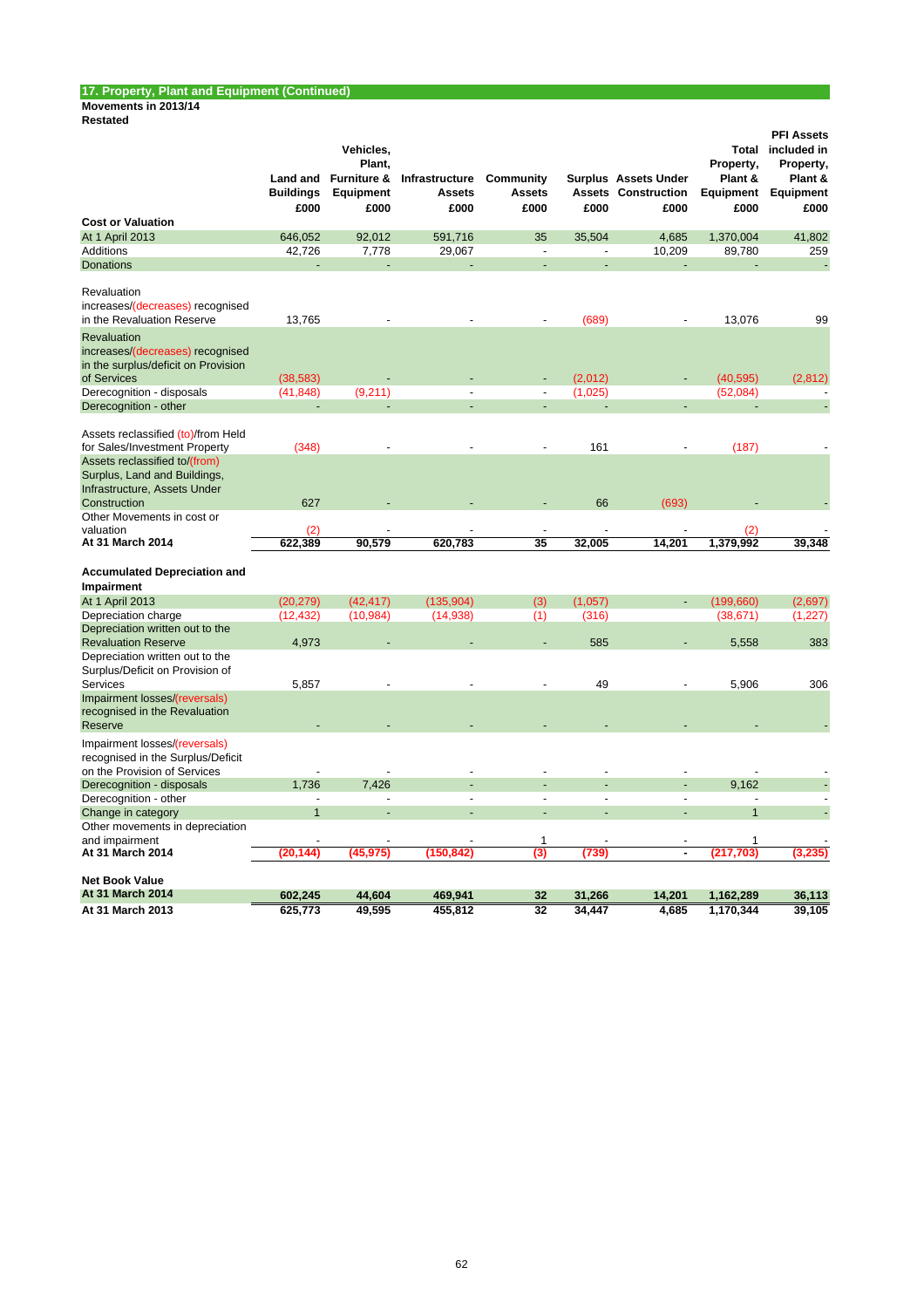The Code of Practice requires a statement of five-year summary of transactions for Heritage Assets.

Heritage Assets are measured at Open Market Value, or, under certain circumstances, at historic cost and depreciated where appropriate.

|                            | 2010/11<br>£000 | 2011/12<br>£000 | 2012/13<br>£000          | 2013/14<br>£000          | 2014/15<br>£000 |
|----------------------------|-----------------|-----------------|--------------------------|--------------------------|-----------------|
| Balance at 1 April         | 601             | 601             | 481                      | 481                      | 481             |
| <b>Additions</b>           | -               | 14              | $\overline{\phantom{0}}$ | $\overline{\phantom{0}}$ |                 |
| <b>Revaluations</b>        |                 | (134)           | $\overline{\phantom{0}}$ | $\overline{\phantom{0}}$ |                 |
| <b>Balance at 31 March</b> | 601             | 481             | 481                      | 481                      | 481             |

#### **Further Information on Heritage Assets**

#### **Savile of Rufford Abbey estate records**

These documents relate to estates built up by the family in the West Riding of Yorkshire from the Middle Nottinghamshire Archives in 1958, with subsequent additional deposits added in 1960, 1974 and 1982. These were supplemented by smaller acquisitions made in 1982. The collection consists of 394 boxes of documents. Ages to the 17th century, and subsequently, augmented by the inheritage of the former Rufford Abbey estates in Nottinghamshire in 1626 through the marriage into the Talbot family, earls of Shrewsbury. The records were removed from Rufford Abbey prior to the Second World War and subsequently catalogued by the National Register of Archives in London in the 1940s and 1950s. They were deposited in the

#### **Architectural drawings of Rufford and elsewhere by James Gibbs, 17th-18th centuries**

The collection consists of 35 documents: 22 architectural drawings of Rufford Abbey, Ollerton Hall and Ollerton Church, with one drawing possibly of Osberton Hall, together with 17th and 18th century news cuttings reporting on Rufford Abbey and the Savile family, prints of Mr Henry Savile, Sir Henry Savile and Rufford landscapes.

and Archives Council (now Arts Council)/ Victoria and Albert Museum Purchase Grant Fund and the friends of The drawings were passed down to the present Lord Savile by descent. They were purchased at Sotherby's auction by Nottinghamshire Archives in July 2010, with the assistance of then Museums Libraries and Archives the National Libraries.

#### **Ceremonial Regalia and Art Collection**

The ceremonial regalia and art collection includes ceremonial items, paintings (both oil and watercolour), sketches, sculptures, glass and silverware acquired over a number of years. The majority of the collection is on display at County Hall with the remainder held in secure storage.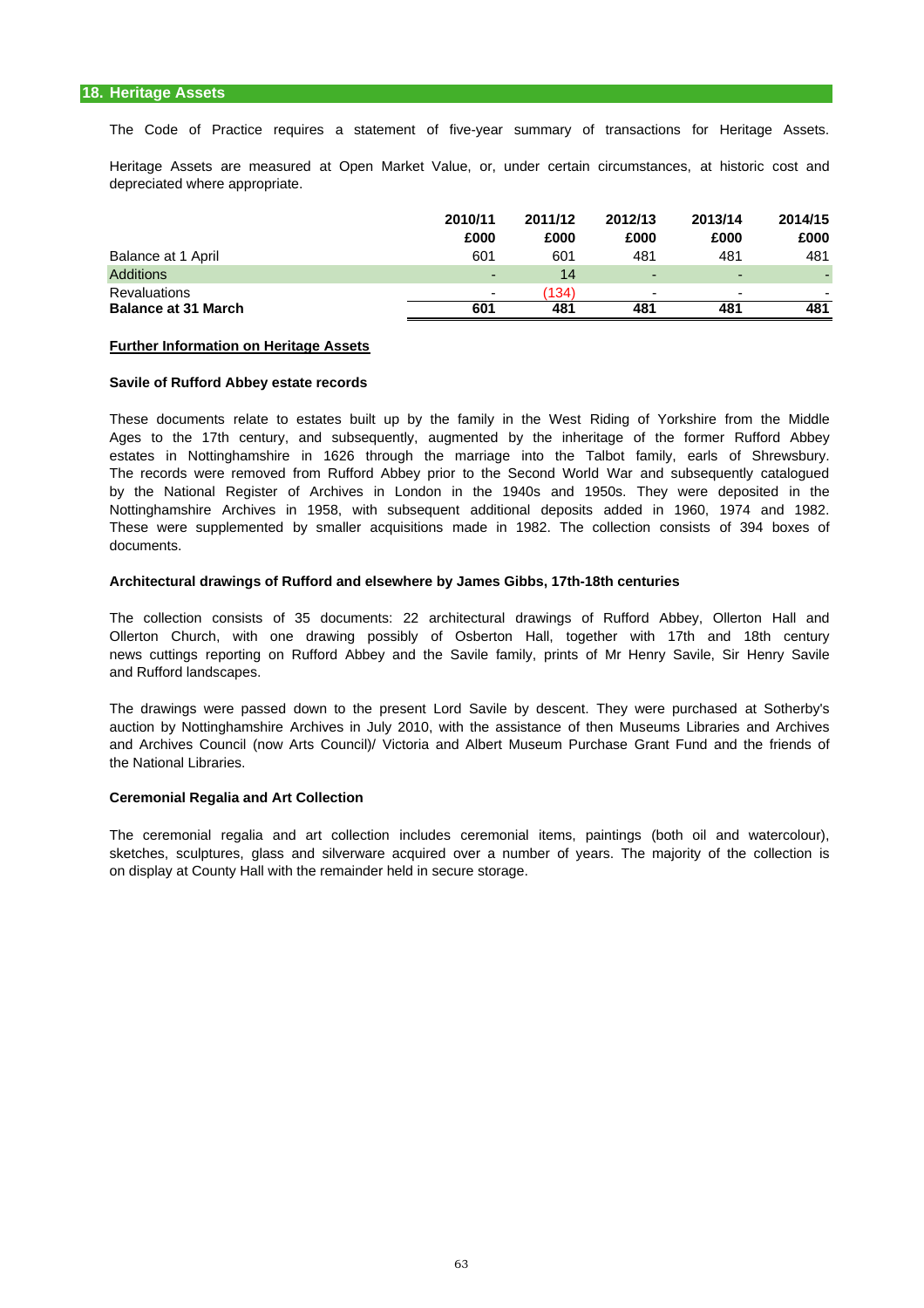| 19. Capital Expenditure and Financing                              |             |                                               |                            |
|--------------------------------------------------------------------|-------------|-----------------------------------------------|----------------------------|
| <b>Opening Capital Financing Requirement (CFR)</b>                 | <b>Note</b> | 2013/14<br><b>Restated</b><br>£000<br>695,935 | 2014/15<br>£000<br>717,258 |
| <b>Capital Investment</b>                                          |             |                                               |                            |
| Property, Plant and Equipment                                      | 17          | 89,538                                        | 77,820                     |
| <b>Investment Properties</b>                                       | 23          | 6                                             |                            |
| <b>Intangible Assets</b>                                           | 24          | 1,301                                         | 2,775                      |
| <b>Heritage Assets</b>                                             | 18          |                                               |                            |
| <b>Assets Held for Sale</b>                                        | 22          | 14                                            | 13                         |
| <b>Capital Advances</b>                                            |             | 20                                            | 39                         |
| Amounts treated as revenue expenditure in accordance with the      |             |                                               |                            |
| Code but which are classified as capital expenditure under statute |             | 21,754                                        | 16,875                     |
| Additions/Reductions to PFI finance liability                      |             | 243                                           | 3,000                      |
| Additions/Reductions to finance lease liability                    |             |                                               | 549                        |
| <b>Sources of finance</b>                                          |             |                                               |                            |
| <b>Capital receipts</b>                                            | 37          | (2,680)                                       | (3,049)                    |
| Government grants and other contributions                          |             | (42, 677)                                     | (46,076)                   |
| Sums set aside from revenue (inc. MRP)                             |             | (41, 512)                                     | (47, 844)                  |
| Repayment of PFI finance liability                                 |             | (4,684)                                       | (4,026)                    |
| Repayment of finance lease liability                               |             |                                               | (60)                       |
| <b>Closing Capital Financing Requirement (CFR)</b>                 |             | 717,258                                       | 717,275                    |
| Explanation of movements in year                                   |             |                                               |                            |
| Change in underlying need to borrow (unsupported                   |             |                                               |                            |
| by Government financial assistance)                                |             | 21,323                                        | 17                         |
|                                                                    |             | 21,323                                        | $\overline{17}$            |

which a legal contract had been entered into by 31 March 2015 are: The estimated commitments for capital expenditure in future years for schemes that had started and for

| 2015/16 | 17,105 |
|---------|--------|
| 2016/17 | 2,635  |
| 2017/18 | 1,000  |
| 2018/19 | 1,000  |
| 2019/20 | 1,000  |
|         | 22,740 |

**£000**

The committed projects for 2015/16 are:

|                         | £000   |
|-------------------------|--------|
| <b>School Projects</b>  | 5,936  |
| Superfast Broadband     | 4,051  |
| Extra Care (for Adults) | 2,842  |
| Information Technology  | 1,000  |
| Ways of Working         | 1,151  |
| Other                   | 2,125  |
|                         | 17,105 |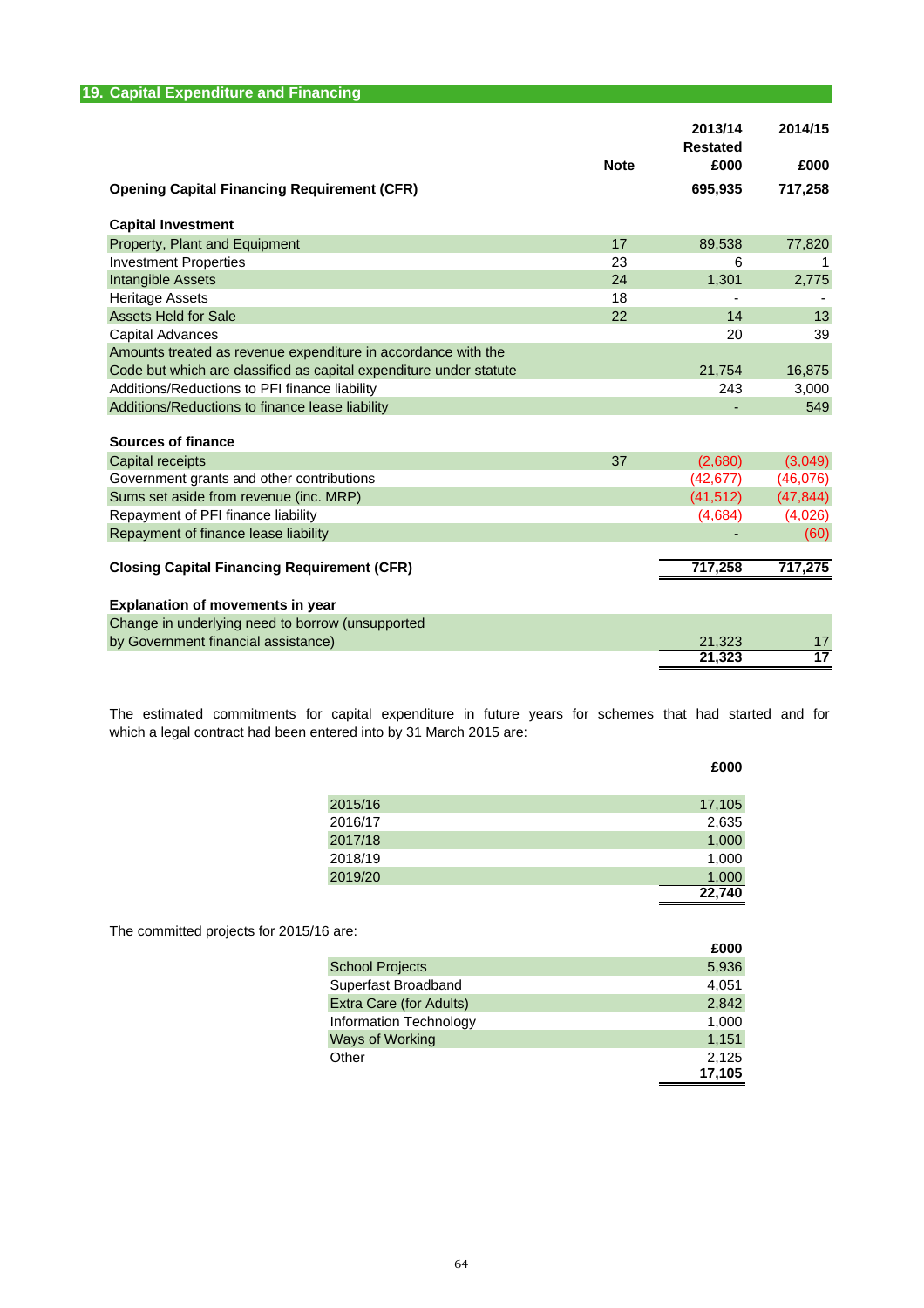#### **20. Valuation of Property, Plant and Equipment**

historic cost as a proxy for fair value where useful lives are of short duration and values are immaterial. The Authority carries out a rolling programme that ensures that all Property, Plant and Equipment measured at fair value that fall outside of the 5-year rolling cycle, an annual revaluation is applied to the highest value assets and also those subject to significant in-year additional expenditure. This ensures that the closing current value of assets held on the balance sheet does not materially deviate from a fair value as determined by a recent formal revaluation. All valuations of land and buildings have been carried out internally Institution of Chartered Surveyors (RICS). Vehicles, plant, furniture and equipment are carried at depreciated required to be measured at fair value is revalued at least every five years. Furthermore, for those assets in accordance with methodologies and bases for estimation set out in the professional standards of the Royal

| Land and Buildings               | Included at Open Market Value in existing use, or, where<br>this cannot be assessed because there is no market for the<br>subject asset, the Depreciated Replacement Cost. |
|----------------------------------|----------------------------------------------------------------------------------------------------------------------------------------------------------------------------|
| <b>Fixed Plant and Machinery</b> | Where appropiate, included in the valuation of the buildings.                                                                                                              |
| <b>Furniture and Fittings</b>    | Included at Depreciated Historic Cost, plus the depreciated<br>value of items as at 31 March 2004 which are still in<br>operational use.                                   |
| Vehicles, Plant and Equipment    | Included at Depreciated Historic Cost as a proxy for fair value.                                                                                                           |
| Surplus Assets                   | Included at Open Market Value in existing use, or, where<br>this cannot be assessed because there is no market for the<br>subject asset, the Depreciated Replacement Cost. |
| Assets under construction        | Included at Cost.                                                                                                                                                          |
| <b>Community Assets</b>          | Included at Depreciated Historic Cost.                                                                                                                                     |
| Infrastructure Assets            | Included at Depreciated Historic Cost.                                                                                                                                     |

#### **Valuation of Property, Plant and Equipment carried at current value**

The following statement shows the progress of the Authority's rolling programme for the revaluation of Property, Plant and Equipment. The basis for valuation is set out in the Statement of Accounting Policies.

|                                | Land<br>& Bldgs | <b>Surplus</b><br><b>Assets</b> | <b>Other PPE</b><br><b>Assets</b> | Total     |
|--------------------------------|-----------------|---------------------------------|-----------------------------------|-----------|
|                                | £000            | £000                            | £000                              | £000      |
| Valued at current value as at: |                 |                                 |                                   |           |
| 31/03/2015                     | 275,582         | 9,914                           |                                   | 285,496   |
| 31/03/2014                     | 92,890          | 8,405                           |                                   | 101,295   |
| 31/03/2013                     | 137,587         | 4,633                           |                                   | 142,220   |
| 31/03/2012                     | 84,493          | 2,017                           |                                   | 86,510    |
| 31/03/2011                     | 18,298          | 459                             |                                   | 18,757    |
| Valued at historic cost        |                 |                                 | 550,962                           | 550,962   |
|                                |                 |                                 |                                   |           |
| <b>Total</b>                   | 608,850         | 25,428                          | 550,962                           | 1,185,240 |

#### **Impairment review**

as revaluation losses. of Land and Buildings is identified, the asset is revalued and consequently all decreases in value are treated In accordance with the requirements of the Code, the Authority undertakes a review each year to identify any assets which may have been subject to an impairment in value. Where any potential impairment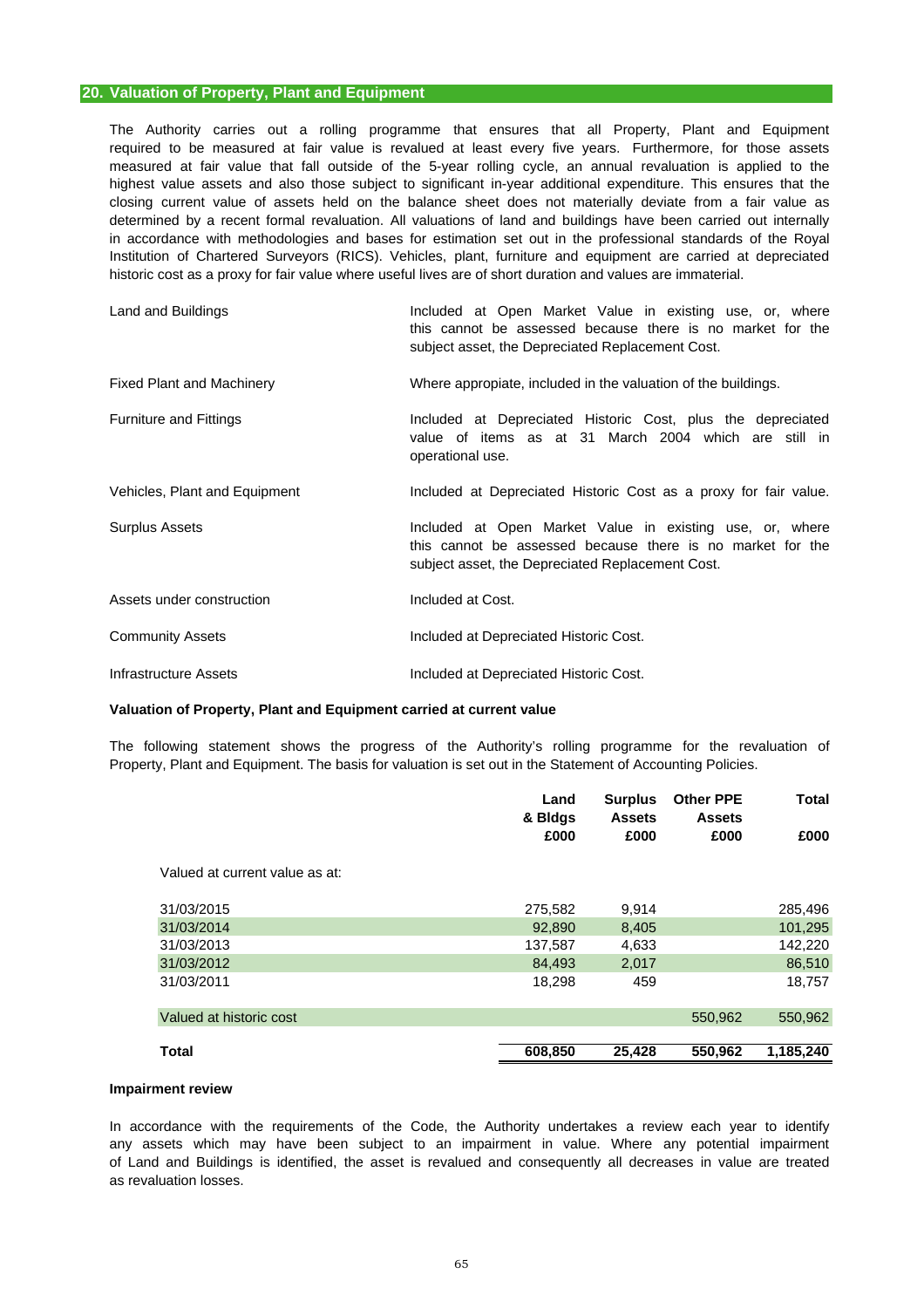## **21. Non-Maintained Schools**

in 2013/14). Transfers to schools are treated as disposals with nil sales proceeds. status. The value of land and buildings transferred to schools in 2014/15 was £25.8 million (£39.0 million The Authority assesses the accounting treatment of all schools based upon the requirements of IFRS. This has led to Academy,Voluntary Aided and Voluntary Controlled schools being treated as off balance sheet. Consequently, all land and buildings are written out of the Authority's asset register when a school converts

At the end of the year the number of schools treated as off balance sheet was as follows:

|                                     | 2014/15 |
|-------------------------------------|---------|
|                                     | No.     |
| Academy schools                     | 75      |
| <b>Voluntary Controlled schools</b> | 31      |
| <b>Voluntary Aided schools</b>      | 30      |
|                                     | 136     |

## **22. Assets Held for Sale**

|                                          | Current<br>2013/14<br>2014/15 |       |
|------------------------------------------|-------------------------------|-------|
|                                          |                               |       |
|                                          | £000                          | £000  |
| <b>Balance at start of year</b>          | 5,662                         | 5,515 |
| Assets newly qualified as Held for Sale: |                               |       |
| Property, Plant and Equipment            | 4,060                         | 872   |
| <b>Revaluation losses</b>                | (82)                          | (720) |
| <b>Revaluation gains</b>                 | 730                           |       |
| <b>Declassified</b>                      |                               |       |
| Property, Plant and Equipment            | (3,895)                       | ٠     |
| Assets sold                              | (974)                         | (565) |
| <b>Other Movements</b>                   | 14                            | 13    |
| Balance at end of year                   | 5,515                         | 5,115 |

There are no non-current assets held for sale.

#### **23. Investment Properties**

Income and Expenditure line in the Comprehensive Income and Expenditure Statement. The following items of income and expense have been accounted for in the Financing and Investment

|                                                            | 2013/14 | 2014/15 |
|------------------------------------------------------------|---------|---------|
|                                                            | £000    | £000    |
| Rental income from Investment Property                     | (443)   | (680)   |
| Direct operating expenses arising from Investment Property | 124     | 113     |
| Net (income)/expenditure                                   | (319)   | (567)   |

undertake repairs, maintenance or enhancement. Property or on the Authority's right to the remittance of income and the proceeds of disposal. The Authority has no contractual obligations to purchase, construct or develop Investment Property or to There are no restrictions on the Authority's ability to realise the value inherent in its Investment

Investment Properties have been valued as at the Balance Sheet date by the Authority's Estate Specialist Mr I Brearley MRICS who holds a relevant professional qualification and has recent experience. The following table summarises the movement in the fair value of Investment Properties over the year.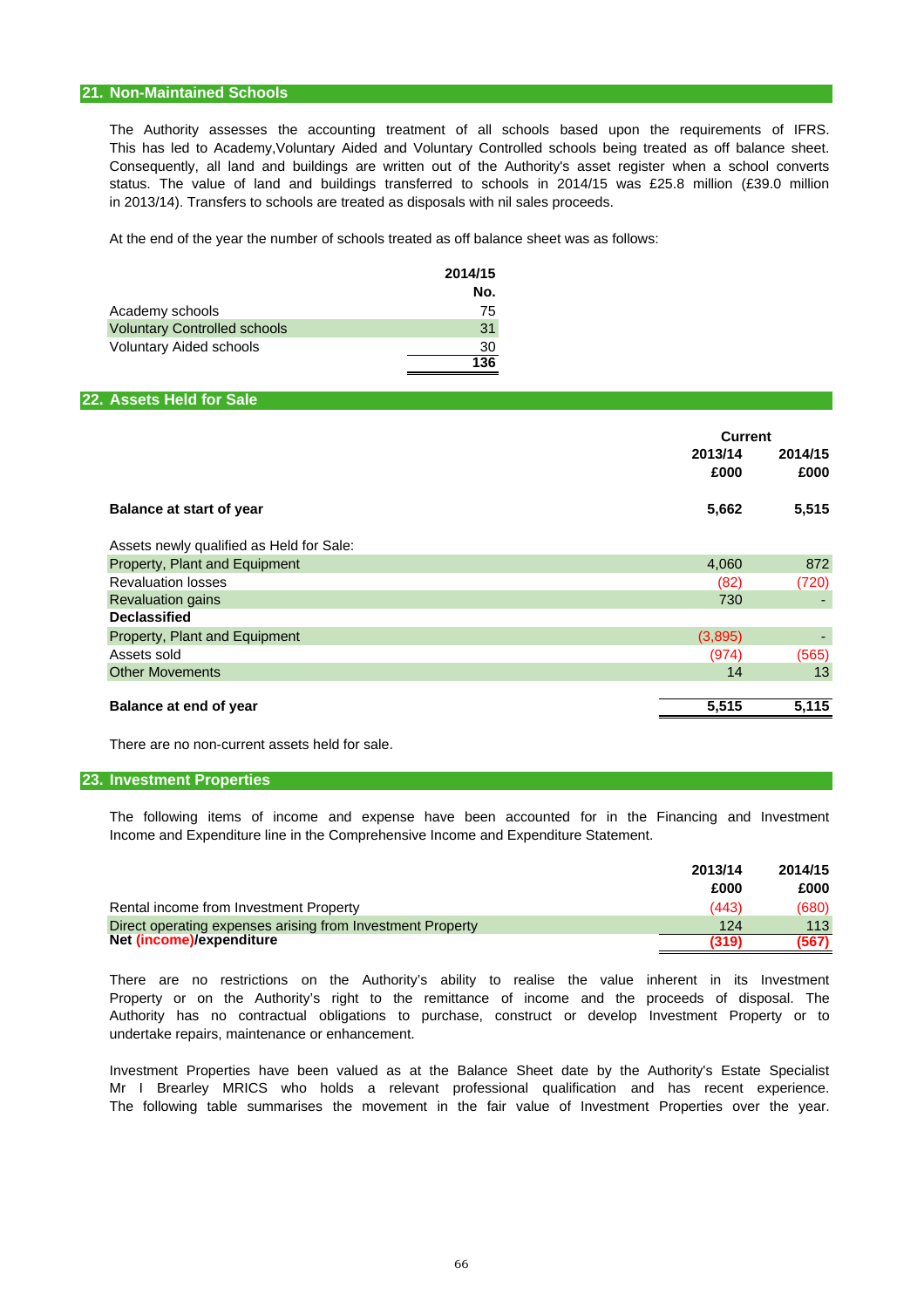|                                                | 2013/14<br>£000 | 2014/15<br>£000 |
|------------------------------------------------|-----------------|-----------------|
| <b>Balance at start of year</b><br>Additions:  | 16,247          | 12,692          |
| Subsequent expenditure                         | 6               | $\mathbf{1}$    |
| <b>Disposals</b>                               | (2,000)         | (134)           |
| Net gains/(losses) from fair value adjustments | (1,582)         | 1,205           |
| <b>Transfers</b>                               |                 |                 |
| (to)/from Surplus                              | (44)            | (428)           |
| (to)/from L&B                                  | 65              |                 |
| Balance at end of year                         | 12,692          | 13,336          |

## **24. Intangible Assets**

and Equipment. The Authority accounts for its software as Intangible Assets, to the extent that the software is not an integral part of a particular IT system and accounted for as part of the hardware item of Property, Plant

are from 3-5 years. All software is given a finite useful life, based on assessment of the period that the software is expected to be of use to the Authority. The useful lives assigned to the major software suites used by the Authority

low and/or values are immaterial. Intangible Assets are held at depreciated historic cost as a proxy for fair value where useful lives are

service heading. cost centre and then absorbed as an overhead across all the service headings in the Net Expenditure £2.7 million expensed to revenue in 2014/15 (£2.4 million in 2013/14) was charged to the IT Administration of Services. It is not possible to quantify exactly how much of the amortisation is attributable to each The carrying amount of Intangible Assets is amortised on a straight-line basis. The amortisation of

The movement on Intangible Asset balances during the year is as follows:

|                                      | 2013/14<br><b>Purchased</b><br><b>Software</b><br><b>Licences</b><br>£000 | 2014/15<br><b>Purchased</b><br><b>Software</b><br><b>Licences</b><br>£000 |
|--------------------------------------|---------------------------------------------------------------------------|---------------------------------------------------------------------------|
| <b>Balance at start of year</b>      |                                                                           |                                                                           |
| Gross carrying amounts               | 12,771                                                                    | 13,915                                                                    |
| Accumulated amortisation             | (3,695)                                                                   | (5,986)                                                                   |
| Net carrying amount at start of year | 9,076                                                                     | 7,929                                                                     |
| <b>Purchases</b>                     | 1,301                                                                     | 2,775                                                                     |
| <b>Disposals</b>                     |                                                                           |                                                                           |
| Amortisation for the period          | (2, 448)                                                                  | (2,688)                                                                   |
| <b>Other Movements</b>               |                                                                           | (1)                                                                       |
| Net carrying amount at end of year   | 7,929                                                                     | 8,015                                                                     |
| Comprising                           |                                                                           |                                                                           |
| Gross carrying amounts               | 13,915                                                                    | 16,595                                                                    |
| Accumulated amortisation             | (5,986)                                                                   | (8,580)                                                                   |
|                                      | 7,929                                                                     | 8,015                                                                     |

Fully amortised assets of £0.1 million were disposed of in the year.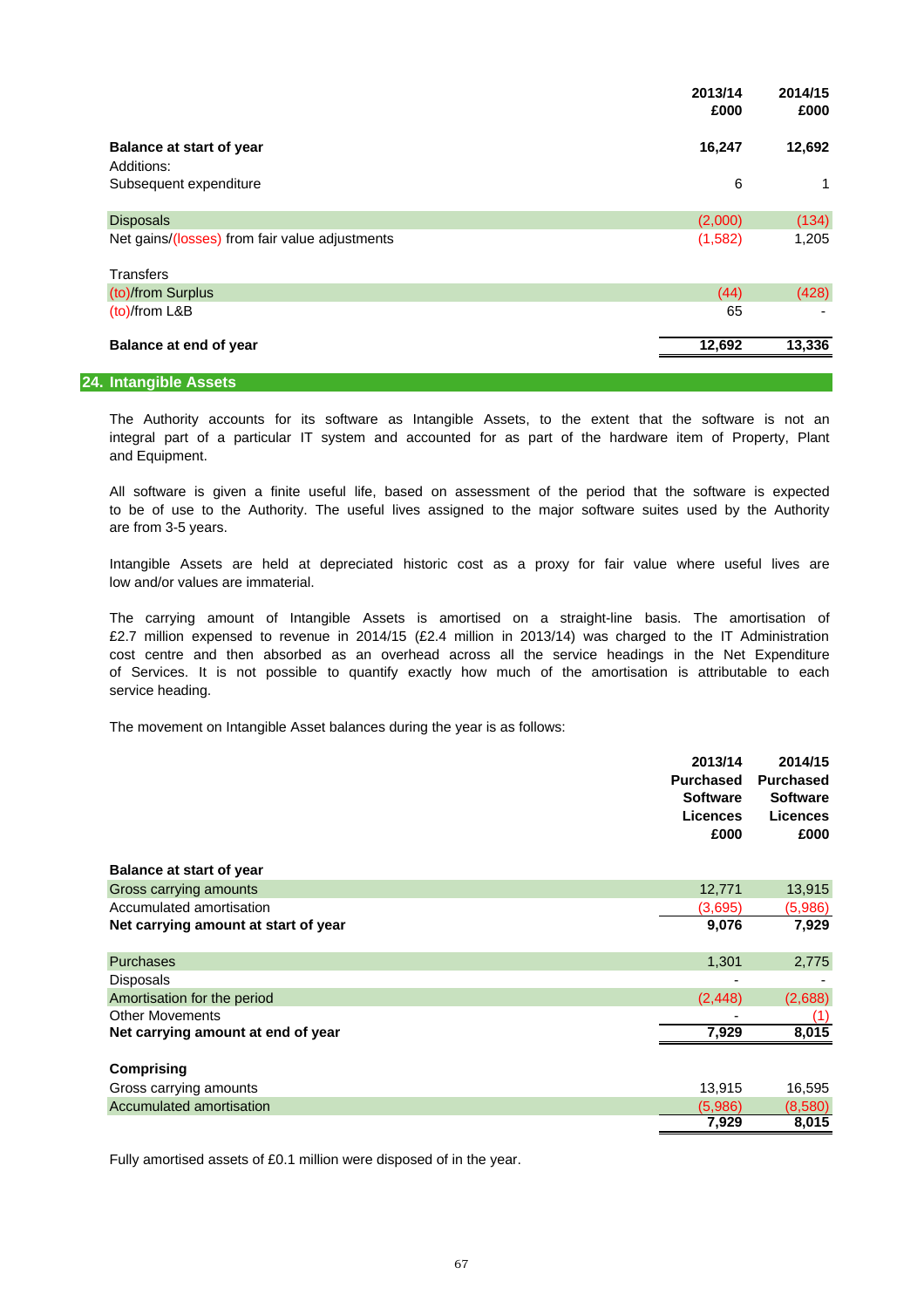of Financial Instruments: The borrowings and investments disclosed in the Balance Sheet are made up of the following categories

|                                             | Long-term |         | <b>Current</b> |         |         |
|---------------------------------------------|-----------|---------|----------------|---------|---------|
|                                             | 2013/14   |         | 2014/15        | 2013/14 | 2014/15 |
|                                             | £000      | £000    | £000           | £000    |         |
|                                             |           |         |                |         |         |
| Financial liabilities at amortised cost     | 441.912   | 519.656 | 130.057        | 121,593 |         |
| Financial liabilities at fair value through |           |         |                |         |         |
| profit and loss                             |           |         |                |         |         |
| <b>Total borrowings</b>                     | 441,912   | 519,656 | 130,057        | 121,593 |         |
|                                             |           |         |                |         |         |
| Loans and receivables                       | 7,572     | 8.207   | 52,050         | 81,597  |         |
| Available for sale financial assets         |           |         |                |         |         |
| Unquoted equity investment at cost          |           |         |                |         |         |
| <b>Total investments</b>                    | 7.572     | 8.207   | 52.050         | 81.597  |         |

financial assets. There have been no reclassifications of financial assets during the accounting period. The Authority does not hold any financial liabilities at fair value through profit and loss or available-for-sale

Public Works Loans Board (PWLB) and with UK and European banks through 'Lender's Option, Borrowers' Option' loans (LOBOs). These are both classed as 'other liabilities' and measured at amortised cost. The Authority's borrowings include finance leases associated with PFI schemes and borrowings with the

#### **Financial liabilities at amortised cost**

| Long-term                                       |                 |                 |
|-------------------------------------------------|-----------------|-----------------|
|                                                 | 2013/14<br>£000 | 2014/15<br>£000 |
| (a) Long Term Borrowing                         |                 |                 |
| Amounts still owed on loans received from       |                 |                 |
| external sources to acquire capital assets      |                 |                 |
| such as roads, buildings & equipment.           |                 |                 |
| Long Term Borrowing for repayment after 1 year  | 318,316         | 397,757         |
| (b) Finance Lease Liability                     |                 |                 |
| Amounts still owed on finance leases taken with |                 |                 |
| external sources to acquire capital assets for  |                 |                 |
| PFI Schemes and long term finance leases        |                 |                 |
| for repayment after 1 year                      | 123,596         | 121,899         |
| <b>Total Long Term Borrowing at 31 March</b>    | 441,912         | 519,656         |
| <b>Current</b>                                  |                 |                 |
|                                                 | 2013/14         | 2014/15         |
|                                                 | £000            | £000            |
| (c) Borrowing                                   |                 |                 |
| Long term borrowing for repayment within 1 year | 39,826          | 17,798          |
| Finance leases and PFI schemes for repayment    |                 |                 |
| within 1 year                                   | 3,809           | 4,970           |
| <b>Total Borrowing at 31 March</b>              | 43,635          | 22,768          |
|                                                 | 2013/14         | 2014/15         |
|                                                 | £000            | £000            |
| (d) Trade Creditors                             | 86,422          | 98,825          |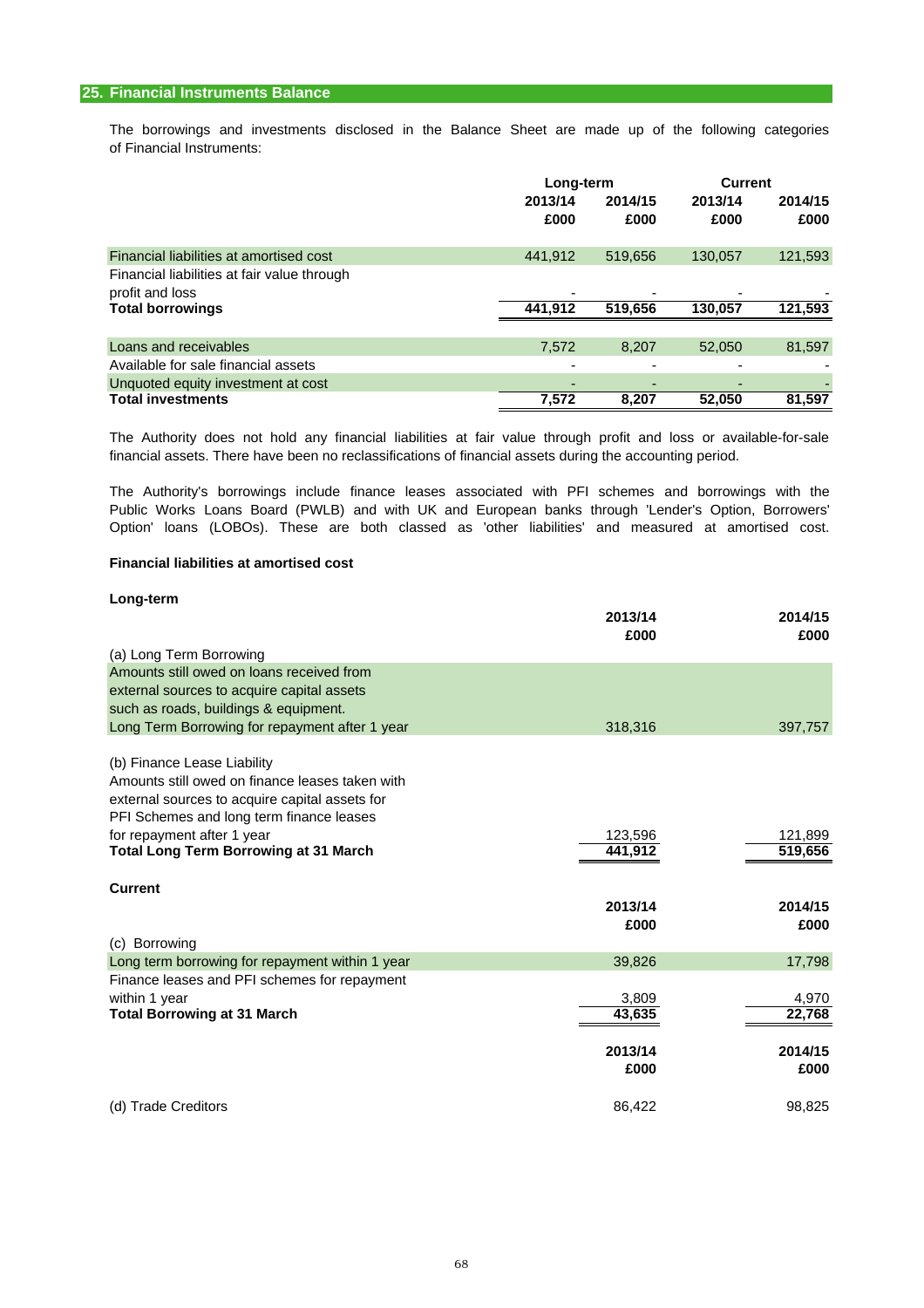## **Financial Assets - Loans & Receivables**

## **Long-term 2013/14 2014/15** (a) Long-term Investments **£000 £000** Long term investments with other local authorities and financial institutions 4,566 4,519 **2013/14 2014/15 £000 £000** (b) Long-term Advances Car and Bike Loans 386 267 267 267 267 268 267 268 267 268 267 268 267 267 268 267 268 267 268 267 267 268 267 Nottinghamshire Cricket Club 827 Nottingham Rugby Club 8 - 1999 September 2008 September 2008 September 2008 September 2008 September 2008 September 2008 September 2008 September 2008 September 2008 September 2008 September 2008 September 2008 September 2 Academies 24 413 Adult Care Property Debt - Deferred Payment Scheme 1,580 1,580 2,053 Funding Circle 28 28 **3,006 3,688**

#### **Car and Bike Loans**

The Authority has made loans for car and bike purchases to 67 employees (85 car loans) in the Authority who are in posts that require them to drive regularly on the Authority's business. These loans are not subsidised.

Car and Bike Loans Breakdown:

|                        | 2013/14 | 2014/15 |
|------------------------|---------|---------|
|                        | £000    | £000    |
| Opening balance        | 384     | 386     |
| Advances               | 244     | 76      |
| Repayments             | (242)   | (195)   |
| <b>Closing Balance</b> | 386     | 267     |
|                        | 2013/14 |         |
|                        |         | 2014/15 |
| Car Loans Breakdown:   | £000    | £000    |
| One year or less       | 169     | 112     |
| More than one year     | 217     | 155     |
|                        | 386     | 267     |

Account. loan carried at its amortised cost. The balancing figure appears in the Financial Instruments Adjustment charge against the fixed assets of the Club to safeguard the interests of the Authority. Since the loan was enhancing the reputation of the Cricket Club and helping it to retain Trent Bridge as a test match venue On 19 September 2007 the Authority approved a loan of £1.23 million for 20 years to Nottinghamshire Cricket Club to help fund the £8.2 million development plans for the Trent Bridge ground. In addition to there are benefits to the economy and wider community benefits. Consequently, the loan was offered at a discounted rate with a capital repayment holiday for the first 5 years. Security has been set by way of a offered at less than the prevailing rate the figure in the Balance Sheet represents the fair value of the

the annual rate of 1% over the PWLB rate. The loan has been repaid in 2014/15. On 21 May 2010 Nottinghamshire County Council and Nottingham City Council jointly lent Nottingham Rugby Club £50,000 repayable over 4 years to fund working capital needs. Interest is payable on the loan at

Balance Sheet. The Authority makes loans to the County's schools, when a schools converts to academy status any outstanding balance will be reclassified as a loan to an external body and shown as a loan in the Authority's

repaid over a three year period. Interest is charged at the current base rate plus 1 % on these loans. The Authority operates an internal school loans scheme to enable schools to purchase assets such as ICT equipment, minibuses, photocopiers or contribute towards capital schemes. Typically these amounts are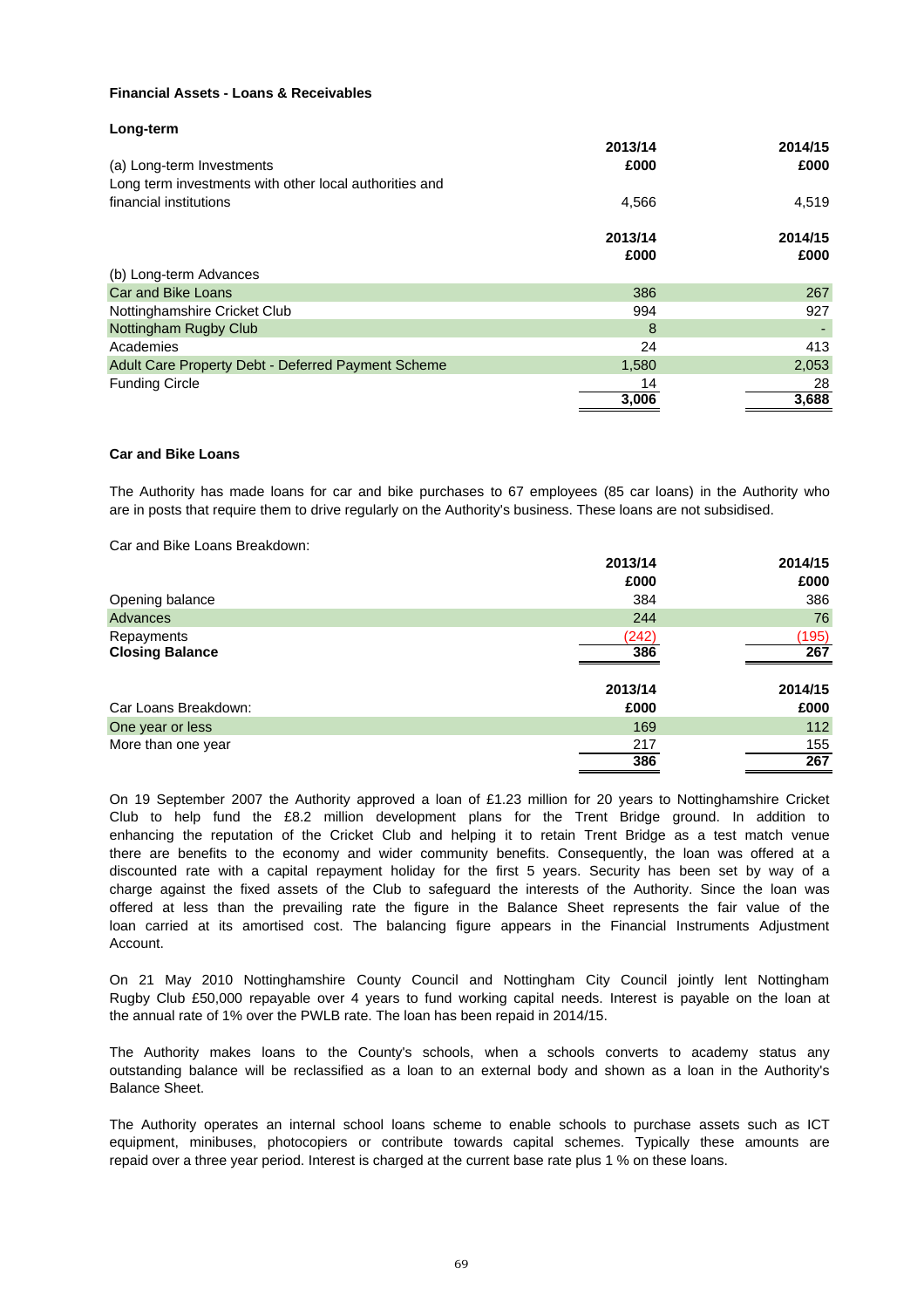Instruments Adjustment Account. The Authority also provides loans to fund energy efficiency projects, i.e. Lighting, ICT upgrades and energy loans. Since the loan was offered at less than the prevailing rate the figure in the Balance Sheet represents the the fair value of the loan carried at its amortised cost. The balancing figure appears in the Financial management systems. These are normally repaid over a five year period. No interest is charged on these

property is sold. to meet their care home fees. Repayment of such loans is deferred until the residents die or their Adult Care Property Debt under the deferred payment scheme (as per section 55 of the Health and Social Care Act, 2001) consists of loans to those with insufficient income and capital, excluding their property,

mainstream sources of funding following the economic downturn. As part of its Economic Regeneration programme since 2013/14, the Authority has invested through the Funding Circle as a way of supporting direct lending or investment to small and medium sized local businesses. This was a consequence of the reduction in lending to businesses from banks or other

## **Current**

| (c) Temporary investments                              | 2013/14 | 2014/15 |
|--------------------------------------------------------|---------|---------|
|                                                        | £000    | £000    |
| Temporary investments with other local authorities and |         |         |
| financial institutions                                 | 5.057   | 20.028  |

position at that date. The Authority manages its cash in line with its approved Treasury Management Policy and in accordance with prevailing statutory requirements. The amount invested at the year end depends on the cash flow

| Short-term Trade Debtors                    | 2013/14<br>£000 | 2014/15<br>£000 |  |
|---------------------------------------------|-----------------|-----------------|--|
| (d) Trade Debtors (less bad debt provision) | 46.993          | 61.569          |  |

#### **Financial Assets - unquoted equity investment at cost**

Economic Development: There are equity holdings amounting to £0.15 million (£0.26 million in 2013/14) that have been written off to the Comprehensive Income and Expenditure Account to reflect the high risk of the investment. Consequently, their fair value has been assessed as nil in the Balance Sheet.

is carried on the Balance Sheet. traded on the open market. Consequently, since the fair value cannot be measured reliably, no value consortium are share holders in SCAPE, a limited company set up in 2006/07 to continue with the its role now is the provision of buildings design services for local authorities. Some members of the and holds shares in SCAPE Ltd. The Authority does not receive any dividends from its holdings. The value of this holding is small and there are conditions on the shares that prevent them being The Authority holds a share in the local authority controlled CLASP Consortium (14%) and SCAPE System Building Ltd (17%). The CLASP Consortium was originally set up by a number of local authorities in 1957/58 for the design and delivery of a build system known as CLASP especially for school buildings but provision of build design and property consultancy services. The CLASP Consortium no longer undertakes any economic activities following the creation of SCAPE. The Authority is a founder member of the consortium

#### **Interests in Companies**

investment cost in the Authority's accounts. The Authority has a 50% interest in Nottingham and Nottinghamshire Futures Limited (formerly Connexions Nottinghamshire Limited). The Company transferred into local authority control from the Learning and Skills Council at 1 April 2008 at no cost and consequently, this is reflected at an immaterial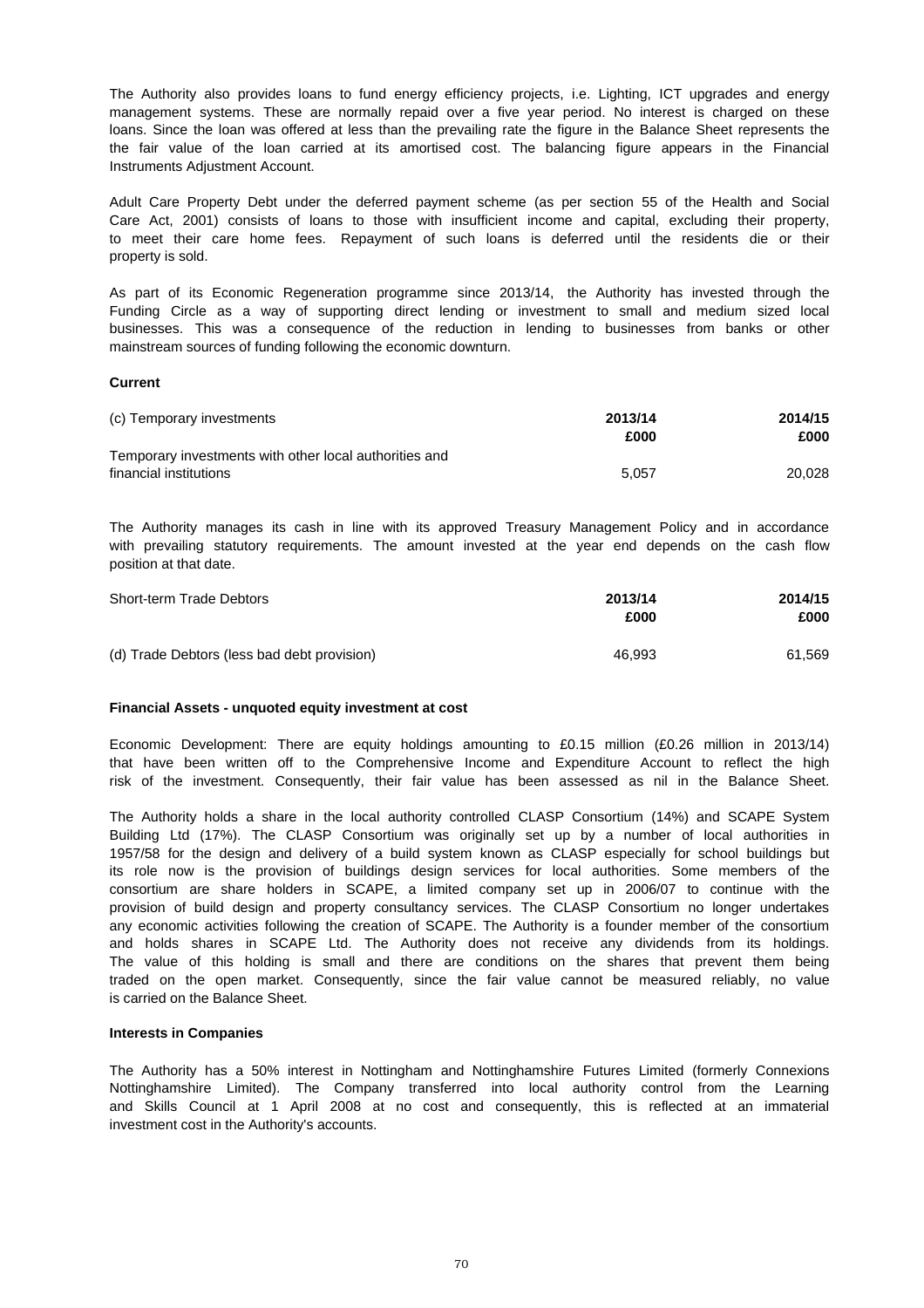financial instruments are made up as follows: The gains and losses recognised in the Comprehensive Income and Expenditure Account in relation to

|                                                   |                                        | 2013/14                           |                          |                                        | 2014/15                           |              |
|---------------------------------------------------|----------------------------------------|-----------------------------------|--------------------------|----------------------------------------|-----------------------------------|--------------|
|                                                   | <b>Financial</b><br><b>Liabilities</b> | <b>Financial</b><br><b>Assets</b> | Total                    | <b>Financial</b><br><b>Liabilities</b> | <b>Financial</b><br><b>Assets</b> | <b>Total</b> |
|                                                   | £000                                   | £000                              | £000                     | £000                                   | £000                              | £000         |
| Interest expense                                  | (32,096)                               |                                   | (32,096)                 | (32, 907)                              |                                   | (32, 907)    |
| Losses on derecognition                           |                                        | $\overline{\phantom{0}}$          | $\overline{\phantom{a}}$ |                                        | ٠                                 |              |
| Impairment losses                                 |                                        |                                   |                          |                                        |                                   |              |
| Interest payable and                              |                                        |                                   |                          |                                        |                                   |              |
| similar charges                                   | (32,096)                               | Ξ.                                | (32,096)                 | (32, 907)                              | $\blacksquare$                    | (32, 907)    |
| Interest income                                   |                                        | 679                               | 679                      |                                        | 430                               | 430          |
| Gains on derecognition<br>Interest and investment |                                        |                                   |                          |                                        |                                   |              |
| income                                            |                                        | 679                               | 679                      |                                        | 430                               | 430          |

The average cost of external borrowing was 4.90% (5.04% in 2013/14).

Comprehensive Income and Expenditure Account. entered into by the Authority the transaction costs are negligible. For example, the PWLB charges an fees below 0.5% of the amount borrowed are considered not material and are charged directly to the The interest expense figure includes the cost of administration fees. For most of the transactions taken out through brokers have incurred fees of £24,000 on borrowings of £10 million. Administration administration fee when advancing new loans at the current rate of 35p per £1,000 and LOBO loans

the above figures. Following comprehensive local government re-organisation in 1974, the Authority took over assets from other local authorities on which there were repayments of advances still outstanding. These debts are administered by the other authorities and the amounts recharged to the Authority are included in

The balance outstanding on these deferred liabilities is as follows:

|                                                                    | 2013/14<br>£000 | 2014/15<br>£000 |
|--------------------------------------------------------------------|-----------------|-----------------|
|                                                                    |                 |                 |
| Loan taken over from District Councils when the responsibility for |                 |                 |
| services was transferred to the Authority on local government      | 1.529           | 1.438           |
| reorganisation in 1974.                                            |                 |                 |

**27. Fair Value of Assets and Liabilities carried at amortised cost**

assumptions: Balance Sheet at amortised cost. Their fair value can be assessed by calculating the present value of the cash flows that will take place over the remaining term of the instruments, using the following Financial liabilities and financial assets represented by loans and receivables are carried in the

- no early repayment or impairment is recognised
- approximate to fair value where an instrument will mature in the next 12 months, the carrying amount is assumed to
- the fair value of trade and other receivables is taken to be the invoiced or billed amount.

interest rates in force as at 31 March 2014 and 2015 as follows: For long term borrowings and investments, fair values have been calculated by reference to relevant

- for PWLB loans, the relevant PWLB rate in force
- for LOBO loans, the PWLB premature repayment rate applicable to loans in excess of 50 years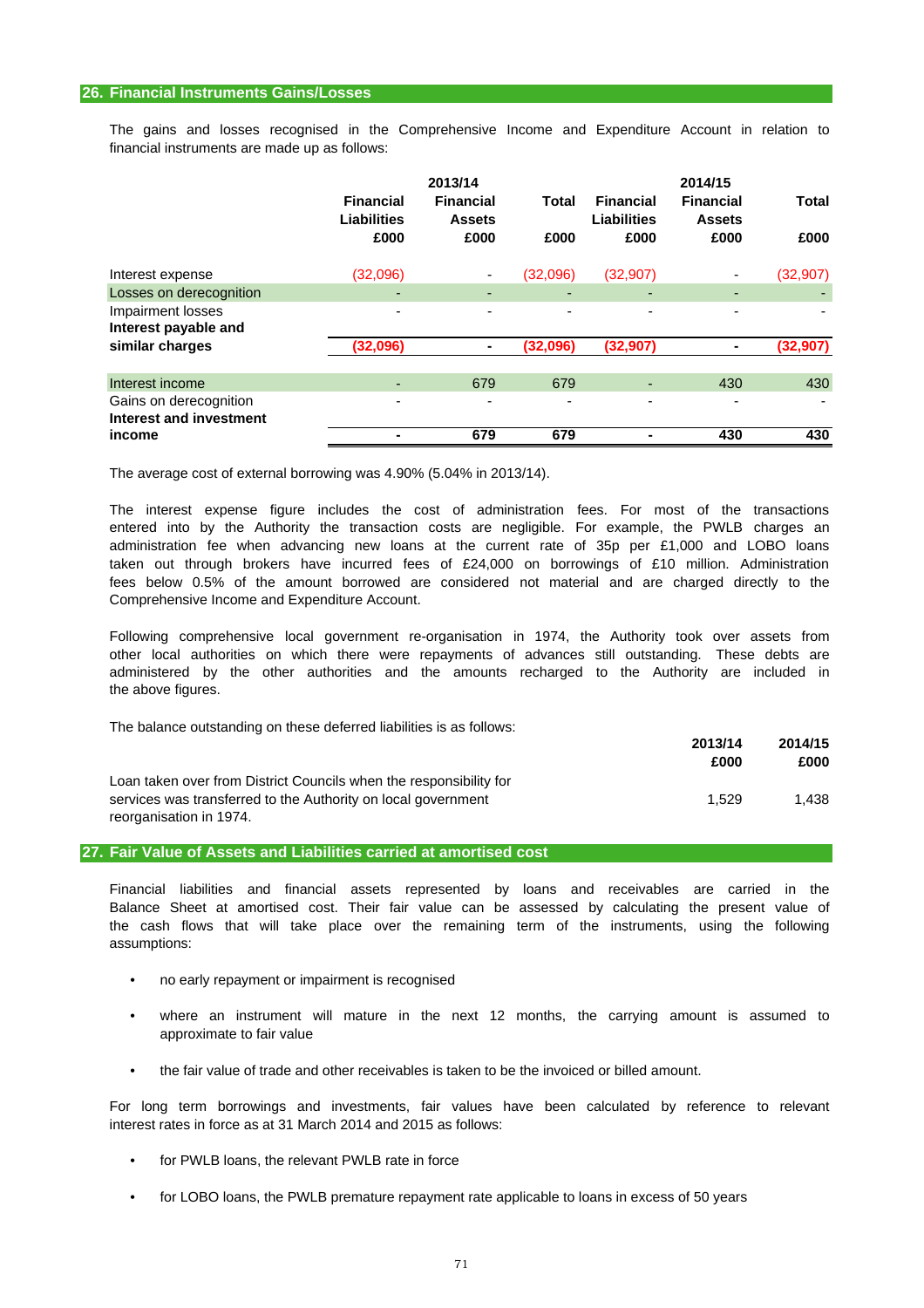- for long term investments, the market rate for a loan of similar value and profile
- length to the remaining scheduled length for finance leases and Salix loan, the PWLB rate for an annuity commencing on 31 March of equal
- on loans and receivables. for loans and receivables, the PWLB rate for an annuity commencing on 31 March of length equal to the remaining scheduled length of the relevant instrument, plus 1% to recognise risk

|                              |                            | 2013/14               |                            | 2014/15               |  |
|------------------------------|----------------------------|-----------------------|----------------------------|-----------------------|--|
|                              | Carrying<br>Amount<br>£000 | Fair<br>Value<br>£000 | Carrying<br>Amount<br>£000 | Fair<br>Value<br>£000 |  |
|                              |                            |                       |                            |                       |  |
| <b>Financial liabilities</b> | 571.969                    | 720,655               | 641.249                    | 782,066               |  |

early repayment of the loans. leases includes a number of fixed rate loans and leases where the interest rate payable is higher than The fair value is greater than the carrying amount because the Authority's portfolio of loans and finance the rates available for similar loans at the Balance Sheet date. This commitment to pay interest above current market rates increases the amount that the Authority would have to pay if the lender agreed to

|                       | 2013/14        |               | 2014/15        |               |
|-----------------------|----------------|---------------|----------------|---------------|
|                       | Carrying       | Fair          | Carrying       | Fair          |
|                       | Amount<br>£000 | Value<br>£000 | Amount<br>£000 | Value<br>£000 |
| Loans and receivables | 59,622         | 59,730        | 89,804         | 89,991        |

where the interest rate is lower then a lower repayment. rates, the Authority would have to accept higher repayment if it negotiated early repayment of the loans; The fair value is different from the carrying amount because the Authority's portfolio of investments included a number of fixed rate loans where the interest rate receivable was different from the rates available for similar loans at the Balance Sheet date. Where the agreed interest is above current market

## **28. Disclosure of nature and extent of risks arising from financial instruments**

The Authority's activities expose it to a variety of financial risks:

- investment, borrowing, capital, project or partnership financing credit risk – the risk of failure by a counterparty to meet its contractual obligations under an
- liquidity risk – the risk that cash will not be available when it is needed, thereby causing additional unbudgeted costs with consequent impact on the Authority's business/service objectives.
- market risk – the risk that, through adverse market fluctuations in the value of the principal sums the Authority borrows and invests, its stated treasury management policies are compromised.

This contains a number of measures to control the key financial instrument risks above including: Code of Practice, the Authority sets an annual Treasury Management Strategy, by March each year. 2002, the Authority adopted the CIPFA Code of Practice on Treasury Management. In accordance with this The Authority's overall risk management programme focuses on the unpredictability of financial markets and seeks to minimise potential adverse effects on the resources available to fund services. In

- treasury management practices
- prudential indicators for borrowing and investment
- approved counterparties for lending purposes.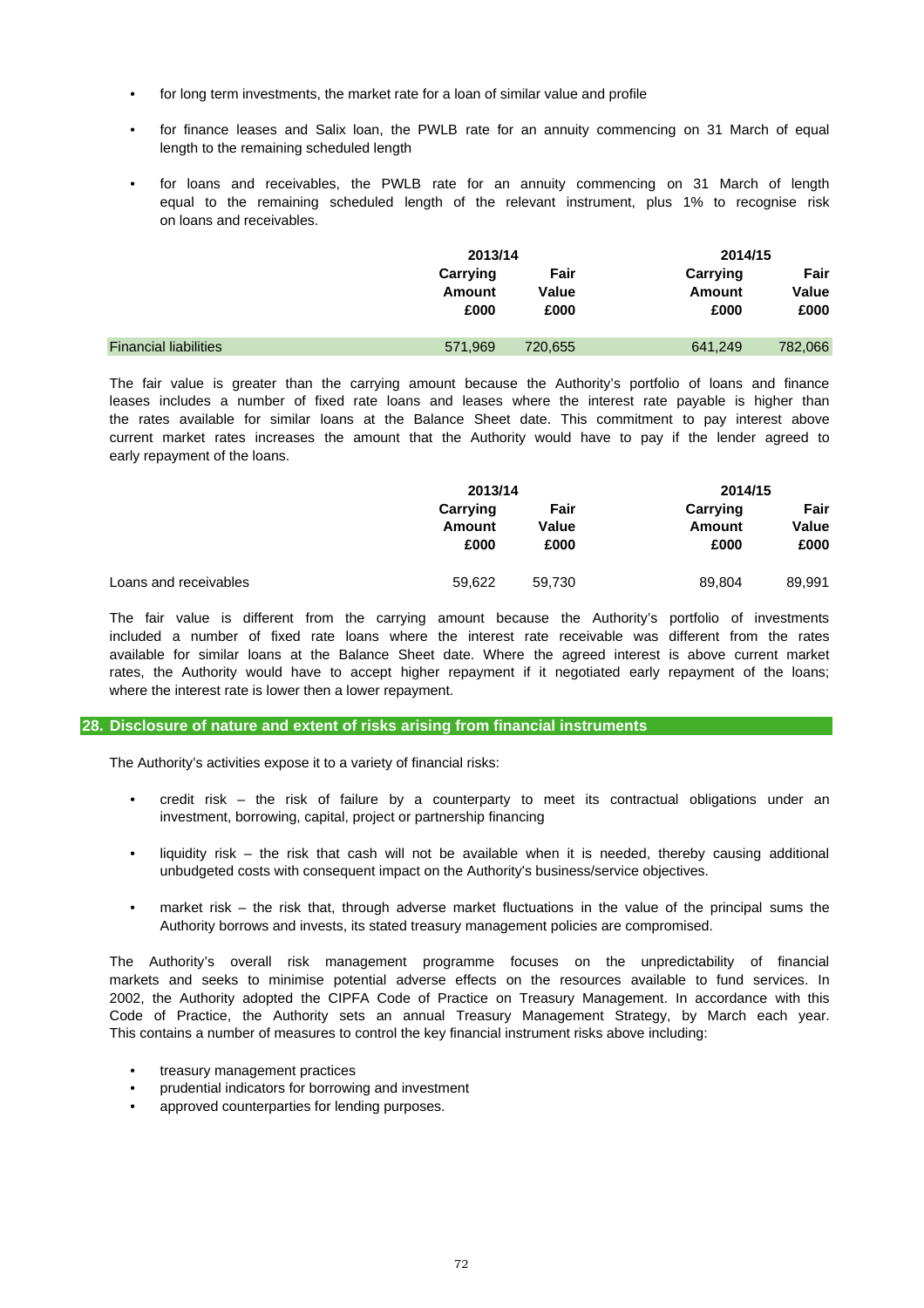The Authority also receives regular reports measuring the performance of the treasury management function. A copy of the Authority's Treasury Management Policy and Strategy is available upon request.

### **Credit Risk**

market conditions. experience of default and uncollectability over the last five financial years, adjusted to reflect current The following analysis summarises the Authority's potential maximum exposure to credit risk, based on

|                         |         |                          | <b>Historical</b> | <b>Estimated</b>       |
|-------------------------|---------|--------------------------|-------------------|------------------------|
|                         |         |                          | experience        | maximum                |
|                         |         |                          | adjusted          | exposure               |
|                         |         |                          | for market        | to                     |
|                         | Amounts | <b>Historical</b>        |                   | conditions default and |
|                         |         | at experience            | at                | uncollecta-            |
|                         | 31/3/15 | of default               | 31/3/15           | bility                 |
|                         | £000    |                          |                   | £000                   |
| Deposits with banks and |         |                          |                   |                        |
| financial institutions  | 20,028  | $\overline{\phantom{a}}$ | -                 | ۰                      |
|                         |         |                          |                   |                        |
| <b>Customers</b>        | 27,538  | 0.20%                    | 0.20%             | 55                     |

from non-performance by any of its counterparties in relation to deposits. No credit limits were exceeded during the reporting period and the Authority does not expect any losses

the end of 2014/15 the provision for bad and doubtful debt was £5.6 million (£5.7 million in 2013/14). Customers are assessed, taking into account their financial position, past experience and other factors. The Authority's policy is to set aside a provision for bad debt in order to minimise the effect of default. At

past due amount can be analysed by age as follows: 2013/14) of the £27.5 million (£39.2 million in 2013/14) balance is past its due date for payment. The The Authority does not generally allow credit for customers, such that £8.7 million (£6.7 million in

|                        | £000  |
|------------------------|-------|
| Less than three months | 2,057 |
| Three to six months    | 1,599 |
| Six months to one year | 1.168 |
| More than one year     | 3,865 |
|                        | 8,689 |

### **Liquidity risk**

loans will be considered. instruments. Instead, the risk is that a significant proportion of borrowings will mature at a time of As the Authority has ready access to borrowings from the Public Works Loans Board, there is no significant risk that it will be unable to raise finance to meet its commitments under financial of the annual Treasury Management Strategy. The strategy for new loans is to borrow each year close to the lowest lowest rate available and, where economic circumstances make it favourable, early repayment of fixed rate unfavourable interest rates. Current borrowings are spread over 54 years with a maximum of any one fairly sizeable in relation to current debt, the prudential indicator for debt maturity has been set with as part year's maturity around 7.2% of the total. However, since the Authority's future borrowing requirement is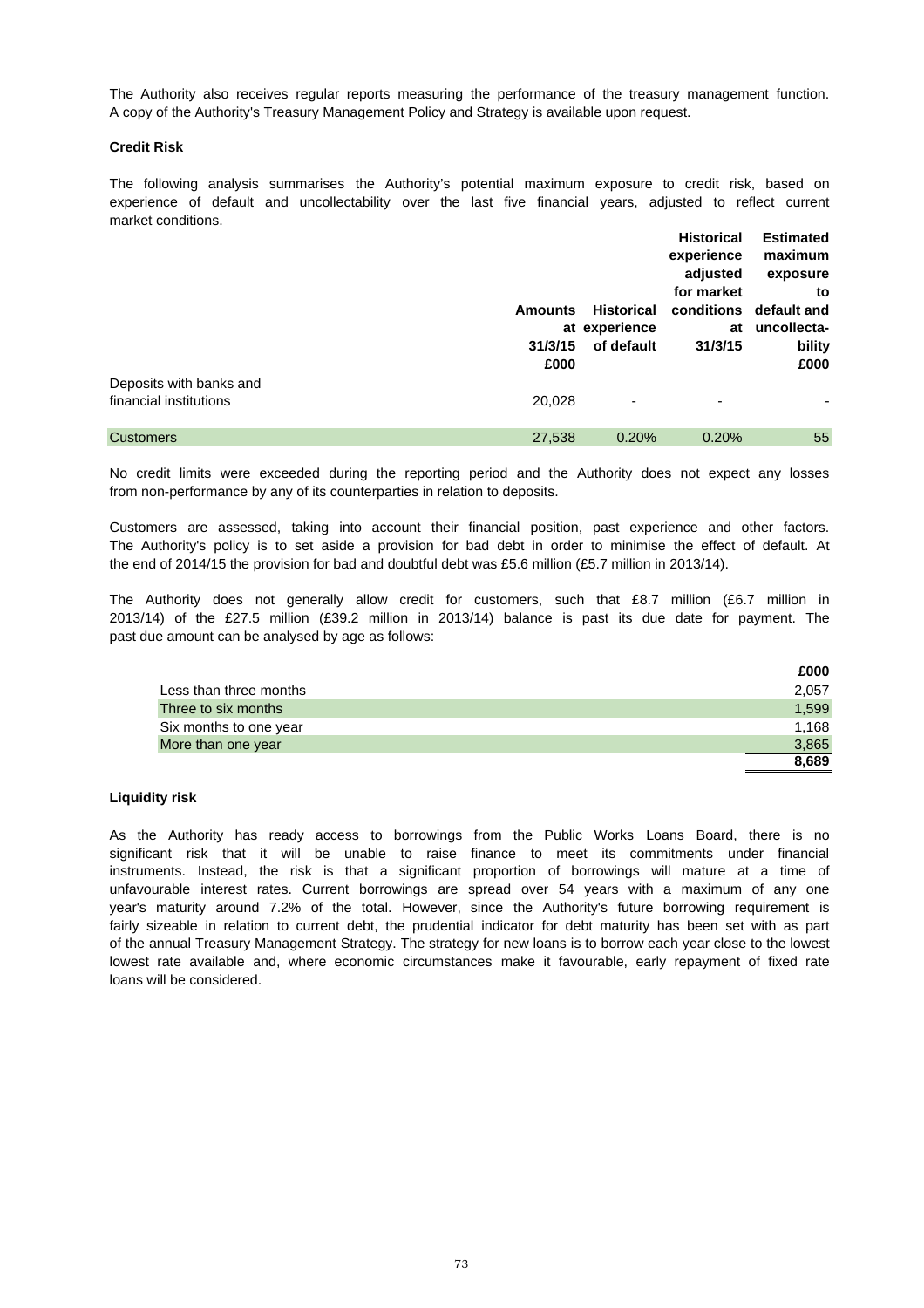In addition, the Authority has a number of finance lease liabilities that relate to PFI and other schemes.

The maturity analysis of financial liabilities is as follows:

|                                                 | 2013/14 |               | 2014/15 |       |
|-------------------------------------------------|---------|---------------|---------|-------|
|                                                 | £000    | $\frac{0}{0}$ | £000    | %     |
| <b>Maturity date</b>                            |         |               |         |       |
| Within 1 year                                   | 43,635  | 9.0           | 22,768  | 4.2   |
| 1 year and up to 2 years                        | 13,876  | 2.9           | 15,229  | 2.8   |
| 2 years and up to 5 years                       | 44,647  | 9.2           | 51,599  | 9.5   |
| 5 years and up to 10 years                      | 90,102  | 18.5          | 89,656  | 16.5  |
| 10 years and up to 15 years                     | 87,249  | 18.0          | 87,032  | 16.1  |
| 15 years and up to 20 years                     | 80,047  | 16.4          | 74,149  | 13.7  |
| 20 years and up to 25 years                     | 25,121  | 5.2           | 51,121  | 9.4   |
| 25 years and over                               | 100,870 | 20.8          | 150,870 | 27.8  |
|                                                 | 485,547 | 100.0         | 542,424 | 100.0 |
|                                                 |         |               |         |       |
|                                                 | 2013/14 |               | 2014/15 |       |
|                                                 | £000    |               | £000    |       |
| <b>Source of Borrowing</b>                      |         |               |         |       |
| Public Works Loan Board                         | 233,546 |               | 308,359 |       |
| <b>External Bonds and Loans</b>                 | 124,346 |               | 106,296 |       |
| Finance Leases related to PFI and other schemes | 127,405 |               | 126,869 |       |
| Salix Loan                                      | 250     |               | 900     |       |
|                                                 | 485,547 |               | 542,424 |       |
|                                                 |         |               |         |       |

All trade and other payables are due to be paid in less than one year.

#### **Market risk**

Interest rate risk

rates would have the following effects: The Authority is exposed to risk in terms of interest rate movements on its borrowings and investments. Movements in interest rates have a complex impact on the Authority. For instance, a rise in interest

- borrowings at fixed rates the fair value of the borrowings will fall
- Expenditure Statement will rise investments at variable rates – the interest income credited to the Comprehensive Income and
- investments at fixed rates the fair value of the assets will fall.

investments will be reflected in other comprehensive income and expenditure. Statement and affect the General Fund Balance £ for £. Movements in the fair value of fixed rate impact on the Comprehensive Income and Expenditure Statement. However, changes in interest receivable on variable rate investments will be posted to the Comprehensive Income and Expenditure Borrowings are not carried at fair value, so nominal gains and losses on fixed rate borrowings would not

out should be fixed or variable. This allows any adverse changes to be accommodated. favourable, early repayment of fixed rate loans will be considered to limit exposure to losses. The risk of strategy for assessing interest rate exposure that feeds into the setting of the annual budget. The loss is ameliorated by the fact that a proportion of Government grant payable on financing costs will The Authority has a number of strategies for managing interest rate risk. The policy for borrowing rates is to achieve a managed decline in the average rate and borrow each year close to the lowest rate normally move with prevailing interest rates or the Authority's cost of borrowing and provide compensation for a proportion of any higher costs. The treasury management team has an active strategy is used to advise investment and borrowing decisions and also whether new borrowing taken available. During periods of falling interest rates, and where economic circumstances make it

and Expenditure Statement. Statement. If interest rates had been 1% higher at 31 March 2015, with all other variables held constant, the fair value of fixed rate borrowings would be lower but with no impact on the Comprehensive Income The Authority has no variable rate borrowings and minimal variable rate investments. A 1% change in interest rates would therefore have no material impact on the Comprehensive Income and Expenditure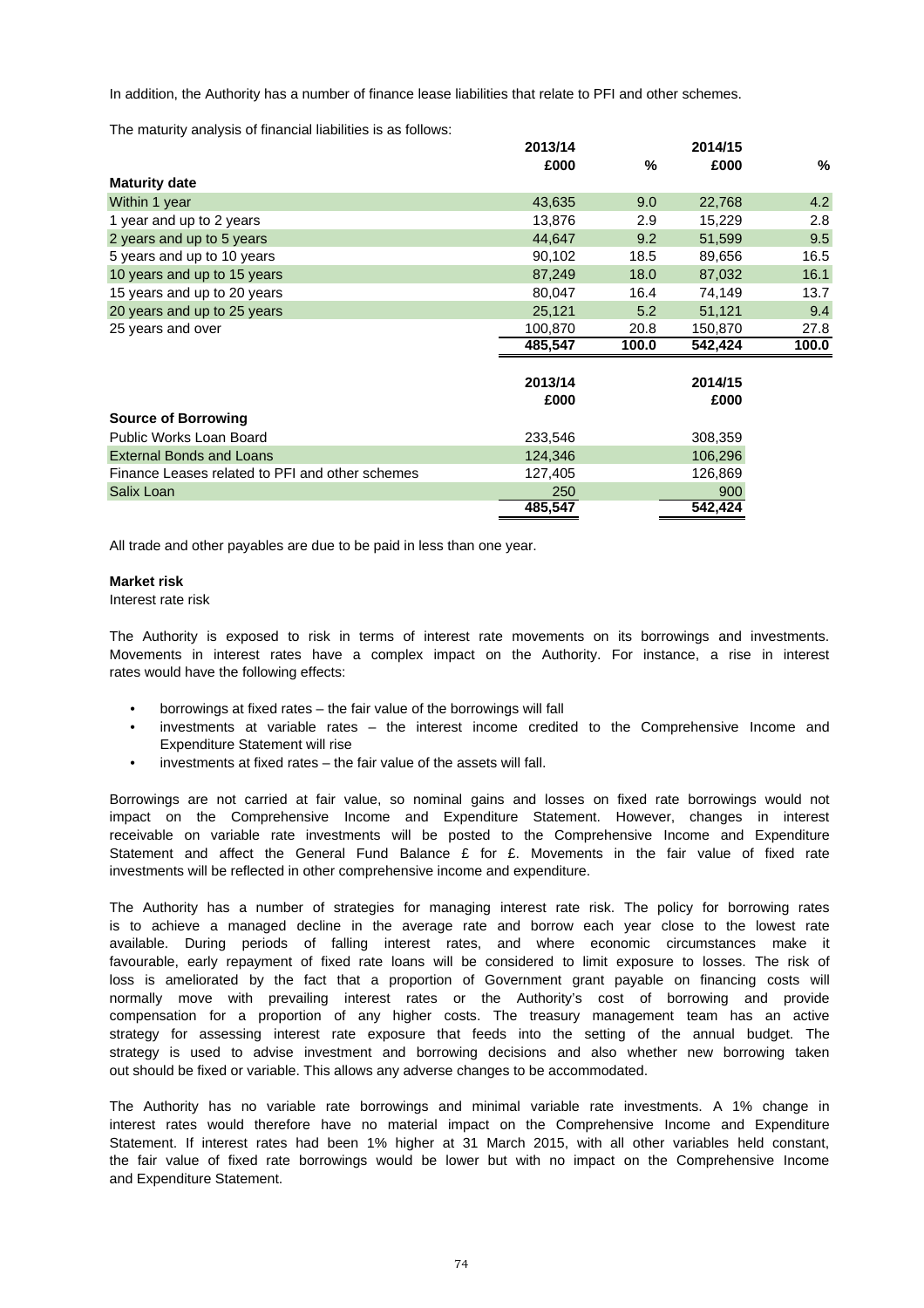## Price risk

losses from movements in the prices of shares. The Authority does not hold any equity shares that can be measured and consequently is not exposed to

## Foreign exchange risk

exposure to movements in exchange rates. The Authority has no financial assets or liabilities denominated in foreign currencies and thus has no

## **29. Inventories**

|                                       | <b>Raw Materials</b><br>2013/14<br>£000 | 2014/15<br>£000 | <b>Finished Goods</b><br>2013/14<br>£000 | 2014/15<br>£000 | <b>Totals</b><br>2013/14<br>£000 | 2014/15<br>£000 |
|---------------------------------------|-----------------------------------------|-----------------|------------------------------------------|-----------------|----------------------------------|-----------------|
| Opening Balance                       | 1,515                                   | 1,690           | 1,232                                    | 1,199           | 2,747                            | 2,889           |
| Purchases                             | 9,434                                   | 10,515          | 10,341                                   | 10,049          | 19,775                           | 20,564          |
| Expended                              | (9,237)                                 | (10, 358)       | (10, 367)                                | (10, 195)       | (19,604)                         | (20, 553)       |
| <b>Written Off</b>                    | (22)                                    | (20)            | (1)                                      | (1)             | (23)                             | (21)            |
| Reversal of write off                 |                                         |                 | (6)                                      |                 | (6)                              |                 |
| <b>Closing Balance</b>                | 1,690                                   | 1,827           | 1,199                                    | 1,052           | 2,889                            | 2,879           |
| 30. Debtors and Long Term Debtors     |                                         |                 |                                          |                 |                                  |                 |
| Debtors less than one year            |                                         |                 |                                          | 2013/14<br>£000 |                                  | 2014/15<br>£000 |
| Central government bodies             |                                         |                 |                                          | 11,318          |                                  | 13,715          |
| Other local authorities               |                                         |                 |                                          | 20,269          |                                  | 29,361          |
| <b>NHS</b> bodies                     |                                         |                 |                                          | 19,831          |                                  | 8,285           |
| Public corporations and trading funds |                                         |                 |                                          | 10              |                                  |                 |
| Other entities and individuals        |                                         |                 |                                          | 12,233          |                                  | 27,096          |
|                                       |                                         |                 |                                          | 63,661          |                                  | 78,457          |
| Less bad debt provision               |                                         |                 |                                          | (5,731)         |                                  | (5,639)         |
| <b>Total</b>                          |                                         |                 |                                          | 57,930          |                                  | 72,818          |
| Long term debtors                     |                                         |                 |                                          | 2013/14         |                                  | 2014/15         |
|                                       |                                         |                 |                                          | £000            |                                  | £000            |
| Adult care property debt              |                                         |                 |                                          | 1,627           |                                  | 1,257           |
| Other                                 |                                         |                 |                                          | 51              |                                  | 51              |
| <b>Total</b>                          |                                         |                 |                                          | 1,678           |                                  | 1,308           |
| Analysis of bad debt provision        |                                         |                 |                                          | 2013/14         |                                  | 2014/15         |
|                                       |                                         |                 |                                          | £000            |                                  | £000            |
| Opening bad debt provision            |                                         |                 |                                          | 5,106           |                                  | 5,731           |
| Amounts paid                          |                                         |                 |                                          | (2,733)         |                                  | (2, 817)        |
| Amounts written off                   |                                         |                 |                                          | (304)           |                                  | (403)           |
| Provisions adjustment                 |                                         |                 |                                          | 3,662           |                                  | 3,128           |
| <b>Closing bad debt provision</b>     |                                         |                 |                                          | 5,731           |                                  | 5,639           |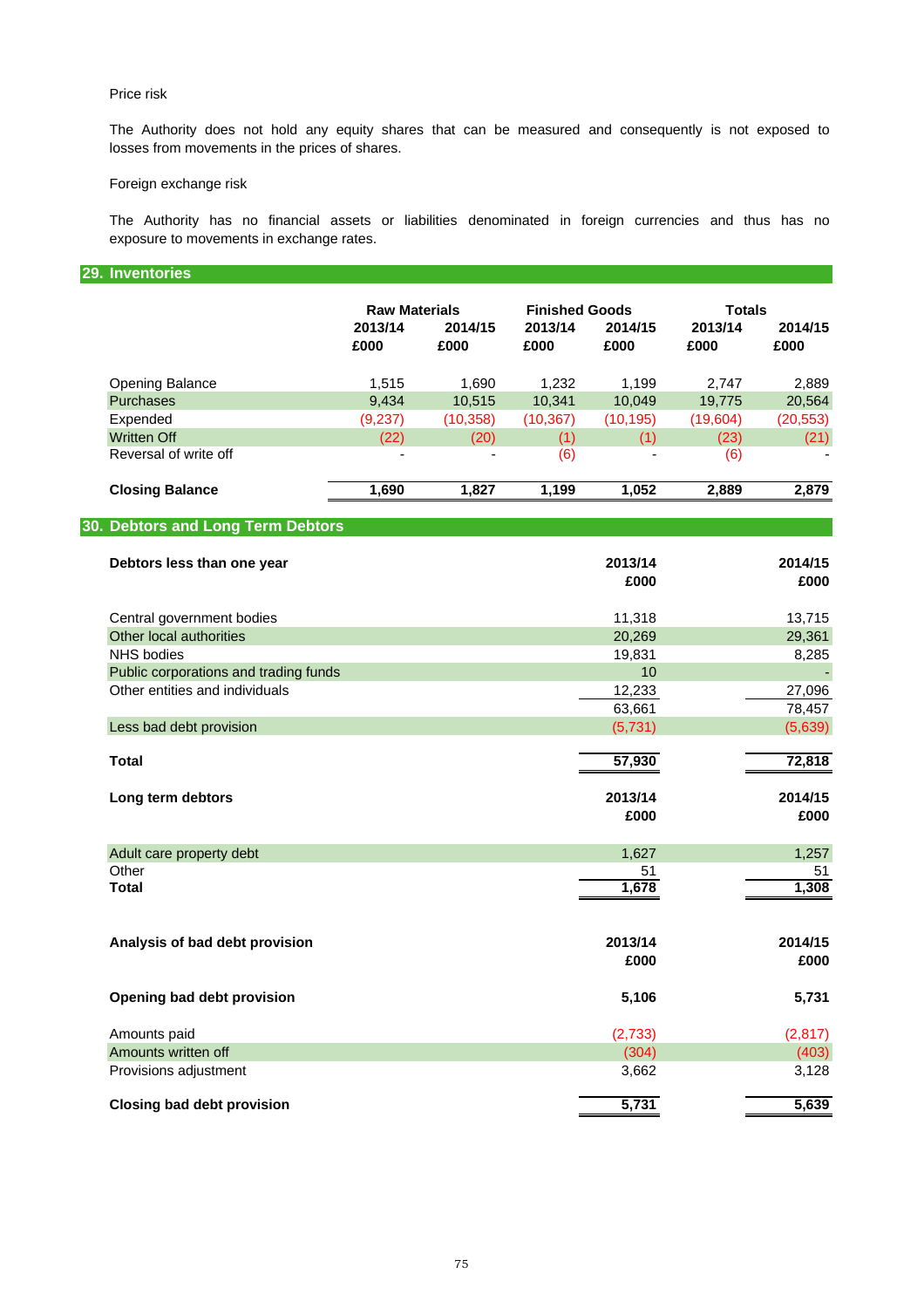## **31. Creditors**

| Creditors less than one year          | 2013/14<br>£000 | 2014/15<br>£000 |
|---------------------------------------|-----------------|-----------------|
| Central government bodies             | 8,035           | 9,650           |
| Other local authorities               | 16,450          | 22,476          |
| NHS bodies                            | 7,719           | 3,456           |
| Public corporations and trading funds | 2,513           | 475             |
| Other entities and individuals        | 62,288          | 71,755          |
| Total                                 | 97,005          | 107,812         |

## **32. Cash and Cash Equivalents**

either with the Authority's main bank or held with other banks. The Authority monitors cash balances on a daily basis to make maximum use of the funds available and invests any surplus cash identified. The bank account balance at 31 March will consist of an overdraft with the Authority's main bank, amounts held in call accounts or money market funds and school deposits

The analysis of cash and cash equivalents is as follows:

|                                         | 2013/14 |           | 2014/15 |           |
|-----------------------------------------|---------|-----------|---------|-----------|
|                                         | £000    | £000      | £000    | £000      |
| Amounts held in call accounts and       |         |           |         |           |
| money market funds                      |         | 13,510    |         | 45,717    |
| Main overdraft<br>School bank accounts: |         | (37, 863) |         | (46, 306) |
| <b>Main Authority accounts</b>          | 34,688  |           | 30,585  |           |
| Other bank accounts                     | 7,067   | 41,755    | 10,176  | 40,761    |
|                                         |         | 17,402    |         | 40,172    |

#### **33. Leases**

#### **Authority as Lessee**

#### **Finance Leases**

The Authority leases the following assets that qualify as a finance lease:

#### Land & Buildings - Highways Depot

Vehicles, Plant, Furniture & Equipment - Six highways winter maintenance vehicles

Sheet at the following net amounts: The assets acquired under each lease are carried as Property, Plant and Equipment in the Balance

|                                          | 2013/14                  | 2014/15 |
|------------------------------------------|--------------------------|---------|
|                                          | £000                     | £000    |
| Other Land and Buildings                 | 3.575                    | 3.545   |
| Vehicles, Plant, Furniture and Equipment | $\overline{\phantom{0}}$ | 549     |
|                                          | 3.575                    | 4.094   |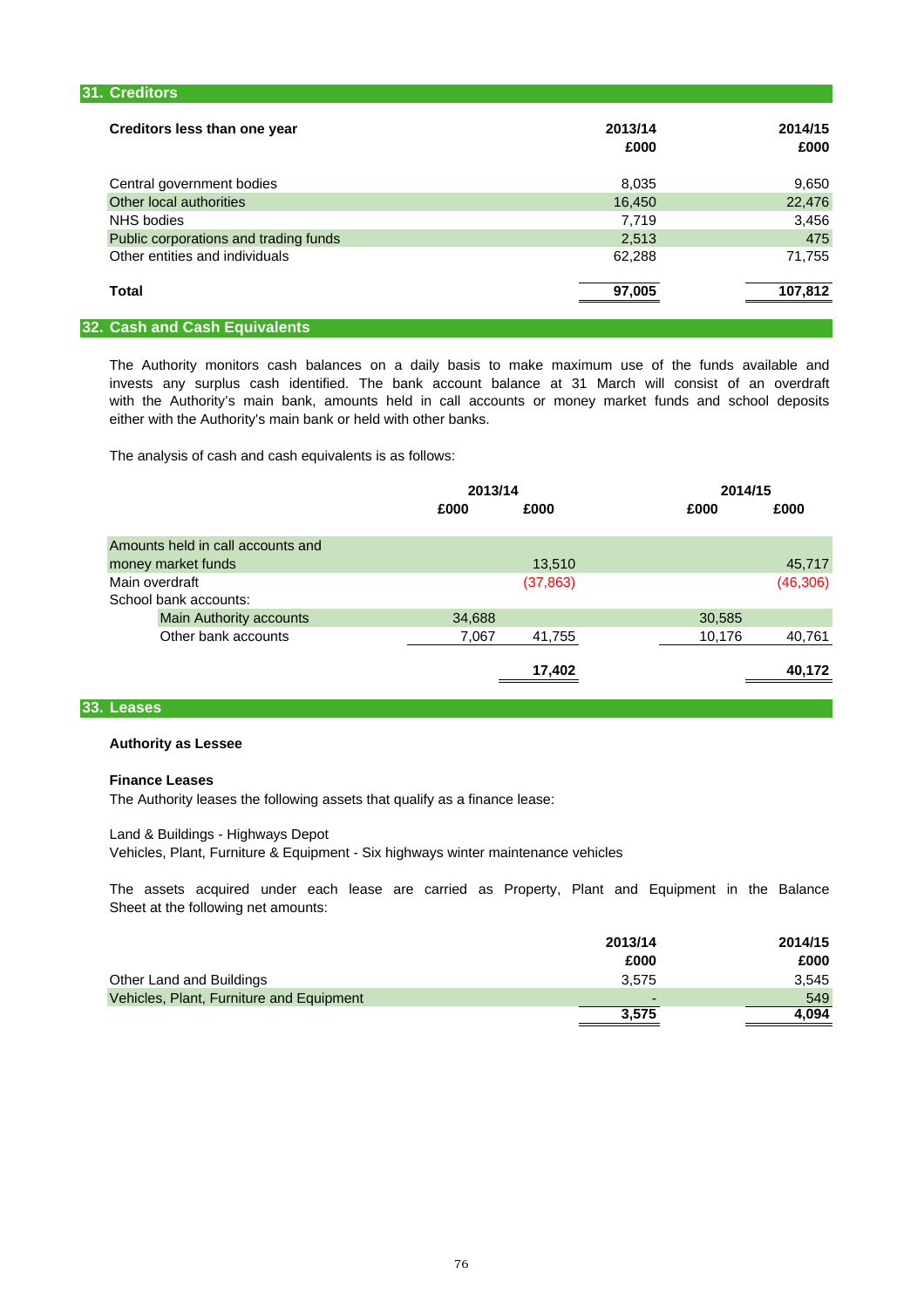made up of the following amounts: The Authority is committed to making minimum payments under these leases comprising settlement of the long-term liability for the interest acquired by the Authority and finance costs that will be payable by the Authority in future years while the liability remains outstanding. The minimum lease payments are

|                                                         | 2013/14 | 2014/15 |
|---------------------------------------------------------|---------|---------|
|                                                         | £000    | £000    |
| Finance lease liabilities (net present value of minimum |         |         |
| lease payments):                                        |         |         |
| - current                                               | ۰       | 223     |
| - non-current                                           | 879     | 1,145   |
| Finance costs payable in future years                   | 3,921   | 4.929   |
| <b>Minimum lease payments</b>                           | 4,800   | 6,297   |

The minimum lease payments will be payable over the following periods:

|                                                   |                 | <b>Minimum Lease</b><br><b>Payments</b> |                 | <b>Finance Lease</b><br><b>Liabilities</b> |  |
|---------------------------------------------------|-----------------|-----------------------------------------|-----------------|--------------------------------------------|--|
|                                                   | 2013/14<br>£000 | 2014/15<br>£000                         | 2013/14<br>£000 | 2014/15<br>£000                            |  |
| Not later than one year                           | 40              | 319                                     | -               | 223                                        |  |
| Later than one year and not later than five years | 200             | 534                                     |                 | 267                                        |  |
| Later than five years                             | 4.560           | 5.444                                   | 878             | 878                                        |  |
|                                                   | 4,800           | 6,297                                   | 879             | 1.368                                      |  |

were payable by the Authority (£0 in 2013/14). The minimum lease payments do not include rents that are contingent on events taking place after the lease was entered into, such as adjustments following rent reviews. In 2014/15 £0.01m of contingent rents

### **Operating Leases**

offices, industrial units and youth centres. The Authority leases a wide variety of properties for use in the provision of services including libraries,

The minimum lease payments due under leases in future years are:

|                                                   | 2013/14 | 2014/15 |
|---------------------------------------------------|---------|---------|
|                                                   | £000    | £000    |
| Not later than one year                           | 596     | 713     |
| Later than one year and not later than five years | 1,105   | 1,294   |
| Later than five years                             | 799     | 798     |
|                                                   | 2,500   | 2,805   |

relation to these leases was: The expenditure charged in the Comprehensive Income and Expenditure Statement during the year in

|                        | 2013/14 | 2014/15 |
|------------------------|---------|---------|
|                        | £000    | £000    |
| Minimum lease payments | 920     | 900     |
| Contingent rents       | 42      | 45      |
|                        | 962     | 945     |

### **Authority as Lessor**

#### **Finance Leases**

the number of Academies and asset values are shown in note 21. The Authority leases out one property for use as a Community Centre at a peppercorn rental. The property is valued at £0 (£0 in 2013/14) and there are no balances in the accounts in relation to the lease. The Authority leases school land and buildings to Academy schools for 125 year terms on peppercorn rentals. The assets are removed from the Authority's balance sheet upon transfer to Academy status. Details of the number of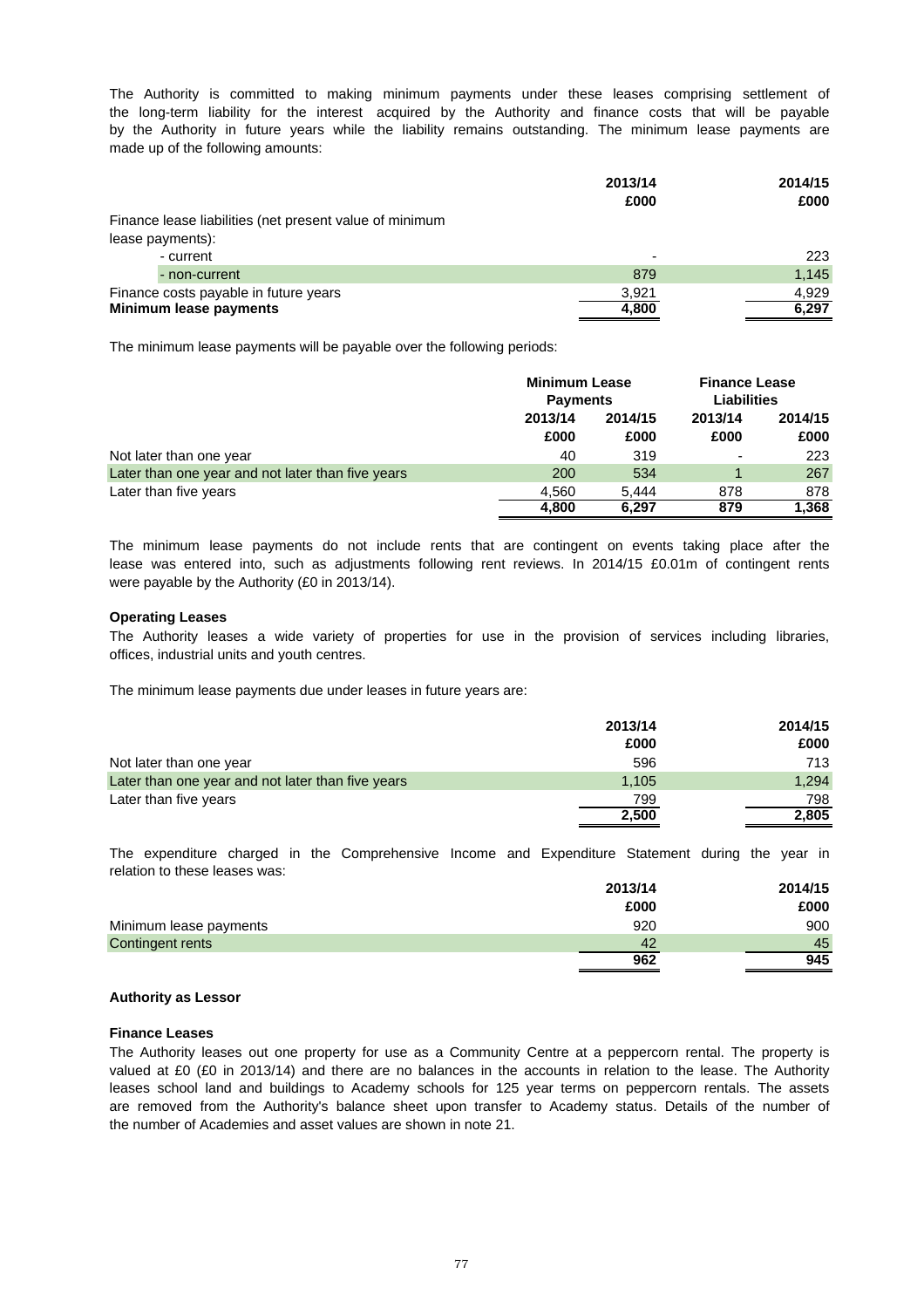## **Operating Leases**

The Authority leases out property and equipment under operating leases for the following purposes:

- community centres for the provision of community services, such as sports facilities, tourism services and
- businesses. for economic development purposes to provide suitable affordable accommodation for local

The minimum lease payments receivable under leases in future years are:

|                                                   | 2013/14 | 2014/15 |
|---------------------------------------------------|---------|---------|
|                                                   | £000    | £000    |
| Not later than one year                           | 982     | 759     |
| Later than one year and not later than five years | 1,506   | 919     |
| Later than five years                             | 2,001   | 1.729   |
|                                                   | 4,489   | 3.407   |

£0.1 million contingent rents were receivable by the Authority (£0.2 million in 2013/14). The minimum lease payments receivable do not include rents that are contingent on events taking place after the lease was entered into, such as adjustments following rent reviews. In 2014/15

### **34. Private Finance Initiative (PFI)**

#### **East Leake Schools**

contract finishes on 31 July 2027 when the buildings transfer back to the Council. The Council has a contract with East Leake Schools Limited for the provision of secondary and primary schools and a community leisure facility in East Leake. Service commenced during 2003/04 and the

land and buildings where the school is under local authority control. The Council retained the freehold of the land which is valued and included in the Balance Sheet as other

The assets used to provide the schools services are recognised on the Council's Balance Sheet where the school is under local authority control.

The Authority makes an agreed payment each year which is increased each year by inflation and can be reduced if the contractor fails to meet availability and performance standards in any year but is otherwise fixed. Payments remaining to be made under the PFI contract at 31 March 2015 including an estimate of inflation at 2.5% but excluding any performance or availability deductions, are as follows:

|                       | <b>Service</b><br>£000 | Lifecycle<br>£000 | <b>Finance</b><br>£000 | £000  | Interest Contingent<br>£000 | Total<br>£000 |
|-----------------------|------------------------|-------------------|------------------------|-------|-----------------------------|---------------|
| Payable within 1 year | 553                    | 203               | 485                    | 1.037 | 302                         | 2,580         |
| Within 2-5 years      | 2.265                  | 929               | 2,393                  | 3.619 | 1,373                       | 10.579        |
| Within 6-10 years     | 2,962                  | 1.613             | 4.253                  | 2.951 | 2.051                       | 13,830        |
| Within 11-15 years    | 1.434                  | 412               | 3.111                  | 527   | 1,213                       | 6,697         |
|                       | 7.214                  | 3.157             | 10.242                 | 8,134 | 4.939                       | 33,686        |

#### **Bassetlaw Schools**

to the Council. The Council has a contract with Transform Schools (Bassetlaw) Ltd for the provision of five secondary schools, two post-16 centres, one special school and two community leisure centres. These became fully operational during 2007/08 and the contract finishes on 31 July 2032 when the buildings transfer back

An agreement has been entered into between Nottinghamshire County Council and Bassetlaw District Council with regards to the two leisure facilities which form part of the PFI Scheme. A lease has been granted to Bassetlaw District Council for a term of 60 years secured on both the leisure facilities. Consequently these facilities are not included as assets on the Council's Balance Sheet.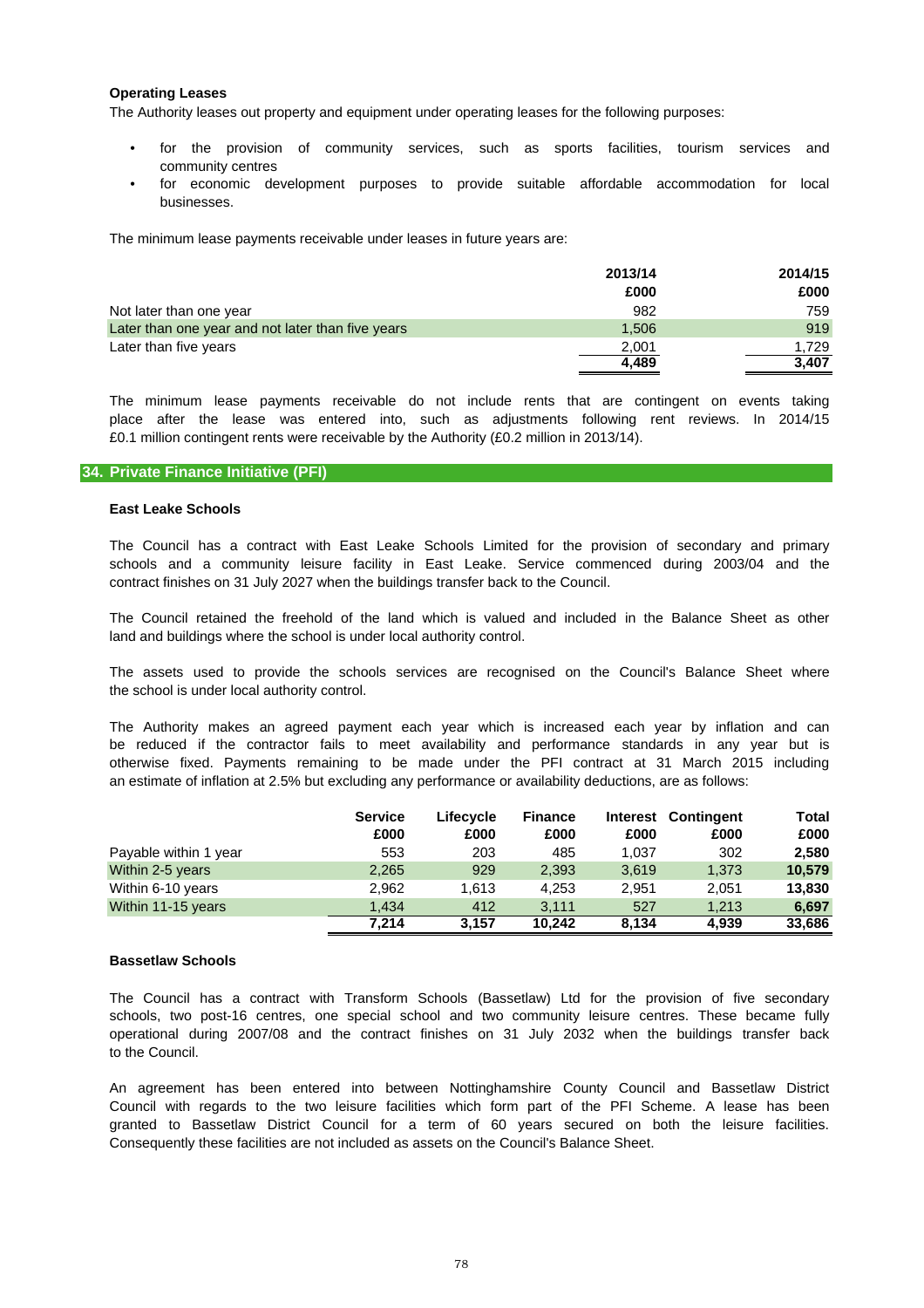land and buildings where the school is under local authority control. The Council retained the freehold of the land which is valued and included in the Balance Sheet as other

The assets used to provide the schools services are recognised on the Council's Balance Sheet where the school is under local authority control.

The Authority makes an agreed payment each year which is increased each year by inflation and can be reduced if the contractor fails to meet availability and performance standards in any year but is otherwise fixed. Payments remaining to be made under the PFI contract at 31 March 2015 including an estimate of inflation at 2.5% but excluding any performance or availability deductions, are as follows:

|                       | <b>Service</b> | Lifecycle | <b>Finance</b> |         | Interest Contingent | Total   |
|-----------------------|----------------|-----------|----------------|---------|---------------------|---------|
|                       | £000           | £000      | £000           | £000    | £000                | £000    |
| Payable within 1 year | 5.579          | 1,092     | 2,693          | 9.205   | 302                 | 18,871  |
| Within 2-5 years      | 23.969         | 5.045     | 12.999         | 34.148  | 1.310               | 77.471  |
| Within 6-10 years     | 34,074         | 8,435     | 23,279         | 34.482  | 1,430               | 101,700 |
| Within 11-15 years    | 39,337         | 13,215    | 33.902         | 21.471  | (163)               | 107,762 |
| Within 16-20 years    | 20,892         | 6,441     | 23.194         | 3.815   | 184                 | 54,526  |
|                       | 123.851        | 34.228    | 96.067         | 103.121 | 3,063               | 360,330 |

#### **Waste Recycling**

and the contract ends on 31 March 2033 when the assets transfer to the Council. with the Council, which is then recharged to Veolia Environmental Services at the same rates. The MRF became operational in January 2009. The MRF site is subject to a 50 year rental agreement The Authority has received Government support for a Nottinghamshire Waste PFI scheme which involves the commissioning of Materials Recycling Facilities (MRF) and an Energy Recovery Facility. A PFI credit of £38.3 million has been allocated. The contract was signed on 26 June 2006 with Veolia Environmental Services

The Council retained the freehold of the land which is valued and included in the Balance Sheet.

balance. The assets used to provide the services are recognised on the Council's Balance Sheet. Movements in their value over the year are included in the analysis of the movement in Property, Plant and Equipment

and can be reduced if the contractor fails to meet availability and performance standards in any year but is otherwise fixed. Payments remaining to be made under the PFI contract at 31 March 2015 including an estimate of inflation at 2.5% but excluding any performance or availability deductions, are as follows: The Authority makes an agreed payment per tonne of waste which is increased each year by inflation

|                       | <b>Service</b> | Lifecycle | <b>Finance</b> |        | Interest Contingent | Total   |
|-----------------------|----------------|-----------|----------------|--------|---------------------|---------|
|                       | £000           | £000      | £000           | £000   | £000                | £000    |
| Payable within 1 year | 17,230         | 1.175     | 1,569          | 2.364  | 1,368               | 23,706  |
| Within 2-5 years      | 73.126         | 8,353     | 1.252          | 11.771 | 6,036               | 100,538 |
| Within 6-10 years     | 101,208        | 7,103     | 6,603          | 15,878 | 12,013              | 142,805 |
| Within 11-15 years    | 114.512        | 1.365     | 3.822          | 11,829 | 19.262              | 150,790 |
| Within 16-20 years    | 75.807         | ٠         | 5.946          | 2.989  | 14.688              | 99.430  |
|                       | 381,883        | 17,996    | 19.192         | 44.831 | 53,367              | 517,269 |

#### **35. Single Status Reserve**

package being implemented any upgrades had an effective date of 1 April 2002. significant differences between the two sets of conditions. Implementation of the Authority's proposals on the final stage of harmonisation of a new pay and grading structure began in April 2008. This process began with non-school based staff and was rolled out across the Authority in 2008/09. As part of the Single Status arises from a national agreement between the employers and the trade unions which requires all local authorities to harmonise the conditions of employment of Local Government Services employees. These conditions were previously agreed by two separate negotiating bodies and there were

Single Status costs of £4,348 (£14,580 in 2013/14) were incurred in 2014/15 and accounted for in of back dating upgrading's to 1 April 2002. The total number of employees included in the first phase of the Non Distributed Costs. As at 31 March 2015 a total of £34.2 million had been paid out as a consequence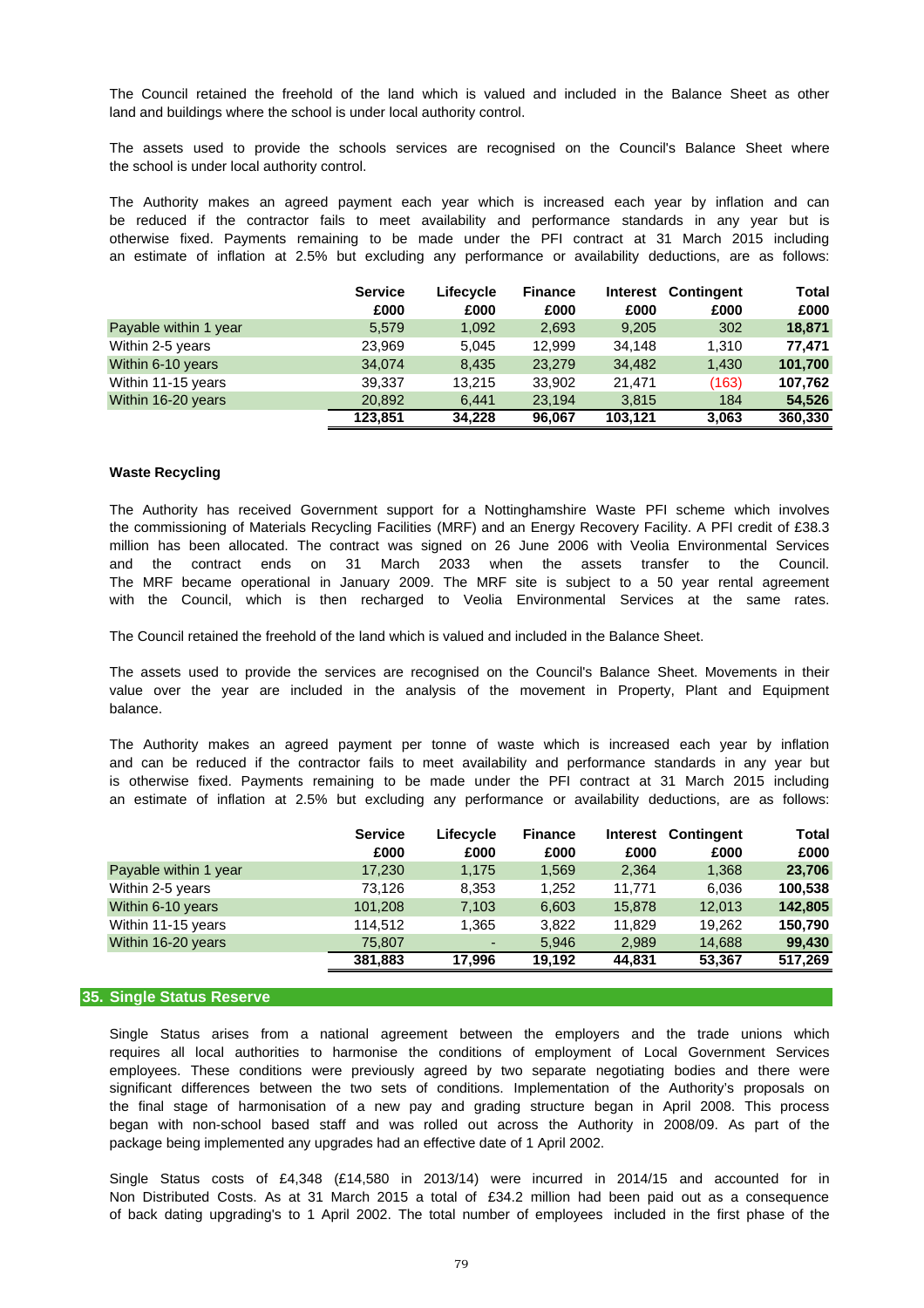payments had been completed with the exception of equal pay claims. Single Status programme was over 28,000 (including former employees) and as at 31 March 2015 these

payments. The next phase of the programme was to review non-teaching posts in schools and this stage is nearing completion with only a few outstanding issues to be resolved. The total number of posts included in this category is over 8,000. During 2014/15 £0.1million (£0.4 million in 2013/14) of the reserve has been used for agreed

Since 2002/03, the Authority has been setting aside resources to fund Single Status costs.

The balance on the Single Status (Corporate Pay Review) Reserve is as follows:

|                                | 2013/14 | 2014/15 |
|--------------------------------|---------|---------|
|                                | £000    | £000    |
| Balance brought forward        | 6.744   | 802     |
| Transfers from the reserve     | (5.942) | (85)    |
| <b>Balance carried forward</b> | 802     | 717     |
|                                |         |         |

## **36. General Provisions**

likely impact is made and a provision is set aside. The provisions made are set out below: Where events have happened, which are likely to result in future costs to the Authority, an estimate of the

| <b>Short Term Provisions</b>                    | 2013/14<br>£000 | <b>Movement</b><br>£000 | 2014/15<br>£000 |
|-------------------------------------------------|-----------------|-------------------------|-----------------|
| General Insurance Claims prior to 1/4/98        | 495             | 283                     | 778             |
| General Insurance Claims from 1/4/98            | 659             | 2                       | 661             |
| <b>Carbon Reduction Commitment (CRC) Scheme</b> | 792             | (792)                   |                 |
| <b>Corporate Redundancy Provision</b>           | 6,598           | (5, 331)                | 1,267           |
| NDR provision for backdated appeals             | 166             | 112                     | 278             |
| Provisions below £200,000                       | 68              | 25                      | 93              |
| Home Care disputed invoices                     | 601             | (525)                   | 76              |
| Mansfield Library premises                      | 400             | (400)                   |                 |
| <b>Childrens' Social Care adaptions</b>         | 90              | 212                     | 302             |
| Total                                           | 9,869           | (6,414)                 | 3,455           |
| <b>Long Term Provisions</b>                     | 2013/14<br>£000 | <b>Movement</b><br>£000 | 2014/15<br>£000 |
| General Insurance Claims prior to 1/4/98        | 4,457           | 2,540                   | 6,997           |
| General Insurance Claims from 1/4/98            | 5,930           | 24                      | 5,954           |
| NDR provision for backdated appeals             | 663             | 446                     | 1,109           |
| Corporate Redundancy Provision                  |                 | 2,550                   | 2,550           |
| Total                                           | 11,050          | 5,560                   | 16,610          |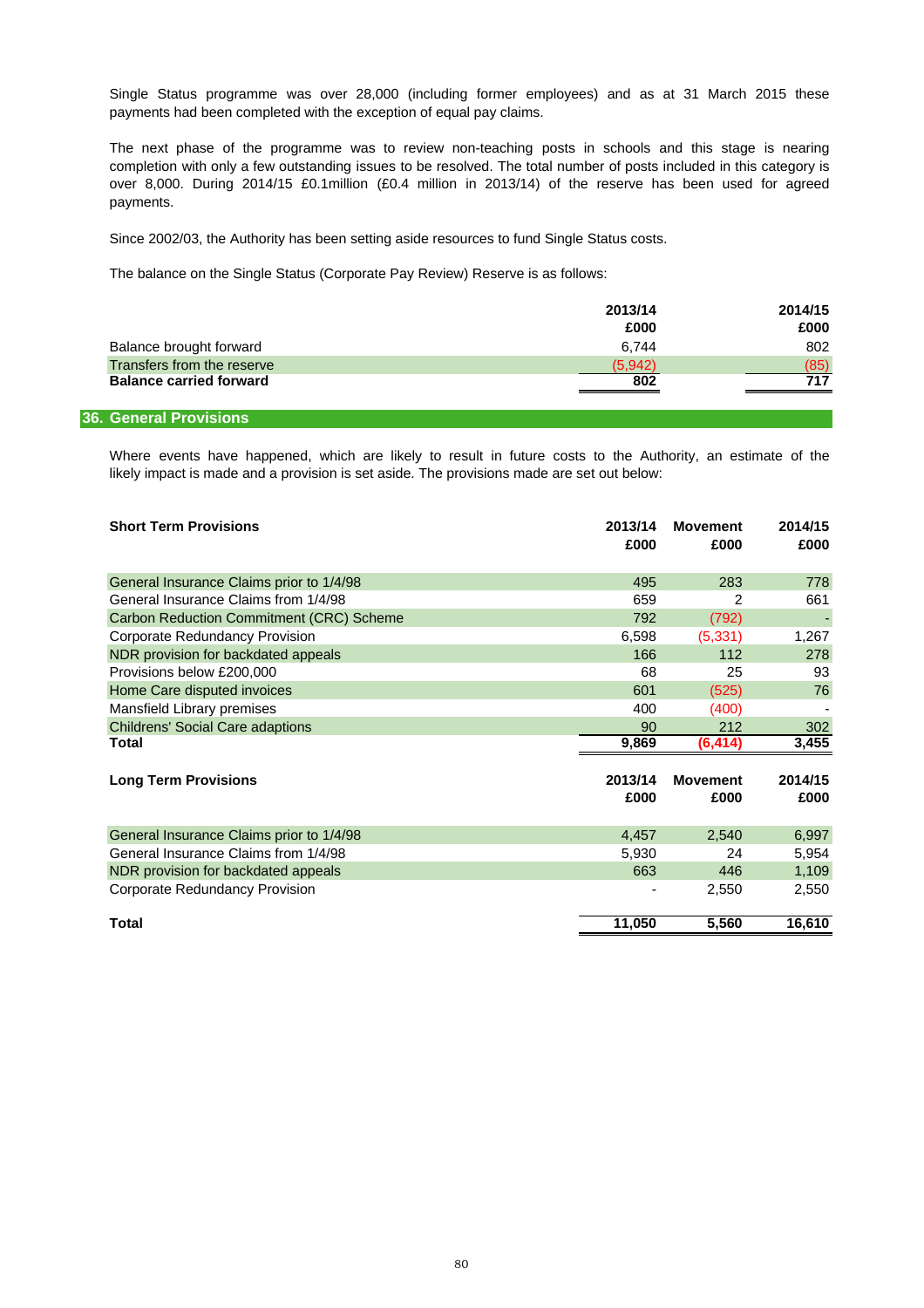## **37. Capital Receipts and Grants Unapplied**

prior year borrowings. The Capital Receipts Reserve holds the usable part of the capital receipts from the sale of assets. The Authority has approved the use of capital receipts for the financing of capital expenditure or the repayment of

|                                                               | 2013/14 | 2014/15                  |  |
|---------------------------------------------------------------|---------|--------------------------|--|
|                                                               | £000    | £000                     |  |
| <b>Balance at 1 April</b>                                     | ٠       |                          |  |
| <b>Receivable</b>                                             | (2,680) | (3,049)                  |  |
| Applied                                                       | 2,680   | 3,049                    |  |
| <b>Balance at 31 March</b>                                    | -       | $\overline{\phantom{0}}$ |  |
|                                                               |         |                          |  |
| 고 이 어디에 어디에 있는 어디에 있는 사람들은 아이들이 없었다. 이 사람들은 어디에 가지 않을 것이 없어요. |         |                          |  |

that have not been applied for the financing of capital expenditure. The Capital Grants Unapplied Reserve holds grants receivable from Government and other contributions

|                                                                   | 2013/14   | 2014/15   |
|-------------------------------------------------------------------|-----------|-----------|
|                                                                   | £000      | £000      |
| <b>Balance at 1 April</b>                                         | 7.578     | 1.980     |
| Capital grants credited to the CI&E                               | 29.257    | 33.285    |
| Application of grants to capital financing transferred to the CAA | (34, 854) | (33, 717) |
| <b>Other Movements</b><br><b>Balance at 31 March</b>              | 1.980     | 1.547     |

### **38. Other Operating Expenditure**

Other operating expenditure includes the following amounts:

|                                                      | 2013/14 | 2014/15 |
|------------------------------------------------------|---------|---------|
|                                                      | £000    | £000    |
| (Gains)/losses on the disposal of non-current assets | 42.216  | 29.716  |
| Change in fair value of assets held for sale         | (648)   | 720     |
| Other operating income and expenditure               | (925)   | (96)    |
| Total                                                | 40,643  | 30,340  |

## **39. Financing and Investment Income and Expenditure**

Financing and investment income and expenditure includes the following amounts:

|                                                                   | 2013/14<br>£000 | 2014/15<br>£000 |
|-------------------------------------------------------------------|-----------------|-----------------|
| Interest payable and similar charges                              | 32.096          | 32,907          |
| Net interest on the defined liability/(asset)                     | 36.841          | 34,457          |
| Interest receivable and similar income                            | (679)           | (430)           |
| (Income) and expenditure in relation to investment properties and |                 |                 |
| changes in their fair value                                       | 1,263           | (1,772)         |
| Net (surplus)/deficit of trading undertakings                     | 2,601           | 609             |
| Insurance revenue                                                 | (471)           | 484             |
| Total                                                             | 71,651          | 66,255          |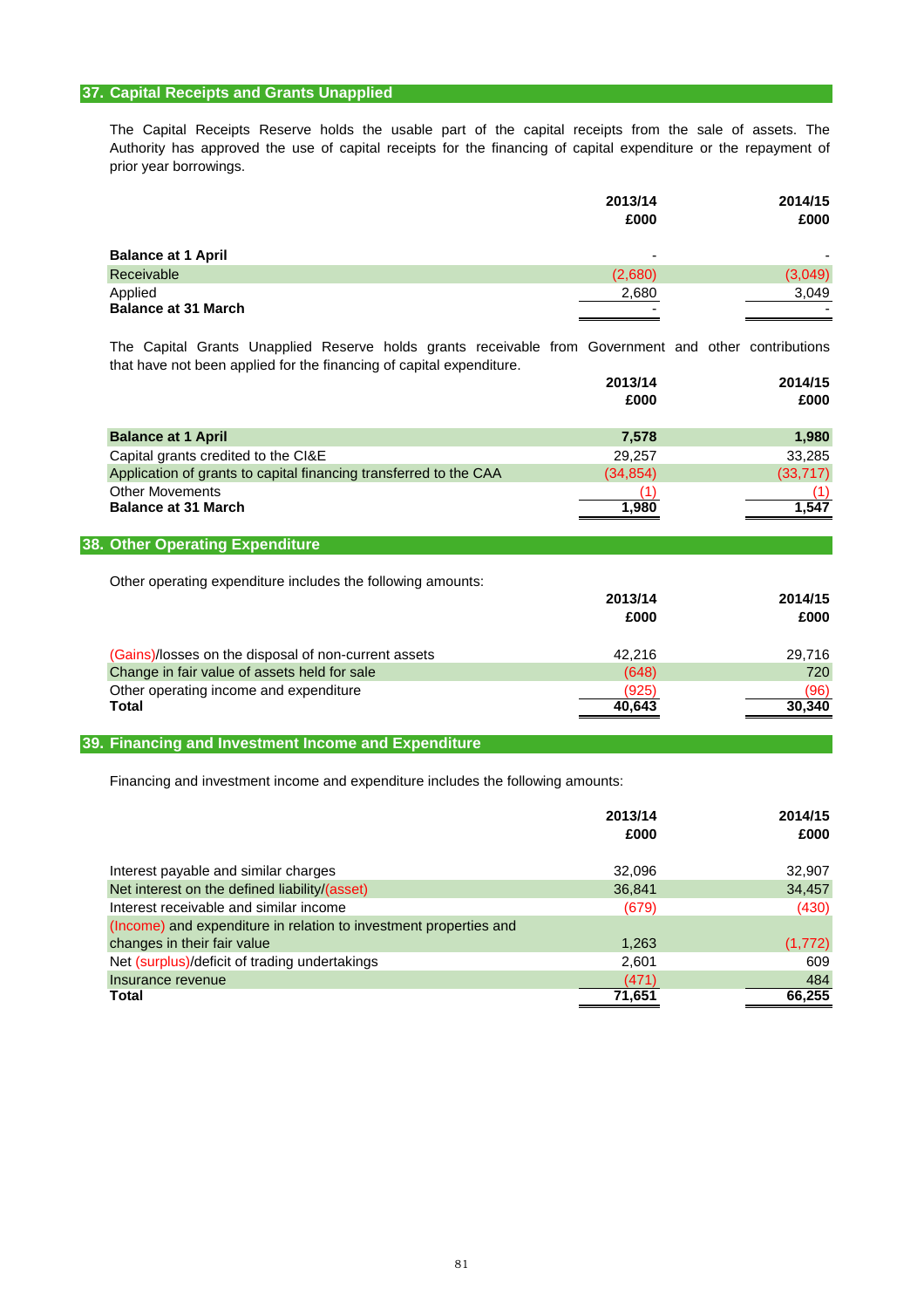### **40. Movement on Earmarked Reserves**

|                                          | 2012/13<br>£000 | <b>Transfers Transfers</b><br>Out<br>£000 | In<br>£000               | 2013/14<br>£000 | <b>Transfers Transfers</b><br>Out<br>£000 | In<br>£000               | 2014/15<br>£000 |
|------------------------------------------|-----------------|-------------------------------------------|--------------------------|-----------------|-------------------------------------------|--------------------------|-----------------|
| General Fund Balance                     | 42,118          | (12,987)                                  |                          | 29,131          | (2,100)                                   |                          | 27,031          |
| Schools Statutory Reserves               | 32,973          |                                           | 3,335                    | 36,308          | (2,978)                                   | 4,569                    | 37,899          |
| General Insurance Reserve                | 10,361          | -                                         | 470                      | 10,831          | (555)                                     |                          | 10,276          |
|                                          |                 |                                           |                          |                 |                                           |                          |                 |
| <b>Trading Services</b>                  | 3,526           | (1,779)                                   | 982                      | 2,729           | (1,346)                                   | 1,877                    | 3,260           |
| Earmarked for Services                   | 38,680          | (27,427)                                  | 36,921                   | 48,174          | (14, 993)                                 | 17,725                   | 50,906          |
| <b>Earmarked Reserves</b>                | 4,992           | (6, 272)                                  | 4,672                    | 3,392           | (4, 129)                                  | 1,810                    | 1,073           |
| Capital Projects Reserve                 | 30,127          | (12, 440)                                 | 3,619                    | 21,306          | (14, 856)                                 | 4,758                    | 11,208          |
| <b>NDR Pool Reserve</b>                  |                 |                                           | 202                      | 202             |                                           | 2,186                    | 2,388           |
| East Leake PFI Schools                   | 2,983           | (87)                                      | 183                      | 3,079           | (112)                                     | 185                      | 3,152           |
| Bassetlaw PFI Schools                    | 862             | (287)                                     | 46                       | 621             | (290)                                     | $\overline{2}$           | 333             |
| Waste PFI Reserve                        | 28,336          |                                           | 311                      | 28,647          |                                           | 409                      | 29,056          |
| Corporate Pay Review Reserve             | 6,744           | (5,942)                                   | ۰                        | 802             | (85)                                      | -                        | 717             |
| The Improvement Programme                | 11,450          | (8,404)                                   | $\overline{\phantom{a}}$ | 3,046           | (520)                                     | $\overline{\phantom{0}}$ | 2,526           |
| Corporate Redundancy Reserve             | 5,918           |                                           | 4,135                    | 10,053          | (1,000)                                   | $\overline{\phantom{a}}$ | 9,053           |
| Strategic Development Fund               |                 |                                           | 8,942                    | 8,942           | (2, 414)                                  | 901                      | 7,429           |
| Lifecycle Maintenance                    | 4,205           | (4,205)                                   |                          |                 |                                           |                          |                 |
|                                          |                 |                                           |                          |                 |                                           |                          |                 |
| <b>Total Other Earmarked</b><br>Reserves | 137,823         | (66, 843)                                 | 60,013                   | 130,993         | (39, 745)                                 | 29,853                   | 121,101         |
| <b>Total Reserves</b>                    | 223,275         | (79, 830)                                 | 63,818                   | 207,263         | (45, 378)                                 | 34,422                   | 196,307         |

**General Fund Balance** comprises reserves available for use by the Authority as a contingency**.**

**Schools Statutory Reserve** - See note 42

**General Insurance Reserve** - See note 41

between those reserves and the General Fund. **Trading Services** reserves comprise accumulated revenue surpluses plus or minus any transfer

criteria for the creation of provisions are not met. **Earmarked for Services** are amounts set aside to cover expected events where the accounting

services but are no longer required for their original purpose. **Earmarked Reserves** hold year end underspends where approval has been given to be carried forward and spent in the following year. This reserve also contains reserves previously classifed under earmarked for

**Capital Projects Reserve** comprises contributions from revenue towards future capital schemes.

**NDR Pool Reserve** holds the Authority's share of the Non Domestic Rates pool surplus. The pool was established 1 April 2013 when the new funding mechanism was introduced with the seven District and Borough Councils. It also holds the Authority's share of growth and renewable energy.

Authority will be required in later years to finance the unitary charge. **Bassetlaw, East Leake and Waste PFI Reserves** are surplus funding amounts set aside during the early years of the PFI contracts. These are contributions from central Government and the

#### **Corporate Pay Review Reserve -** See note 35

The residual balance in 2014/15 relates to the Ways of Working Project which is not yet completed. **Improvement Programme** was established in 2010 to fund the Authority's service transformation.

already held in contingency for future years. **Corporate Redundancy Reserve** was established to help meet redundancy costs in excess of the amount

the Authority's commitment to redefine service delivery. **Strategic Development Fund** was approved in the Budget Report to Council 27 February 2014 to facilitate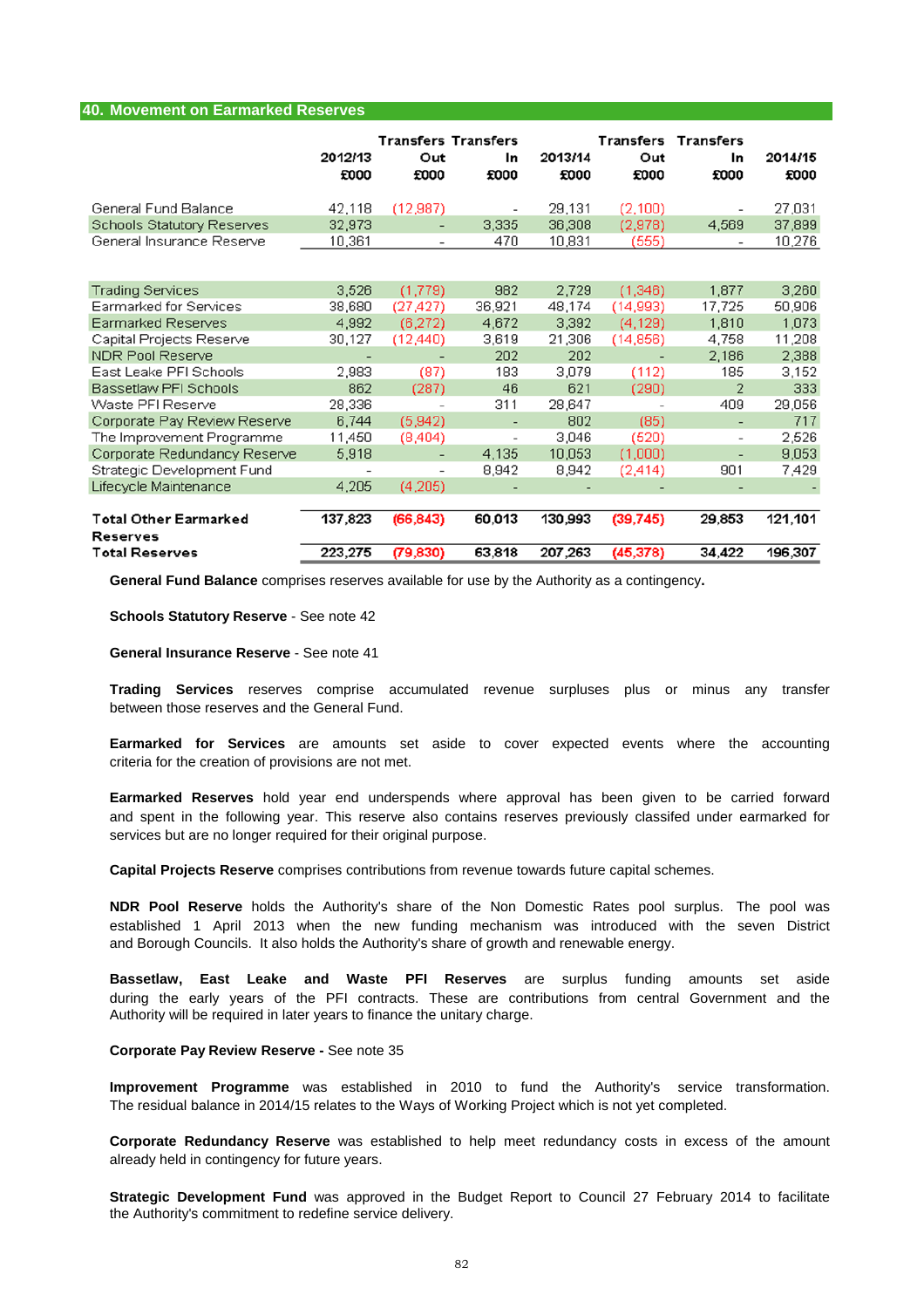no longer required. In 2013/14, after reassessment of the Authority's priorities, the balance of the reserve was released as it was **Lifecycle Maintenance Reserve** was established to spread the cost of maintaining new buildings.

### **41. Insurance Reserve and Account**

possible insurance claims losses that are not yet known about. major areas where significant risks are covered externally are Fire, Liability and Motor. The insurance The Authority operates a self-insurance scheme and covers each kind of risk up to set limits which are reviewed annually. External insurers cover risks in excess of the internally insured amounts. The provision covers known liabilities. Amounts are also set aside in the Insurance Reserve to cover

City Councils in the proportion of 23.55 % City and 76.45% County. liabilities arising up to that date. The balance and the liabilities are being shared by the County and The total of the Insurance Provision and Reserve as at 31 March 1998 has been ring-fenced for

shown below: The amount set aside in the Insurance Provision is detailed in Note 36. The Insurance Reserve is

| <b>General Insurance Reserve</b>                           | <b>Note</b> | 2013/14<br>£000 | 2014/15<br>£000 |
|------------------------------------------------------------|-------------|-----------------|-----------------|
| <b>General Insurance Reserve</b>                           |             | 10,831          | 10,276          |
| <b>Insurance Account</b>                                   |             | 2013/14<br>£000 | 2014/15<br>£000 |
| Premiums paid                                              |             | 1,689           | 1,654           |
| Claims made                                                |             | 5,326           | 4,041           |
| Contribution (from)/to Provision                           |             | (64)            | 2,628           |
|                                                            |             | 6,951           | 8,323           |
| Less charges to Departments                                | 1           | (6,772)         | (6, 637)        |
| <b>Total Expenditure</b>                                   |             | 179             | 1,686           |
| <b>External Premiums</b>                                   |             |                 | (30)            |
| Interest on ringfenced fund at 31 March 1998               |             | (13)            | (110)           |
| Contribution to Closed Fund from City and County Council's |             | (637)           | (1,062)         |
| <b>Total Income</b>                                        |             | (650)           | (1, 202)        |
| Net (surplus)/deficit                                      |             | (471            | 484             |

Note 1. Classed as expenditure to avoid double counting in the net cost of services.

### **42. Schools Statutory Reserve**

Authority for general use. Surplus and deficit balances relating to schools must be carried forward from one financial year to the next in accordance with the requirements of Section 48 of the School Standards and Framework Act 1998. The Schools Statutory Reserve is committed to be spent on schools and is not available to the

During 2014/15 the overall reserve has increased by £1.6 million to £37.9 million. Within the total reserve school accumulated balances decreased by £2.8 million to £24.3 million; of this, £2.8 million is to fund capital schemes.

Schools Budget. The reserve also includes £14.6 million relating to the non-ISB (Individual Schools Budget) element of the

major capital items and then repay this over a three year period. Part of the reserve is used to finance a school loan scheme, whereby schools are advanced funding for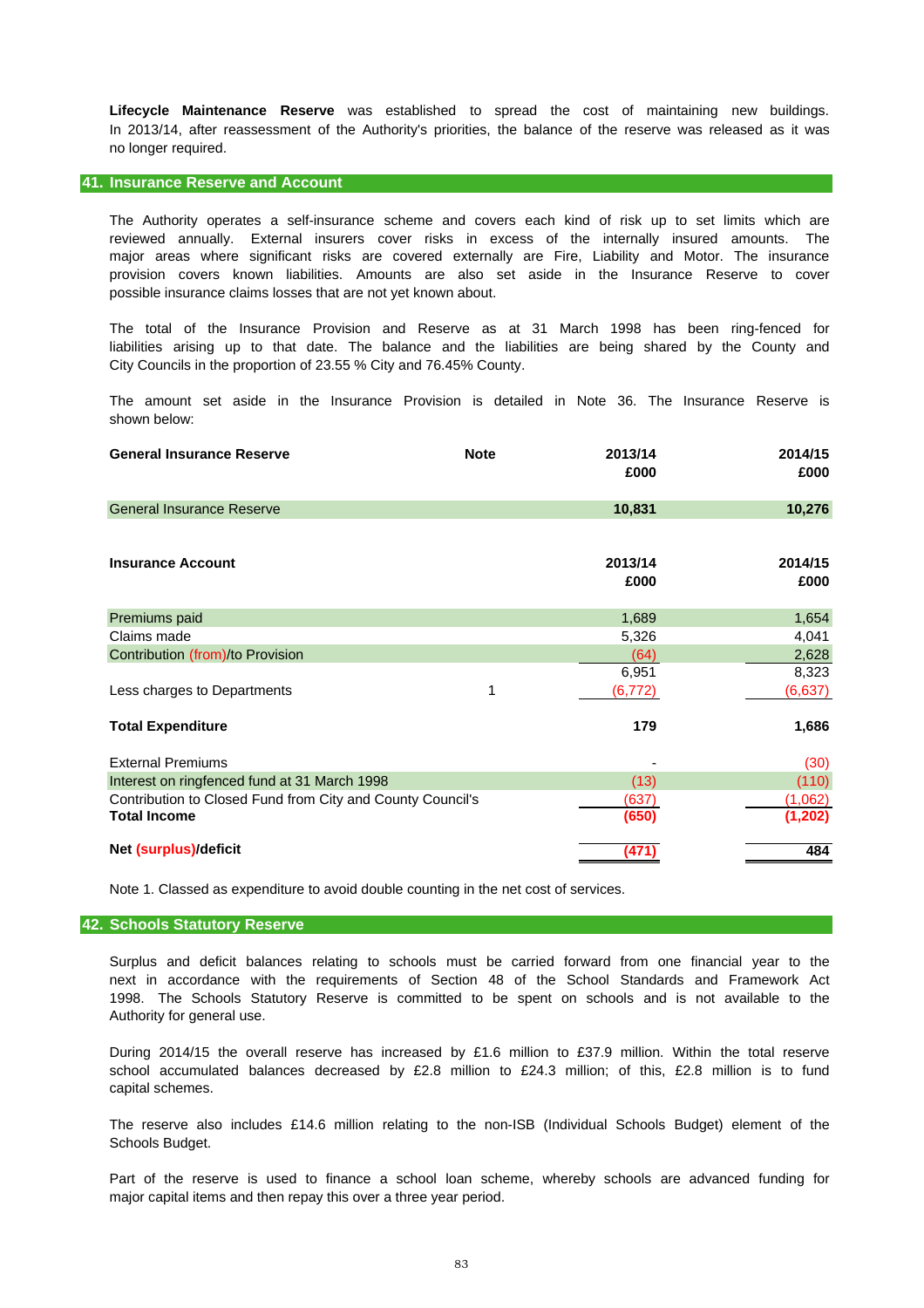| <b>School Balances</b>                | 2013/14 | <b>Movement</b><br>in year | 2014/15 |
|---------------------------------------|---------|----------------------------|---------|
|                                       | £000    | £000                       | £000    |
| Balances held by schools              | 27.175  | (2.847)                    | 24.328  |
| Non ISB Balances                      | 9.996   | 4.569                      | 14,565  |
| School Loan Scheme                    | (863)   | (131)                      | (994)   |
| <b>School Statutory Reserve Total</b> | 36,308  | 1.591                      | 37,899  |

### **43. Unusable Reserves**

|                                           | 2013/14<br><b>Restated</b><br>£000 | 2014/15<br>£000 |
|-------------------------------------------|------------------------------------|-----------------|
| <b>Revaluation Reserve</b>                | 104,210                            | 110,387         |
| Capital Adjustment Account                | 367,455                            | 384,584         |
| Financial Instruments Adjustment Account  | (113)                              | (107)           |
| <b>IAS 19 Pensions Reserve</b>            | (819, 893)                         | (1,087,711)     |
| <b>Collection Fund Adjustment Account</b> | 3,105                              | 2,725           |
| <b>Deferred Capital Receipts</b>          | 1.000                              |                 |
| <b>Employee Benefits Account</b>          | (12, 754)                          | (13, 356)       |
| <b>Total Unusable Reserves</b>            | (356, 990)                         | (603, 478)      |

### **Revaluation Reserve**

The Revaluation Reserve contains the gains made by the Authority arising from increases in the value of its Property, Plant and Equipment. The balance is reduced when assets with accumulated gains are:

- revalued downwards or impaired and the gains are lost
- used in the provision of services and the gains are consumed through depreciation
- disposed of and the gains are realised.

The Reserve contains only revaluation gains accumulated since 1 April 2007, the date that the Reserve was created. Accumulated gains arising before that date are consolidated into the balance on the Capital Adjustment Account.

|                                                                                                                             | 2013/14<br><b>Restated</b> | 2014/15   |
|-----------------------------------------------------------------------------------------------------------------------------|----------------------------|-----------|
|                                                                                                                             | £000                       | £000      |
| <b>Balance at 1 April</b>                                                                                                   | 98,385                     | 104,210   |
| Upward revaluation of assets                                                                                                | 30,330                     | 29,366    |
| Downward revaluation of assets and impairment losses not                                                                    |                            |           |
| charged to the Surplus or Deficit on the Provision of Services                                                              | (11, 697)                  | (10, 285) |
| Surplus/(deficit) on revaluation of non-current assets not<br>posted to the Surplus or Deficit on the Provision of Services | 18,633                     | 19,081    |
| Difference between fair value depreciation and historic cost                                                                |                            |           |
| depreciation                                                                                                                | (1,596)                    | (1,697)   |
| Accumulated gains on assets sold or scrapped                                                                                | (11, 212)                  | (11, 207) |
| Amount written off to the Capital Adjustment Account                                                                        | (12,808)                   | (12,904)  |
| <b>Balance at 31 March</b>                                                                                                  | 104.210                    | 110,387   |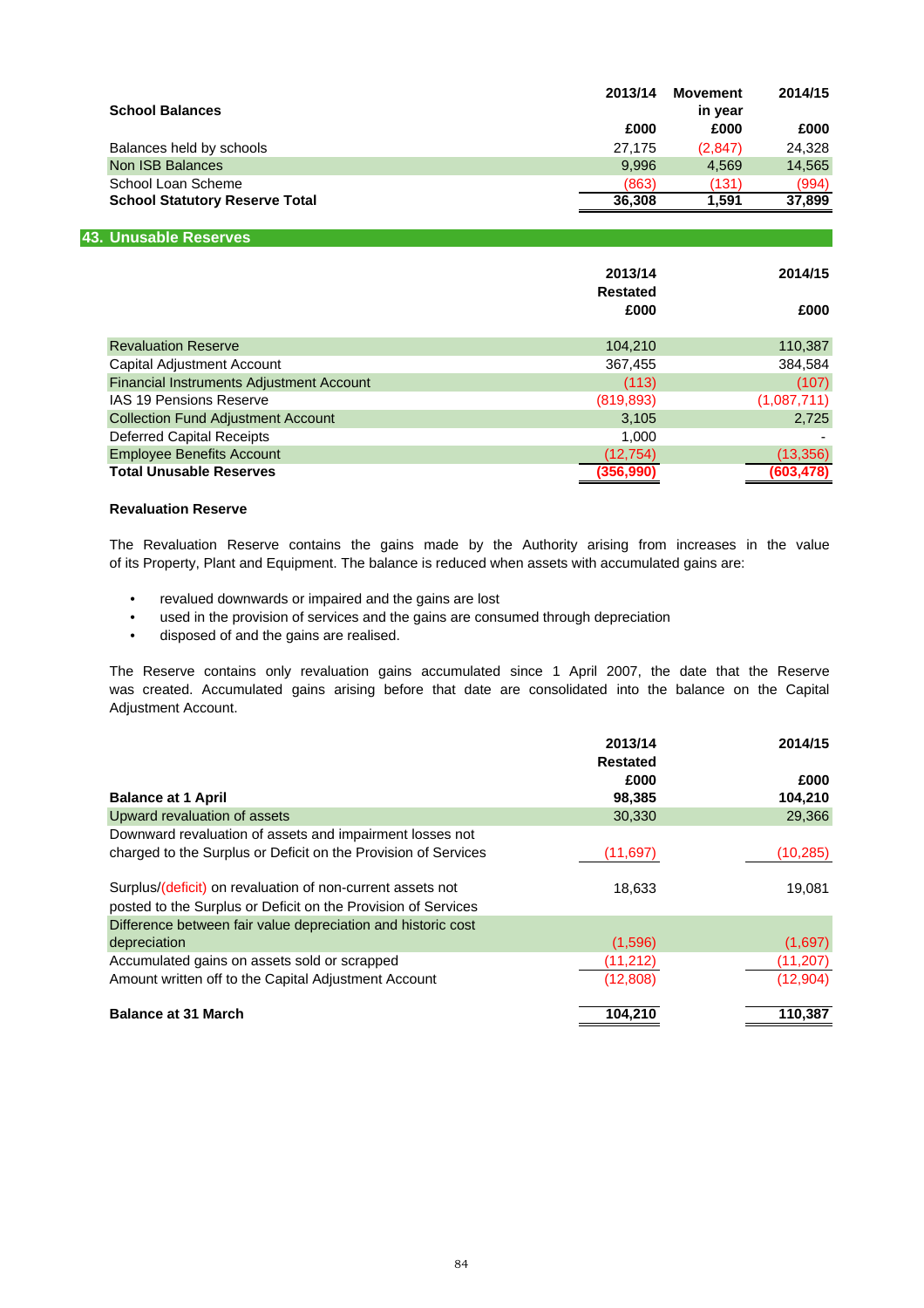### **Capital Adjustment Account**

Revaluation Reserve. for accounting for the consumption of non-current assets and for financing the acquisition, construction enhancement. The Account contains accumulated gains and losses on Investment Properties and gains recognised on donated assets that have yet to be consumed by the Authority. The Account also contains Revaluation Reserve to convert fair value figures to a historic cost basis). The Account is credited with or enhancement of those assets under statutory provisions. The Account is debited with the cost of the amounts set aside by the Authority as finance for the costs of acquisition, construction and The Capital Adjustment Account absorbs the timing differences arising from the different arrangements acquisition, construction or enhancement as depreciation, impairment losses and amortisations are charged to the Comprehensive Income and Expenditure Statement (with reconciling postings from the details of the source of all the transactions posted to the Account, apart from those involving the revaluation gains accumulated on Property, Plant and Equipment before 1 April 2007, the date that the Revaluation Reserve was created to hold such gains. The Movement in Reserves Statement provides

|                                                              | 2013/14         | 2014/15   |
|--------------------------------------------------------------|-----------------|-----------|
|                                                              | <b>Restated</b> |           |
|                                                              | £000            | £000      |
| <b>Balance at 1 April</b>                                    | 407,488         | 367,455   |
| Reversal of items relating to capital expenditure debited or |                 |           |
| credited to the Comprehensive Income and Expenditure         |                 |           |
| Statement:                                                   |                 |           |
| Charges for depreciation on non-current assets               | (38, 671)       | (38, 119) |
| Revaluation losses and Impairments on PPE                    | (34, 689)       | (7,869)   |
| Amortisation of intangible assets                            | (2, 448)        | (2,688)   |
| Revenue expenditure funded from capital under statute        | (21, 754)       | (16, 875) |
| Amounts of non-current assets written off on disposal or     |                 |           |
| sale as part of the gain/(loss) on disposal to the           |                 |           |
| Comprehensive Income and Expenditure Statement               | (43, 216)       | (28, 716) |
|                                                              | (140.778)       | (94, 267) |
| Adjusting amounts written out of the Revaluation             |                 |           |
| Reserve                                                      | 12,808          | 12,904    |
| Net written out amount of the cost of non-current assets     |                 |           |
| consumed in the year.                                        | (127, 970)      | (81, 363) |
|                                                              |                 |           |
| Capital financing applied in the year:                       |                 |           |
|                                                              |                 |           |
| Use of the Capital Receipts Reserve to finance               |                 |           |
| outstanding debt                                             |                 |           |
| Application of grants to capital financing from              |                 |           |
| the Capital Grants Unapplied Account                         | 42,675          | 46,076    |
| Statutory provision for the financing of capital             |                 |           |
| investment charged against the General Fund                  | 24,500          | 24,672    |
| Capital expenditure charged against the                      |                 |           |
| <b>General Fund</b>                                          | 21,696          | 27,259    |
|                                                              | 88,871          | 98,007    |
| Movements in the market value of Investment                  |                 |           |
| Properties debited or credited to the                        |                 |           |
| Comprehensive Income and Expenditure                         |                 |           |
| Statement                                                    | (1, 582)        | 1,205     |
| Movement in the fair value of Non Current Assets             |                 |           |
| Held for Sale credited to the Comprehensive                  |                 |           |
| Income and Expenditure Statement                             | 648             |           |
| <b>Balance at 31 March</b>                                   | 367,455         | 384.584   |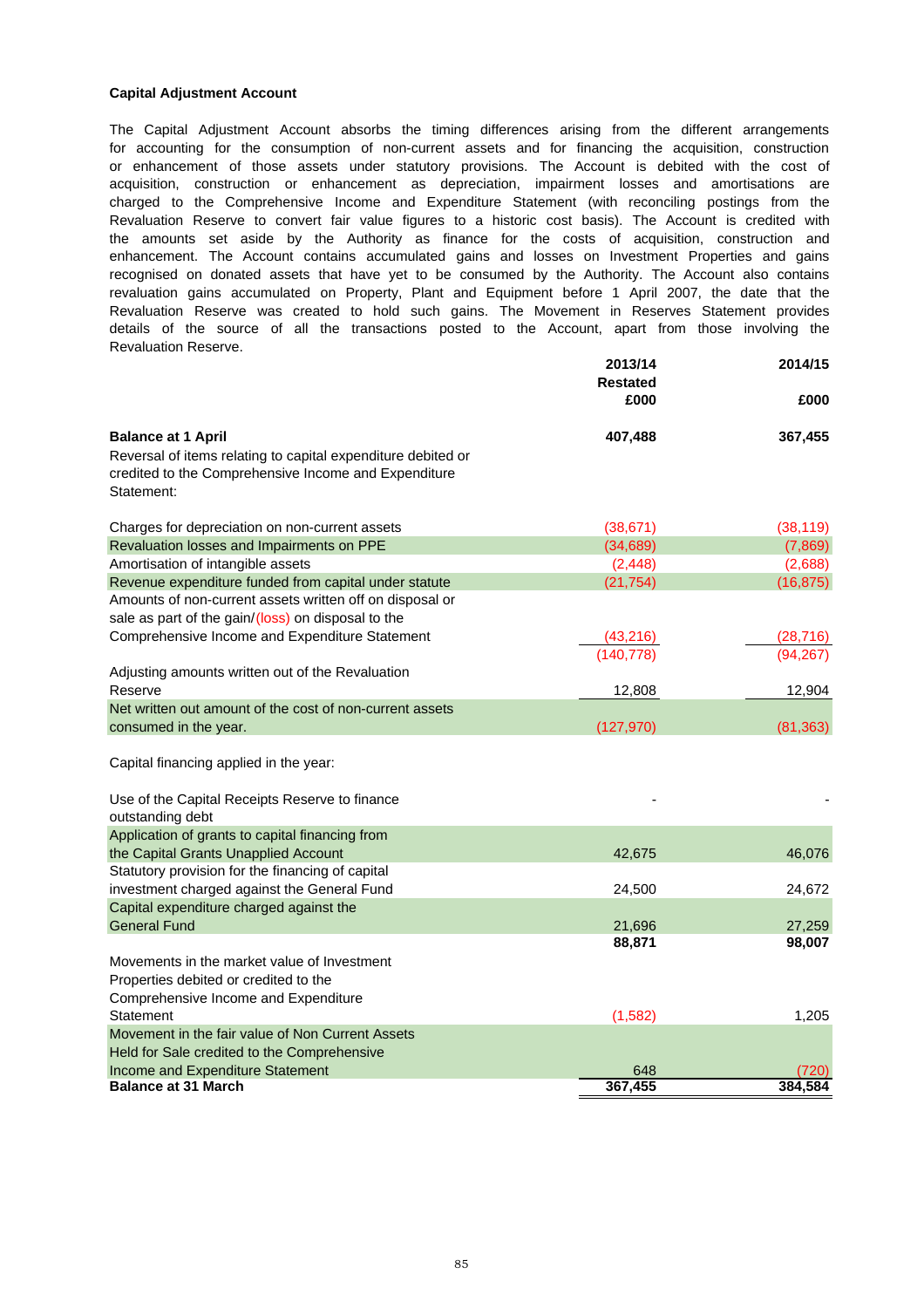### **Financial Instruments Adjustment Account**

arrangements for accounting for income and expenses relating to certain financial instruments. The Financial Instruments Adjustment Account absorbs the timing differences arising from the different

| <b>Balance at 1 April</b>                                         | 2013/14<br>£000<br>(130) | 2014/15<br>£000<br>(113) |
|-------------------------------------------------------------------|--------------------------|--------------------------|
| Premiums incurred in the year and charged to the                  |                          |                          |
| Comprehensive Income and Expenditure Statement                    |                          | (16)                     |
| Proportion of premiums incurred in previous financial years to be |                          |                          |
| charged against the General Fund Balance in accordance with       |                          |                          |
| statutory requirements                                            | 17                       | 22                       |
| Amount by which finance costs charged to the Comprehensive        |                          |                          |
| Income and Expenditure Statement are different from finance       |                          |                          |
| costs chargeable in the year in accordance with statutory         |                          |                          |
| requirements                                                      | 17                       | 6                        |
| <b>Balance at 31 March</b>                                        | (113                     | (107)                    |

#### **IAS19 Pensions Reserve**

the benefits come to be paid. Authority makes employer's contributions to pension funds or eventually pays any pensions for which it is directly responsible. The debit balance on the Pensions Reserve therefore shows a substantial shortfall recognised to reflect inflation, changing assumptions and investment returns on any resources set aside to meet the costs. However, statutory arrangements require benefits earned to be financed as the meet them. The statutory arrangements will ensure that funding will have been set aside by the time in the benefits earned by past and current employees and the resources the Authority has set aside to The Pensions Reserve absorbs the timing differences arising from the different arrangements for accounting for post employment benefits and for funding benefits in accordance with statutory provisions. The Authority accounts for post employment benefits in the Comprehensive Income and Expenditure Statement as the benefits are earned by employees accruing years of service, updating the liabilities

|                                                                       | 2013/14    | 2014/15     |
|-----------------------------------------------------------------------|------------|-------------|
|                                                                       | £000       | £000        |
| <b>Balance at 1 April</b>                                             | (878, 034) | (819, 893)  |
| Actuarial gains / (losses) on pensions assets and liabilities         | 97,469     | (235, 817)  |
| Other gains / (losses)                                                | (69)       | 1,432       |
| Reversal of items relating to retirement benefits debited or credited |            |             |
| to the Surplus or Deficit on the Provisions of Services in the        |            |             |
| Comprehensive Income and Expenditure Statement                        | (86, 605)  | (82, 767)   |
| Employer's pensions contributions and direct payments to pensioners   |            |             |
| payable in the year                                                   | 47,346     | 49,334      |
| <b>Balance at 31 March</b>                                            | (819, 893) | '1,087,711) |

### **Collection Fund Adjustment Account**

The Collection Fund Adjustment Account manages the differences arising from the recognition of Fund from the Collection Fund. Since 2013/14 the NDR changes required a similar account to be held for Non Domestic Rates. Council Tax income in the Comprehensive Income and Expenditure Statement as it falls due from Council Tax payers compared with the statutory arrangements for paying across amounts to the General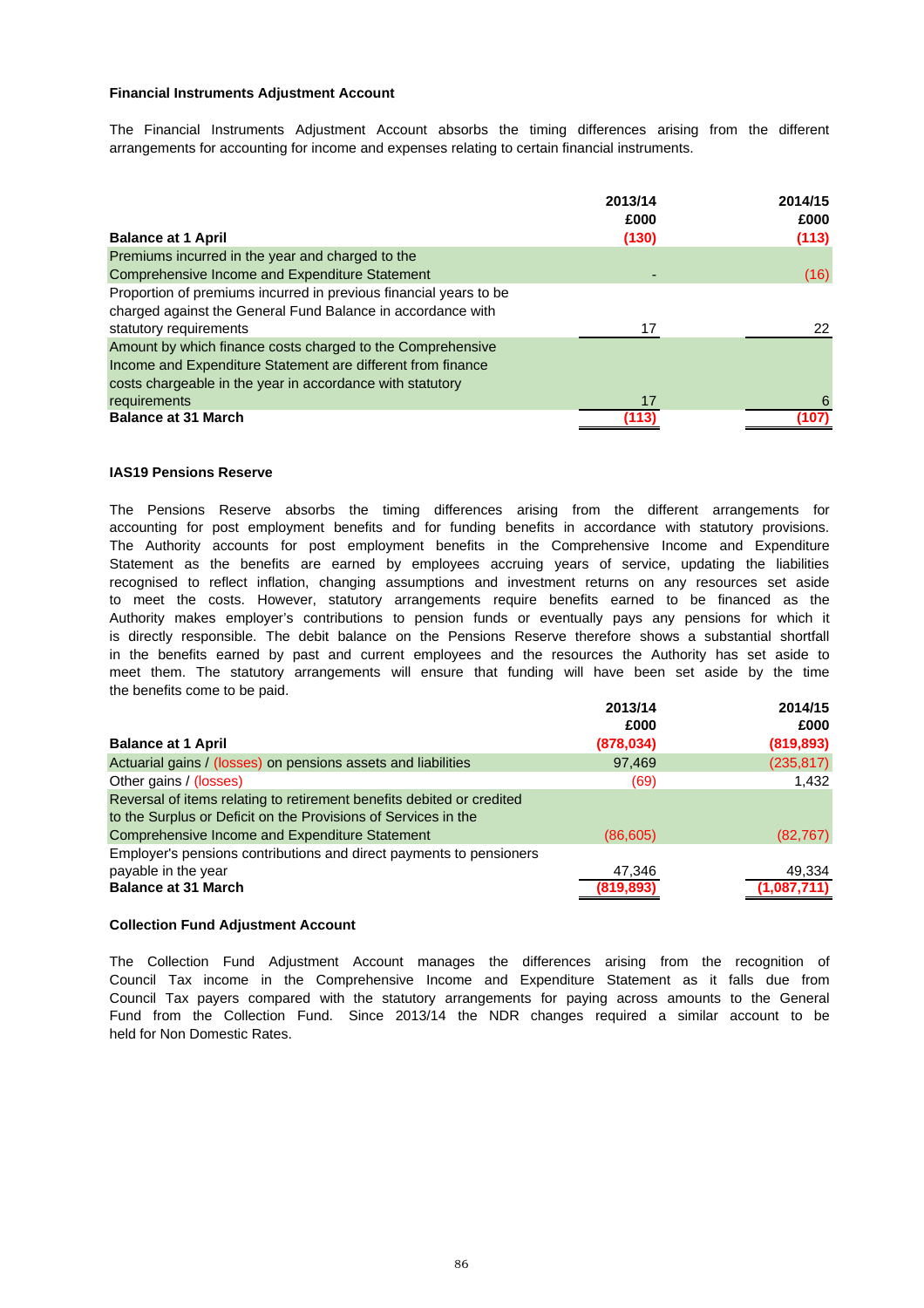|                                                                                                                                                                                                   | 2013/14<br>£000 | 2014/15<br>£000 |
|---------------------------------------------------------------------------------------------------------------------------------------------------------------------------------------------------|-----------------|-----------------|
| <b>Balance at 1 April</b>                                                                                                                                                                         | 4,495           | 3,105           |
| Amount by which Council Tax income credited to the Comprehensive<br>Income and Expenditure Statement is different from Council Tax<br>income calculated for the year in accordance with statutory |                 |                 |
| requirements                                                                                                                                                                                      | 125             | (1,098)         |
| Amount by which NDR income credited to the Comprehensive<br>Income and Expenditure Statement is different from Council Tax<br>income calculated for the year in accordance with statutory         |                 |                 |
| requirements                                                                                                                                                                                      | (1,515)         | 718             |
| <b>Balance at 31 March</b>                                                                                                                                                                        | 3,105           | 2,725           |

## **Deferred Capital Receipts Reserve**

where the consideration is to be paid in future years. The Deferred Capital Receipts Reserve is an unusable reserve that holds the value of capital receipts that the Authority has recognised as disposal income in the Comprehensive Income and Expenditure Statement but

|                                            | 2013/14 | 2014/15 |
|--------------------------------------------|---------|---------|
|                                            | £000    | £000    |
| <b>Balance at 1 April</b>                  |         | 1,000   |
| Movement in Deferred Capital Receipts held | 1.000   | (1,000) |
| <b>Balance at 31 March</b>                 | 1,000   |         |

## **Employee Benefits Account**

General Fund Balance is neutralised by transfers to or from the Account. The Employee Benefits Account absorbs the differences that would otherwise arise on the General Fund Balance from accruing for compensated absences earned but not taken in the year, e.g. annual leave entitlement carried forward at 31 March. Statutory arrangements require that the impact on the

|                                                                                                                                                                                                                                                                   | 2013/14<br>£000 | 2014/15<br>£000 |
|-------------------------------------------------------------------------------------------------------------------------------------------------------------------------------------------------------------------------------------------------------------------|-----------------|-----------------|
| <b>Balance at 1 April</b>                                                                                                                                                                                                                                         | (18, 586)       | (12, 754)       |
| Settlement or cancellation of accrual made at the end of the<br>preceding year                                                                                                                                                                                    | 18,586          | 12,754          |
| Amounts accrued at the end of the current year                                                                                                                                                                                                                    | (12, 754)       | (13, 356)       |
| Amount by which the officer remuneration charged to the<br>Comprehensive Income and Expenditure Statement on an accrual<br>basis is different from remuneration chargeable in the year in<br>accordance with statutory requirements<br><b>Balance at 31 March</b> | 5,832           | (602)           |
| 44. Cash Flow Statement - Operating Activities                                                                                                                                                                                                                    |                 |                 |
| The cash flows for operating activities include the following items:                                                                                                                                                                                              |                 |                 |
|                                                                                                                                                                                                                                                                   | 2013/14         | 2014/15         |
|                                                                                                                                                                                                                                                                   | £000            | £000            |
| Interest received                                                                                                                                                                                                                                                 | (804)           | (71)            |
| Interest paid                                                                                                                                                                                                                                                     | 32,133          | 32,170          |
|                                                                                                                                                                                                                                                                   |                 |                 |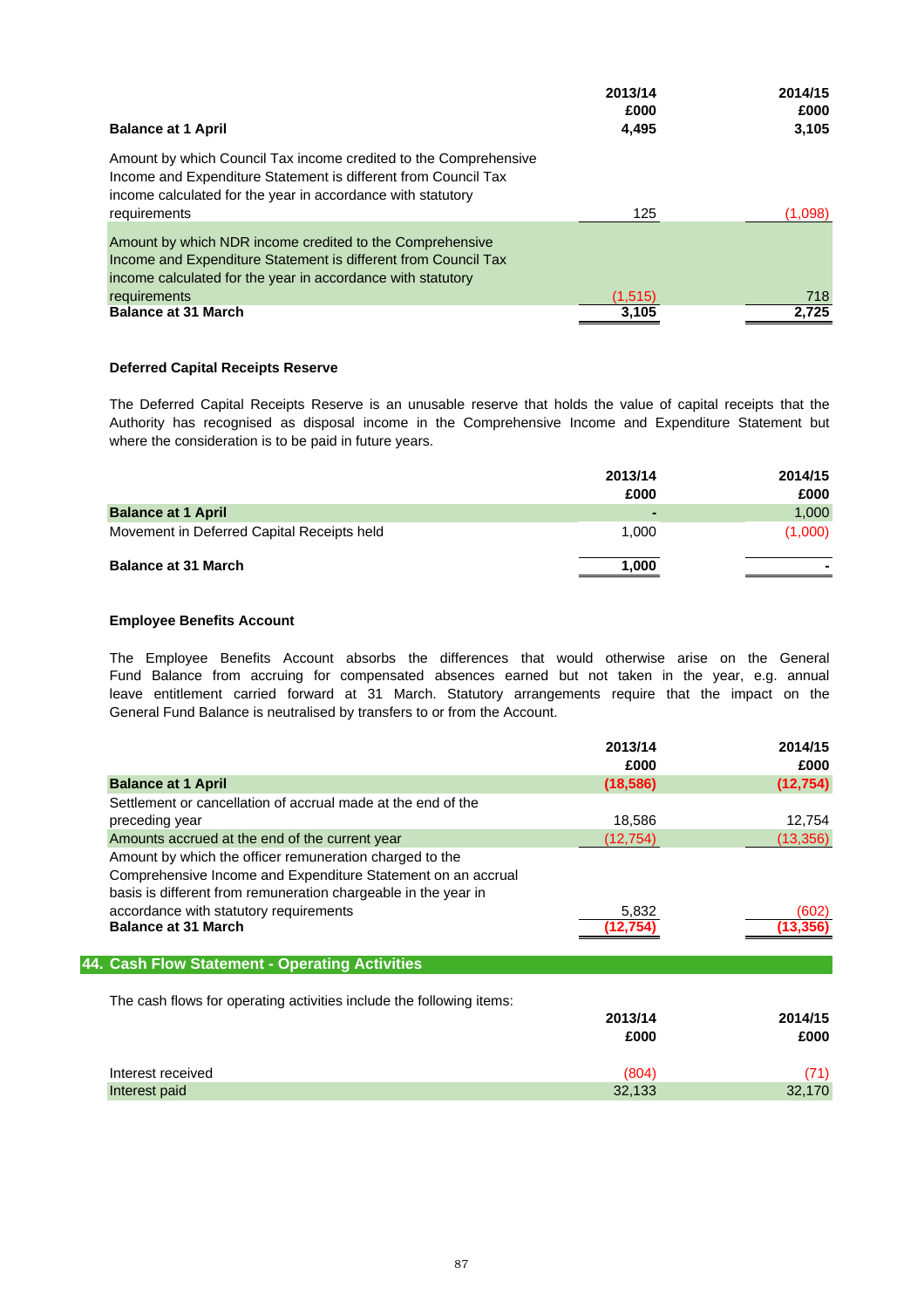| 45. Cash Flow Statement - Investing Activities                      |                                    |                 |
|---------------------------------------------------------------------|------------------------------------|-----------------|
|                                                                     | 2013/14<br><b>Restated</b><br>£000 | 2014/15<br>£000 |
| Purchase of Property, Plant and Equipment, Investment Property and  |                                    |                 |
| Intangible Assets                                                   | 98.569                             | 85,607          |
| Purchase of short and long-term investments                         | 2,500                              | 74,008          |
| Other payments for investing activities                             | (166)                              | 966             |
| Proceeds from the sale of Property, Plant and Equipment, Investment |                                    |                 |
| Property and Intangible Assets                                      | (2,680)                            | (3,049)         |
| Capital Grants and contributions received                           | (33, 566)                          | (33,056)        |
| Proceeds from short-term and long-term investments                  | (14,996)                           | (59,000)        |
| Net other receipts from investing activities                        | 298                                | (290)           |
| Net cash flows from investing activities                            | 49,959                             | 65,186          |
| 46. Cash Flow Statement - Financing Activities                      |                                    |                 |
|                                                                     | 2013/14<br>£000                    | 2014/15<br>£000 |
| Cash receipts of short and long-term borrowing                      | (43,000)                           | (90, 816)       |
| Cash payments for the reduction of the outstanding liabilities      |                                    |                 |
| relating to finance leases and on-balance sheet PFI contracts       | 4,199                              | 293             |
| Repayments of short and long-term borrowing                         | 10,681                             | 34,231          |
| Net cash flows from financing activities                            | (28, 120)                          | (56, 292)       |

### **47. Termination Benefits**

Authority is undergoing major restructuring of its services which explains the large value of these payments. The Authority terminated the contracts of a number of employees in 2014/15, incurring costs of £2.2 million (£1.6 million in 2013/14). These figures include accounting entries required by the Code. The

## **48. Information on Assets**

|                                                |             | <b>Number of Buildings</b> |                |
|------------------------------------------------|-------------|----------------------------|----------------|
|                                                | <b>Note</b> | 2013/14                    | 2014/15        |
|                                                |             | Restated                   |                |
| Nursery and Primary Schools                    |             | 207                        | 202            |
| <b>Secondary Schools</b>                       |             | 5                          | $\overline{4}$ |
| Special Schools and Pupil Referral Units       |             | 21                         | 20             |
| Libraries                                      |             | 58                         | 56             |
| <b>Family and Children's Centres</b>           |             | 61                         | 62             |
| <b>Youth and Community Centres</b>             |             | 38                         | 38             |
| Residential Homes For Elderly and Disabled     |             | 6                          | 6              |
| Day Centres and Clubs For Elderly and Disabled |             | 19                         | 18             |
| Children's Residential Homes                   |             | 3                          | 3              |
| <b>Staff and Other Houses</b>                  |             | 103                        | 88             |
| Other, including Factories, Depots and Offices |             | 180                        | 165            |
|                                                |             | 701                        | 662            |

Authority's Balance Sheet. See Note 21 for further details. Note 1: The figures exclude Academy, Voluntary Controlled and Voluntary Aided schools which are not on the

value of the Authority's buildings is £1,661 million. The Authority owns approximately 4,067 hectares of land, of which some 444 hectares are used as smallholdings. It also has 4,619 kilometres of roads. For insurance purposes, the reinstatement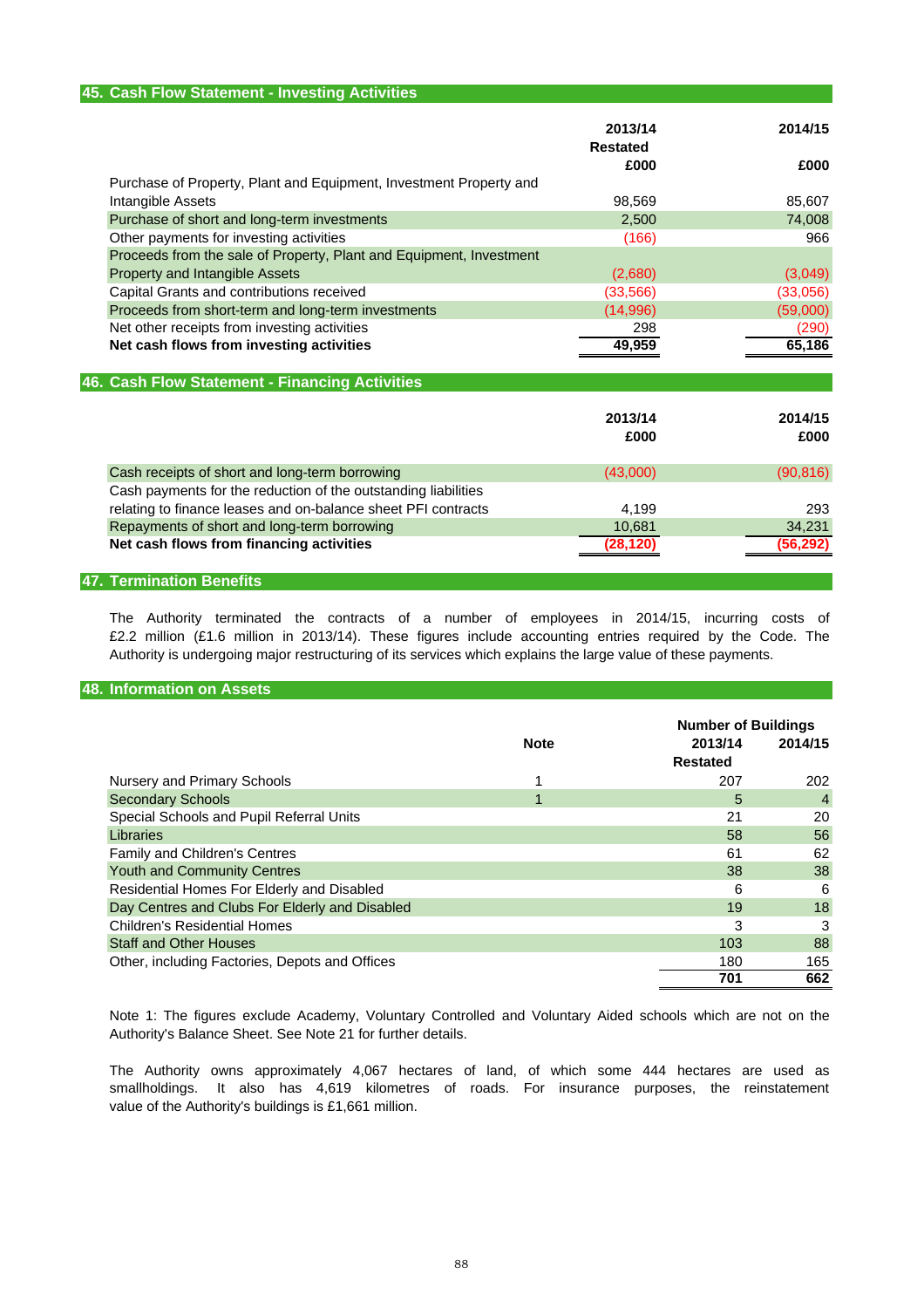cost during the financial year was £1,441,432 (£1,435,791 in 2013/14). In addition to this, Members The Authority makes payments to Councillors for work undertaken in the course of their duties. The were reimbursed a total of £60,325 (£68,397 in 2013/14) for expenses incurred on Authority business.

#### **50. Related Parties**

ability to bargain freely with the Authority. that have the potential to control or influence the Authority or to be controlled or influenced by the Authority. The Authority is required to disclose material transactions with related parties – bodies or individuals constrained in its ability to operate independently or might have secured the ability to limit another party's Disclosure of these transactions allows readers to assess the extent to which the Council might have been

#### **Central Government**

decisions. funding in the form of grants and prescribes the terms of many of the transactions that the Authority departments are set out in the subjective analysis in Note 10 on reporting for resources allocation for providing the statutory framework within which the Authority operates, provides the majority of its has with other parties (e.g. Council Tax bills, housing benefits). Grants received from Government Central Government has effective control over the general operations of the Authority – it is responsible

#### **Members**

also available on the Authority's website at: services commissioned from companies in which Members had an interest (2013/14 - none). Any contracts would have been entered into in full compliance with the Authority's standing orders. Members of the Council have direct control over the Authority's financial and operating policies. The total Members did not take part in any discussion or decision relating to the grants. Details of all these Grants totalling £3,028,039 were paid to 19 organisations in which 18 Members had positions on the governing body (2013/14 £2,998,331 to 25 organisations, 27 Members). No grants were made to of Members' allowances paid in 2014/15 is shown in Note 49. During 2014/15, there were no works or instances, the grants were made with proper consideration of declarations of interest. The relevant transactions are recorded in the Register of Members' Interests which is open to public inspection and is organisations whose senior management included close members of the families of Members. In all

http://www.nottinghamshire.gov.uk/thecouncil/democracy/councillors/allowances-expenses-conduct-interests/

#### **Senior Employees**

2013/14). This is a director of Futures and this officer is now part of the Corporate Leadership Team. Grants totalling £51,199 were paid to one organisation in which a senior employee declared an interest. interest in any organisations which have received grant payments. During 2014/15, In accordance with section 117 of the Local Government Act 1972, Senior Employees must declare their grants of £2.1million were paid to an organisation in which Senior Employees had an interest (none for

#### **Other Public Bodies (subject to common control by Central Government)**

Transactions and balances outstanding are detailed in Note 52. The Authority has a pooled budget arrangement with Integrated Community Equipment Service (ICES).

of the Accounts of the Pension scheme can be found after the notes to the Authority's accounts. The Authority is the administering body for the Local Government Pension Scheme (LGPS). Details

### **Entities Controlled or Significantly Influenced by the Authority**

The Authority has significant influence in the following organisations :

Nottingham and Nottinghamshire Futures Limited - See below CLASP - See note 25 SCAPE - See note 25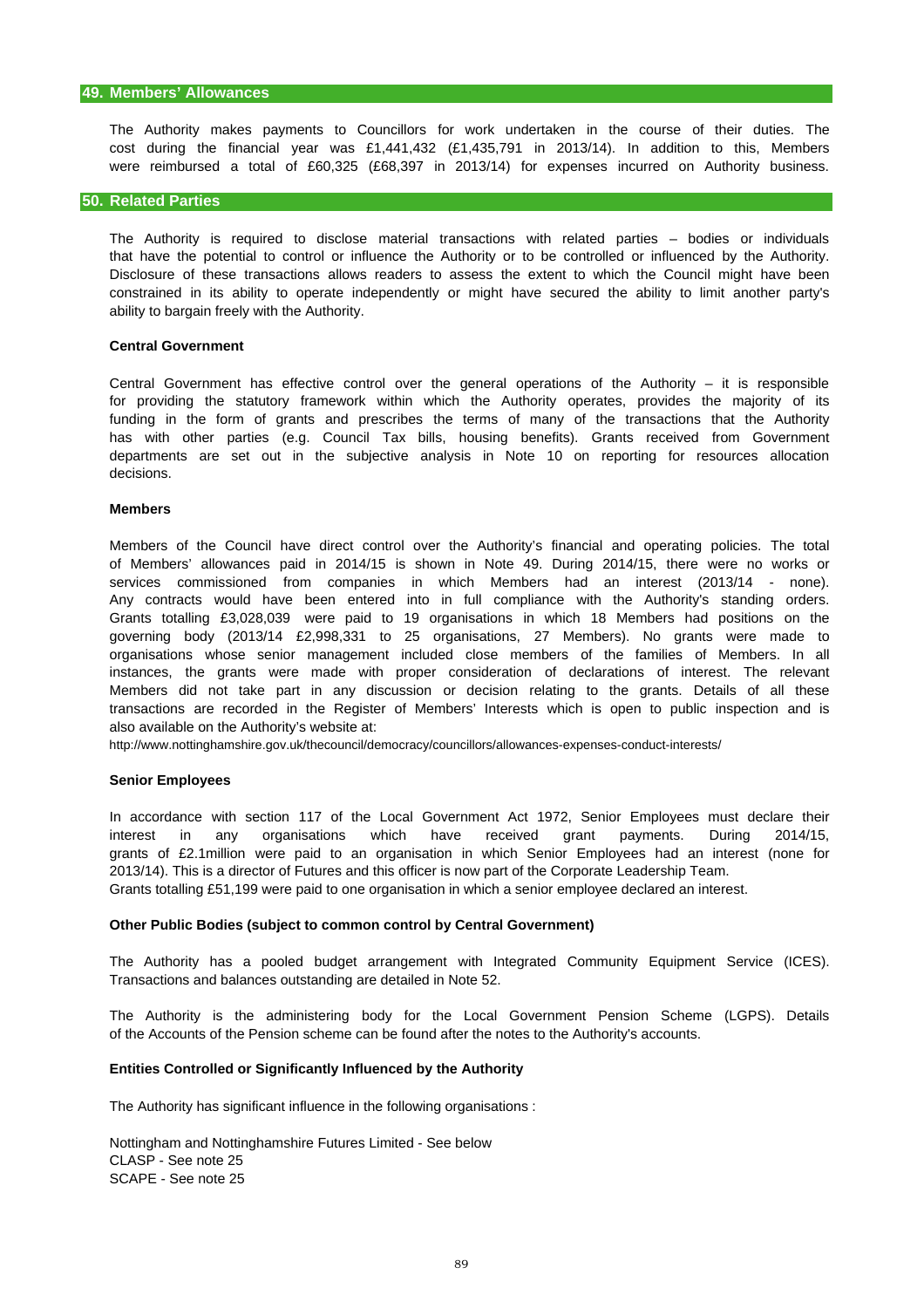organisations listed. These organisations are deemed to be influenced significantly by the Authority through its representation on the board or ownership of shares. Details of the transactions with Nottingham and Nottinghamshire Futures Limited are provided below. There are no material transactions with the other

within the accounts of the company which is registered in England under number 4172770. Futures Advice, Skills and Employment Ltd ("Futures") is a company owned equally between Nottingham City Council and Nottinghamshire County Council that provides support services to young people in Nottinghamshire. Following an assessment of the materiality of Futures to the Council, Group Accounts have not been prepared for 2014/15. Information related to Futures is provided below. Further details may be found

|                            | <b>Audited</b> | <b>Unaudited</b> |
|----------------------------|----------------|------------------|
|                            | 2013/14        | 2014/15          |
|                            | £000           | £000             |
| Revenue                    | 13,145         | 15,800           |
| Profit / (loss)            | (711)          | 153              |
| <b>Total Assets</b>        | 2,800          | 4,401            |
| <b>Total Liabilities</b>   | (12, 396)      | (22, 580)        |
| <b>Equity and Reserves</b> | (9,596)        | (18, 179)        |

Nottinghamshire County Council had the following transactions with Futures:

|                                         | 2013/14                  | 2014/15 |
|-----------------------------------------|--------------------------|---------|
|                                         | £000                     | £000    |
| Sales of facilities management services | $\overline{\phantom{0}}$ |         |
| Grants given                            | 2.100                    | 2,100   |
| Purchases of works and services         | 389                      | 525     |

## **51. Trust Funds**

The Authority acts as trustee for a number of separate trust funds, most of which are relatively small amounts. The cash balances held by the Authority are summarised below:

| <b>Department/Service</b>           | <b>Balance at</b><br>31/3/14<br>£000 | <b>Income</b><br>£000    | Expend-<br>iture<br>£000 | Investment<br><b>Movement</b><br>£000 | <b>Balance at</b><br>31/3/15<br>£000 |
|-------------------------------------|--------------------------------------|--------------------------|--------------------------|---------------------------------------|--------------------------------------|
| <b>Children and Young People</b>    | 4                                    | 5                        | (8)                      |                                       |                                      |
| <b>Adult Social Care and Health</b> | 10                                   | $\overline{\phantom{0}}$ | $\overline{\phantom{a}}$ |                                       | 10                                   |
| <b>Cultural Services</b>            | 12                                   | 3                        | $\overline{\phantom{0}}$ |                                       | 15                                   |
|                                     | 26                                   | 8                        |                          |                                       | 25                                   |

securities, and the values are set out below: In addition to cash balances held, the Authority has invested surplus funds, principally in gilt-edged

|                                  | Value of<br><b>Investments</b><br>£000<br>31/3/14 | Value of<br><b>Movement Investments</b><br>£000<br>£000<br>31/3/15 |                |
|----------------------------------|---------------------------------------------------|--------------------------------------------------------------------|----------------|
| <b>Children and Young People</b> | 4                                                 |                                                                    | 5              |
| Adult Social Care and Health     | 2                                                 |                                                                    | $\mathfrak{p}$ |
| <b>Cultural Services</b>         | 50                                                | -                                                                  | 50             |
|                                  | 56                                                |                                                                    | 57             |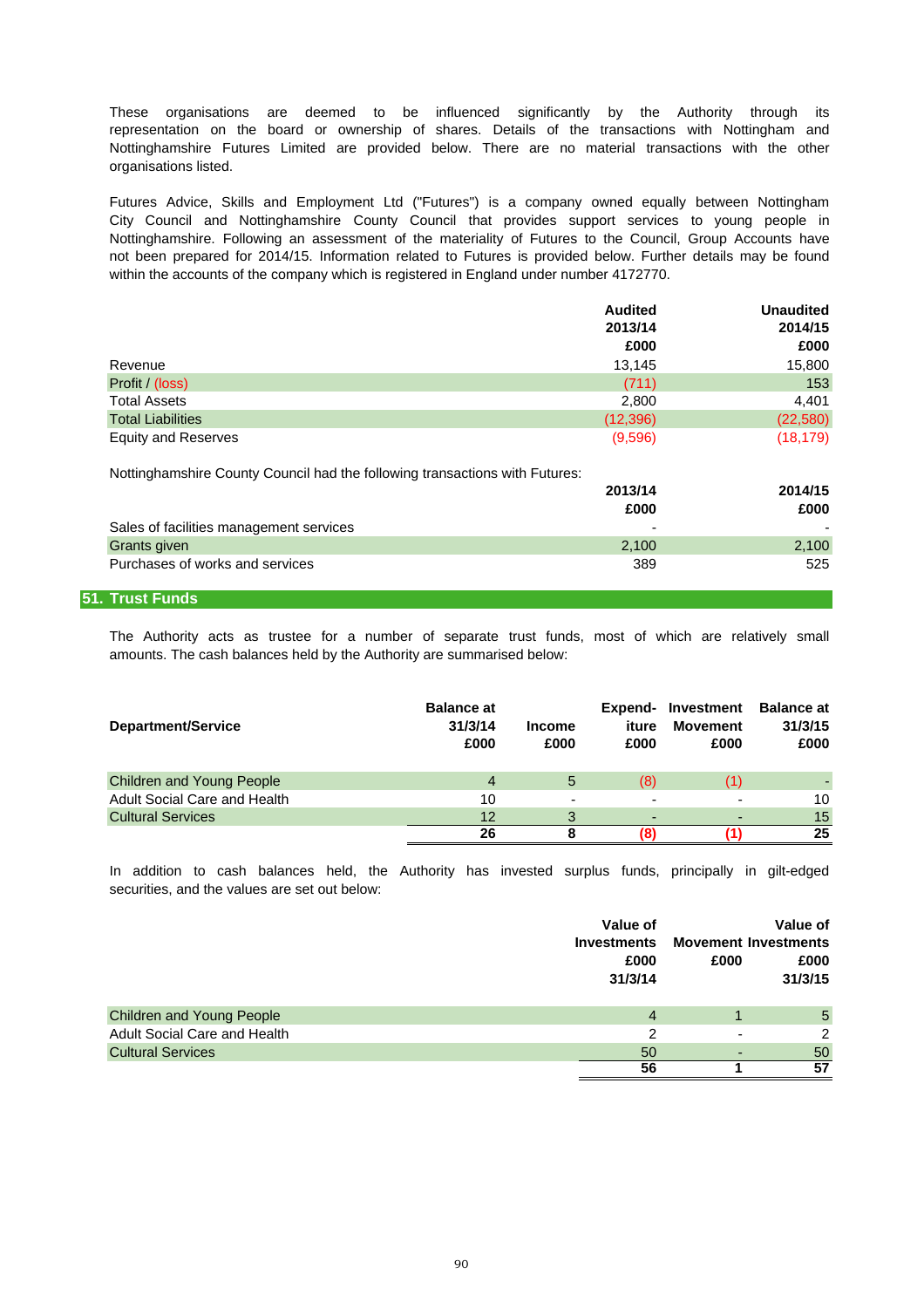## **52. Pooled Budgets**

Under Section 31 of the Health Act 1999, Nottinghamshire County Council has entered into the the Host Authority for the pooled budget and has responsibility for it's financial management. following Pooled Budget Arrangements with the partners set out below. The County Council is The details are set out below:

## **Integrated Community Equipment Loan Service (ICELS) - Nottinghamshire**

Nottinghamshire County Council (Host) Nottingham City Council Nottingham City CCG Nottinghamshire County CCG's Bassetlaw CCG

| <b>Pooled Budgets Memo Account</b>      | 2013/14 | 2014/15 |
|-----------------------------------------|---------|---------|
|                                         | £000    | £000    |
| Net surplus / (deficit) brought forward | 248     | 145     |

| 2,110 |
|-------|
|       |
| 267   |
| 1.201 |
| 362   |
| 2,400 |
| 1,189 |
| 187   |
| 401   |
| 8,117 |
|       |

|                                                 | 2013/14 | 2014/15 |
|-------------------------------------------------|---------|---------|
| <b>Expenditure met from the pooled budget:</b>  | £000    | £000    |
| Partnership Management and Administration costs | 291     | 366     |
| <b>Contract Management Fee</b>                  | 1,091   | 1,191   |
| Continuing Healthcare Specialist Equipment      | 286     | 235     |
| Equipment                                       | 5,545   | 5,451   |
| <b>Minor Adaptations</b>                        | 804     | 846     |
| <b>Weekend Working Project</b>                  | ٠       | 76      |
| <b>Direct Payments</b>                          |         |         |
| <b>Total Expenditure</b>                        | 8.017   | 8,166   |
| Net surplus / (deficit) carried forward         | 145     | 96      |

The combined ICELS Contract commenced on 1 April 2011 for a period of 3 years. The option to extend for up to 2 years was agreed.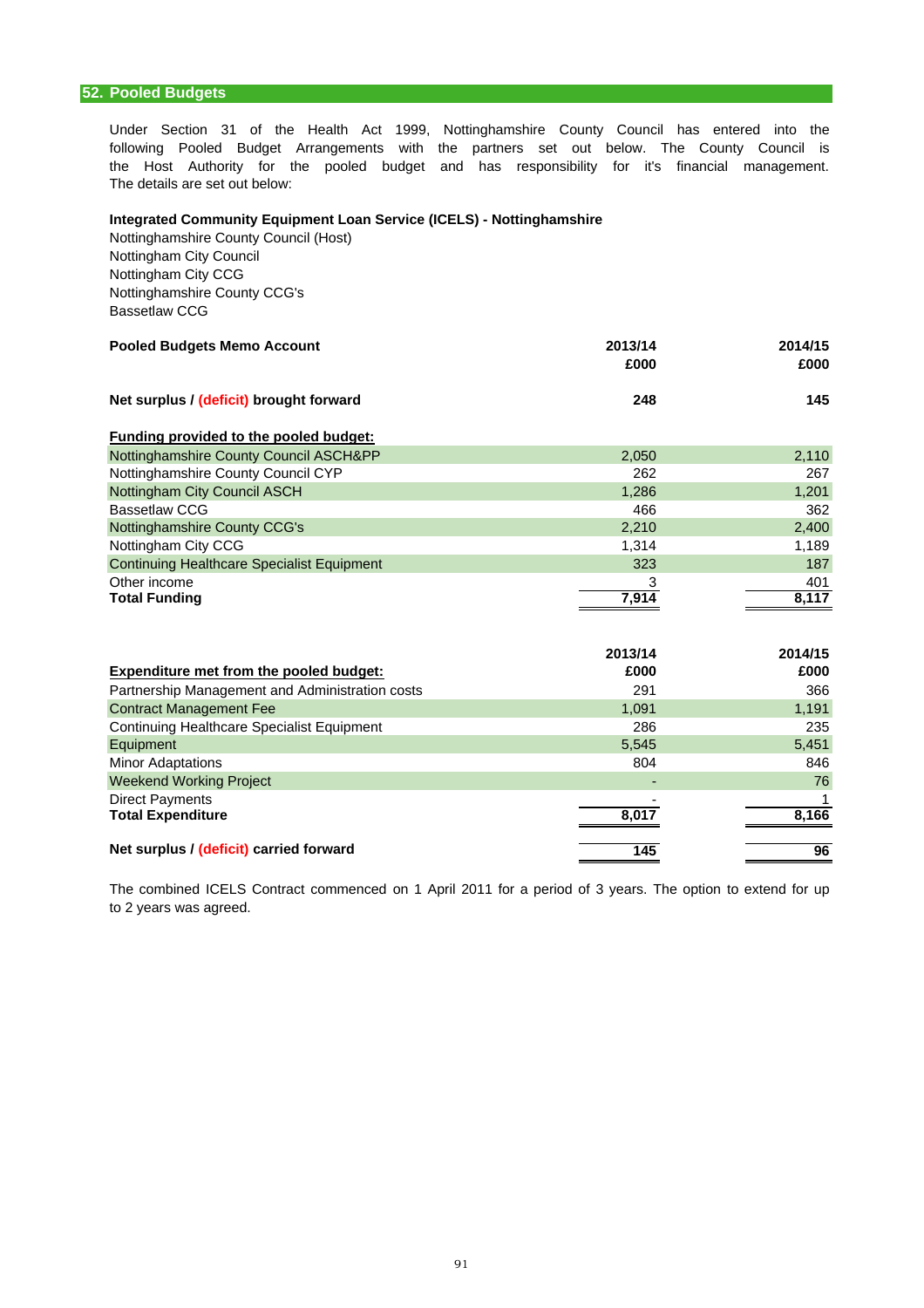aside in respect of potential claw-back, this figure being taken from an external review of the provision The potential maximum liability if the scheme is triggered is £3.3 million although MMI may also cease to deal Employers' Liability Policy Trigger Litigation was unfavourable to MMI and hence the Directors of the company fully with any new liability claims. On 28 March 2012 a judgement handed down by the Supreme Court in the initially set at 15%, however, the actuarial review of the insurance liabilities of MMI is uncertain and Ernst & there are claw-back provisions on claims payments made by MMI after the implementation of the scheme. management of MMI's business, affairs and assets. In February 2013 the proposed levy or claw-back rate was In 1992, Municipal Mutual Insurance (MMI) ceased to trade and now exists solely to discharge its Young LLP is not able to guarantee that this initial levy percentage will be sufficient for a solvent run-off. It is therefore anticipated that further levies will be made. For this reason a provision of £1.5 million has been set and reserve. responsibilities under policies that it had previously issued. These responsibilities relate mainly to legal liability claims, which will take many years to materialise and finalise. In the event of MMI's insolvency during this period, local authority policyholders agreed to enter into a 'scheme of arrangement' under which the board of MMI triggered the Scheme of Arrangement and Ernst & Young LLP became responsible for the decided that a solvent run-off of all MMI's obligations was unlikely to be achieved. Therefore on 13 November 2013

care. Experience of similar cases in other authorities suggests that it will be three to five years before the case is concluded. An allowance has been set aside within the insurance provision for the possible settlement that the Authority may have to pay. However, in order not to prejudice seriously the privacy of the individuals and the Authority's position in the case, any further information has been withheld from this publication. A group litigation has been lodged against the Authority for negligence in its responsibilities for providing social

this time it is anticipated that this will be met from the Corporate Pay Review Reserve. process began with non-school based staff and was rolled out across the Authority in 2008/09 and has since completed. The roll-out of Single Status to non-teaching posts in schools is nearing completion. There remains a potential for equal pay claims arising. Although it is not possible to reliably estimate any amount at The Authority has set aside a reserve in the accounts for the implementation of the Single Status Agreement from 1 April 2002. Harmonisation of a new pay and grading structure began in April 2008. The

#### **54. Post Balance Sheet Events**

accounts. There are no material events to report since the accounts were prepared which are not reported in the

#### **55. Income from bodies under the Local Authority (Goods and Services) Act 1970**

provided the following: The Authority is empowered by this Act to provide goods and services to other public bodies. The Authority

|                                          | 2013/14            |        | 2014/15                   |               |  |
|------------------------------------------|--------------------|--------|---------------------------|---------------|--|
|                                          | £000               | £000   |                           | £000          |  |
|                                          | <b>Expenditure</b> |        | <b>Income Expenditure</b> | <b>Income</b> |  |
| Administration and Professional Services |                    |        |                           |               |  |
| <b>NHS Trusts</b>                        | 56,147             | 56,147 | 58,205                    | 58,205        |  |
| <b>Other Authorities</b>                 | 10.941             | 10.941 | 7.227                     | 7,227         |  |
| <b>Schools and Colleges</b>              | 48                 | 48     | 32                        | 32            |  |
| Maintenance works                        |                    |        |                           |               |  |
| <b>Other Authorities</b>                 | 170                | 170    | 174                       | 174           |  |
| <b>Schools and Colleges</b>              | 132                | 132    | 92                        | 92            |  |
|                                          | 67,438             | 67,438 | 65,730                    | 65,730        |  |

### **56. Section 137 of the Local Government Act 1972**

During 2014/15 these powers were not used. contributions to certain charitable funds, not for profit bodies providing a public service and mayoral appeals. Local authorities are empowered by Section 137 of the Local Government Act 1972, as amended, to make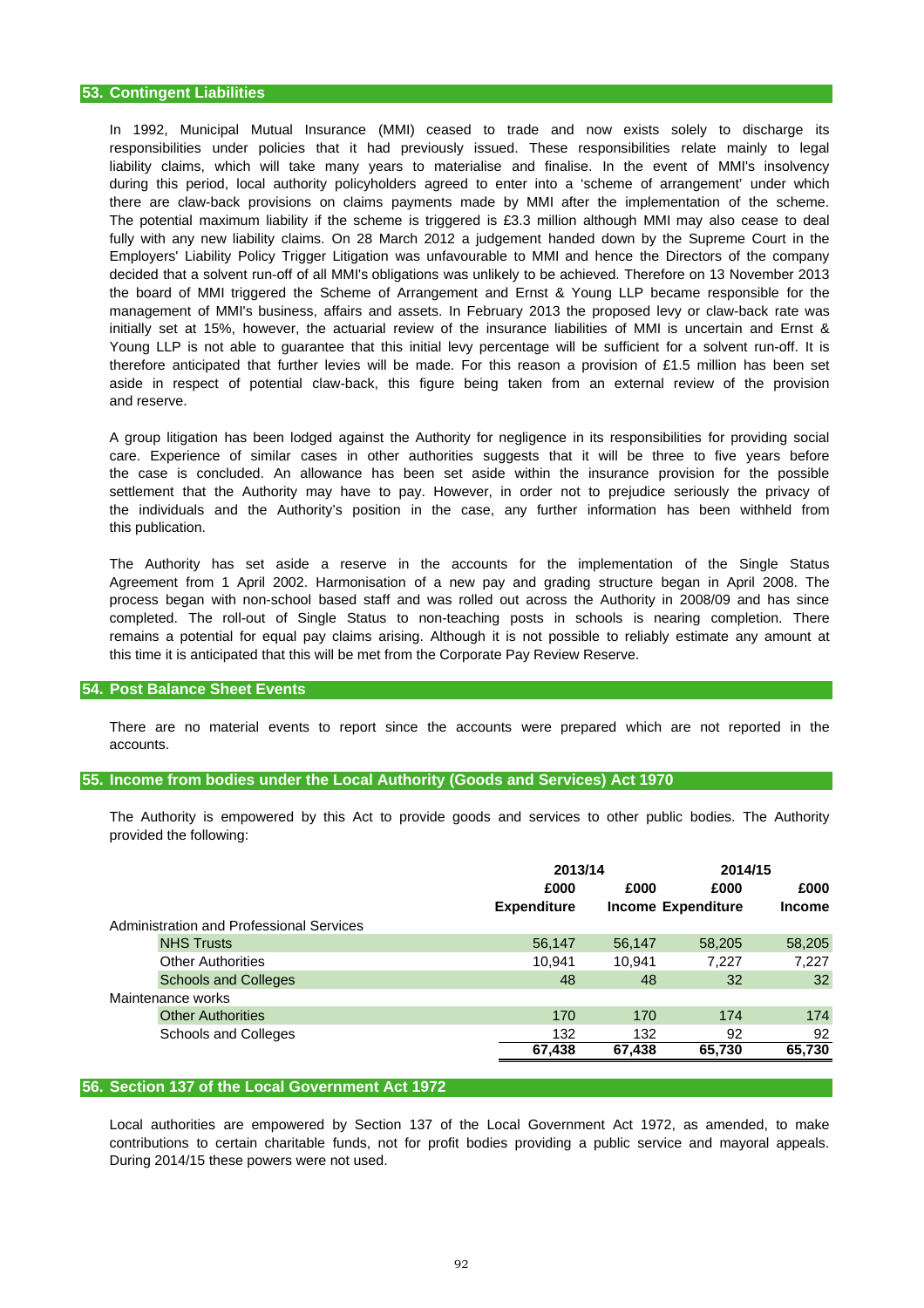## **57. Publicity Work**

Local authorities are required to disclose their expenditure on publicity. The definition of publicity includes a number of routine items of expenditure. The Authority's expenditure is summarised below:

|                                                         | 2013/14<br>£000 | 2014/15<br>£000 |
|---------------------------------------------------------|-----------------|-----------------|
| Advertising for staff                                   | 581             | 455             |
| Other advertising, including education courses          | 764             | 656             |
| Public Relations - salaries and running costs           | 1,077           | 975             |
| Other publicity expenditure                             | 112             | 63              |
|                                                         | 2.534           | 2,149           |
| As a percentage of gross expenditure (cost of services) | 0.22%           | 0.20%           |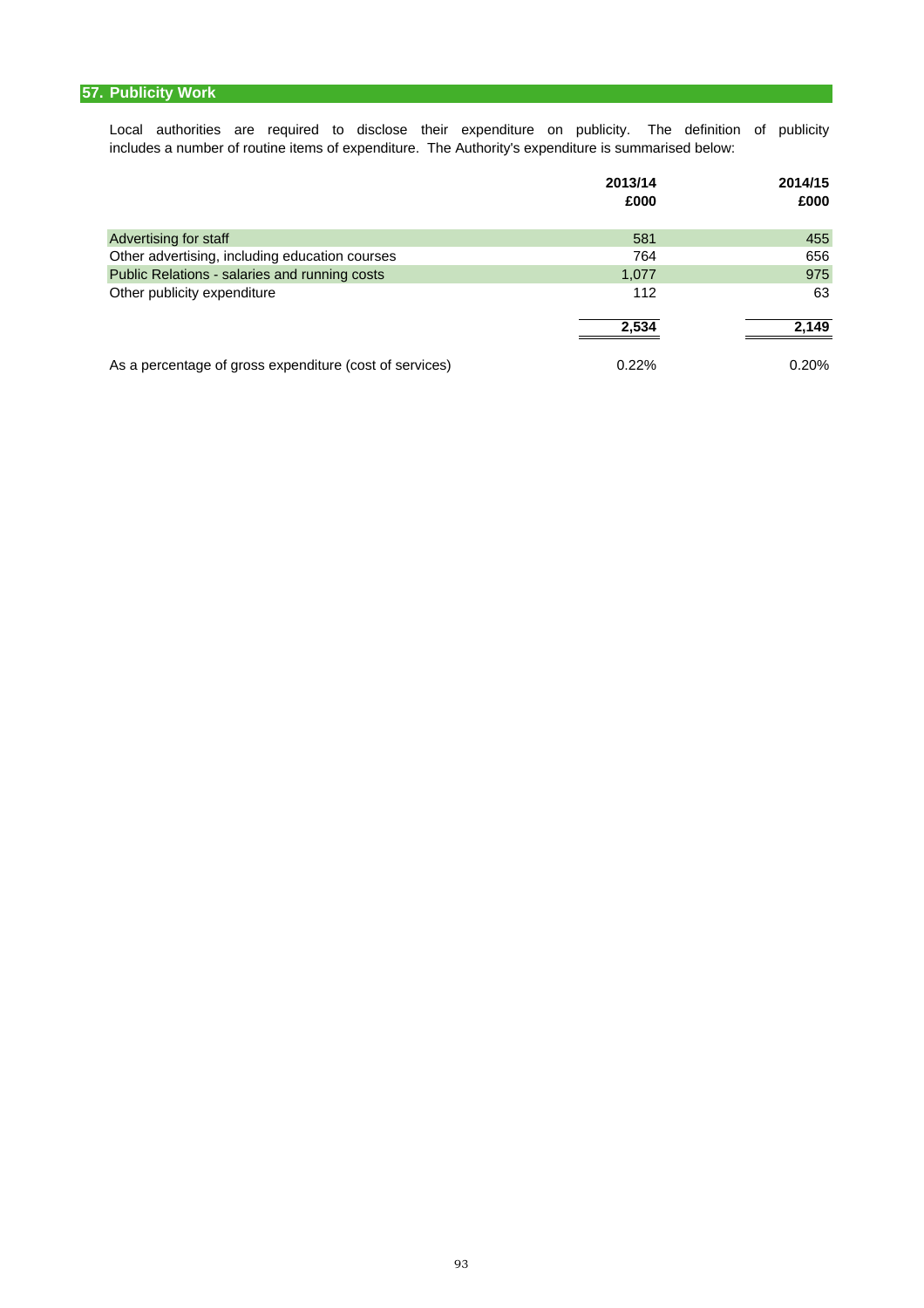This is intentionally left blank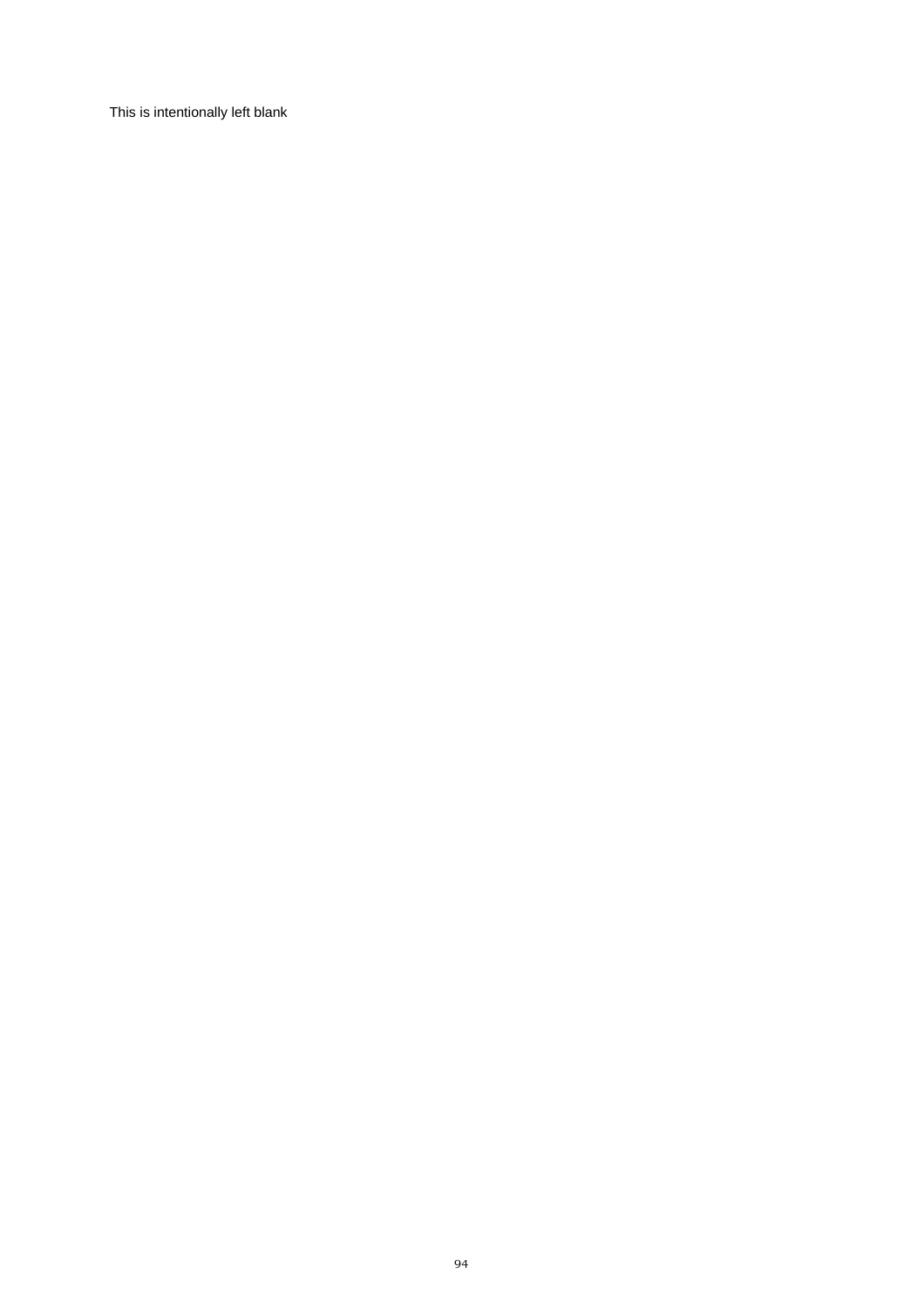## **Introduction**

Nottinghamshire County Council is the Administering Authority for the Local Government Pension Scheme (LGPS) within Nottinghamshire. The LGPS is a statutory scheme administered by individual pension funds. The benefits within the scheme are determined by regulation and are guaranteed by statute. The pension fund (the Fund) exists to help defray the cost of paying the pension benefits. Members make contributions to the Fund as specified in the regulations and employers make contributions as determined by the Fund's actuary as part of the triennial valuation of the Fund. All new employees are brought into the scheme automatically, unless a positive election not to participate is received from the employee.

The Authority administers the pension fund for over 300 participating employers and over 110,000 members. The employers include the County Council, the City Council, District Councils and organisations which used to be part of local government (such as Nottingham Trent University, Colleges, Police civilian staff and Academies). They also include organisations which satisfy the conditions to participate in the LGPS and have been admitted to the Fund by the Authority. In general, these organisations are non-profit making, or are undertaking a service which was, or could be, carried out by a local authority.

The operation of the Fund is set out in a number of published policy statements. Under the Governance Compliance Statement, the functions as administering authority of the Fund are delegated to the Nottinghamshire Pension Fund Committee supported by two advisory sub-committees.

The Funding Strategy Statement sets out the aims and purpose of the Fund and details the responsibilities of the administering authority as regards funding the scheme.

The Statement of Investment Principles sets out more detailed responsibilities relating to the overall investment strategy of the Fund including the proposed asset allocation, restrictions on investment types, the type of investment management used and performance monitoring. It also states the Fund's approach to responsible investment and corporate governance issues.

The Communications Strategy Statement details the overall strategy for involving stakeholders in the Fund. A key part of this strategy is a dedicated Fund website (available at www.nottspf.org.uk).

A separate annual report for the Fund is also produced and this, along with previous years' reports, will be accessible via the the pension fund website. The annual report includes the accounts and the published policies as well as information on the performance of the fund.

The accounts of the fund are set out over the following pages. The CIPFA Code of Practice on Local Authority Accounting in the United Kingdom 2014/15 requires:

- a fund account showing the changes in net assets available for benefits
- a net assets statement showing the assets available at the year end to meet benefits
- supporting notes.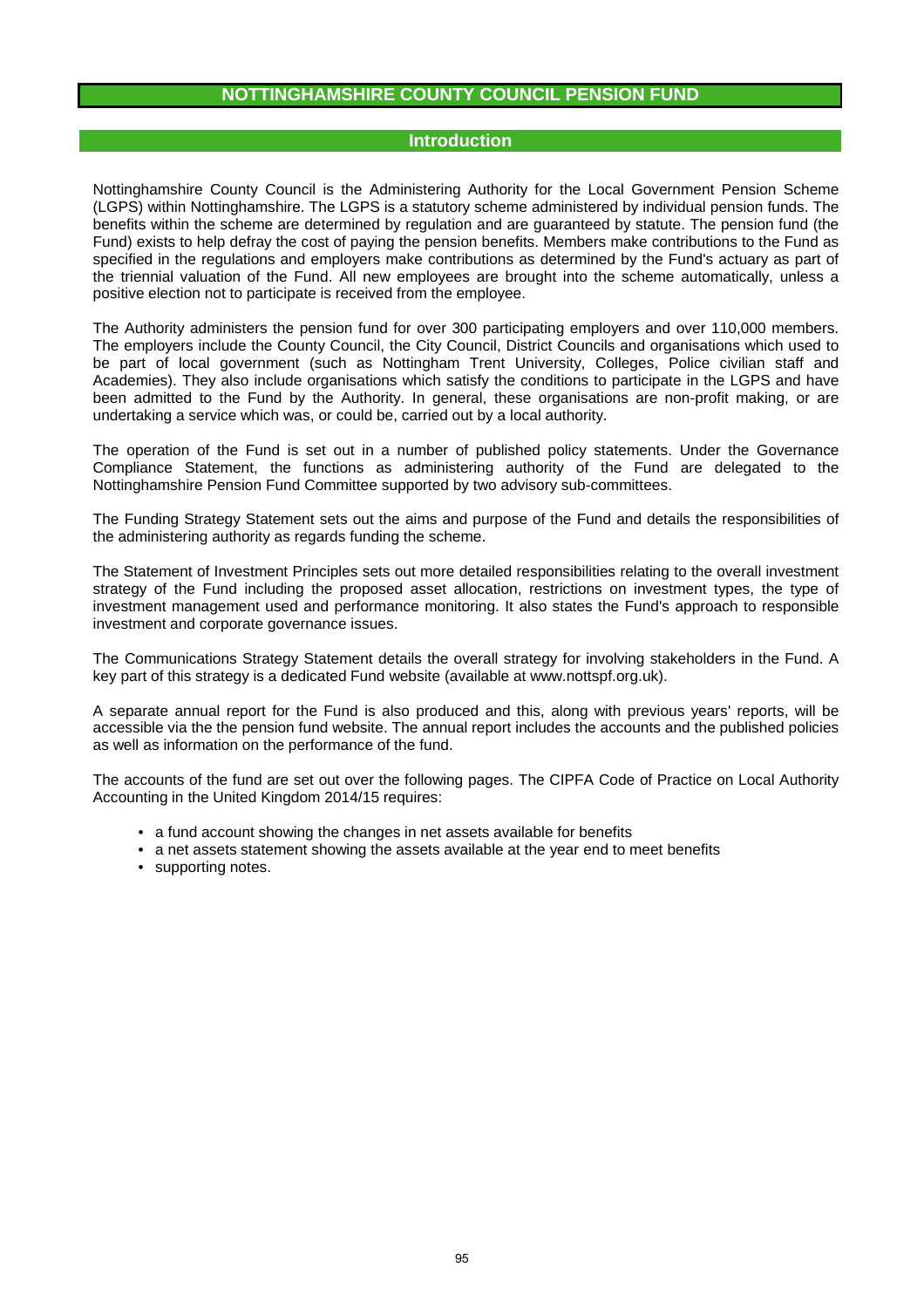# **FUND ACCOUNT**

|                                                                | <b>Notes</b> | 2013/14<br><b>Restated</b> | 2014/15    |
|----------------------------------------------------------------|--------------|----------------------------|------------|
|                                                                |              | £000                       | £000       |
| <b>Contributions</b>                                           | 4            |                            |            |
| <b>Employer contributions</b>                                  |              | (123,905)                  | (130, 112) |
| Member contributions                                           |              | (41, 018)                  | (42, 714)  |
|                                                                |              | (164, 923)                 | (172, 826) |
| Transfers in from other pension funds                          |              | (6,638)                    | (6, 124)   |
| <b>Benefits</b>                                                | 5            |                            |            |
| Pensions                                                       |              | 132,832                    | 137,495    |
| Commutation of pensions and lump sum retirement benefits       |              | 23,115                     | 25,991     |
| Lump sum death benefits                                        |              | 3,793                      | 3,324      |
|                                                                |              | 159,740                    | 166,810    |
| Payments to and on account of leavers                          |              | 15,326                     | 87,072     |
| Administration expenses                                        | 6            | 1,291                      | 1,764      |
| Net (additions)/withdrawals from dealings with members         |              | 4,796                      | 76,696     |
| Oversight and governance expenses                              | 7            | 628                        | 572        |
| Investment Income                                              | 9            | (105, 388)                 | (110, 790) |
| Profits & losses on disposal of investments & changes in value |              | (141, 271)                 | (316, 474) |
| Taxes on income                                                |              | 644                        | 703        |
| Investment management expenses                                 | 8            | 3,892                      | 3,838      |
| <b>Net Returns on Investments</b>                              |              | (242, 123)                 | (422, 723) |
| Net (increase)/decrease in net assets available for            |              |                            |            |
| benefits during the year                                       |              | (236, 699)                 | (345, 455) |
| Opening net assets of the Fund                                 |              | 3,496,446                  | 3,733,145  |
| Net assets available to fund benefits                          |              | 3,733,145                  | 4,078,600  |

Payments to and on account of leavers in 2014/15 includes an amount of £76.0 million in respect of the transfer out of liabilities relating to the Nottinghamshire Probation Trust as part of the transfer of services to the National Probation Service. Excluding this bulk transfer, the net withdrawal from dealings with members was £0.7 million.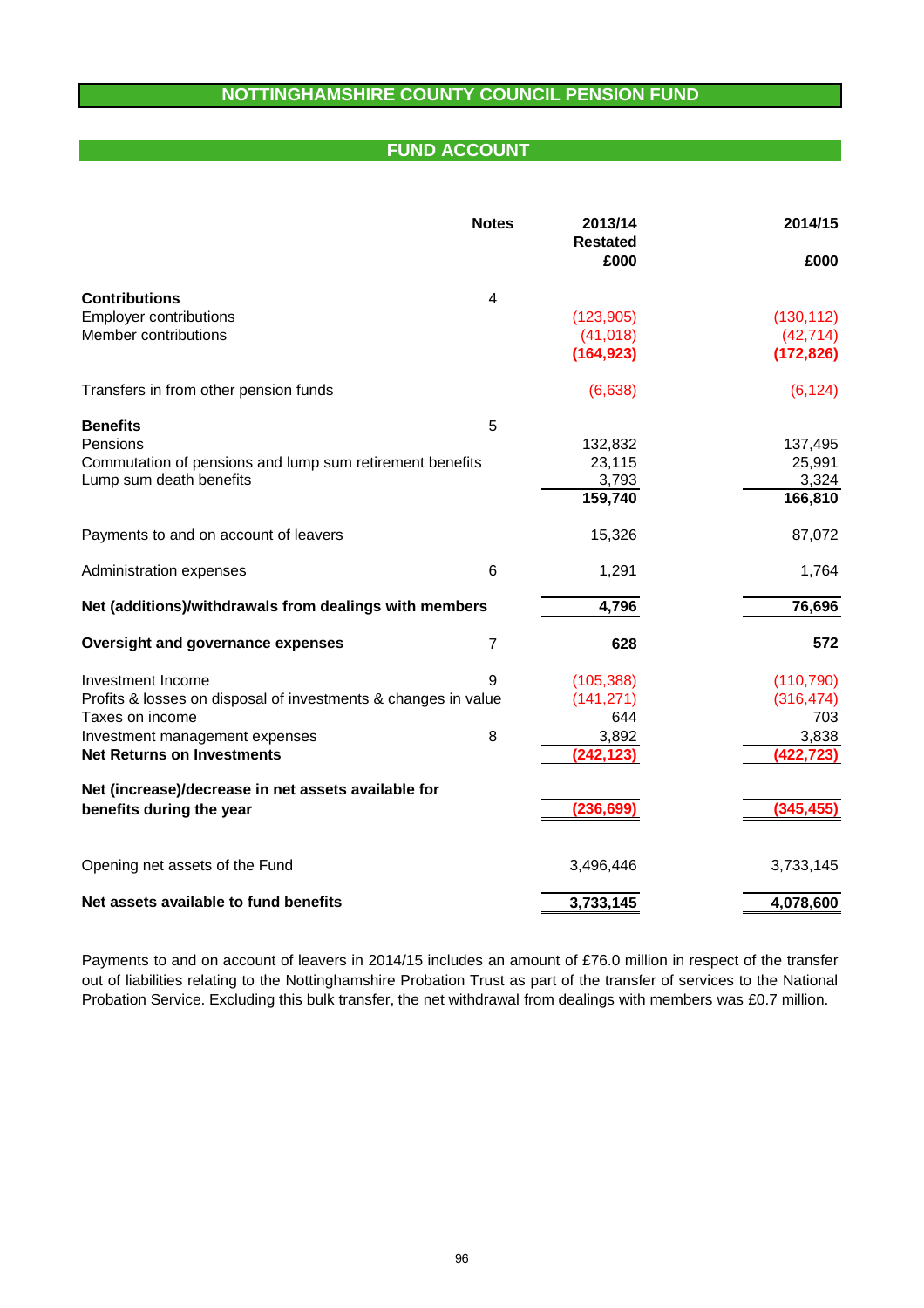# **NET ASSETS STATEMENT FOR THE YEAR ENDED**

|                                                     | <b>Notes</b> | <b>31 March 2014</b><br>£000 | 31 March 2015<br>£000 |
|-----------------------------------------------------|--------------|------------------------------|-----------------------|
| Investment Assets                                   | 10 & 14      |                              |                       |
| <b>Fixed Interest Securities</b>                    |              | 360,883                      | 412,853               |
| Equities                                            |              | 1,818,478                    | 1,983,371             |
| <b>Pooled Investment Vehicles</b>                   |              | 1,091,132                    | 1,199,849             |
| Property                                            |              | 288,140                      | 321,700               |
| Forward Foreign Exchange                            |              | 191                          |                       |
| Cash deposits                                       |              | 153,469                      | 131,916               |
| <b>Other Investment Balances</b>                    | 12           | 21,670                       | 21,568                |
| Investment liabilities                              | 12           | (2,650)                      | (4, 571)              |
|                                                     |              | 3,731,313                    | 4,066,686             |
| <b>Current assets</b>                               | 13           | 10,033                       | 14,198                |
| <b>Current liabilities</b>                          | 13           | (8,201)                      | (2, 284)              |
|                                                     |              | 1,832                        | 11,914                |
| Net assets of the fund available to pay benefits at |              |                              |                       |
| the year end                                        |              | 3,733,145                    | 4,078,600             |

Authority Accounting in the United Kingdom 2014/15 , is shown at note 2c. The actuarial present value of promised retirement benefits, as required by the Code of Practice on Local

## **EXPLANATION OF PRIOR PERIOD ADJUSTMENTS**

The management costs of the Fund have previously been split between administration expenses and investment management expenses. Following review by CIPFA, a range of costs have been identified that could be more accurately described as oversight and governance costs.

Management costs have been reported for 2014/15 in the three categories recommended by CIPFA and, as a consequence, the costs for 2013/14 have been reclassified. The impact on the Fund Account is shown in the table below. There is no impact on the Net Assets Statement arising from the reclassification.

| Impact on the Fund Account:       | <b>Fund Account</b><br>2013/14<br><b>Original Statement</b><br>£000 | <b>Adjustment</b><br>Made<br>£000 | <b>Fund Account</b><br>2013/14<br><b>As Restated</b><br>£000 |
|-----------------------------------|---------------------------------------------------------------------|-----------------------------------|--------------------------------------------------------------|
| <b>Administration Expenses</b>    | 1.442                                                               | (151)                             | 1.291                                                        |
| Oversight and governance expenses | $\overline{\phantom{0}}$                                            | 628                               | 628                                                          |
| Investment management expenses    | 4.369                                                               | (477)                             | 3,892                                                        |
|                                   | 5.811                                                               | $\blacksquare$                    | 5,811                                                        |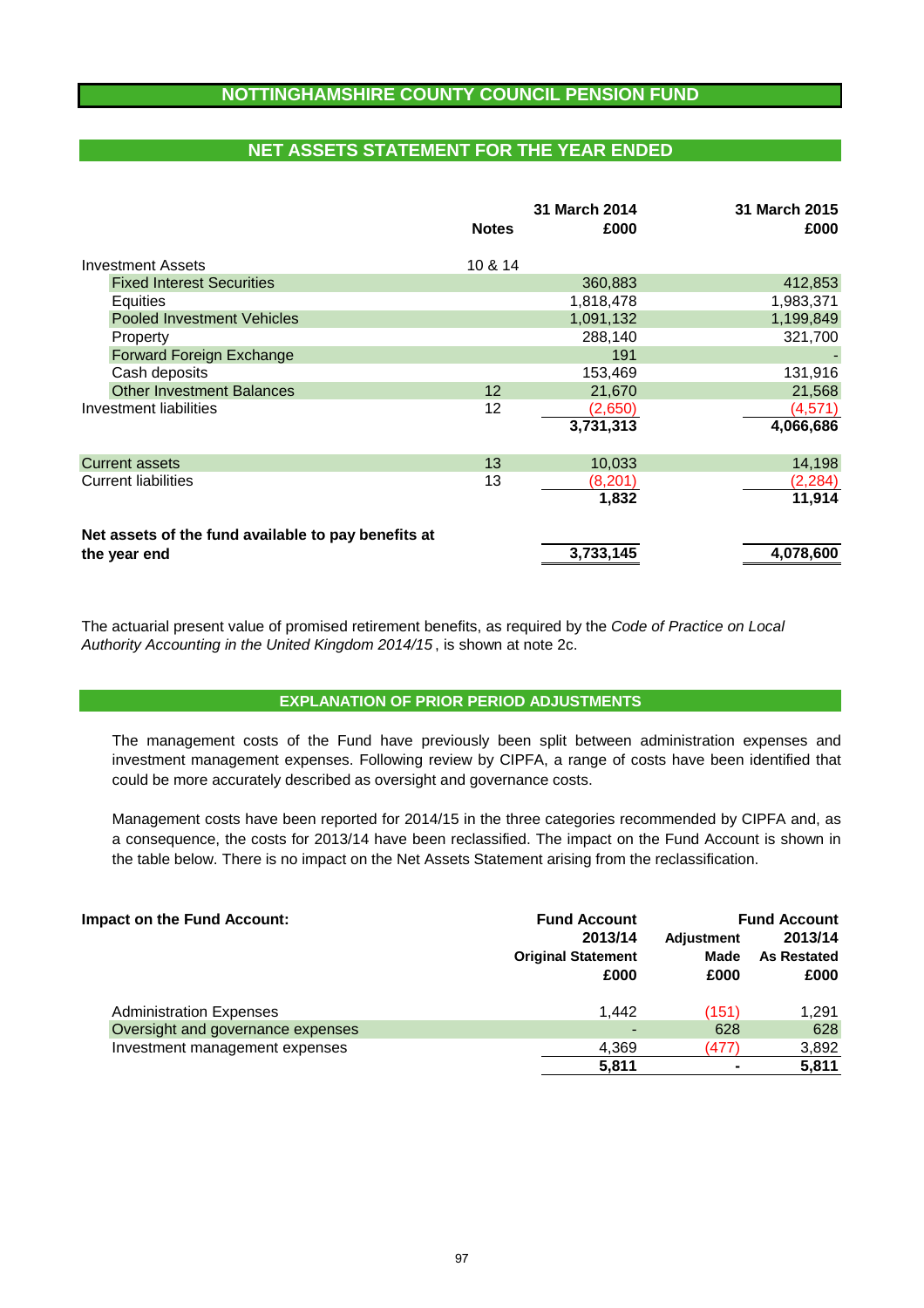## **NOTES TO THE ACCOUNTS**

#### **1. Accounting Policies**

### **(a) Basis of Preparation**

The Pension Fund accounts have been prepared in accordance with the Code of Practice on Local Authority Accounting in the United Kingdom 2014/15 (the Code). On issues where there is no clear guidance in the Code, reference has been made under the hierarchy of standards to Financial Reports of Pension Schemes: a Statement of Recommended Practice 2007 (the Pensions SORP) or to individual International Acccounting Standards (IAS). Disclosures in the Pension Fund accounts have been limited to those required by the Code.

### **(b) Debtors and Creditors**

The accruals concept is applied to these accounts in compliance with the Code.

### **(c) Investments**

Pension fund investments are carried at fair value in accordance with the Code. Fair value is defined as 'the amount for which an asset could be exchanged or a liability settled, between knowledgeable, willing parties in an arm's-length transaction'. Where an active market exists, the quoted market price is used. Where there is no active market, fair value is established by using valuation techniques.

Specific details on the valuation methods for particular classess of assets are listed below:

- Equities traded through a stock exchange are valued at the latest quoted price. Where more than one price is quoted the 'bid' price is used.
- Unit Trusts and managed funds are valued at the closing single price or the bid price where applicable. These reflect the market value of the underlying investments.
- Unquoted securities and pooled private equity investments are valued at fair value by the fund managers at the year end in accordance with industry accepted guidelines.
- The market value of fixed interest investments is based on the 'clean price', i.e. excludes income accrued at 31 March but not yet due for payment.
- Property investments are stated at open market value based on a quarterly independent valuation at the Net Assets Statement date.

Transaction costs arising on all investment purchases and sales are charged to the Fund Account within 'Profits & losses on disposal of investments & changes in value' by adding to purchase costs and netting against sale proceeds, as appropriate, for all investment types. This achieves consistency between asset classes and ensures all transaction costs are charged to the Fund Account. It also ensures that the financial statements faithfully represent the economic substance of the transactions. The economic substance of purchases and sales of all asset types is to generate returns for the Fund to help mitigate the cost to employers of providing pensions. Transactions costs are ancillary to this purpose.

The change in fair value of investments during the year comprises all increases and decreases in the market value of investments held at any time during the year, including profits and losses realised on sales of investments and unrealised changes in market value.

Forward foreign exchange contracts are "over the counter contracts" under which two parties agree to exchange two currencies on a specified future date at an agreed rate of exchange. These are used to manage the economic exposure to bond markets and hedge against foreign currency movements. These contracts are included at fair value by determining the gain or loss that would arise from closing out the contract at the Net Assets Statement date by entering into an equal and opposite contract at that date. The movements on these contracts during the year are shown in the reconciliation of opening and closing balances of investments at note 10(b).

Cash deposits includes all fixed term deposits, amounts held in call accounts or money market funds and amounts held by the Fund's custodian. These are classed as investment assets in accordance with the Code.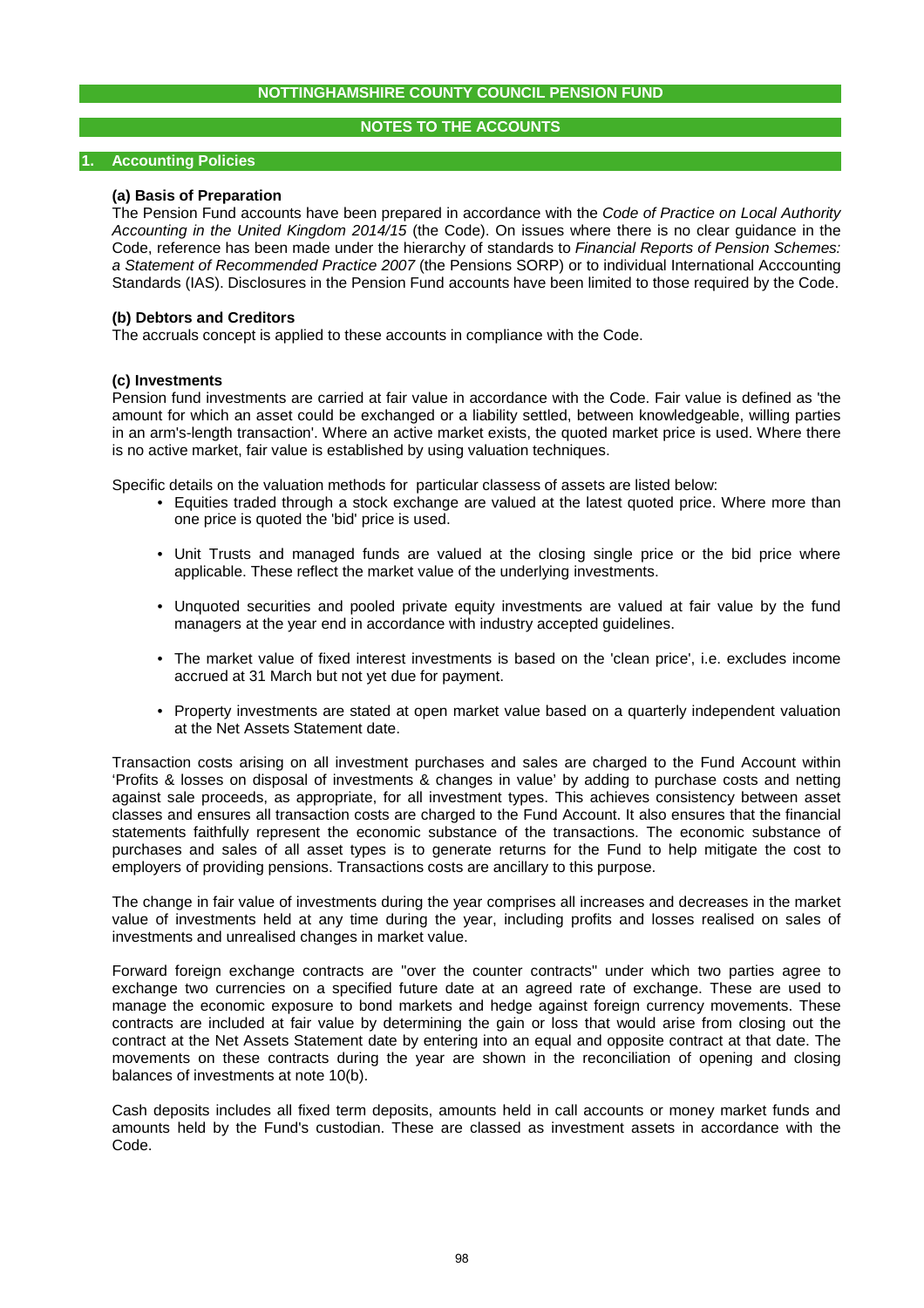## **(d) Investments Income**

Income is accounted for on an accruals basis for the following:

- interest on cash deposits and fixed interest securities is accrued on a daily basis
- dividends from equities are accrued when the stock is quoted ex-dividend
- rents from property are accrued in accordance with the terms of the lease.

## **(e) Taxes on Income**

UK equity dividends are quoted and accounted for at the net rate. The tax credit, which the Fund is unable to recover, is not recognised (in accordance with the Pensions SORP). Overseas equity dividends are accounted for gross of withholding tax, where this is deducted at source. Partial reclaims of withholding tax, where allowed, are adjusted at the year end by outstanding claims.

## **(f) Foreign Currencies**

Where forward exchange contracts are in place in respect of assets and liabilities in foreign currencies, the contract rate is used. Other assets and liabilities in foreign currencies are expressed in sterling at the rates of exchange ruling at the year-end. Income from overseas investments is translated into sterling at the rate ruling on the date of the transaction. Surpluses and deficits arising on conversion or translation are dealt with as part of the change in market value of investments.

## **(g) Contributions**

Normal contributions, both from the members and from employers, are accounted for in the payroll month to which they relate at rates as specified in the rates and adjustments certificate. Additional contributions from employers are accounted for on an accruals basis.

## **(h) Benefits Payable**

Under the rules of the Scheme, members can receive a lump sum retirement grant in addition to their annual pension. Lump sum retirement grants are accounted for from the date of retirement. Where a member can choose whether to take a greater retirement grant in return for a reduced pension these lump sums are accounted for on an accruals basis from the date the option is exercised. Other benefits are accounted for on the date the member leaves the Scheme or on death.

## **(i) Transfers to and from Other Schemes**

Transfer values represent the capital sums either receivable (in respect of members from other pension schemes of previous employers) or payable (to the pension schemes of new employers for members who have left the Scheme). They take account of transfers where the trustees (or administering authority) of the receiving scheme have agreed to accept the liabilities in respect of the transferring members before the year end, and where the amount of the transfer can be determined with reasonable certainty.

## **(j) Other Expenses**

Management expenses are accounted for on an accruals basis. Expenses are recognised net of any recoverable VAT. Nottinghamshire County Council charges the Fund with the costs it incurs in administering the scheme and the Fund.

## **(k) Additional Voluntary Contributions**

The Fund provides an additional voluntary contribution (AVC) scheme for its members, the assets of which are invested separately from those of the Fund. The Fund has appointed Prudential and Scottish Widows as its AVC providers. AVCs are paid to the AVC providers by employers and are specifically for providing additional benefits for individual contributors. Each AVC contributor receives an annual statement showing the amount held in their account and the movements in the year.

The AVCs are not included in the Fund's accounts in accordance with regulation 4(2)(b) of the Local Government Pension Scheme (Management and Investment of Funds) Regulations 2009. The value of the separately invested AVCs is disclosed at note 15.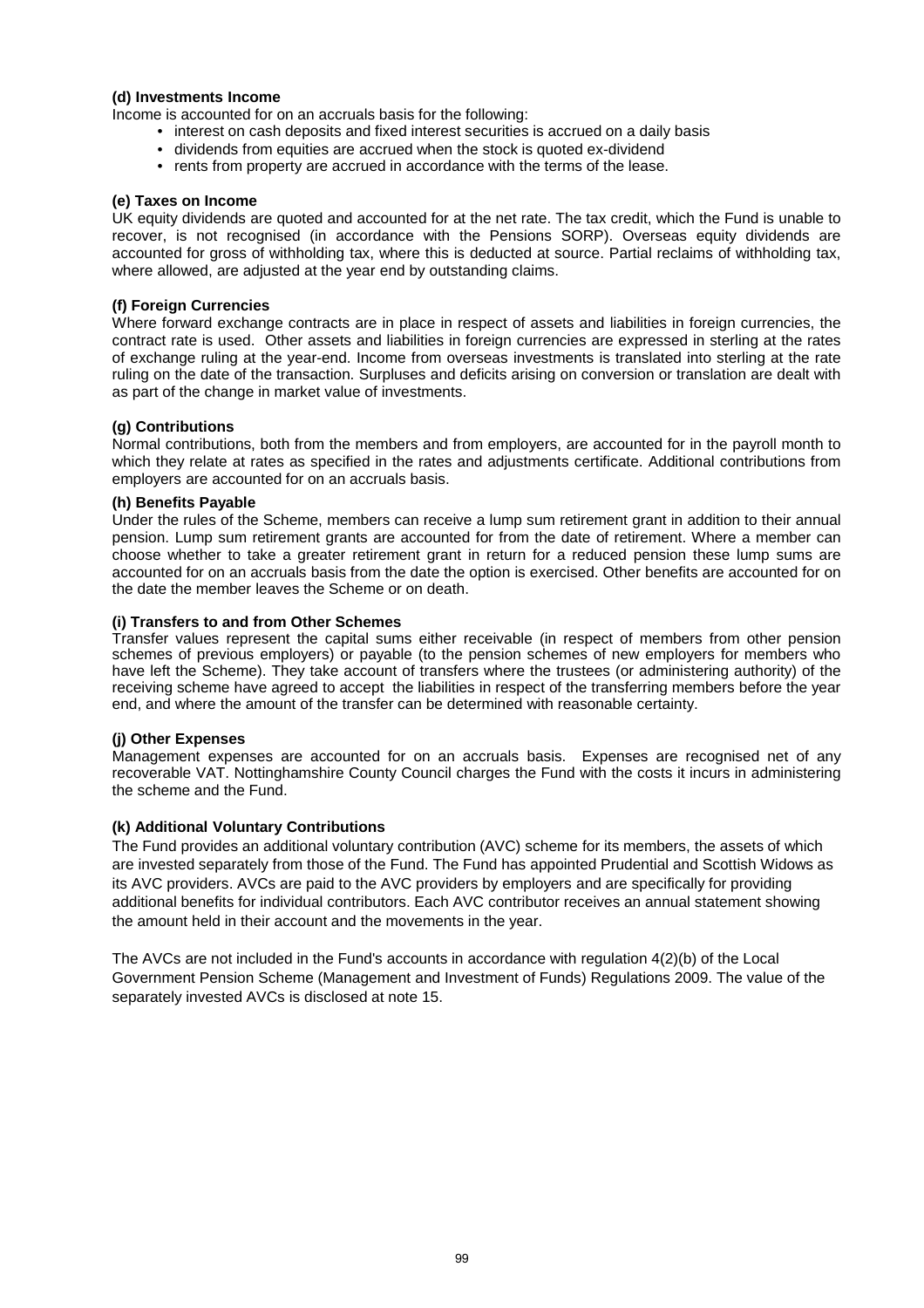### **(a) Contributions and Solvency**

With effect from 1 April 2008 The Local Government Pension Scheme (Benefits, Membership and Contributions) Regulations 2007 were introduced. The principal changes from the 1997 regulations were: the replacement, for future service, of the existing benefits structure (based on a pension of 1/80th of pensionable pay for each year of pensionable service plus an automatic lump sum of three times this amount) by one based on 1/60th of pensionable pay for each year of pensionable service and no automatic lump sum. Under the 2008 scheme, employees were required to make percentage contributions by deduction from earnings at a rate between 5.5% and 7.5% depending on salary.

From 1 April 2014 the new Local Government Pension Scheme was introduced for service accruing after that date. This is a career average revalued earnings (CARE) scheme with an accrual rate of 1/49th of pensionable pay and a retirement age linked to the state retirement age. Employee contribution rates in the new scheme range from 5.5% to 12.5% depending on salary.

Employers are required to make such balancing contributions, determined by the Actuary, as will maintain

## **(b) Actuarial Valuations**

As required by the Regulations an Actuarial Valuation of the Fund was carried out as at 31 March 2013. The market value of the Fund's assets at the valuation date was £3,470 million. The Actuary has estimated that the value of the Fund was sufficient to meet 85% of its expected future liabilities in respect of service completed to 31 March 2013. The certified contribution rates are expected to improve this to 100% within a period of 20 years. The full actuarial valuation report is available on the Fund's website at www.nottspf.org.uk.

The Actuarial Valuation was carried out using the projected unit method and the assumptions used within the valuation are shown below along with the equivalent assumptions from the 2010 valuation.

|                                | 31 March 2010<br>$%$ pa | 31 March 2013<br>$%$ pa |
|--------------------------------|-------------------------|-------------------------|
| Expected investment returns:   |                         |                         |
| <b>Equities</b>                | 7.5                     | 6.7                     |
| Gilts                          | 4.5                     | 3.3                     |
| Property                       | 5.6                     | 5.8                     |
| <b>Discount Rate</b>           | 6.9                     | 6.0                     |
| Retail price inflation (RPI)   | 3.5                     | 3.5                     |
| Consumer price inflation (CPI) | 3.0                     | 2.7                     |
| Long term pay increases        | 5.0                     | 4.5                     |
| <b>Pension Increases</b>       | 3.0                     | 3.5                     |

The 2013 valuation produced an average employer contribution rate of 18.8% (2010 18.0%). Employer contributions were certified by the actuaries for the years 2014/15 to 2016/17. For the majority of employers, the rate for future service accrual was certified as a percentage of salary with an additional cash amount specified for deficit recovery. The employers' contribution rates paid in 2013/14 were set by the 2010 valuation. The following list shows the contributions payable by the main employers.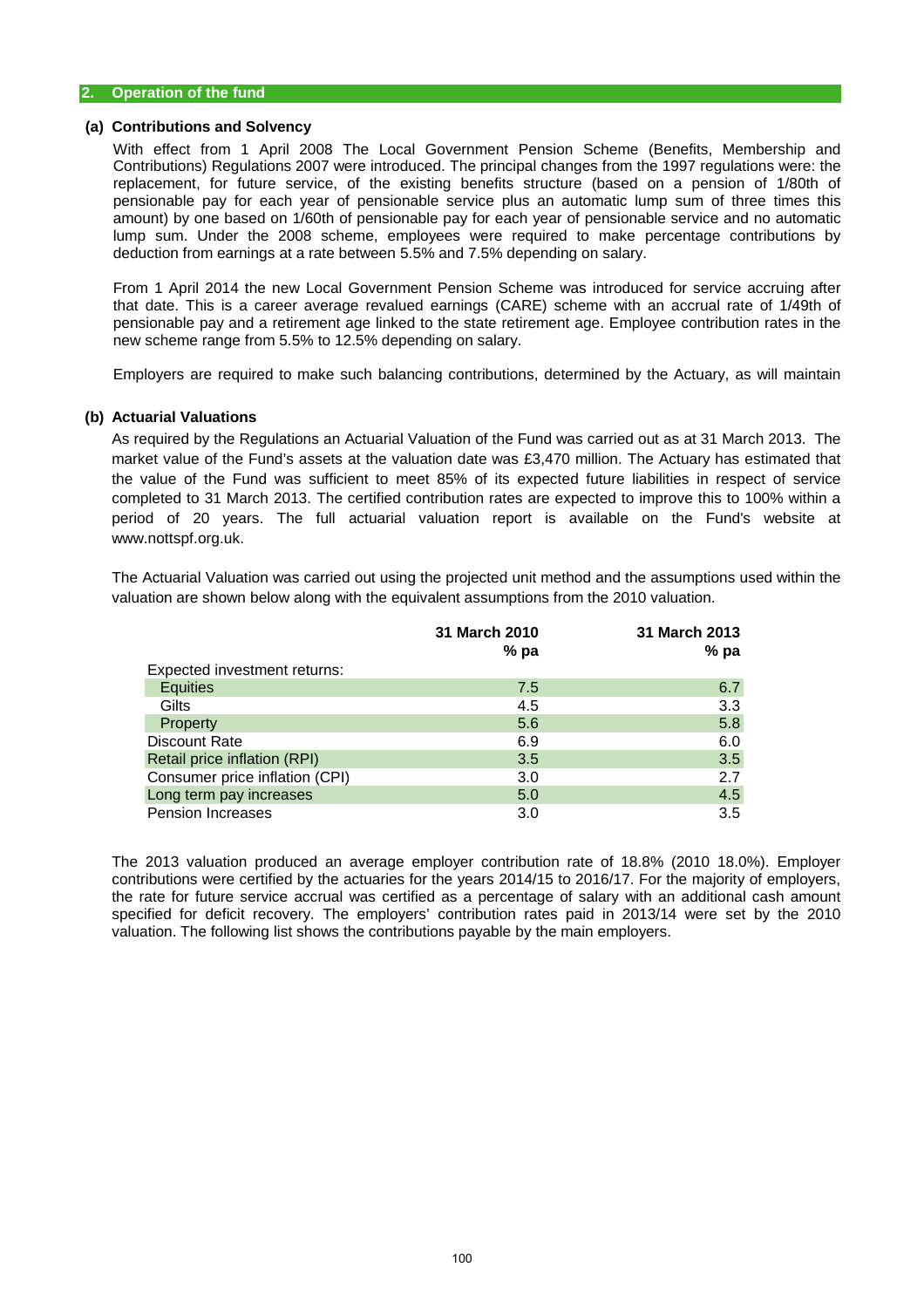| <b>Certified employer contributions</b> |       | 2013/14 | 2014/15     | 2015/16     | 2016/17     |
|-----------------------------------------|-------|---------|-------------|-------------|-------------|
| Nottinghamshire County Council          |       | 18.3%   | 13.2%       | 13.2%       | 13.2%       |
|                                         | Plus: |         | £12,638,000 | £12,979,000 | £13,330,000 |
| Nottingham City Council                 |       | 18.0%   | 12.5%       | 12.5%       | 12.5%       |
|                                         | Plus: |         | £8,031,000  | £8,880,000  | £9,356,000  |
| <b>Ashfield District Council</b>        |       | 22.4%   | 12.3%       | 12.3%       | 12.3%       |
|                                         | Plus: |         | £1,021,000  | £1,144,000  | £1,272,000  |
| <b>Bassetlaw District Council</b>       |       | 22.1%   | 13.5%       | 13.5%       | 13.5%       |
|                                         | Plus: |         | £1,890,000  | £2,027,000  | £2,127,000  |
| <b>Broxtowe Borough Council</b>         |       | 18.7%   | 13.2%       | 13.2%       | 13.2%       |
|                                         | Plus: |         | £716,000    | £735,000    | £755,000    |
| Gedling Borough Council                 |       | 18.2%   | 12.3%       | 12.3%       | 12.3%       |
|                                         | Plus: |         | £555,000    | £569,000    | £585,000    |
| <b>Mansfield District Council</b>       |       | 20.5%   | 13.9%       | 13.9%       | 13.9%       |
|                                         | Plus: |         | £1,075,000  | £1,250,000  | £1,433,000  |
| Newark and Sherwood District Council    |       | 21.9%   | 12.5%       | 12.5%       | 12.5%       |
|                                         | Plus: |         | £946,000    | £1.065.000  | £1,189,000  |
| Rushcliffe Borough Council              |       | 19.5%   | 13.0%       | 13.0%       | 13.0%       |
|                                         | Plus: |         | £478,000    | £556,000    | £638,000    |

## **(c) Actuarial Present Value of Promised Retirement Benefits**

The actuarial present value of promised retirement benefits has been calculated by the Fund's actuaries in accordance with IAS 19. To do this, the actuaries rolled forward the value of the Employers' liabilities calculated for the Triennial valuation as at 31 March 2013 allowing for the different financial assumptions required under IAS19. The assumptions used for the purposes of the IAS 19 calculations are as follows:

|                          |        | 31 March 2013  |        | 31 March 2014  |        | 31 March 2015 |  |
|--------------------------|--------|----------------|--------|----------------|--------|---------------|--|
|                          | $%$ pa | Real % pa      | $%$ pa | Real % pa      | $%$ pa | Real % pa     |  |
| RPI Increases            | 3.4    | $\blacksquare$ | 3.6    | $\blacksquare$ | 3.3    |               |  |
| <b>CPI</b> increases     | 2.6    | (0.8)          | 2.8    | (0.8)          | 2.5    | (0.8)         |  |
| Salary Increases         | 4.8    | 1.4            | 4.6    | 1.0            | 4.3    | 1.0           |  |
| <b>Pension Increases</b> | 2.6    | (0.8)          | 2.8    | (0.8)          | 2.5    | (0.8)         |  |
| Discount Rate            | 4.5    | 1.1            | 4.5    | 0.9            | 3.4    | 0.1           |  |

The net liability under IAS 19 is shown below.

|                                    | 31 March  | 31 March  | 31 March  |
|------------------------------------|-----------|-----------|-----------|
|                                    | 2013      | 2014      | 2015      |
|                                    | £000      | £000      | £000      |
| Present value of funded obligation | 5.476.127 | 5,733,792 | 6,886,812 |
| Fair value of scheme assets        | 3,477,023 | 3,708,200 | 4,050,198 |
| <b>Net Liability</b>               | 1.999.104 | 2.025.592 | 2,836,614 |

The present value of funded obligation consists of £6,560.7 million in respect of vested obligation and £326.1 million in respect of non-vested obligation.

**These figures are presented only for the purposes of IAS 19. In particular, they are not relevant for calculations undertaken for funding purposes or for other statutory puposes under UK pensions legislation.**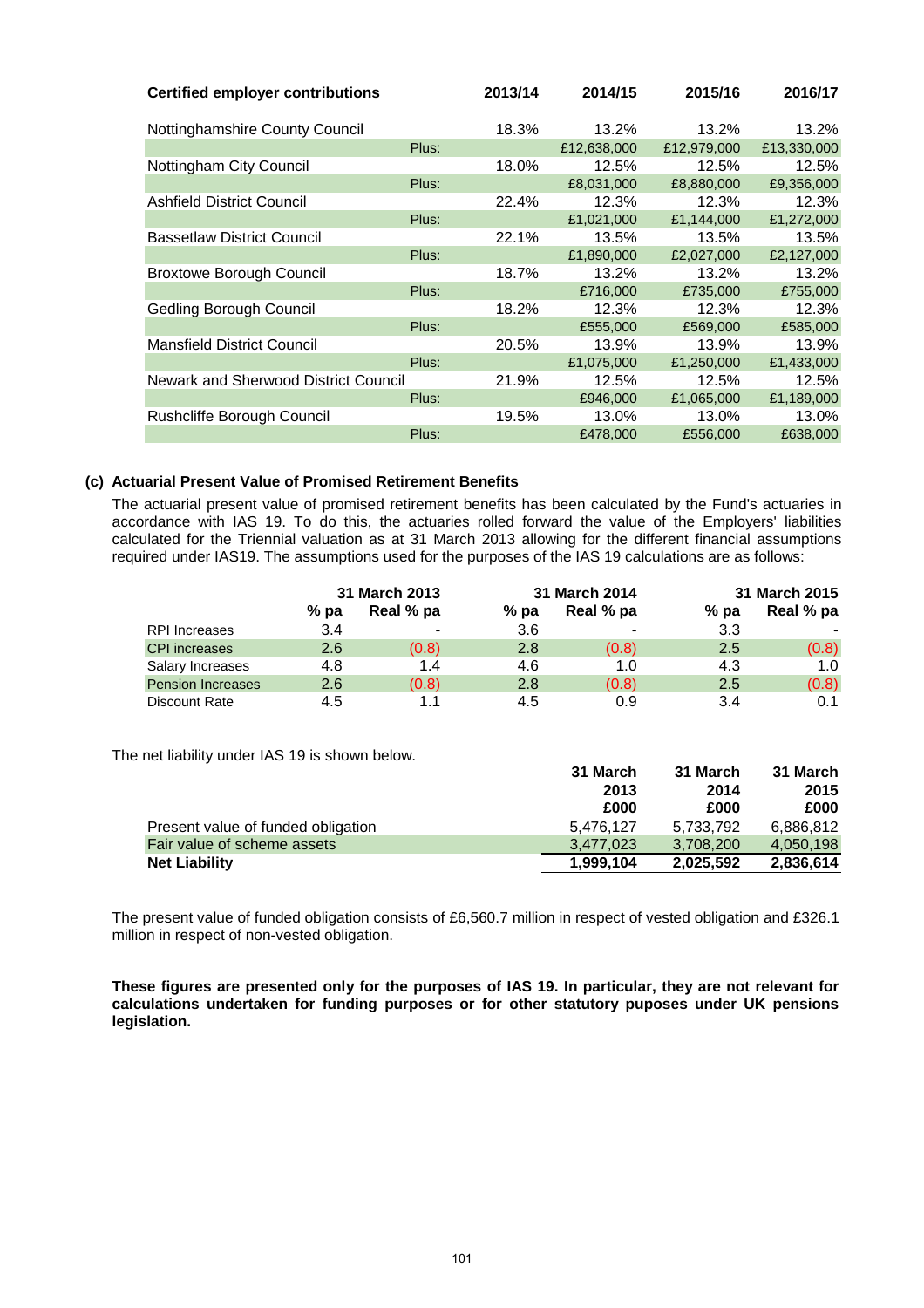### **(d) Investment Strategy**

The investment strategy of the Fund is designed to maximise growth within acceptable risk parameters to help meet the future liabilities. The powers of investment are governed by the Local Government Pension Scheme (Management and Investment of Funds) Regulations 2009. The investment policy is set out in the Fund's Statement of Investment Principles, a copy of which is available on the pension fund website (www.nottspf.org.uk).

The Nottinghamshire Pension Fund Committee, advised by the Pensions Sub-Committee, is responsible for determining the investment strategy of the Fund and the type of investment management to be used. The Pensions Sub-Committee consists of nine elected County Councillors, three representatives of Nottingham City Council, two representatives of the District Councils, two representatives of the Trade Unions, a representative elected by the other scheduled and admitted bodies and two appointed pensioner representatives. Meetings are also attended by an independent adviser and representatives of the Chief Financial Officer.

The investments are managed by officers of the Authority or by organisations specialising in the management of pension fund assets. The Investments Sub-Committee is responsible for monitoring performance of the fund and meets on a quarterly basis to review the Fund's main investment managers and

## **(e) External Audit**

A separate fee is payable to KPMG LLP for audit of the pension fund. The fee for 2014/15 is £33,226 (£29,926 for 2013/14). All fees have been included in the accounts for the period to which they relate. Rebates were also received from the Audit Commission as part of their efficiency savings in advance of closure. The rebate for 2014/15 was £7,171 (£3,120 for 2013/14).

## **3. Contributors and Pensioners**

|                               | Members at 31 March 2015 |                 |                                    |        |         |
|-------------------------------|--------------------------|-----------------|------------------------------------|--------|---------|
|                               | County<br><b>Council</b> | City<br>Council | <b>District</b><br><b>Councils</b> | Other  | Total   |
|                               |                          |                 |                                    |        |         |
| Contributors                  | 15,653                   | 9,225           | 3.457                              | 14,336 | 42,671  |
| <b>Deferred Beneficiaries</b> | 17,987                   | 8,963           | 3,631                              | 9.130  | 39,711  |
| <b>Pensioners</b>             | 15.187                   | 6,339           | 4.594                              | 5,895  | 32,015  |
|                               |                          |                 |                                    |        | 114.397 |

|                               |                   |                 | Members at 31 March 2014           |        |         |
|-------------------------------|-------------------|-----------------|------------------------------------|--------|---------|
|                               | County<br>Council | City<br>Council | <b>District</b><br><b>Councils</b> | Other  | Total   |
| Contributors                  | 15.244            | 8.210           | 3.286                              | 12.411 | 39,151  |
| <b>Deferred Beneficiaries</b> | 16.932            | 7,850           | 3,456                              | 8,073  | 36,311  |
| <b>Pensioners</b>             | 14.702            | 6.114           | 4.479                              | 5.529  | 30,824  |
|                               |                   |                 |                                    |        | 106.286 |

## **4. Analysis of Contributions**

|                         | <b>Employers</b> |                 | <b>Members</b>  |                 | Total           |                 |
|-------------------------|------------------|-----------------|-----------------|-----------------|-----------------|-----------------|
|                         | 2013/14<br>£000  | 2014/15<br>£000 | 2013/14<br>£000 | 2014/15<br>£000 | 2013/14<br>£000 | 2014/15<br>£000 |
| <b>County Council</b>   | 39.473           | 42.324          | 12.956          | 12.845          | 52.429          | 55,169          |
| <b>Scheduled Bodies</b> | 79,817           | 83,306          | 26,441          | 28,300          | 106,258         | 111,606         |
| <b>Admitted Bodies</b>  | 4.615            | 4.482           | 1.621           | 1,569           | 6.236           | 6,051           |
|                         | 123,905          | 130,112         | 41.018          | 42,714          | 164,923         | 172,826         |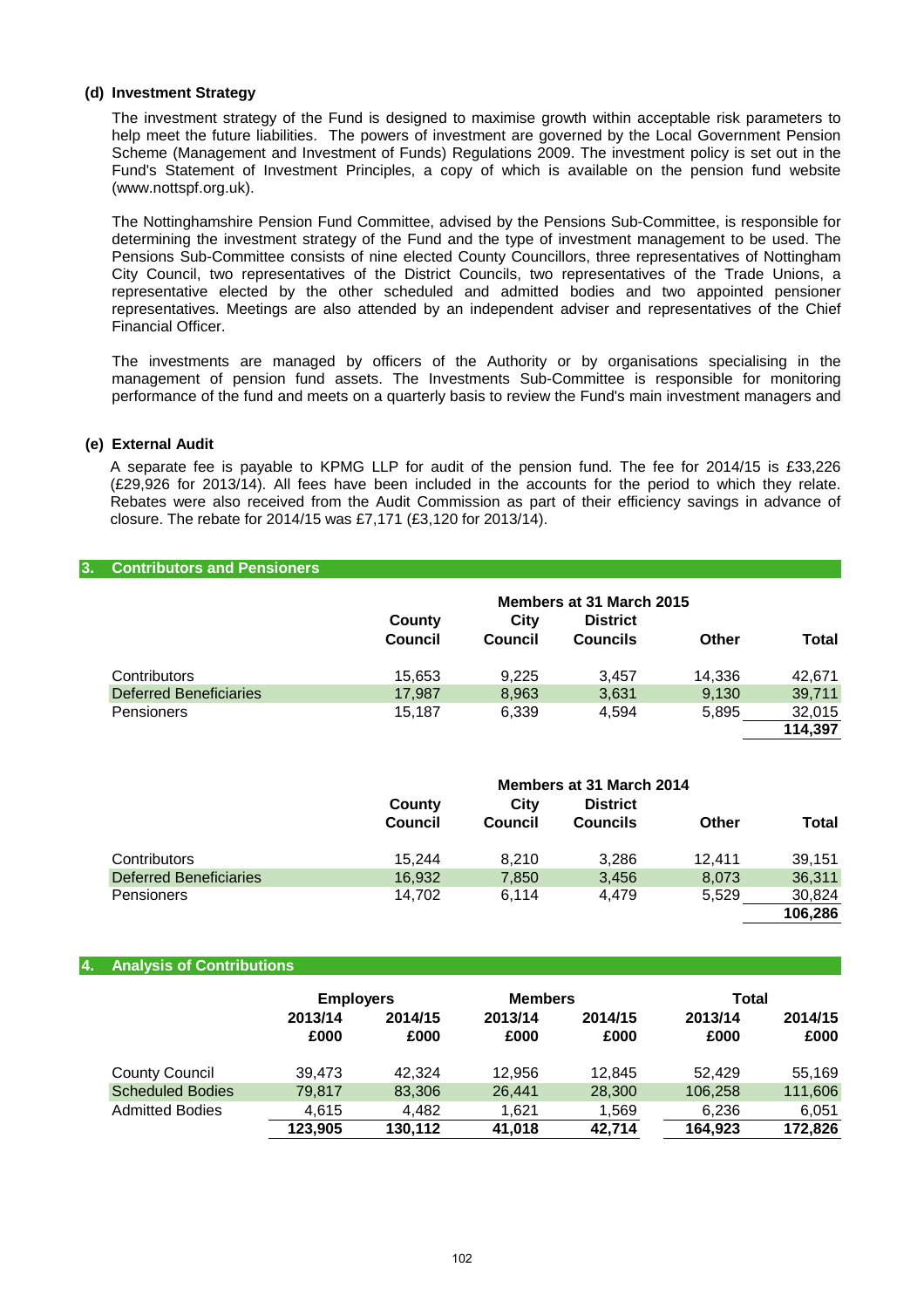| <b>Analysis of Benefits</b><br>5. |                 |                 |
|-----------------------------------|-----------------|-----------------|
|                                   | 2013/14<br>£000 | 2014/15<br>£000 |
| <b>Pensions</b>                   | 132,832         | 137,495         |
| Commutation and lump sum          | 23,115          | 25,991          |
| Lump sum death benefits           | 3,793           | 3,324           |
|                                   | 159,740         | 166,810         |
| Comprising of:                    |                 |                 |
| <b>County Council</b>             | 65,160          | 68,831          |
| <b>Scheduled Bodies</b>           | 89,657          | 92,802          |
| <b>Admitted Bodies</b>            | 4,923           | 5,177           |
|                                   | 159,740         | 166,810         |

| 6. Administration Expenses           |                          |         |
|--------------------------------------|--------------------------|---------|
|                                      | 2013/14                  | 2014/15 |
|                                      | <b>Restated</b>          |         |
|                                      | £000                     | £000    |
|                                      |                          |         |
| Printing and stationery              | 36                       | 11      |
| Legal fees                           | $\overline{\phantom{a}}$ | 39      |
| Other external fees                  | 212                      | 541     |
| <b>Administering Authority Costs</b> | 1,043                    | 1,173   |
|                                      | 1,291                    | 1,764   |

| 7.<br><b>Oversight and Governance Expenses</b> |                            |         |
|------------------------------------------------|----------------------------|---------|
|                                                | 2013/14<br><b>Restated</b> | 2014/15 |
|                                                | £000                       | £000    |
| Training and conferences                       | 8                          | 17      |
| Printing and stationery                        |                            |         |
| Subscriptions and membership fees              | 21                         | 28      |
| <b>Actuarial fees</b>                          | 56                         | 9       |
| Audit fees                                     | 30                         | 33      |
| Audit Commission rebate                        | (3)                        | (7)     |
| Other external fees                            | 79                         | 90      |
| <b>Administering Authority Costs</b>           | 437                        | 401     |
|                                                | 628                        | 572     |

| 8. Investment Management Expenses    |                            |         |
|--------------------------------------|----------------------------|---------|
|                                      | 2013/14<br><b>Restated</b> | 2014/15 |
|                                      | £000                       | £000    |
| <b>Custody fees</b>                  | 299                        | 326     |
| Investment management fees           | 3,420                      | 3,335   |
| Other external fees                  | 152                        | 158     |
| <b>Administering Authority Costs</b> | 21                         | 19      |
|                                      | 3,892                      | 3,838   |
|                                      |                            |         |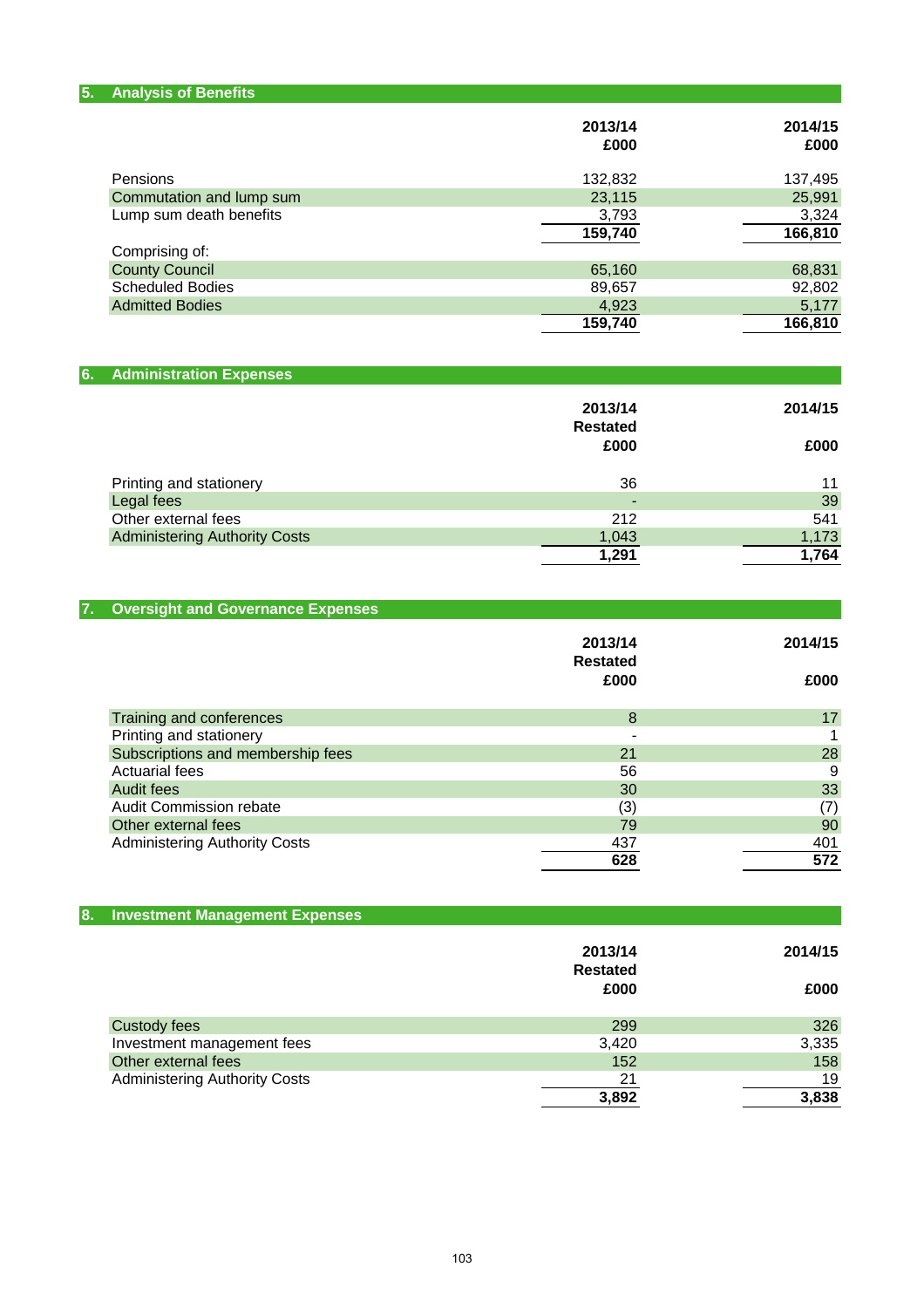| 9.  | <b>Investment Income</b>                |                              |                       |
|-----|-----------------------------------------|------------------------------|-----------------------|
|     | Analysis by type of investment          | 2013/14<br>£000              | 2014/15<br>£000       |
|     | Interest from fixed interest securities | (13, 472)                    | (17, 232)             |
|     | Income from index-linked securities     | (684)                        |                       |
|     | Dividends from equities                 | (66, 959)                    | (61, 158)             |
|     | Income from pooled investment vehicles  | (5,401)                      | (12, 876)             |
|     | Income from property pooled vehicles    | (3,055)                      | (3, 557)              |
|     | Net rents from property                 | (14, 461)                    | (13,661)              |
|     | Interest on cash deposits               | (854)                        | (911)                 |
|     | Other                                   | (502)                        | (1, 395)              |
|     |                                         | (105, 388)                   | (110, 790)            |
|     | Directly held property                  |                              |                       |
|     | <b>Rental income</b>                    | (17,001)                     | (15, 723)             |
|     | Less operating expenses                 | 2,540                        | 2,062                 |
|     | Net rents from property                 | (14,461)                     | (13, 661)             |
|     |                                         |                              |                       |
|     | 10. Investments                         |                              |                       |
| (a) | <b>Investment Analysis</b>              | 31 March 2014<br><b>COOO</b> | 31 March 2015<br>coon |

|                                      | £000      | £000      |
|--------------------------------------|-----------|-----------|
| <b>Fixed Interest Securities</b>     |           |           |
| <b>UK Public Sector</b>              | 89,020    | 123,886   |
| <b>UK Other</b>                      | 233,576   | 272,302   |
| <b>Overseas Other</b>                | 38,287    | 16,665    |
| Equities                             |           |           |
| <b>UK</b>                            | 1,150,350 | 1,201,166 |
| Overseas                             | 665,788   | 779,595   |
| <b>Unlisted</b>                      | 2,340     | 2,610     |
| Pooled Investment Vehicles           |           |           |
| <b>Unit Trusts</b>                   | 400,043   | 472,802   |
| <b>Other Managed Funds</b>           | 572,005   | 595,426   |
| Pooled Vehicles Invested in Property |           |           |
| <b>Property Unit Trusts</b>          | 32,743    | 39,545    |
| <b>Other Managed Funds</b>           | 86,341    | 92,076    |
| Property                             | 288,140   | 321,700   |
| Forward Foreign Exchange             | 191       |           |
| Cash and Currency                    | 153,469   | 131,916   |
| <b>Investment Liabilities</b>        |           | (210)     |
| <b>Total Investments</b>             | 3,712,293 | 4,049,479 |

The original values of investments are based on purchase cost plus transaction costs. If any investments have been held since 1 April 1974 (when the Authority was given the responsibility for the Fund) these are included at the market value as at that date.

|                                                      | 31 March 2014<br>£000 | 31 March 2015<br>£000 |
|------------------------------------------------------|-----------------------|-----------------------|
| Market Value                                         | 3.712.293             | 4.049.479             |
| <b>Original Value</b>                                | 2,688,995             | 2,771,543             |
| Excess/(Deficit) of Market Value over Original Value | 1,023,298             | 1,277,936             |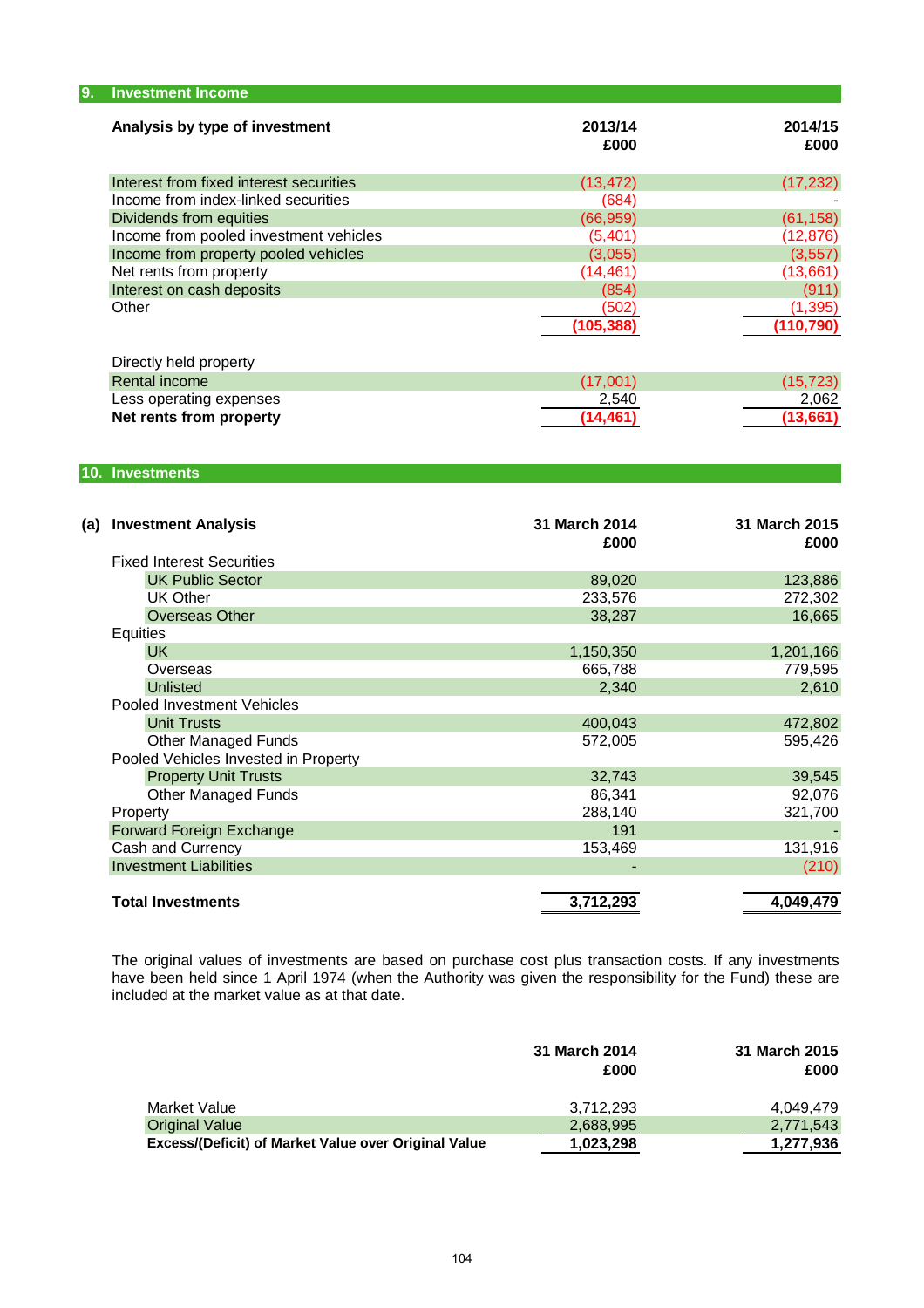in the Fund's Statement of Investment Principles as follows: contain a number of restrictions on investments. The limits that are relevant to the Fund are specified The Local Government Pension Scheme (Management and Investment of Funds) Regulations 2009

- (a) Not more than 10% of the Fund to be invested in unlisted securities.
- (b) Not more than 10% of the Fund to be invested in a single holding.
- (c) Not more than 25% of the Fund to be invested in securities which are managed by any one body, i.e. in a unit trust type arrangement.
- (d) Not more than 15% of the Fund to be invested in partnerships, with not more than 2% in any one partnership.

No investments have been made contrary to these limits.

## **(b) Reconciliation of Opening and Closing Values of Investments 2014/15**

|                                   | Value at<br>1 April<br>2014<br>£000 | <b>Purchases</b><br>at Cost<br>£000 | <b>Proceeds</b><br>of Sales<br>£000 | Change in<br><b>Market</b><br>Value<br>£000 | Value at<br>31 March<br>2015<br>£000 |
|-----------------------------------|-------------------------------------|-------------------------------------|-------------------------------------|---------------------------------------------|--------------------------------------|
| <b>Fixed Interest Securities</b>  | 360,883                             | 209,548                             | (192,162)                           | 34,584                                      | 412,853                              |
| Equities                          | 1,818,478                           | 243,831                             | (227, 821)                          | 148,883                                     | 1,983,371                            |
| <b>Pooled Investment Vehicles</b> | 972,048                             | 227                                 | (7, 595)                            | 103,548                                     | 1,068,228                            |
| <b>Property Pooled Vehicles</b>   | 119,084                             | 20,369                              | (3,523)                             | (4,309)                                     | 131,621                              |
| Property                          | 288.140                             | 29.597                              | (30.760)                            | 34.723                                      | 321,700                              |
|                                   | 3,558,633                           | 503,572                             | (461, 861)                          | 317,429                                     | 3,917,773                            |
| Forward Foreign Exchange          | 191                                 | 113,640                             | (113,086)                           | (955)                                       | (210)                                |
|                                   | 3,558,824                           | 617.212                             | (574, 947)                          | 316.474                                     | 3,917,563                            |
| Cash deposits                     | 153,469                             |                                     |                                     |                                             | 131,916                              |
|                                   | 3,712,293                           |                                     |                                     |                                             | 4,049,479                            |

## **Reconciliation of Opening and Closing Values of Investments 2013/14**

|                                  | Value at<br>1 April<br>2013<br>£000 | <b>Purchases</b><br>at Cost<br>£000 | <b>Proceeds</b><br>of Sales<br>£000 | Change in<br><b>Market</b><br>Value<br>£000 | Value at<br>31 March<br>2014<br>£000 |
|----------------------------------|-------------------------------------|-------------------------------------|-------------------------------------|---------------------------------------------|--------------------------------------|
| <b>Fixed Interest Securities</b> | 323,555                             | 480,789                             | (420, 813)                          | (22, 648)                                   | 360,883                              |
| <b>Index Linked Securities</b>   | 80,739                              | 7,219                               | (84, 291)                           | (3,667)                                     |                                      |
| <b>Equities</b>                  | 1,675,534                           | 246,295                             | (226, 450)                          | 123,099                                     | 1,818,478                            |
| Pooled Investment Vehicles       | 906,164                             | 67,114                              | (26, 579)                           | 25,349                                      | 972,048                              |
| <b>Property Pooled Vehicles</b>  | 121,955                             | 2,886                               |                                     | (5,757)                                     | 119,084                              |
| Property                         | 288,075                             | 12,354                              | (37, 425)                           | 25,136                                      | 288,140                              |
|                                  | 3,396,022                           | 816,657                             | (795, 558)                          | 141,512                                     | 3,558,633                            |
| Forward Foreign Exchange         | 250                                 | 158.731                             | (158.549)                           | (241)                                       | 191                                  |
|                                  | 3,396,272                           | 975.388                             | (954, 107)                          | 141,271                                     | 3,558,824                            |
| Cash deposits                    | 81,269                              |                                     |                                     |                                             | 153,469                              |
|                                  | 3,477,541                           |                                     |                                     |                                             | 3,712,293                            |

For Forward Foreign Exchange contracts, the purchase cost and sale proceeds represent the sterling value of the currency purchases and sales at the settlement dates specified in the contracts.

Transaction costs are included in the cost of purchases and sale proceeds. The costs charged directly to the fund, such as fees, commissions and stamp duty, amounted to £2.0 milion in 2014/15 (£1.9 million in 2013/14). In addition, indirect costs are incurred through the bid-offer spread on investments. This amount is not separately provided.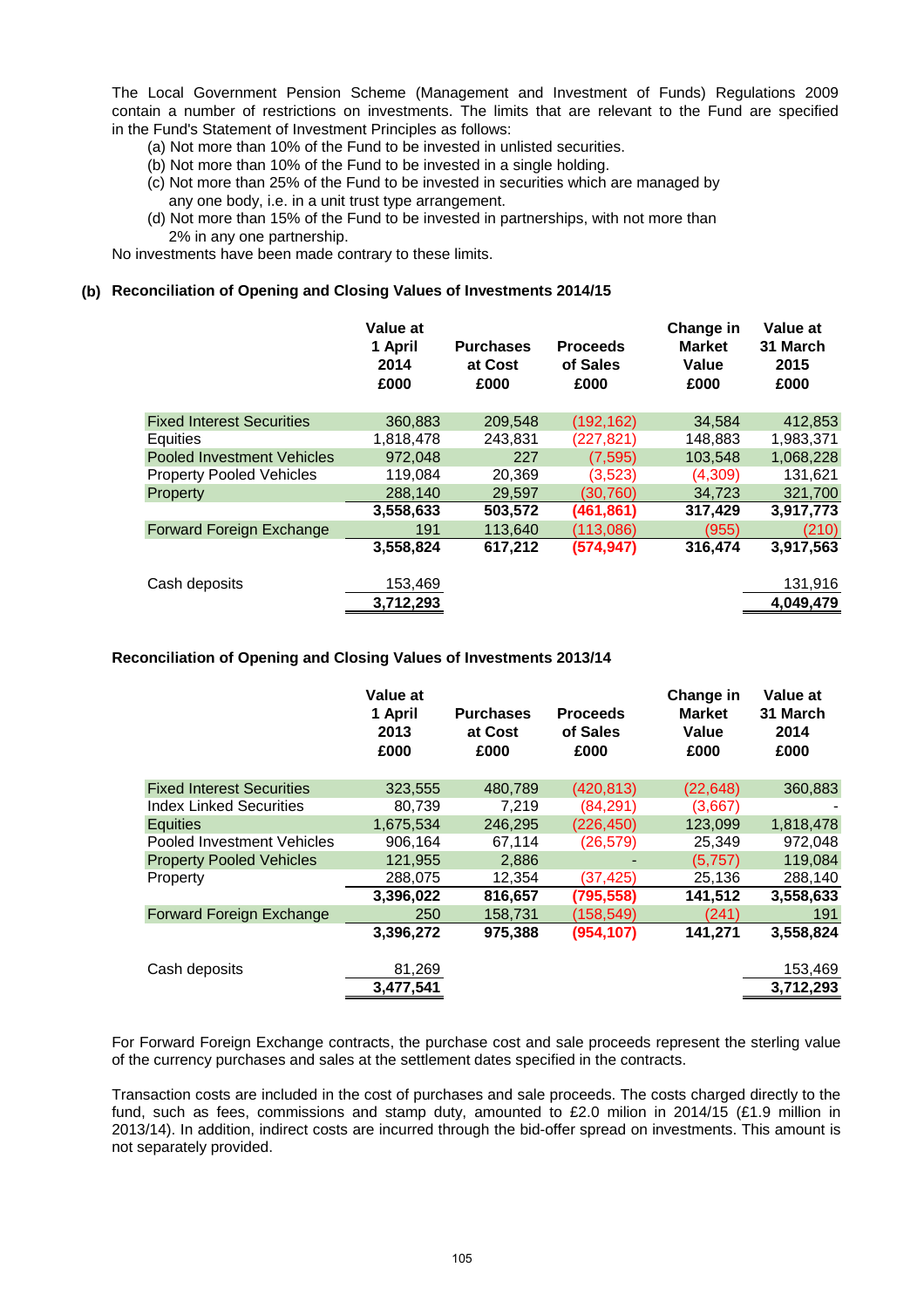## **(c) Management Arrangements**

Assets Statement date is shown below: The assets of the Fund are managed within five portfolios and a breakdown of these as at the Net

|                                | 31 March 2014<br>£000 |         | 31 March 2015<br>£000 |        |
|--------------------------------|-----------------------|---------|-----------------------|--------|
| In-house                       | 1,557,437             | 42.1%   | 1,616,513             | 39.9%  |
| Schroder Investment Management | 1,011,414             | 27.2%   | 1.161.491             | 28.7%  |
| <b>Kames Capital</b>           | 361,074               | $9.7\%$ | 417,018               | 10.3%  |
| Aberdeen Property Investors    | 294.459               | 7.9%    | 329.340               | 8.1%   |
| <b>Specialist</b>              | 487,909               | 13.1%   | 525,117               | 13.0%  |
| Total                          | 3,712,293             | 100.0%  | 4,049,479             | 100.0% |

Specialist portfolios is shown below: A breakdown of material pooled holdings managed by external managers within the In-house and

|                      | 31 March 2014 | 31 March 2015 |  |
|----------------------|---------------|---------------|--|
|                      | £000          | £000          |  |
| In-house             |               |               |  |
| Legal & General      | 259,562       | 298,820       |  |
| <b>Specialist</b>    |               |               |  |
| <b>Kames Capital</b> | 102,543       | 118,769       |  |
| <b>RWC Capital</b>   | 134,638       | 127,580       |  |
| <b>Standard Life</b> | 49.428        | 64.589        |  |

## **(d) Asset Allocation**

The asset allocation of the Fund as at the Net Assets Statement date is shown below:

|                    |                                | 31 March 2014<br>£000 |         | 31 March 2015<br>£000 |        |
|--------------------|--------------------------------|-----------------------|---------|-----------------------|--------|
|                    | <b>UK Fixed Interest</b>       | 322,597               | 8.7%    | 396,188               | 9.8%   |
|                    | <b>Overseas Fixed Interest</b> | 38,287                | $1.0\%$ | 16,665                | 0.4%   |
| <b>UK Equities</b> |                                | 1,287,335             | 34.7%   | 1,336,470             | 33.0%  |
|                    | <b>Overseas Equities:</b>      |                       |         |                       |        |
|                    | US.                            | 488,001               | 13.2%   | 586,559               | 14.5%  |
|                    | Europe                         | 397,607               | 10.7%   | 417,433               | 10.3%  |
|                    | Japan                          | 117,074               | 3.2%    | 161.430               | 4.0%   |
|                    | Pacific Basin                  | 134,542               | 3.6%    | 147,863               | 3.6%   |
|                    | <b>Emerging Markets</b>        | 169,878               | 4.6%    | 192,149               | 4.7%   |
|                    | Global                         | 18,094                | 0.5%    | 21,394                | 0.5%   |
| <b>UK Property</b> |                                | 327,785               | 8.8%    | 368,885               | 9.1%   |
|                    | <b>Overseas Property</b>       | 79,439                | 2.1%    | 84,436                | 2.1%   |
|                    | <b>Private Equity</b>          | 75,451                | 2.0%    | 72,441                | 1.8%   |
| Multi-Asset        |                                | 102,543               | 2.8%    | 115,860               | 2.9%   |
|                    | Forward Foreign Exchange       | 191                   |         | (210)                 |        |
| Cash               |                                | 153,469               | 4.1%    | 131,916               | 3.3%   |
| Total              |                                | 3,712,293             | 100.0%  | 4,049,479             | 100.0% |

## **(e) Property**

Direct property is shown at open market value (as defined by the International Valuation Standards Committee) as determined by Savills Commercial Limited. The analysis of property is:

|                              | 31 March 2014<br>£000 | 31 March 2015<br>£000 |
|------------------------------|-----------------------|-----------------------|
| Freehold                     | 288,140               | 321,700               |
| Leasehold more than 50 years |                       |                       |
|                              | 288,140               | 321,700               |
| <b>Original Value</b>        | 285,068               | 273,485               |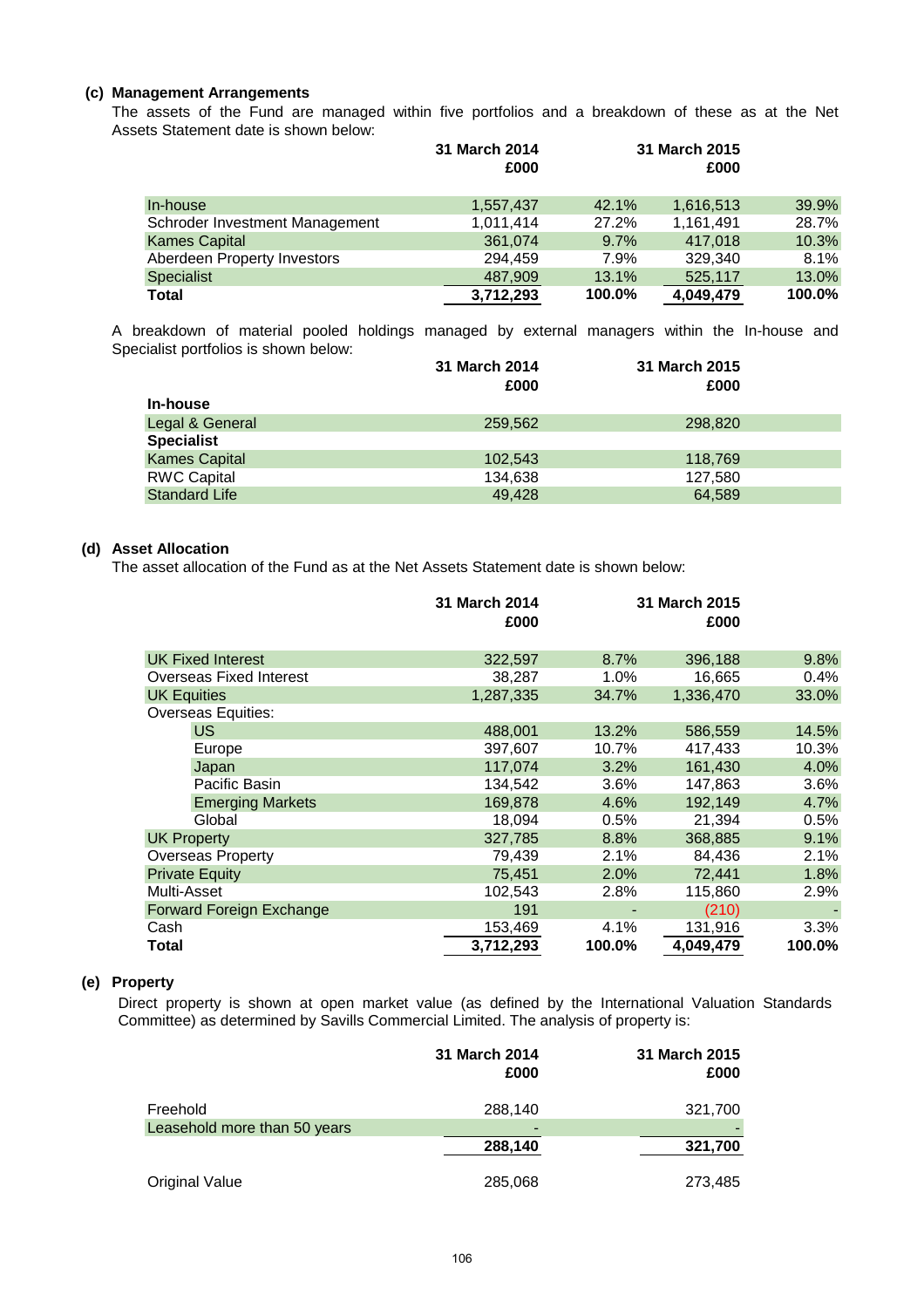# **(f) Analysis of Pooled Investment Vehicles**

The underlying economic exposure of pooled investment vehicles is shown below:

|                    |                           | 31 March 2014<br>£000 | 31 March 2015<br>£000 |
|--------------------|---------------------------|-----------------------|-----------------------|
| <b>UK Equities</b> |                           | 158,665               | 158,248               |
|                    | <b>Overseas Equities:</b> |                       |                       |
|                    | <b>US</b>                 | 192,984               | 226,251               |
|                    | Japan                     | 72.746                | 67,597                |
|                    | Europe                    | 71,166                | 91,980                |
|                    | Pacific Basin             | 134,542               | 147,863               |
|                    | <b>Emerging Markets</b>   | 148,198               | 169,204               |
|                    | Global                    | 18,094                | 21,394                |
| <b>UK Property</b> |                           | 39,645                | 47,185                |
|                    | <b>Overseas Property</b>  | 79,439                | 84,436                |
|                    | <b>Private Equity</b>     | 73,110                | 69,831                |
| Multi-Asset        |                           | 102,543               | 115,860               |
| <b>Total</b>       |                           | 1,091,132             | 1,199,849             |

## **(g) Private Equity Funds**

amounts are shown below in the fund currencies: The Fund has made commitments to a number of private equity funds. The original commitment

|                                             | <b>Currency</b> | <b>Commitment</b> |
|---------------------------------------------|-----------------|-------------------|
| <b>Funds</b>                                |                 | millions          |
| <b>Wilton Private Equity Fund LLC</b>       | <b>USD</b>      | 14                |
| Pantheon Europe Fund III                    | <b>EUR</b>      | 10 <sup>°</sup>   |
| East Midlands Regional Venture Capital Fund | <b>GBP</b>      | 5                 |
| <b>Coller International Partners IV</b>     | <b>USD</b>      | 10 <sup>°</sup>   |
| Schroders Private Equity Fund of Funds III  | <b>EUR</b>      | 22                |
| <b>DCM Private Equity Fund II</b>           | <b>USD</b>      | 18                |
| Pantheon Europe Fund V                      | <b>EUR</b>      | 15                |
| <b>Coller International Partners V</b>      | <b>USD</b>      | 18                |
| Catapult Growth Fund LP                     | <b>GBP</b>      | 4                 |
| Altius Associates Private Equity Fund       | <b>USD</b>      | 10                |
| Partners Group Secondary 2008               | <b>EUR</b>      | 13                |
| <b>DCM Private Equity Fund III</b>          | <b>USD</b>      | 16                |
| <b>Coller International Partners VI</b>     | <b>USD</b>      | 16                |
| Altius Associates Private Equity Fund II    | <b>USD</b>      | 15                |
| Partners Group Global Infrastructure        | <b>EUR</b>      | 12                |
| Foresight Nottingham Fund LP                | <b>GBP</b>      | 10                |
| Altius Real Assets Fund I                   | <b>USD</b>      | 15                |
| Aberdeen SVG Private Equity                 | <b>USD</b>      | 15                |
| <b>DCM Private Equity Fund IV</b>           | USD             | 16                |

These commitments are drawn by the funds over time as investments are made in underlying companies. The undrawn commitment as at 31 March 2015 was £75.7 million (£79.3 million at 31 March 2014). Of the fund above, the following was a new commitment made during 2014/15:

|                             | <b>Currency</b> | Commitment |
|-----------------------------|-----------------|------------|
|                             |                 | millions   |
| Aberdeen SVG Private Equity | USD.            | 15         |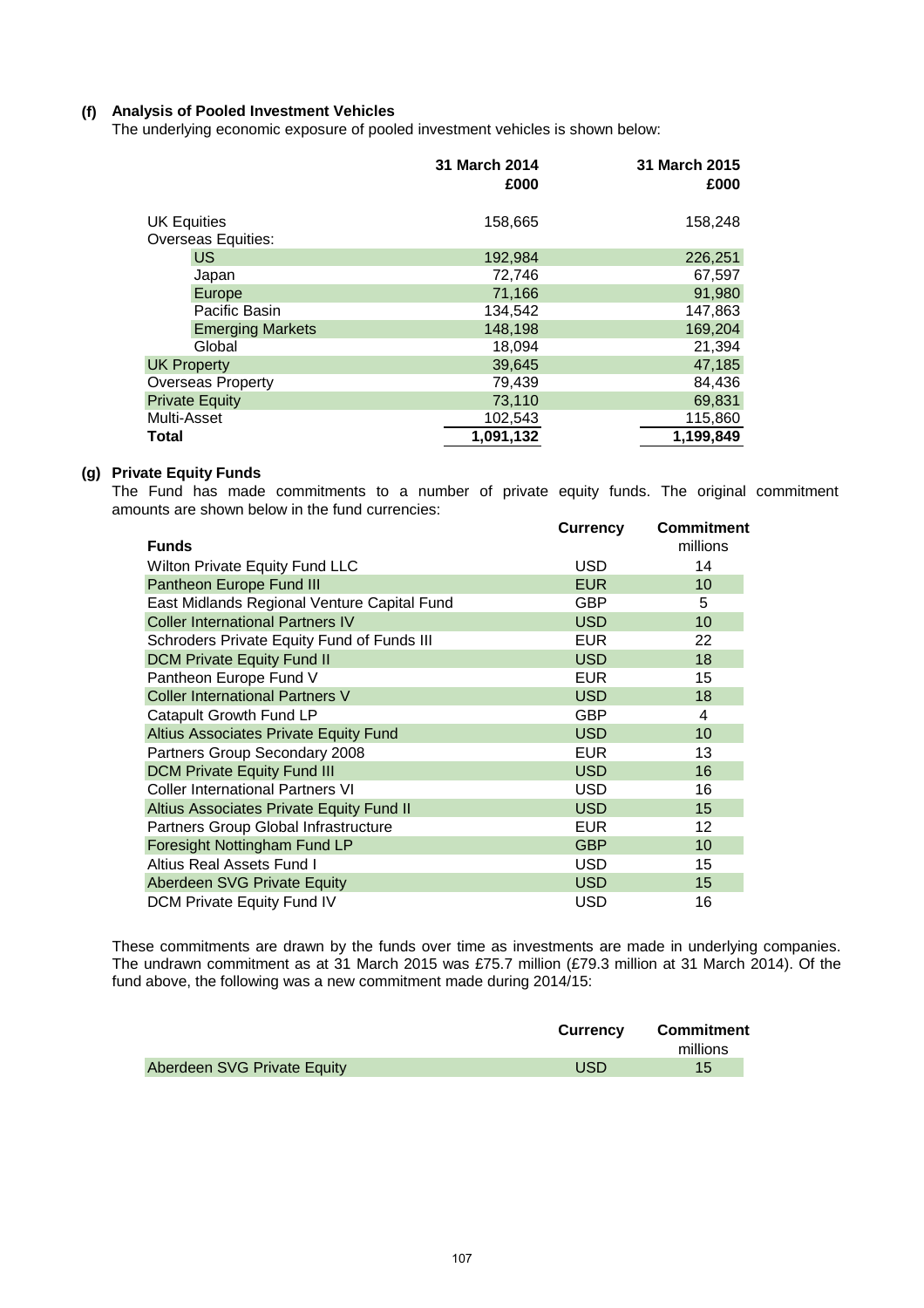# **(h) Analysis of derivatives**

| Open Torward Toreign Exchange contracts at 31 march 2015 |                 |                                              |                 |                    |       |           |
|----------------------------------------------------------|-----------------|----------------------------------------------|-----------------|--------------------|-------|-----------|
|                                                          | <b>Currency</b> |                                              | <b>Currency</b> |                    | Asset | Liability |
| <b>Settlement</b>                                        | <b>Bought</b>   | <b>Local Value</b>                           | Sold            | <b>Local Value</b> | Value | Value     |
|                                                          |                 | 000                                          |                 | 000                | £000  | £000      |
| Up to 3 months                                           | <b>GBP</b>      | 1,065                                        | <b>EUR</b>      | (1,490)            |       | (15)      |
| Up to 3 months                                           | <b>GBP</b>      | 13,621                                       | <b>USD</b>      | (20, 500)          |       | (195)     |
|                                                          |                 |                                              |                 |                    |       | (210)     |
|                                                          |                 |                                              |                 |                    |       |           |
|                                                          |                 | Total net forward foreign exchange contracts |                 |                    | (210) |           |
|                                                          |                 |                                              |                 |                    |       |           |
|                                                          |                 |                                              |                 |                    |       |           |
| Open Forward Foreign Exchange contracts at 31 March 2014 |                 |                                              |                 |                    |       |           |
|                                                          | <b>Currency</b> |                                              | <b>Currency</b> |                    | Asset | Liability |
| <b>Settlement</b>                                        | <b>Bought</b>   | <b>Local Value</b>                           | Sold            | <b>Local Value</b> | Value | Value     |
|                                                          |                 | 000                                          |                 | 000                | £000  | £000      |
| Up to 3 months                                           | <b>GBP</b>      | 12,503                                       | <b>EUR</b>      | (15,000)           | 97    |           |
| Up to 3 months                                           | <b>GBP</b>      | 25,900                                       | <b>USD</b>      | (43,000)           | 94    |           |
|                                                          |                 |                                              |                 |                    |       |           |
|                                                          |                 |                                              |                 |                    | 191   |           |
|                                                          |                 | Total net forward foreign exchange contracts |                 |                    | 191   |           |

# **11. Contingent Liabilities**

The fund has 19 private equity funds which have undrawn commitments as at 31 March 2015 of £75.7 million (£79.3 million at 31 March 2014).

| 12. Other Investment Balances and Liabilities |                       |                       |  |
|-----------------------------------------------|-----------------------|-----------------------|--|
|                                               | 31 March 2014<br>£000 | 31 March 2015<br>£000 |  |
| Other investment balances                     |                       |                       |  |
| Outstanding investment transactions           | 1,376                 | 1,364                 |  |
| Investment income                             | 20,294                | 20,204                |  |
|                                               | 21,670                | 21,568                |  |
|                                               |                       |                       |  |
| <b>Investment Liabilities</b>                 |                       |                       |  |
| Outstanding investment transactions           |                       | (1,728)               |  |
| Investment income                             | (2,650)               | (2,843)               |  |
|                                               | (2,650)               | (4, 571)              |  |
|                                               |                       |                       |  |
|                                               |                       |                       |  |
| 13. Current Assets and Liabilities            |                       |                       |  |
|                                               | 31 March 2014<br>£000 | 31 March 2015<br>£000 |  |

| Current assets                   |          |        |
|----------------------------------|----------|--------|
| Contributions due from employers | 8,865    | 8,951  |
| Other                            | 1,168    | 5,247  |
|                                  | 10,033   | 14,198 |
| <b>Current Liabilities</b>       |          |        |
| Payments in advance              | (720)    |        |
| Sundry creditors                 | (838)    | 794    |
| Other                            | (6.643)  | (1.490 |
|                                  | (8, 201) | (2,284 |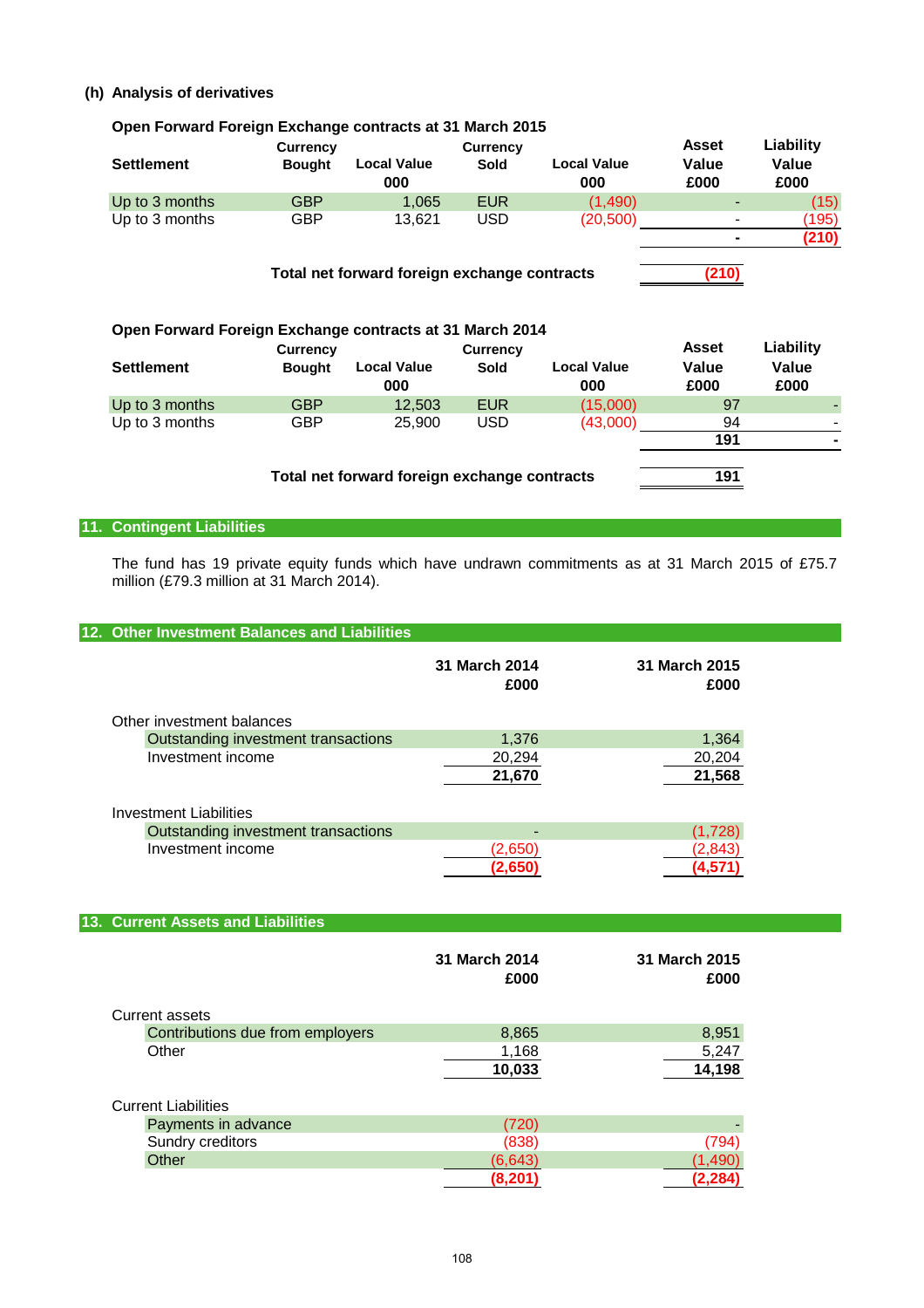# **14. Financial Instruments**

**(a)** The various financial instruments held by the Fund are valued at fair value. The following tables analyse the fair value of financial assets and liabilities by asset class.

|                                   | 31 March 2015                                                    |                                        |                                                         |                      |
|-----------------------------------|------------------------------------------------------------------|----------------------------------------|---------------------------------------------------------|----------------------|
|                                   | <b>Designated</b><br>at Fair Value<br>through<br>profit and loss | <b>Loans and</b><br><b>Receivables</b> | <b>Financial</b><br>liabilities at<br>amortised<br>cost | <b>Totals</b>        |
|                                   | £000                                                             | £000                                   | £000                                                    | £000                 |
| <b>Financial Assets</b>           |                                                                  |                                        |                                                         |                      |
| <b>Fixed Interest Securities</b>  | 412,853                                                          |                                        | $\blacksquare$                                          | 412,853              |
| Equities                          | 1,983,371                                                        |                                        |                                                         | 1,983,371            |
| <b>Pooled Investment Vehicles</b> | 1,068,228                                                        |                                        | $\overline{\phantom{0}}$                                | 1,068,228            |
| <b>Property Pooled Vehicles</b>   | 131,621                                                          |                                        | -                                                       | 131,621              |
| Forward Foreign Exchange          |                                                                  |                                        | -                                                       |                      |
| Cash deposits                     | $\overline{\phantom{0}}$                                         | 131,916                                | $\qquad \qquad \blacksquare$                            | 131,916              |
| Other investment balances         |                                                                  | 21,568                                 | ٠                                                       | 21,568               |
| <b>Current Assets</b>             |                                                                  | 14,198                                 | -                                                       | 14,198               |
|                                   | 3,596,073                                                        | 167,682                                | $\blacksquare$                                          | 3,763,755            |
| <b>Financial Liabilities</b>      |                                                                  |                                        |                                                         |                      |
| <b>Investment Liabilities</b>     | $\blacksquare$                                                   | ٠                                      | (4, 571)                                                | (4, 571)             |
| <b>Current Liabilities</b>        | $\overline{\phantom{0}}$                                         |                                        | (2, 284)                                                | (2, 284)             |
|                                   |                                                                  |                                        | (6, 855)                                                | (6, 855)             |
|                                   |                                                                  |                                        |                                                         |                      |
|                                   | 3,596,073                                                        | 167,682                                | (6, 855)                                                | 3,756,900            |
|                                   |                                                                  |                                        |                                                         |                      |
|                                   |                                                                  |                                        |                                                         |                      |
|                                   |                                                                  | 31 March 2014                          |                                                         |                      |
|                                   | <b>Designated</b>                                                | <b>Loans and</b>                       | <b>Financial</b>                                        | <b>Totals</b>        |
|                                   | at Fair Value                                                    | <b>Receivables</b>                     | liabilities at<br>amortised                             |                      |
|                                   | through                                                          |                                        | cost                                                    |                      |
|                                   | profit and loss<br>£000                                          | £000                                   | £000                                                    | £000                 |
| <b>Financial Assets</b>           |                                                                  |                                        |                                                         |                      |
| <b>Fixed Interest Securities</b>  | 360,883                                                          | ٠                                      | $\blacksquare$                                          | 360,883              |
| Equities                          | 1,818,478                                                        |                                        | -                                                       | 1,818,478            |
| <b>Pooled Investment Vehicles</b> | 972,048                                                          | ٠                                      | -                                                       | 972,048              |
| <b>Property Pooled Vehicles</b>   | 119,084                                                          |                                        | $\overline{\phantom{a}}$                                | 119,084              |
| Forward Foreign Exchange          | 191                                                              |                                        | $\blacksquare$                                          | 191                  |
| Cash deposits                     |                                                                  | 153,469                                | $\overline{\phantom{a}}$                                | 153,469              |
| Other investment balances         |                                                                  | 21,670                                 |                                                         | 21,670               |
| <b>Current Assets</b>             |                                                                  | 10,033                                 |                                                         | 10,033               |
|                                   | 3,270,684                                                        | 185,172                                |                                                         | 3,455,856            |
| <b>Financial Liabilities</b>      |                                                                  |                                        |                                                         |                      |
| <b>Investment Liabilities</b>     | $\blacksquare$                                                   | ٠                                      | (2,650)                                                 | (2,650)              |
| <b>Current Liabilities</b>        |                                                                  |                                        | (8, 201)                                                |                      |
|                                   |                                                                  |                                        | (10, 851)                                               | (8,201)<br>(10, 851) |
|                                   | 3,270,684                                                        | 185,172                                | (10, 851)                                               | 3,445,005            |

No financial assets were reclassified during the accounting period.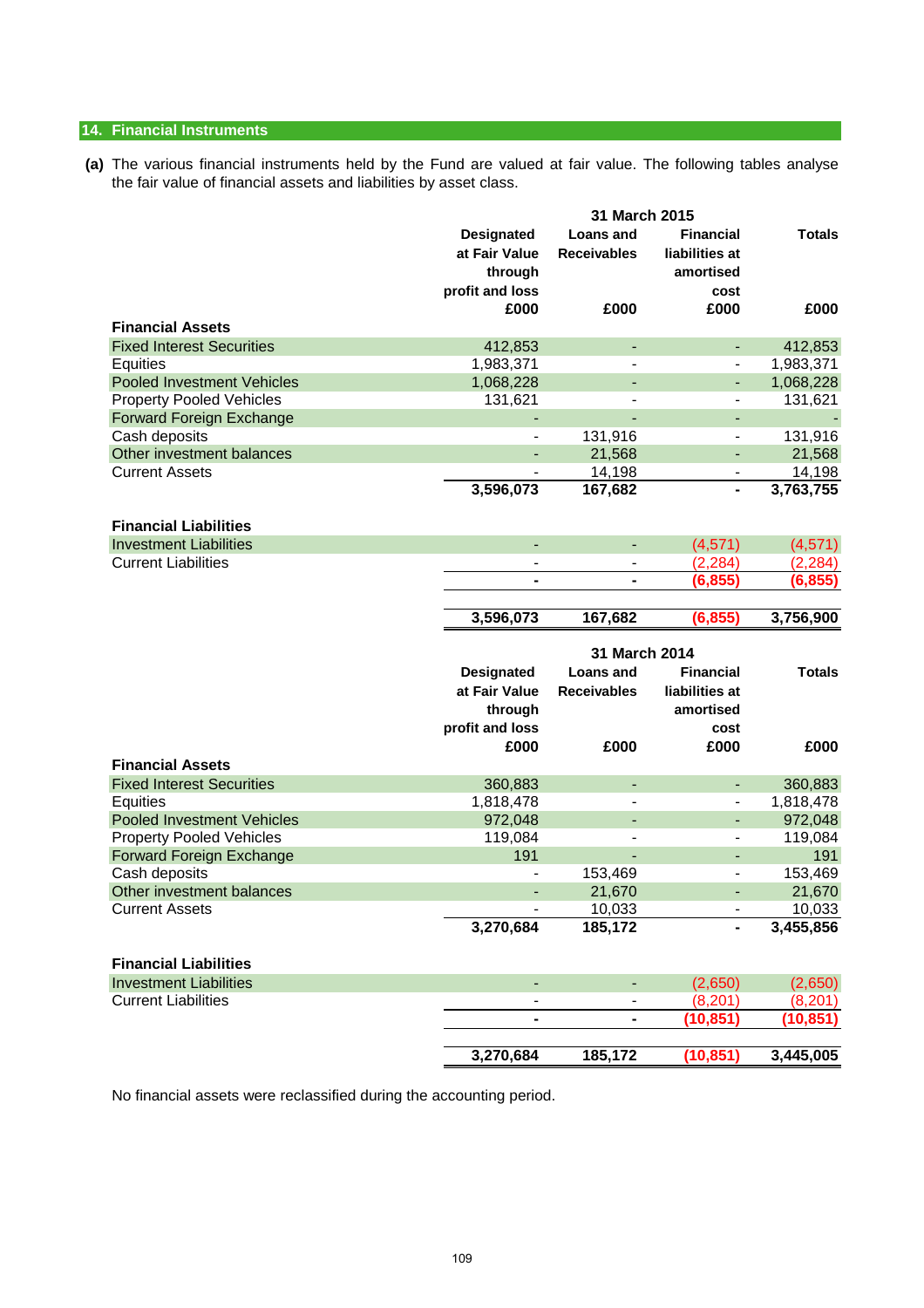# **(b) Valuation of financial instruments carried at fair value**

The valuation of financial instruments has been classified into three levels according to the quality and reliability of information used to determine fair values.

| Level 1                 | Fair values derived from quoted market price.                                                                                                                                                             |                 |                 |                 |                      |
|-------------------------|-----------------------------------------------------------------------------------------------------------------------------------------------------------------------------------------------------------|-----------------|-----------------|-----------------|----------------------|
|                         | - this includes all quoted equity, fixed interest and index linked instruments.                                                                                                                           |                 |                 |                 |                      |
| Level 2                 | Fair values derived from valuation techniques based significantly on observable inputs.<br>- this includes all pooled property investments.                                                               |                 |                 |                 |                      |
| Level 3                 | Fair values derived from valuation techniques where at least one significant input is not<br>based on observable market data.<br>- this includes unlisted shares and investments in private equity funds. |                 |                 |                 |                      |
|                         | As at 31 March 2015                                                                                                                                                                                       | Level 1<br>£000 | Level 2<br>£000 | Level 3<br>£000 | <b>Total</b><br>£000 |
| <b>Financial Assets</b> |                                                                                                                                                                                                           |                 |                 |                 |                      |
|                         | Fair value through profit and loss                                                                                                                                                                        | 3,389,401       | 131,621         | 75.051          | 3,596,073            |
|                         | Loans and receivables                                                                                                                                                                                     | 167.682         |                 |                 | 167.682              |
| Total                   |                                                                                                                                                                                                           | 3.557.083       | 131.621         | 75.051          | 3.763.755            |

| Total                              | 3,557,083 | 131,621 | 75,051  | 3,763,755    |
|------------------------------------|-----------|---------|---------|--------------|
| <b>Financial Liabilities</b>       |           |         |         |              |
| Fair value through profit and loss |           |         |         |              |
| <b>Financial liabilities</b>       | (6, 855)  |         |         | (6, 855)     |
| <b>Total</b>                       | (6, 855)  |         |         | (6, 855)     |
| <b>Net</b>                         | 3,550,228 | 131,621 | 75,051  | 3,756,900    |
|                                    |           |         |         |              |
| As at 31 March 2014                | Level 1   | Level 2 | Level 3 | <b>Total</b> |
|                                    | £000      | £000    | £000    | £000         |
| <b>Financial Assets</b>            |           |         |         |              |
| Fair value through profit and loss | 3,073,809 | 119,084 | 77,791  | 3,270,684    |
| Loans and receivables              | 185,172   |         |         | 185,172      |
| <b>Total</b>                       | 3,258,981 | 119,084 | 77,791  | 3,455,856    |
| <b>Financial Liabilities</b>       |           |         |         |              |
| Fair value through profit and loss |           |         |         |              |
| <b>Financial liabilities</b>       | (10, 851) |         | -       | (10, 851)    |
| Total                              | (10, 851) | ۰       | ۰       | (10, 851)    |
| <b>Net</b>                         | 3,248,130 | 119,084 | 77,791  | 3,445,005    |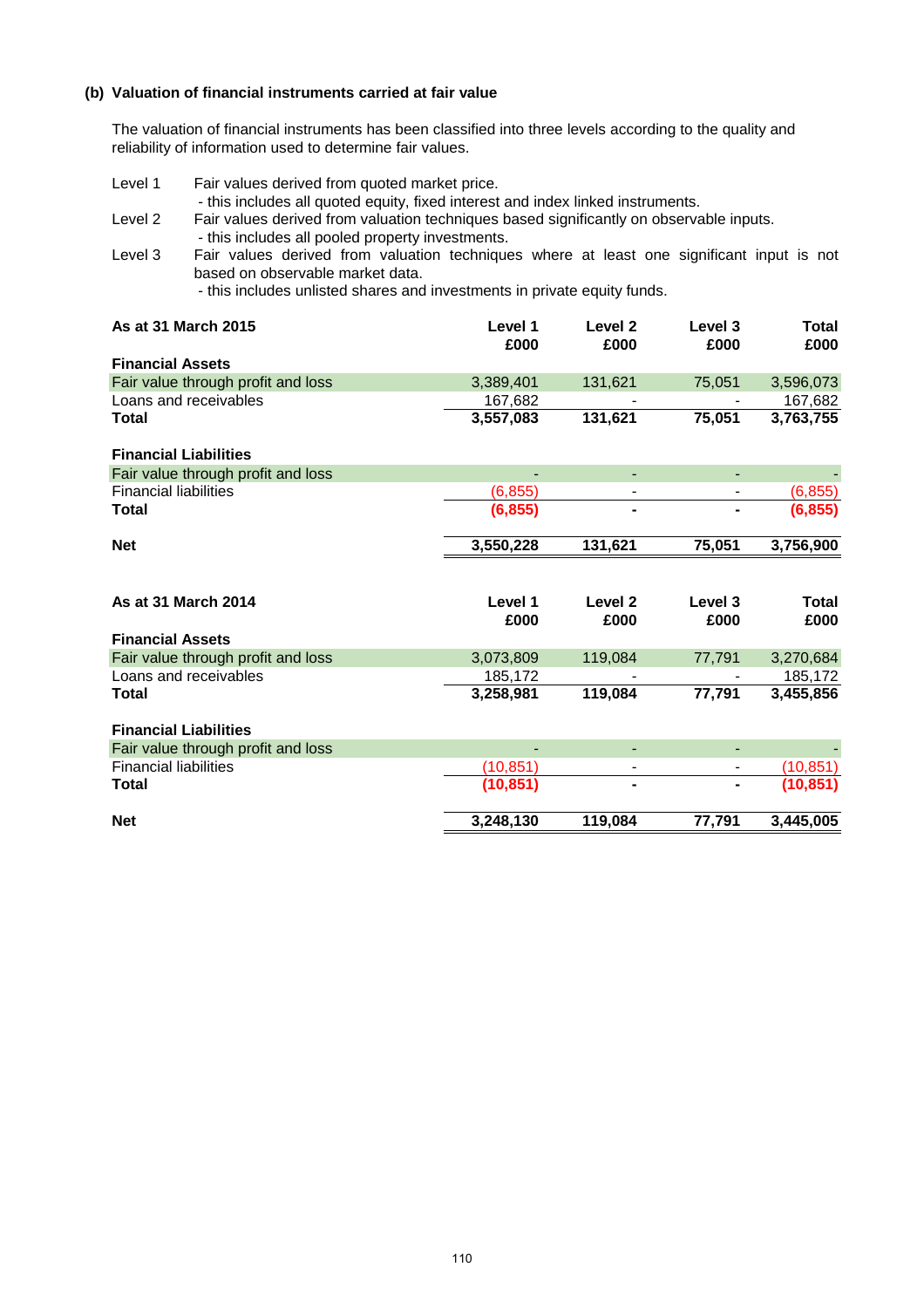## **(c) Nature and extent of risks arising from financial instruments**

The aims of the Fund are to:

- manage employers' liabilities effectively
- ensure that sufficient resources are available to meet all liabilities as they fall due
- maximise the returns from investments within reasonable risk parameters
- enable employer contribution rates to be kept as nearly constant as possible and at reasonable cost to the taxpayers, scheduled, resolution and admitted bodies.

The key risks to the achievement of these aims, as well as measures to mitigate those risks, are set out in the various Fund policies (available at www.nottspf.org.uk) including:

- Statement of Investment Principles
- Funding Strategy Statement
- Governance Compliance Statement
- Risk Management Strategy and Risk Register

The Risk Register identifies the highest risks as arising from:

- Fund assets are assessed as insufficient to meet long term liabilities
- Standing data and permanent records are not accurate
- Significant variations from assumptions used in the actuarial valuation

Actions have been agreed to mitigate these risks.

The Fund's primary risk is that its assets fall short of its long term liabilities. The Funding Strategy Statement states that the funding objectives are to:

- Set levels of employer contribution that will build up a fund of assets that will be sufficient to meet all future benefit payments from the Fund
- Build up the required assets in such a way that employer contribution rates are kept as low and stable as possible.

The most significant effect on the funding level arises from changes in the discount rate used by the actuaries. The sensitivity analysis below (prepared by the Fund's actuaries) shows the impact of a

| Adjustment to discount rate              | $+0.1%$   | $0.0\%$   | $-0.1\%$  |
|------------------------------------------|-----------|-----------|-----------|
| Present Value of Total Obligation (£000) | 6,757,872 | 6,886,812 | 7,018,341 |

The Fund deficit at the last triennial valuation was £620 million. With no other change in assumptions, an increase in the discount rate of just under 0.5% would reduce the deficit to nil.

For the first time in 2013/14 there was a net withdrawal from dealings with members. This was the case again in 2014/15, although the net withdrawal would have been marginal but for the transfer out in respect of the Nottinghamshire Probation Trust. However, the Fund continues to receive significant investment income and it is therefore unlikely that assets will have to be realised in order to meet pension benefits. This allows the Fund to implement a long term investment strategy and minimise the impact of short term fluctuations in investment and currency markets. The strategy, and the assumptions that underpin it, are reviewed on a regular basis and cash flows are monitored closely to ensure there is sufficient liquidity to meet forecast cash flows.

The investment strategy is aimed at achieving best returns in line with the requirements of the triennial valuation whilst minimising risk and overall variability in future employers' contribution rates. A key part of managing the investment risk is by ensuring an adequate number of suitably qualified investment managers and by requiring managers to hold a diversified spread of assets. The level of risk in the equities block is managed by a balance between passive and active management.

Policies are reviewed regularly to reflect changes in activity and in market conditions. Responsibility for reviewing and revising the policies rests with the Nottinghamshire Pension Fund Committee.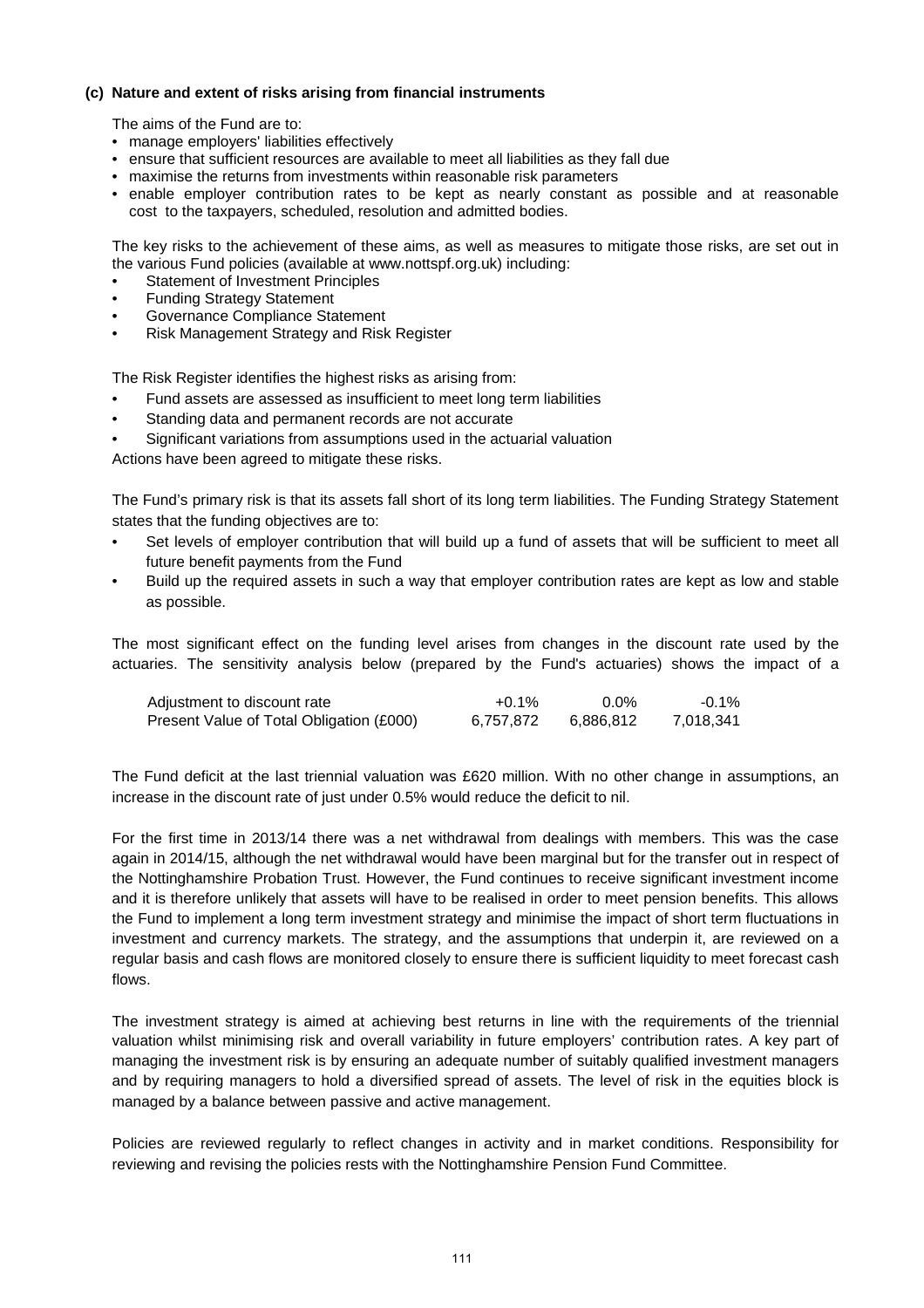#### **15. Members Additional Voluntary Contributions**

The Nottinghamshire Fund provides an additional voluntary contribution (AVC) scheme to enable members to purchase additional benefits. Contributions are paid over to, and invested separately by, the two scheme providers, Prudential and Scottish Widows. The contributions are not included in the Fund's accounts in accordance with regulation 4(2)(b) of the Local Government Pension Scheme (Management and Investment of Funds) Regulations 2009. The value of the separately invested AVCs is shown below:

|                        | 31 March 2014<br>£000 | 31 March 2015<br>£000 |
|------------------------|-----------------------|-----------------------|
| Prudential             | 33,667                | 33,573                |
| <b>Scottish Widows</b> | 3,282                 | 3,298                 |
|                        | 36,949                | 36,871                |

### **16. Related Party Transactions**

Under IAS 24, a party is related to an entity if:

- the party is a member of the key management personnel
- the party is a post-employment benefit plan for the benefit of employees of the entity.

The purpose of related party disclosures is to provide information on transactions and balances that could have an effect on the operations or financial position of an entity. For example, related parties may enter into transactions that unrelated parties would not and transactions between related parties may not be made at the same amounts as between unrelated parties.

Disclosures are required for:

- the nature of the related party relationship
- key management personnel compensation
- information about the transactions and outstanding balances necessary for an understanding of the potential effect of the relationship on the financial statements.

Nottinghamshire County Council is the administering authority for the Local Government Pension Scheme (LGPS) within Nottinghamshire and is one of the major employers within the scheme. Information regarding key management personnel is provided within the main accounts of Nottinghamshire County Council. Members and officers of the Council involved in managing the Fund are allowed to be members of the LGPS. All transactions between Nottinghamshire County Council and the Fund and all benefit payments from the Fund are in accordance with the regulations governing the LGPS. There are no transactions therefore that are made on a different basis from those with non-related parties.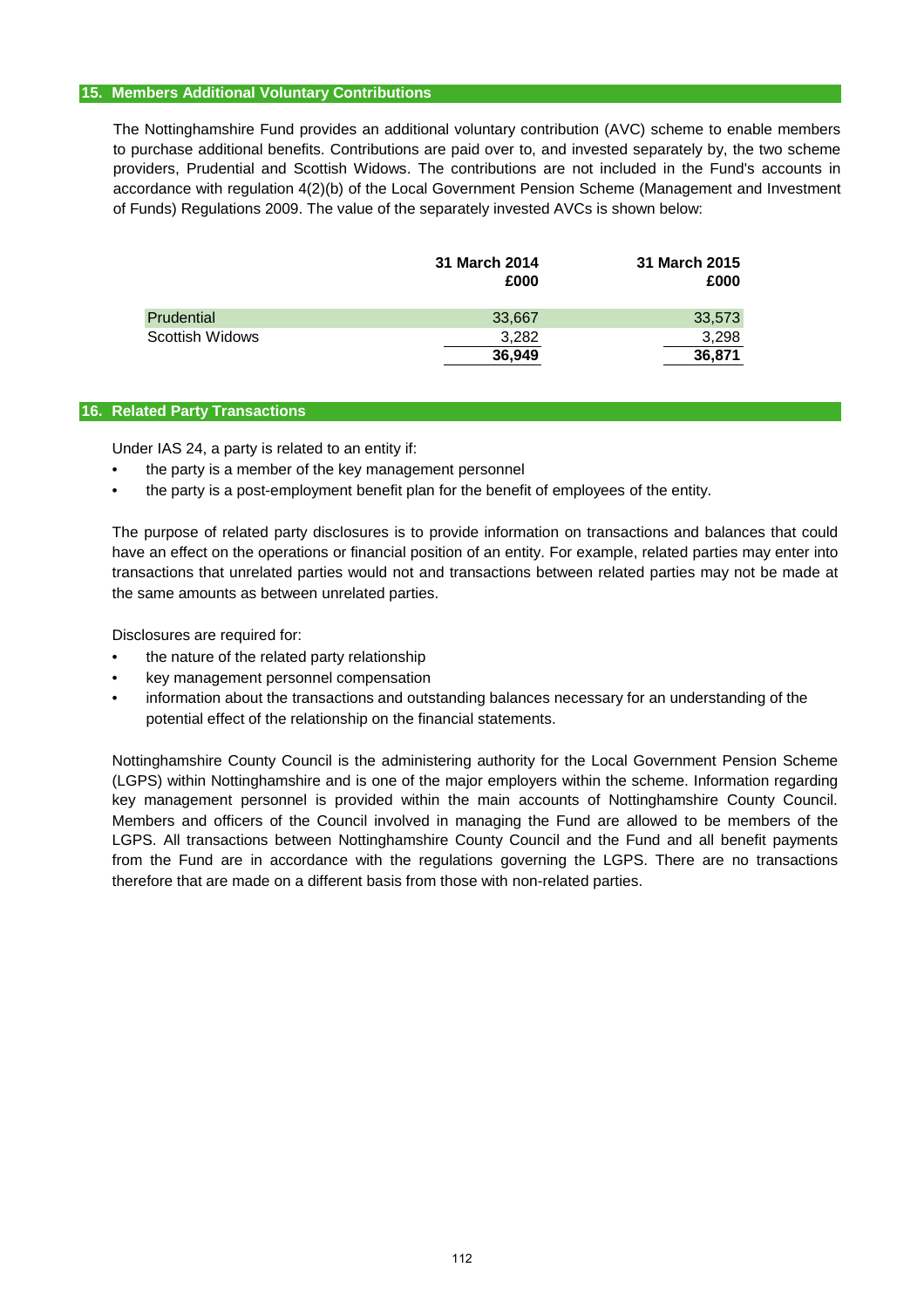# **GLOSSARY OF TERMS**

| <b>Accruals</b>                                                                         | The concept that income and expenditure are<br>recognised as they are earned or incurred, not as<br>money happens to be received or paid.                                                                                                                                                          |
|-----------------------------------------------------------------------------------------|----------------------------------------------------------------------------------------------------------------------------------------------------------------------------------------------------------------------------------------------------------------------------------------------------|
| <b>Actuary</b>                                                                          | An actuary is an expert on pension scheme assets and<br>liabilities. The Local Government Pension Scheme<br>actuary reassesses the rate of employer contributions to<br>the Pension fund every three years.                                                                                        |
| <b>Added Years</b>                                                                      | Additional years of service awarded to increase benefits<br>of employees taking early retirement.                                                                                                                                                                                                  |
| <b>Amortisation</b>                                                                     | The process of charging capital expenditure, usually on<br>Intangible Assets, to the Comprehensive Income &<br>Expenditure Statement over a suitable period of time.                                                                                                                               |
| <b>Balance Sheet</b>                                                                    | The accounting statement which sets out the Council's<br>total net assets and how they were financed.                                                                                                                                                                                              |
| <b>Budget</b>                                                                           | The Council's statement of spending plans and policies<br>for a financial year, expressed in financial terms.                                                                                                                                                                                      |
| <b>Capital Adjustment Account (CAA)</b>                                                 | This account absorbs the timing differences between<br>the consumption of non-current assets and the<br>financing arrangements in respect of their acquisition,<br>creation or enhancement throughout their useful life.                                                                           |
| <b>Capital Financing Requirement (CFR)</b>                                              | The Capital Financing Requirement is a measure of the<br>capital expenditure incurred historically by the Authority<br>that has yet to be financed.                                                                                                                                                |
| <b>Capital Grants Receipts in Advance</b>                                               | Under the Code, grants and contributions for capital<br>schemes are recognised as income when they<br>become receivable unless conditions apply to the<br>grant/contribution. In which case the grant/contribution<br>is classified as capital grants receipts in advance on<br>the balance sheet. |
| <b>Reduction</b><br><b>Commitment</b><br>Carbon<br><b>Efficiency Scheme (CRC)</b>       | The CRC Efficiency Scheme is a mandatory scheme<br>aimed at improving energy efficiency and cutting<br>emissions<br>in<br>large<br>public<br>and<br>private<br>sector<br>organisations.                                                                                                            |
| <b>Cash Flow Statement</b>                                                              | Summarises the inflows and outflows of cash arising<br>from transactions with third parties for capital and<br>revenue purposes.                                                                                                                                                                   |
| <b>Clinical Commissioning Groups (CCG)</b>                                              | The Clinical Commissioning Groups took over from<br>Primary Care Trusts (PCT) with effect from 1 April 2013.                                                                                                                                                                                       |
| <b>Comprehensive</b><br><b>Income</b><br>and<br><b>Expenditure Statement (CI&amp;E)</b> | Consolidates all the gains and losses experienced<br>during the financial year.                                                                                                                                                                                                                    |
| <b>Community Assets</b>                                                                 | Assets such as historical structures and artefacts that<br>the Authority intends to hold in perpetuity, that have no<br>determinable useful life, and that may have restrictions<br>on their disposal.                                                                                             |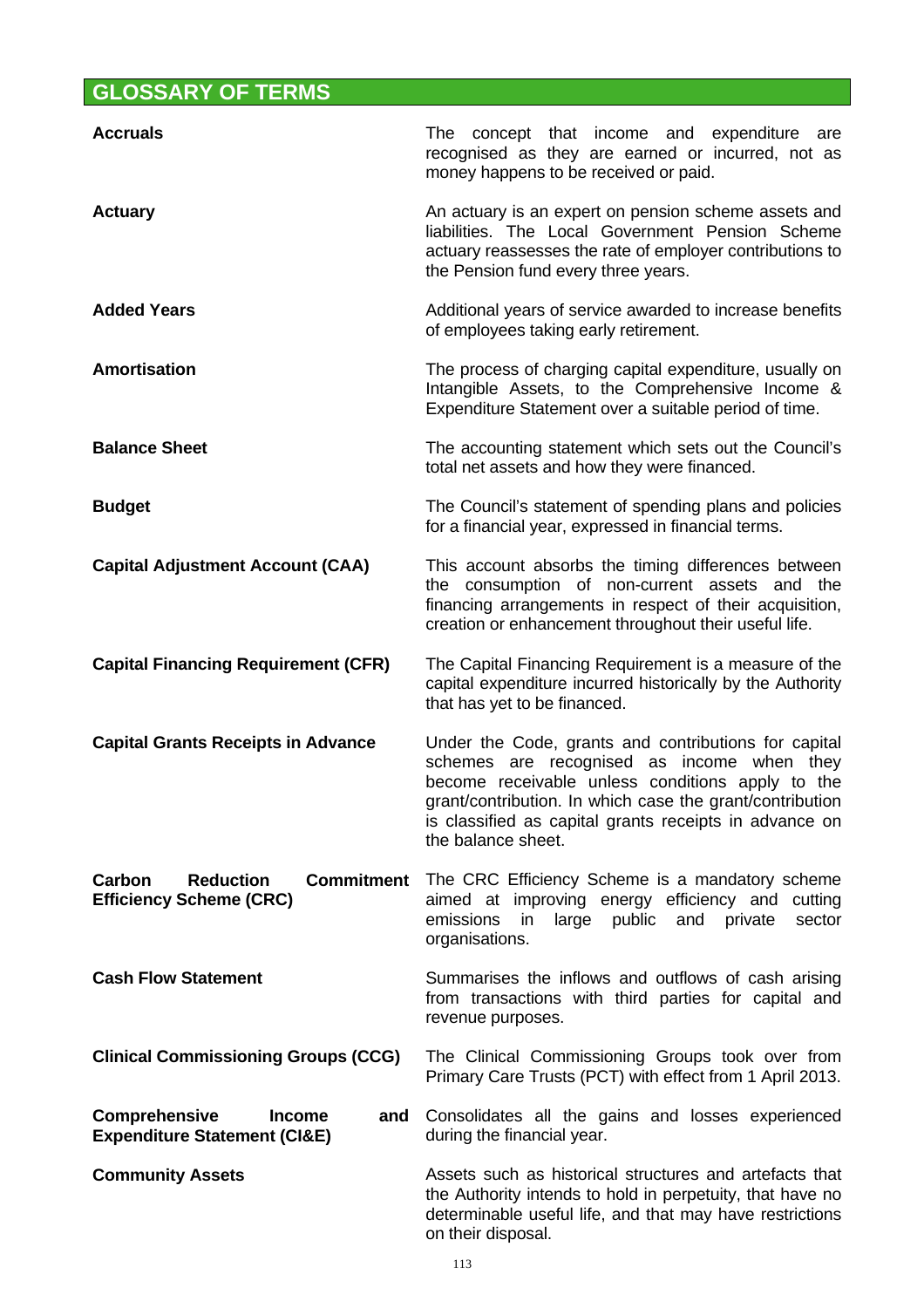| <b>Creditors</b>                                 | Persons or bodies owed monies by the Authority that<br>have not been paid by the end of the financial year.                                                                                                                                                                                                            |
|--------------------------------------------------|------------------------------------------------------------------------------------------------------------------------------------------------------------------------------------------------------------------------------------------------------------------------------------------------------------------------|
| <b>DCLG</b>                                      | Department for Communities and Local Government.                                                                                                                                                                                                                                                                       |
| <b>Debtors</b>                                   | Persons or bodies owing sums to the Authority that<br>have not been paid by the end of the financial year.                                                                                                                                                                                                             |
| <b>Direct Labour/Service Organisations</b>       | Workforces employed directly by local authorities to<br>carry out works of repair, maintenance, construction etc.<br>of buildings, grounds and roads and to provide catering<br>and cleaning services and repairs and maintenance of<br>vehicles.                                                                      |
| <b>Earmarked Reserves</b>                        | Reserves set aside for a specific purpose.                                                                                                                                                                                                                                                                             |
| <b>Financial Instruments</b>                     | A financial instrument is any contract that gives rise to a<br>financial asset of one entity and a financial liability of<br>another. For instance, financial assets could be bank<br>deposits, loans receivable, shares etc, whilst financial<br>liabilities could be borrowings, financial guarantees etc.           |
| <b>General Fund</b>                              | This balance is a general revenue reserve. Part of this<br>fund is earmarked to provide a number of reserves.                                                                                                                                                                                                          |
| <b>IAS</b>                                       | International Accounting Standard.                                                                                                                                                                                                                                                                                     |
| <b>IFRS</b>                                      | International Financial Reporting Standard.                                                                                                                                                                                                                                                                            |
| <b>IFRIC</b>                                     | The International Financial Reporting Interpretations<br>Committee provides interpretations of IFRS.                                                                                                                                                                                                                   |
| <b>Infrastructure Assets</b>                     | Assets such as roads and bridges, expenditure on<br>which is recoverable only by continued use of the asset.<br>These assets, by their nature, have no practical<br>prospect of being decommissioned and sold or applied<br>to alternative uses.                                                                       |
| <b>Impairments</b>                               | An impairment or loss of value may arise on an asset<br>upon revaluation. Assets which may be impaired are<br>those in the categories of Property, Plant and<br>Equipment and Intangible Assets.                                                                                                                       |
| <b>Intangible Assets</b>                         | Identifiable assets that lack physical substance and are<br>expected to yield benefits to the Authority and the<br>services it provides, e.g. software.                                                                                                                                                                |
| <b>LOBO</b>                                      | Lenders' Option Borrowers' Option.                                                                                                                                                                                                                                                                                     |
| Leasing                                          | A method of financing capital expenditure in which a<br>rental charge for an asset is paid for a specific period.<br>There are two forms of lease: 'finance leases' which<br>transfer substantially all the risks and rewards of<br>ownership to the lessee and other leases which are<br>known as 'operating leases'. |
| <b>Local Government Pension Scheme</b><br>(LGPS) | Nottinghamshire County Council is the administrating<br>authority for the LGPS within Nottinghamshire.                                                                                                                                                                                                                 |